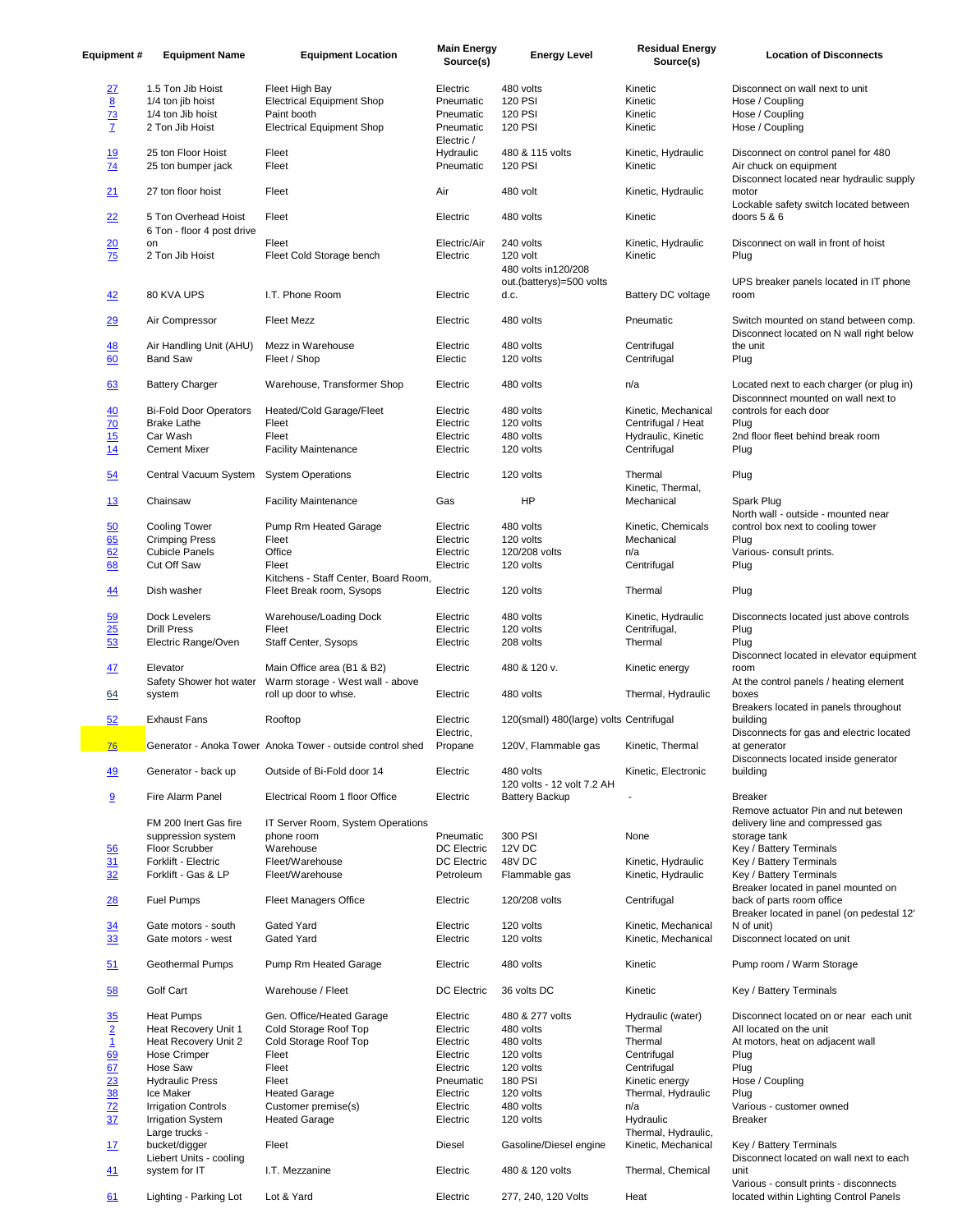| Equipment #      | <b>Equipment Name</b>                       | <b>Equipment Location</b>                                        | <b>Main Energy</b><br>Source(s) | <b>Energy Level</b>                    | <b>Residual Energy</b><br>Source(s) | <b>Location of Disconnects</b>                                                        |
|------------------|---------------------------------------------|------------------------------------------------------------------|---------------------------------|----------------------------------------|-------------------------------------|---------------------------------------------------------------------------------------|
| 30               | <b>Lubrication System</b>                   | <b>Fleet Mezz</b>                                                | Electric                        | 480 volts / 180 PSI                    | Pneumatic                           | Ball Valve at system controls                                                         |
| 45               | Micro Wave Ovens                            | Kitchens - Staff Center, Board Room,<br>Fleet Break room, Sysops | Electric                        | 120 volts                              |                                     | Plug<br>Circuit Breakers in Electrical rooms E                                        |
| $\overline{4}$   | Office main lighting                        | <b>Connexus Energy Campus</b>                                    | Electric                        | 277 volts                              | Heat                                | (B2), A, B, C                                                                         |
| 77               | Parts Washer - Solvent                      | Fleet - 2 locations                                              | Electric                        | 120 volts                              |                                     | Plug                                                                                  |
| 26               | Parts Washer - hot water Fleet High Bay     |                                                                  | Electric                        | 480 volts                              | Thermal                             | Plug                                                                                  |
|                  |                                             | Heater / Fresh air ventilator located                            |                                 |                                        |                                     | Panel on mixing booth contains all                                                    |
| <u>78</u>        | Paint booth ventilation<br>system           | on center / top of structure. Diffuser<br>on North end           | Electric, Gas line              | 480 volts, Low press gas               | Kinetic, Thermal,<br>Mechanical     | breakers - seondaries above paint booth<br>at the blower and diffuser                 |
|                  | Pass Point Security                         |                                                                  |                                 | 120 volts - 12 volt 7.2 AH             |                                     |                                                                                       |
| $\overline{5}$   | System                                      | <b>Connexus Energy Campus</b>                                    | Electric                        | <b>Battery Backup</b>                  | Thermal, Kinetic,                   | <b>Breaker</b>                                                                        |
| <u>18</u>        | Passenger trucks                            | Fleet                                                            | Gas                             | Gasoline/Diesel engine                 | Mechanical                          | Key / Battery Terminals                                                               |
| 66               | Power Hacksaw                               | Fleet                                                            | Electric                        | 120 volts                              | Reciprocating                       | Plug                                                                                  |
| 16               | Pressure Washer                             | Fleet                                                            | Electric                        | 480 volts                              | Thermal, Hydraulic                  | On the unit                                                                           |
| 39               | Q-mark Heaters<br><b>Rapid Eye Security</b> | <b>Heated/Cold Garage</b>                                        | Electric                        | 480 volts                              | Heat                                |                                                                                       |
| $6 \overline{6}$ | Camera System                               | Connexus Energy Campus<br>Kitchens - Staff Center, Board Room.   | Electric                        | 120 volts                              |                                     | <b>Breaker</b>                                                                        |
| 46               | Refrigerator's)                             | Fleet Break room, Sysops                                         | Electric                        | 120 volts                              | Thermal                             | Unplug                                                                                |
|                  |                                             |                                                                  |                                 |                                        |                                     | Current interrpting switch located near                                               |
| $\overline{3}$   | Roll Up doors                               | Cold Storage / Warehouse / Fleet                                 | Electric                        | 120 volts                              | Kinetic energy                      | motor                                                                                 |
|                  |                                             | Solar Garden - fenced control panel                              |                                 |                                        |                                     | On control panel for solar garden                                                     |
| 79               | Solar Garden                                | area                                                             | Electric                        | <b>DC</b>                              | None                                | equipment - and in each row of panels                                                 |
| 57               | <b>Scissor Lift</b>                         | Warehouse                                                        | Electric                        | V <sub>DC</sub><br>Internal Combustion | Kinetic, Hydraulic                  | Key / Battery Terminals                                                               |
| 55               | Sweeper - LP                                | Warehouse                                                        | LP                              | engine                                 | Thermal                             | Key / Battery Terminals                                                               |
| 12               | Table saw                                   | <b>Facility Maintenance</b>                                      | Electric                        | 120 volts                              | Centrifugal                         | Plug                                                                                  |
| 80               | Tire Changer                                | Fleet                                                            | Pneumatic                       | 120 psi                                | Mecanical<br>Centrifugal,           | Plug                                                                                  |
| 24               | <b>Tire Balancer</b>                        | Fleet                                                            | Electric                        | 120 volts                              | Mechanical                          | Plug                                                                                  |
| 11               | Tractors                                    | <b>Facility Maintenance</b>                                      | Petroleum                       | HP                                     | Hydraulic                           | Key / Battery Terminals                                                               |
| 81               | Ventilator - mobile                         | Fleet Welding area                                               | Electric                        | 120 vots                               | Centrifugal (fan)                   | Plug                                                                                  |
| 10               | <b>Wall Panel Heaters</b>                   | Entry Doors/HR                                                   | Electric                        | 480 & 208 volts                        | Heat                                | Label inside units detail where breaker is<br>Disconnect located on wall next to each |
| 43               | <b>Water Heaters</b>                        | Janitorial Closet/Warehouse                                      | Electric                        | 277 & 480 volts                        | Heat                                | water heater                                                                          |
| $\frac{36}{5}$   | <b>Water Softener</b>                       | <b>Heated Garage</b>                                             | Electric                        | 120 volts                              | n/a                                 | <b>Breaker</b>                                                                        |
| 71               | Welder(s)                                   | Fleet                                                            | Electric                        | 480 volts                              | Heat / Capacitance                  | Plug                                                                                  |
| 82               | Portable AC unit                            | Fleet                                                            | Electric                        | 120 volts                              | Bacterial                           | Plug                                                                                  |
| 83               | <b>Floor Scrubber</b>                       | Fleet                                                            | Battery                         |                                        |                                     |                                                                                       |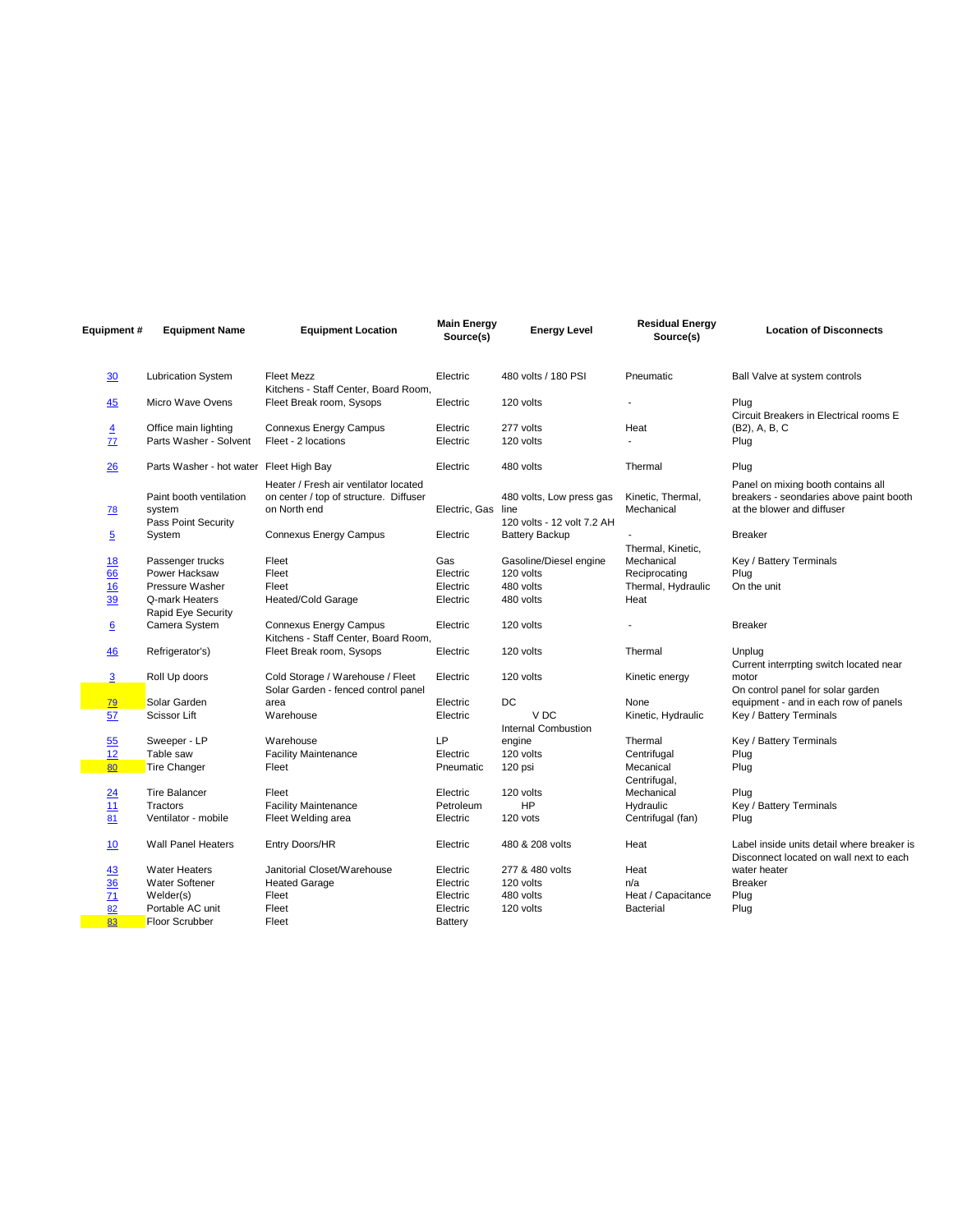ô Back to Index

## PROCEDURAL STEPS FOR LOCKOUT:

- 1. All employees affected by a lockout/tag out must be notified of the application of the lockout/tag out device(s)
- 2. Shut down the equipment.
- 3. This piece of equipment has the following energy sources:

#### **Electrical – (location of & release method)**

**Inertial/Pneumatic/Hydraulic/Vacuum/Springs/Gravity– (location of & release method) 2 pull down disconnects - each located on the exterior of the unit. Turn the disconnect to the "off" position.**

| NA                                                                   |
|----------------------------------------------------------------------|
| Mechanical – (location of $\&$ release method)                       |
|                                                                      |
| NA                                                                   |
| $\text{Thermal}-\text{location of } \mathbf{\hat{x}}$ release method |

**Thermal – (location of & release method)** 

#### **1 disconnect located on wall near the unit. Turn the disconnect to the off position.**

- 4. Each employee who will be involved in the service and/or maintenance activity will place his or her lock(s) on each energy isolation device.
- 5. The following **stored energy** must be relieved, disconnected, or restrained before the work can commence:

#### **Electrical – (location of & release method)**

| <b>NA</b>                                                                           |  |
|-------------------------------------------------------------------------------------|--|
| Inertial/Pneumatic/Hydraulic/Vacuum/Springs/Gravity- (location of & release method) |  |
| NA                                                                                  |  |
| Mechanical – (location of $\&$ release method)                                      |  |
| NA                                                                                  |  |
| and a<br>.                                                                          |  |

**Thermal – (location of & release method)** 

**Possible residual heat on the heating coil and defroster - check both for heat before beginning work**

6. Attempt to restart the equipment to verify de-energization.

# PROCEDURAL REMOVAL OF LOCKOUT

- A. Inspect work area to see that all nonessential items are removed, and that equipment is operationally intact.
- A. Reinstall any guards (exception is for temporary energization to verify work successful).
- A. Any employees affected by start up must be informed
- A. Work area must be checked to ensure all personnel safely positioned
- A. Each lock removed from lockout device by the person who installed it.

# **The only exception to item E is:**

- a) Verified that the person who installed it is no longer on site
- b) Made every reasonable effort to contact that person
- c) Ensures that employee will be made aware of removal before they resume work at the facility.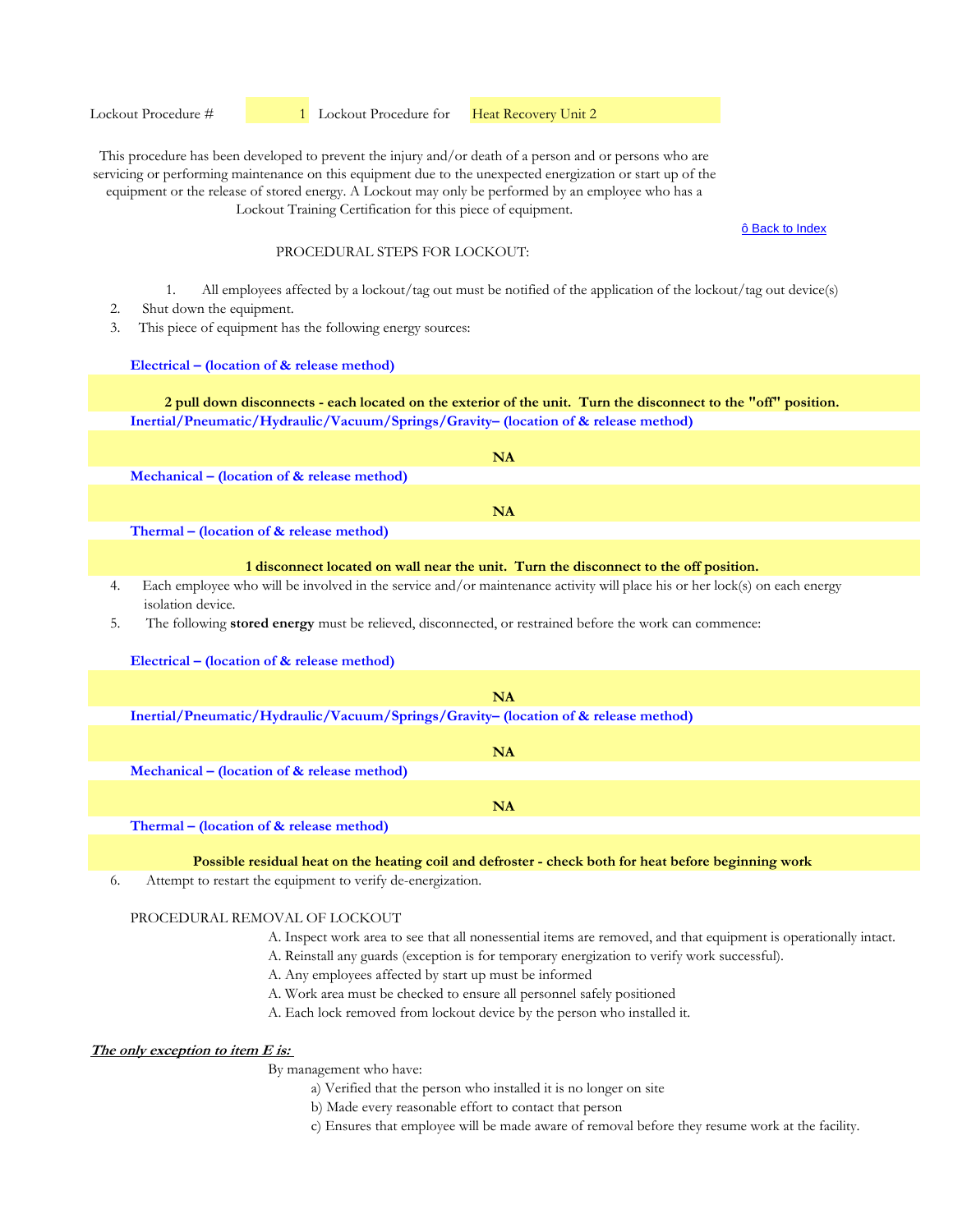ô Back to Index

## PROCEDURAL STEPS FOR LOCKOUT:

- 1. All employees affected by a lockout/tag out must be notified of the application of the lockout/tag out device(s)
- 2. Shut down the equipment.
- 3. This piece of equipment has the following energy sources:

#### **Electrical – (location of & release method)**

**Inertial/Pneumatic/Hydraulic/Vacuum/Springs/Gravity– (location of & release method) 2 pull down disconnects - each located on the exterior of the unit. Turn the disconnect to the "off" position.**

|                                                                  | NΑ |
|------------------------------------------------------------------|----|
| Mechanical – (location of $\&$ release method)                   |    |
|                                                                  |    |
|                                                                  | NA |
| $\text{Thermal}-\text{Location of } \mathcal{R}$ release method) |    |

**Thermal – (location of & release method)** 

#### **1 disconnect located on onthe unit. Turn the disconnect to the off position.**

- 4. Each employee who will be involved in the service and/or maintenance activity will place his or her lock(s) on each energy isolation device.
- 5. The following **stored energy** must be relieved, disconnected, or restrained before the work can commence:

#### **Electrical – (location of & release method)**

| <b>NA</b>                                                                                                                          |
|------------------------------------------------------------------------------------------------------------------------------------|
| Inertial/Pneumatic/Hydraulic/Vacuum/Springs/Gravity- (location of & release method)                                                |
|                                                                                                                                    |
| NA                                                                                                                                 |
| Mechanical – (location of $\&$ release method)                                                                                     |
|                                                                                                                                    |
| NA                                                                                                                                 |
| $\Delta T$ and $\Delta T$ and $\Delta T$ are $\Delta T$ and $\Delta T$ are $\Delta T$ and $\Delta T$ are $\Delta T$ and $\Delta T$ |

**Thermal – (location of & release method)** 

**Possible residual heat on the heating coil and defroster - check both for heat before beginning work**

6. Attempt to restart the equipment to verify de-energization.

#### PROCEDURAL REMOVAL OF LOCKOUT

- A. Inspect work area to see that all nonessential items are removed, and that equipment is operationally intact.
- A. Reinstall any guards (exception is for temporary energization to verify work successful).
- A. Any employees affected by start up must be informed
- A. Work area must be checked to ensure all personnel safely positioned
- A. Each lock removed from lockout device by the person who installed it.

# **The only exception to item E is:**

- a) Verified that the person who installed it is no longer on site
- b) Made every reasonable effort to contact that person
- c) Ensures that employee will be made aware of removal before they resume work at the facility.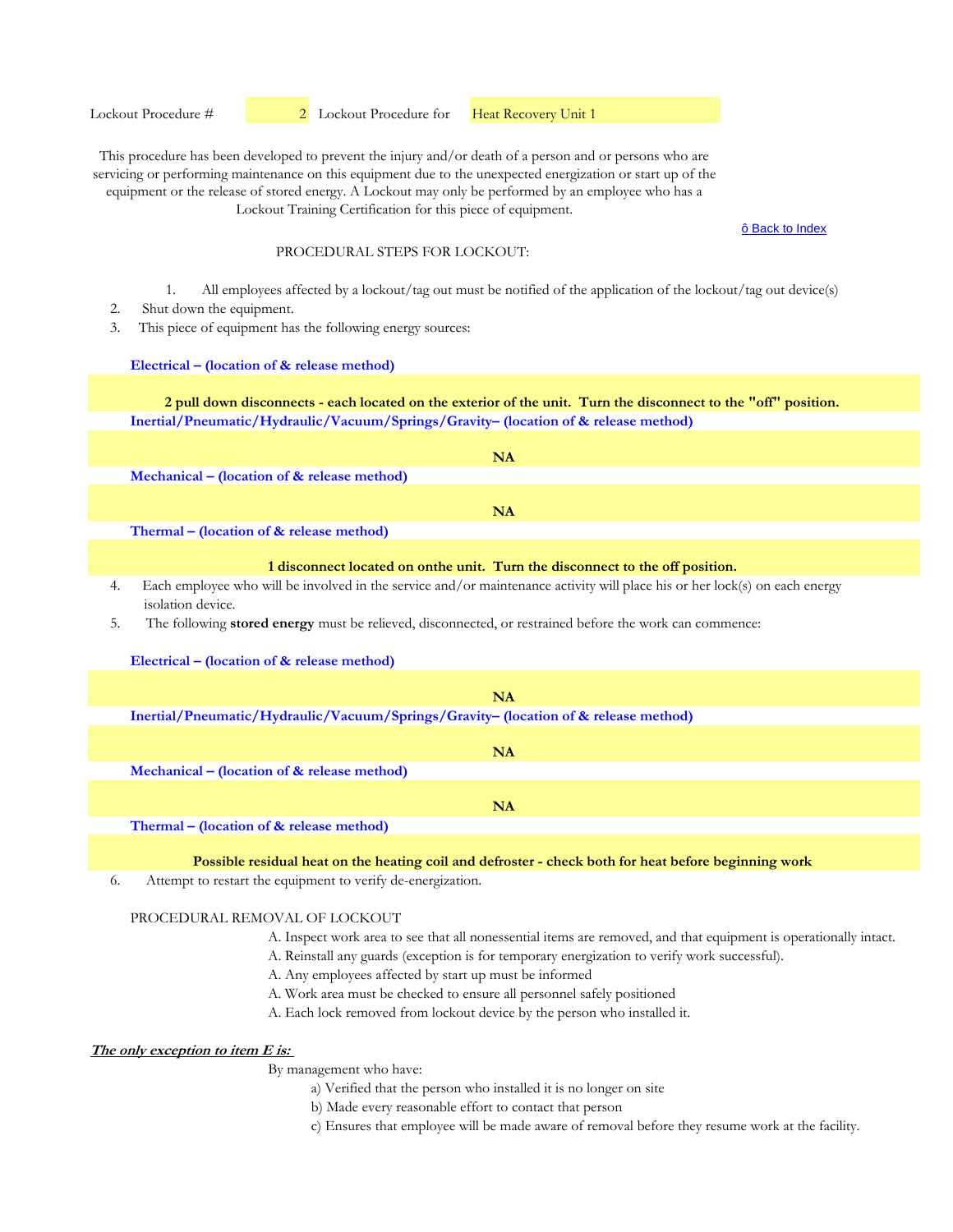Lockout Training Certification for this piece of equipment.

## PROCEDURAL STEPS FOR LOCKOUT:

ô Back to Index

1. All employees affected by a lockout/tag out must be notified of the application of the lockout/tag out device(s)

- 2. Shut down the equipment.
- 3. This piece of equipment has the following energy sources:

#### **Electrical – (location of & release method)**

**Inertial/Pneumatic/Hydraulic/Vacuum/Springs/Gravity– (location of & release method) Power interrupting switch located near motor for each door. Move swithch lever to the "off" position**

|                                                | NA |
|------------------------------------------------|----|
| Mechanical – (location of $\&$ release method) |    |
|                                                |    |
|                                                | NA |
| Thermal – (location of $&$ release method)     |    |
|                                                |    |
|                                                | NA |

4. Each employee who will be involved in the service and/or maintenance activity will place his or her lock(s) on each energy isolation device.

5. The following **stored energy** must be relieved, disconnected, or restrained before the work can commence:

**Electrical – (location of & release method)**

#### **NA**

## **Inertial/Pneumatic/Hydraulic/Vacuum/Springs/Gravity– (location of & release method)**

**Doors have a spring which when in the down position is under tension - if performing work that requires the spring be replaced or adjusted, a factory trained technician will perform the work. Door if in the up position will have potential energy stored - secure by chan or other restraining means if disconnecting drive.**

**Mechanical – (location of & release method)** 

|                                          | NA  |
|------------------------------------------|-----|
| Thermal – (location of & release method) |     |
|                                          |     |
|                                          | NΙA |
|                                          |     |

6. Attempt to restart the equipment to verify de-energization.

#### PROCEDURAL REMOVAL OF LOCKOUT

- A. Inspect work area to see that all nonessential items are removed, and that equipment is operationally intact.
- A. Reinstall any guards (exception is for temporary energization to verify work successful).
- A. Any employees affected by start up must be informed
- A. Work area must be checked to ensure all personnel safely positioned
- A. Each lock removed from lockout device by the person who installed it.

## **The only exception to item E is:**

- a) Verified that the person who installed it is no longer on site
- b) Made every reasonable effort to contact that person
- c) Ensures that employee will be made aware of removal before they resume work at the facility.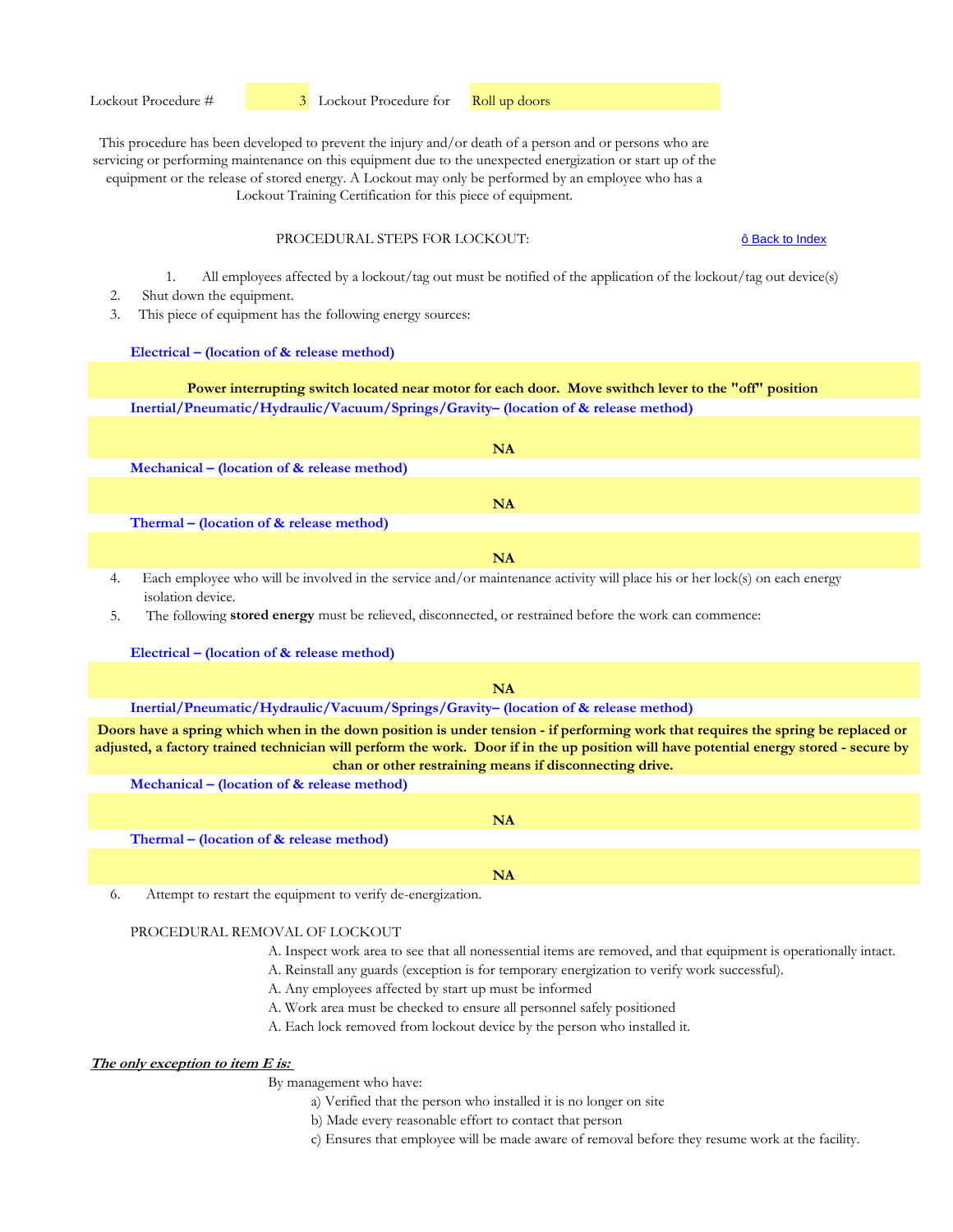#### Lockout Procedure #  4 Lockout Procedure for Office Lights - recessed CFL's

This procedure has been developed to prevent the injury and/or death of a person and or persons who are servicing or performing maintenance on this equipment due to the unexpected energization or start up of the equipment or the release of stored energy. A Lockout may only be performed by an employee who has a Lockout Training Certification for this piece of equipment.

#### ô Back to Index

#### PROCEDURAL STEPS FOR LOCKOUT:

- 1. All employees affected by a lockout/tag out must be notified of the application of the lockout/tag out device(s)
- 2. Shut down the equipment.
- 3. This piece of equipment has the following energy sources:

#### **Electrical – (location of & release method)**

## **Inertial/Pneumatic/Hydraulic/Vacuum/Springs/Gravity– (location of & release method) Circuit Breakers in Electrical rooms E (B2), A, B, C - circuit locations located on each recessed can light**

|                                                | NA                                                                                                                                                                                                                                         |
|------------------------------------------------|--------------------------------------------------------------------------------------------------------------------------------------------------------------------------------------------------------------------------------------------|
| Mechanical – (location of $\&$ release method) |                                                                                                                                                                                                                                            |
|                                                |                                                                                                                                                                                                                                            |
|                                                | NA                                                                                                                                                                                                                                         |
| Thermal – (location of $&$ release method)     |                                                                                                                                                                                                                                            |
|                                                |                                                                                                                                                                                                                                            |
|                                                | NA                                                                                                                                                                                                                                         |
|                                                | $\mathbf{r}$ , and the set of the set of the set of the set of the set of the set of the set of the set of the set of the set of the set of the set of the set of the set of the set of the set of the set of the set of the set<br>$\sim$ |

4. Each employee who will be involved in the service and/or maintenance activity will place his or her lock(s) on each energy isolation device.

5. The following **stored energy** must be relieved, disconnected, or restrained before the work can commence:

#### **Electrical – (location of & release method)**

| NA                                                                                  |
|-------------------------------------------------------------------------------------|
| Inertial/Pneumatic/Hydraulic/Vacuum/Springs/Gravity- (location of & release method) |
|                                                                                     |
|                                                                                     |

**Mechanical – (location of & release method)** 

**Thermal – (location of & release method)** 

**Recessed can and light may retain enough heat to cause a burn. Check the light and the can for heat before starting work - heat & cut resistant gloves recommended.**

**NA**

6. Attempt to restart the equipment to verify de-energization.

#### PROCEDURAL REMOVAL OF LOCKOUT

- A. Inspect work area to see that all nonessential items are removed, and that equipment is operationally intact.
- A. Reinstall any guards (exception is for temporary energization to verify work successful).
- A. Any employees affected by start up must be informed
- A. Work area must be checked to ensure all personnel safely positioned
- A. Each lock removed from lockout device by the person who installed it.

# **The only exception to item E is:**

- a) Verified that the person who installed it is no longer on site
- b) Made every reasonable effort to contact that person
- c) Ensures that employee will be made aware of removal before they resume work at the facility.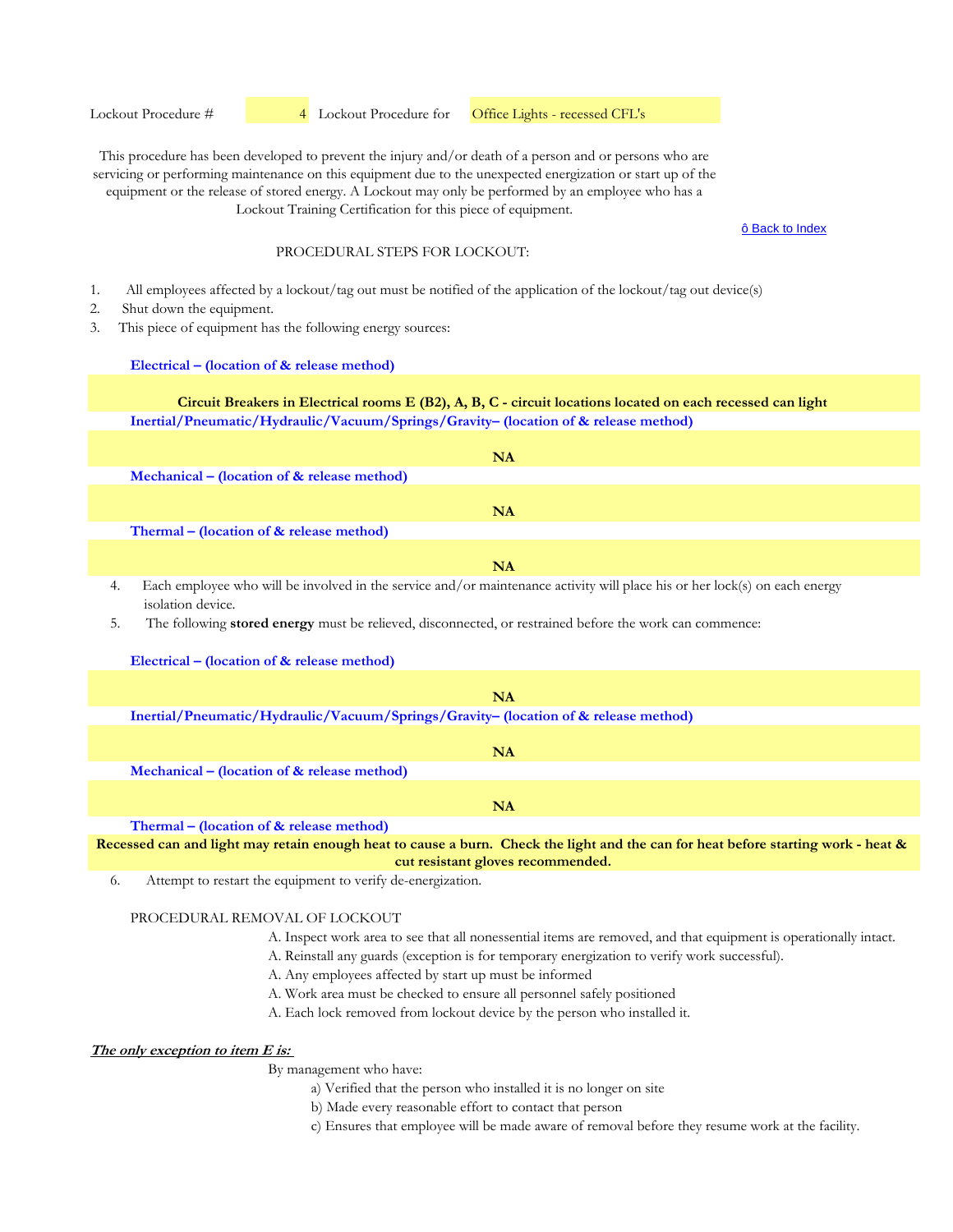Lockout Procedure #  $\overline{5}$  Lockout Procedure for **Pass Point Security System** 

This procedure has been developed to prevent the injury and/or death of a person and or persons who are servicing or performing maintenance on this equipment due to the unexpected energization or start up of the equipment or the release of stored energy. A Lockout may only be performed by an employee who has a Lockout Training Certification for this piece of equipment.

ô Back to Index

## PROCEDURAL STEPS FOR LOCKOUT:

- 1. All employees affected by a lockout/tag out must be notified of the application of the lockout/tag out device(s)
- 2. Shut down the equipment.
- 3. This piece of equipment has the following energy sources:

#### **Electrical – (location of & release method)**

## **Inertial/Pneumatic/Hydraulic/Vacuum/Springs/Gravity– (location of & release method) Circuit breakers located in system operations UPS panel - turn circuit breaker to the off position**

|                                                                                                                 | NA        |
|-----------------------------------------------------------------------------------------------------------------|-----------|
| Mechanical – (location of $\&$ release method)                                                                  |           |
|                                                                                                                 |           |
|                                                                                                                 | <b>NA</b> |
| Thermal – (location of $\&$ release method)                                                                     |           |
|                                                                                                                 |           |
|                                                                                                                 | NA        |
| the contract of the contract of the contract of the contract of the contract of the contract of the contract of |           |

4. Each employee who will be involved in the service and/or maintenance activity will place his or her lock(s) on each energy isolation device.

5. The following **stored energy** must be relieved, disconnected, or restrained before the work can commence:

## **Electrical – (location of & release method)**

|                                                                                     | <b>NA</b> |
|-------------------------------------------------------------------------------------|-----------|
| Inertial/Pneumatic/Hydraulic/Vacuum/Springs/Gravity- (location of & release method) |           |
|                                                                                     |           |
|                                                                                     | NA        |
| Mechanical – (location of $\&$ release method)                                      |           |
|                                                                                     |           |
|                                                                                     | <b>NA</b> |
| Thermal – (location of $\&$ release method)                                         |           |
|                                                                                     |           |
|                                                                                     | NA        |

6. Attempt to restart the equipment to verify de-energization.

## PROCEDURAL REMOVAL OF LOCKOUT

- A. Inspect work area to see that all nonessential items are removed, and that equipment is operationally intact.
- A. Reinstall any guards (exception is for temporary energization to verify work successful).
- A. Any employees affected by start up must be informed
- A. Work area must be checked to ensure all personnel safely positioned
- A. Each lock removed from lockout device by the person who installed it.

# **The only exception to item E is:**

- a) Verified that the person who installed it is no longer on site
- b) Made every reasonable effort to contact that person
- c) Ensures that employee will be made aware of removal before they resume work at the facility.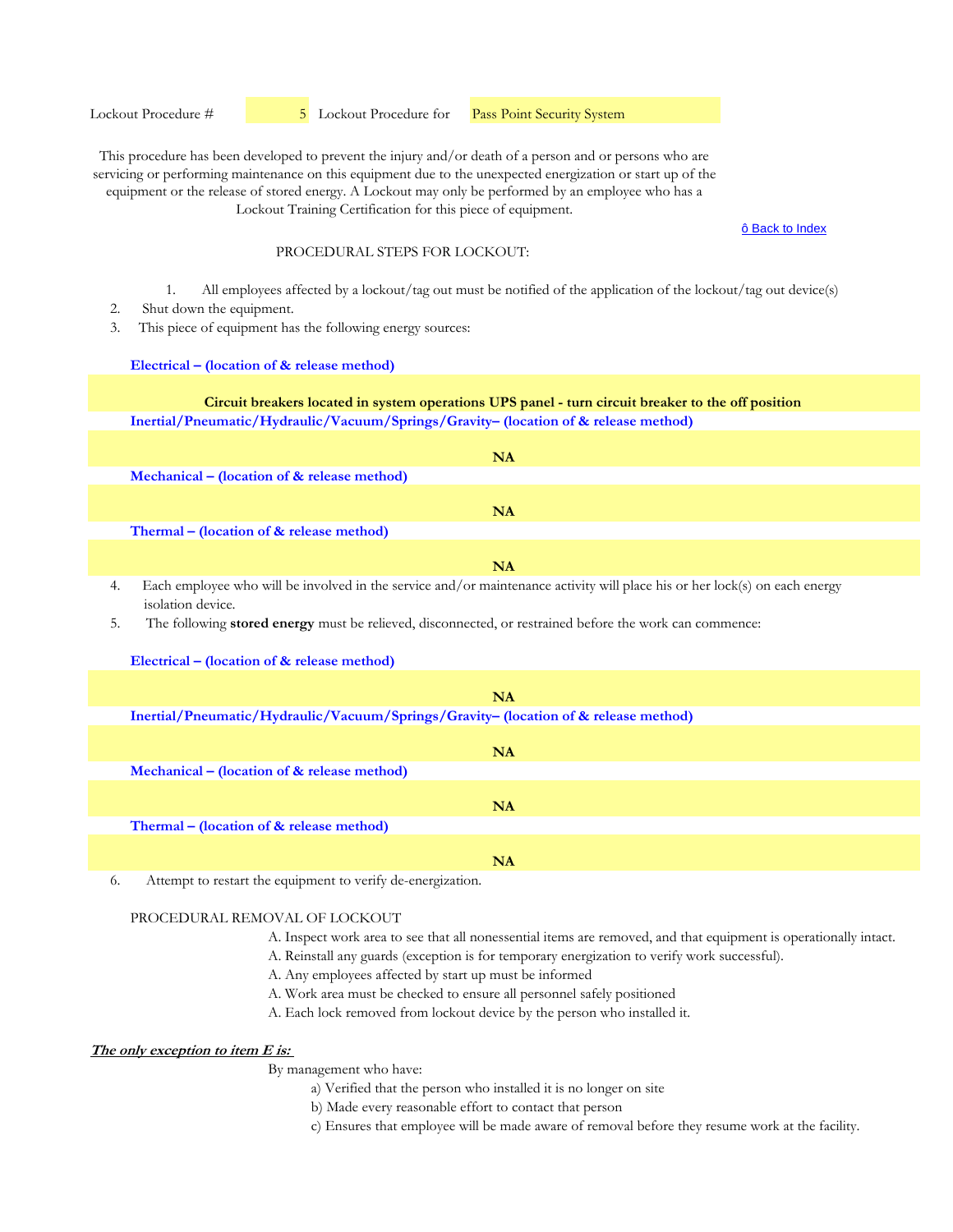Lockout Procedure #  6 Lockout Procedure for Rapid Eye Security System

This procedure has been developed to prevent the injury and/or death of a person and or persons who are servicing or performing maintenance on this equipment due to the unexpected energization or start up of the equipment or the release of stored energy. A Lockout may only be performed by an employee who has a Lockout Training Certification for this piece of equipment.

ô Back to Index

## PROCEDURAL STEPS FOR LOCKOUT:

- 1. All employees affected by a lockout/tag out must be notified of the application of the lockout/tag out device(s)
- 2. Shut down the equipment.
- 3. This piece of equipment has the following energy sources:

#### **Electrical – (location of & release method)**

# **Inertial/Pneumatic/Hydraulic/Vacuum/Springs/Gravity– (location of & release method) Mechanical – (location of & release method) Thermal – (location of & release method)**  4. Each employee who will be involved in the service and/or maintenance activity will place his or her lock(s) on each energy **NA NA NA Breakers located in Electrical room B**

isolation device.

5. The following **stored energy** must be relieved, disconnected, or restrained before the work can commence:

## **Electrical – (location of & release method)**

|                                                                                     | NA        |
|-------------------------------------------------------------------------------------|-----------|
| Inertial/Pneumatic/Hydraulic/Vacuum/Springs/Gravity- (location of & release method) |           |
|                                                                                     |           |
|                                                                                     | NA        |
| Mechanical – (location of $\&$ release method)                                      |           |
|                                                                                     |           |
|                                                                                     | <b>NA</b> |
| Thermal – (location of $\&$ release method)                                         |           |
|                                                                                     |           |
|                                                                                     | NA        |

6. Attempt to restart the equipment to verify de-energization.

## PROCEDURAL REMOVAL OF LOCKOUT

- A. Inspect work area to see that all nonessential items are removed, and that equipment is operationally intact.
- A. Reinstall any guards (exception is for temporary energization to verify work successful).
- A. Any employees affected by start up must be informed
- A. Work area must be checked to ensure all personnel safely positioned
- A. Each lock removed from lockout device by the person who installed it.

# **The only exception to item E is:**

- a) Verified that the person who installed it is no longer on site
- b) Made every reasonable effort to contact that person
- c) Ensures that employee will be made aware of removal before they resume work at the facility.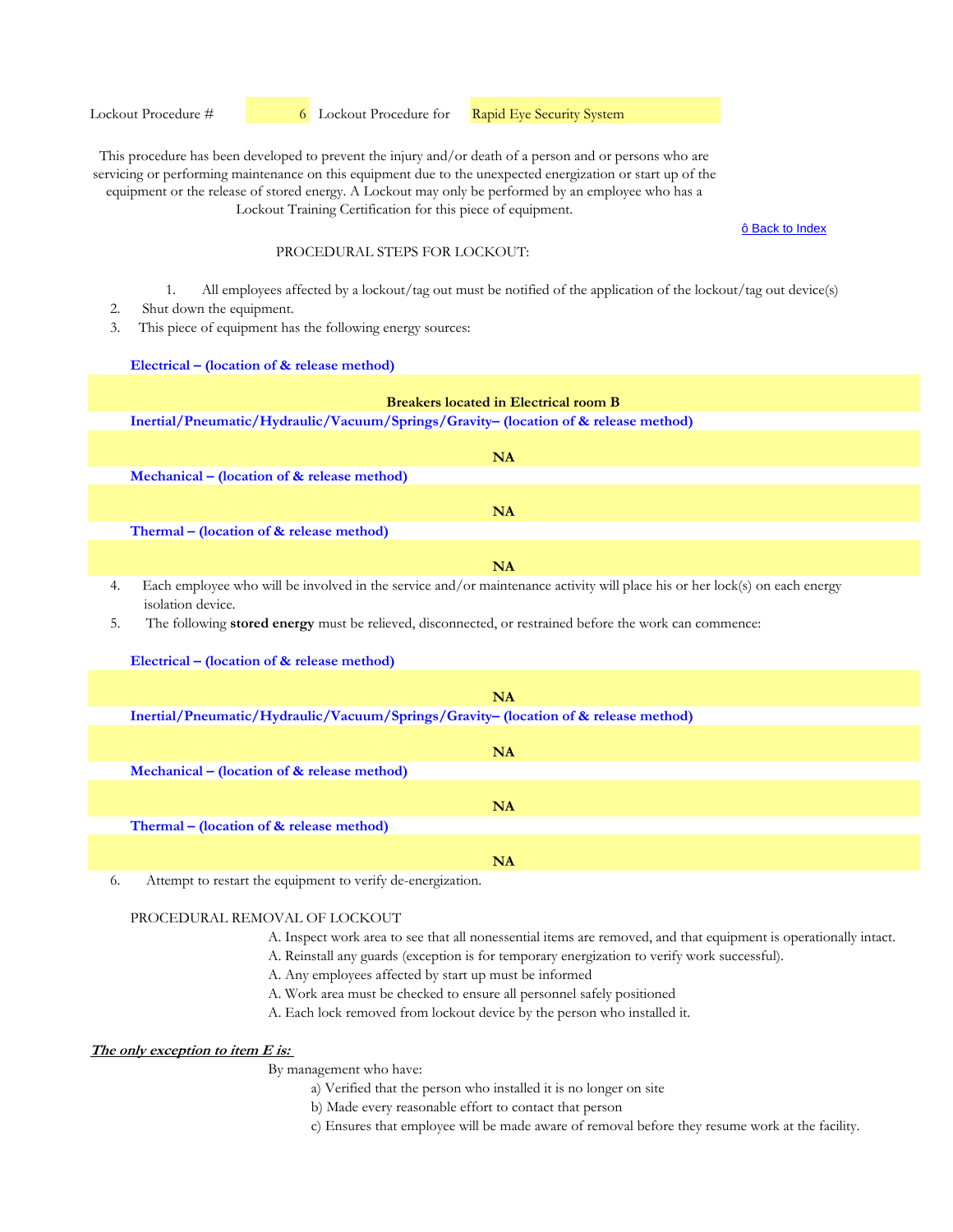Lockout Procedure #  $\frac{7}{7}$  Lockout Procedure for  $\frac{2 \text{ ton}}{1}$  hoist

This procedure has been developed to prevent the injury and/or death of a person and or persons who are servicing or performing maintenance on this equipment due to the unexpected energization or start up of the equipment or the release of stored energy. A Lockout may only be performed by an employee who has a Lockout Training Certification for this piece of equipment.

ô Back to Index

## PROCEDURAL STEPS FOR LOCKOUT:

- 1. All employees affected by a lockout/tag out must be notified of the application of the lockout/tag out device(s)
- 2. Shut down the equipment.
- 3. This piece of equipment has the following energy sources:

#### **Electrical – (location of & release method)**

**Inertial/Pneumatic/Hydraulic/Vacuum/Springs/Gravity– (location of & release method) Mechanical – (location of & release method) Thermal – (location of & release method)**  4. Each employee who will be involved in the service and/or maintenance activity will place his or her lock(s) on each energy isolation device. 5. The following **stored energy** must be relieved, disconnected, or restrained before the work can commence: **Electrical – (location of & release method) Inertial/Pneumatic/Hydraulic/Vacuum/Springs/Gravity– (location of & release method) Mechanical – (location of & release method) Thermal – (location of & release method) NA Pneumatic line with quick disconnect and ball valve shut off readily accessible at the machine NA NA NA NA Pneumatic lines should not be disconnected or ball valves locked off until load has been relieved. Some residual pressure may remain - bleed off air before working on.**

**NA**

6. Attempt to restart the equipment to verify de-energization.

## PROCEDURAL REMOVAL OF LOCKOUT

- A. Inspect work area to see that all nonessential items are removed, and that equipment is operationally intact.
- A. Reinstall any guards (exception is for temporary energization to verify work successful).
- A. Any employees affected by start up must be informed
- A. Work area must be checked to ensure all personnel safely positioned
- A. Each lock removed from lockout device by the person who installed it.

# **The only exception to item E is:**

- a) Verified that the person who installed it is no longer on site
- b) Made every reasonable effort to contact that person
- c) Ensures that employee will be made aware of removal before they resume work at the facility.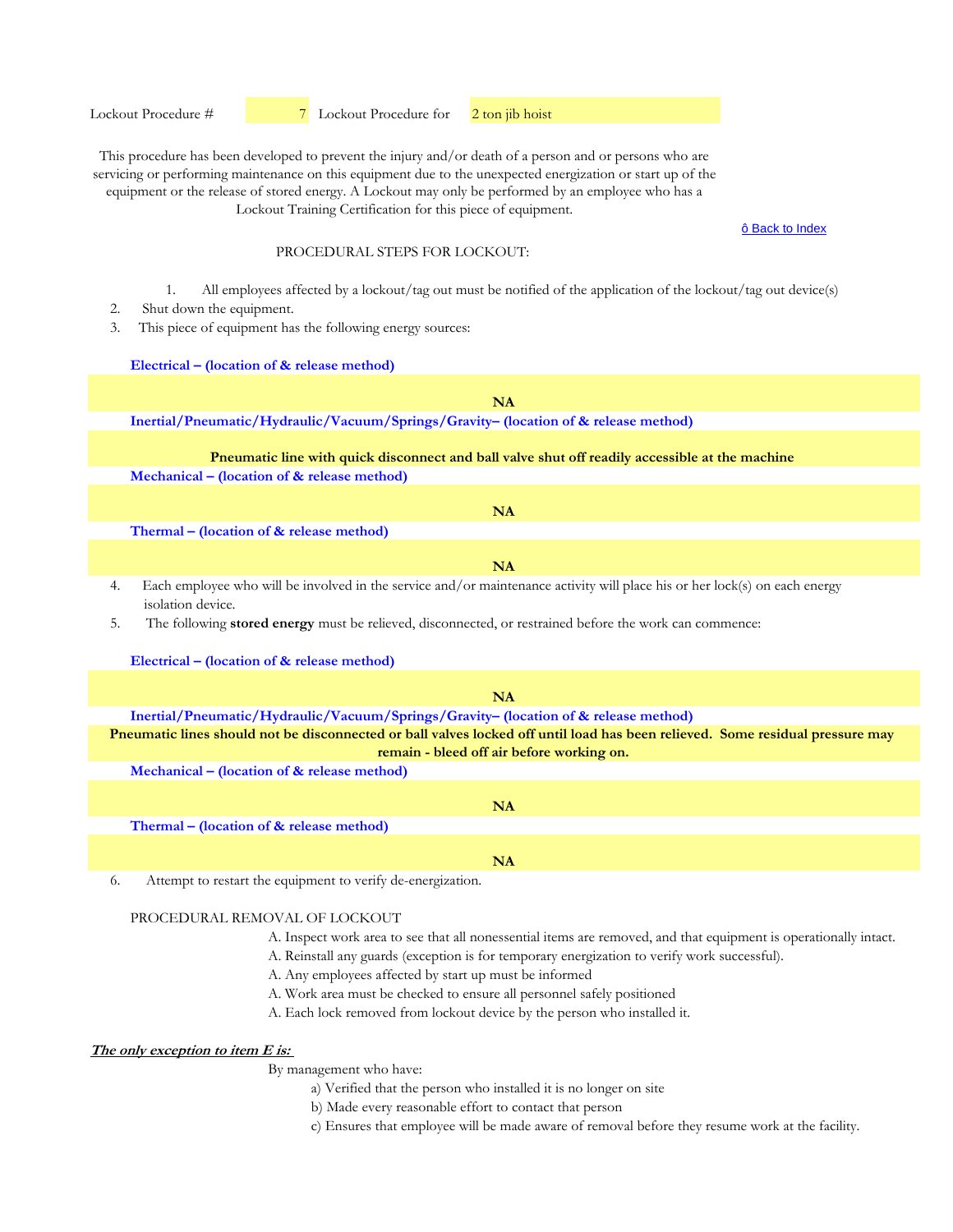ô Back to Index

#### PROCEDURAL STEPS FOR LOCKOUT:

- 1. All employees affected by a lockout/tag out must be notified of the application of the lockout/tag out device(s)
- 2. Shut down the equipment.
- 3. This piece of equipment has the following energy sources:

#### **Electrical – (location of & release method)**

# **Inertial/Pneumatic/Hydraulic/Vacuum/Springs/Gravity– (location of & release method) Mechanical – (location of & release method) Thermal – (location of & release method)**  4. Each employee who will be involved in the service and/or maintenance activity will place his or her lock(s) on each energy isolation device. 5. The following **stored energy** must be relieved, disconnected, or restrained before the work can commence: **Pneumatic line with quick disconnect and ball valve shut off readily accessible on the wall near the hoist. NA NA NA**

# **Electrical – (location of & release method)**

| <b>NA</b>                                                                                                                     |
|-------------------------------------------------------------------------------------------------------------------------------|
| Inertial/Pneumatic/Hydraulic/Vacuum/Springs/Gravity- (location of & release method)                                           |
| Pneumatic lines should not be disconnected or ball valves locked off until load has been relieved. Some residual pressure may |
| remain - bleed off air before working on.                                                                                     |
| Mechanical – (location of $\&$ release method)                                                                                |
|                                                                                                                               |
| <b>NA</b>                                                                                                                     |
| Thermal – (location of $\&$ release method)                                                                                   |
|                                                                                                                               |

**NA**

6. Attempt to restart the equipment to verify de-energization.

## PROCEDURAL REMOVAL OF LOCKOUT

- A. Inspect work area to see that all nonessential items are removed, and that equipment is operationally intact.
- A. Reinstall any guards (exception is for temporary energization to verify work successful).
- A. Any employees affected by start up must be informed
- A. Work area must be checked to ensure all personnel safely positioned
- A. Each lock removed from lockout device by the person who installed it.

# **The only exception to item E is:**

- a) Verified that the person who installed it is no longer on site
- b) Made every reasonable effort to contact that person
- c) Ensures that employee will be made aware of removal before they resume work at the facility.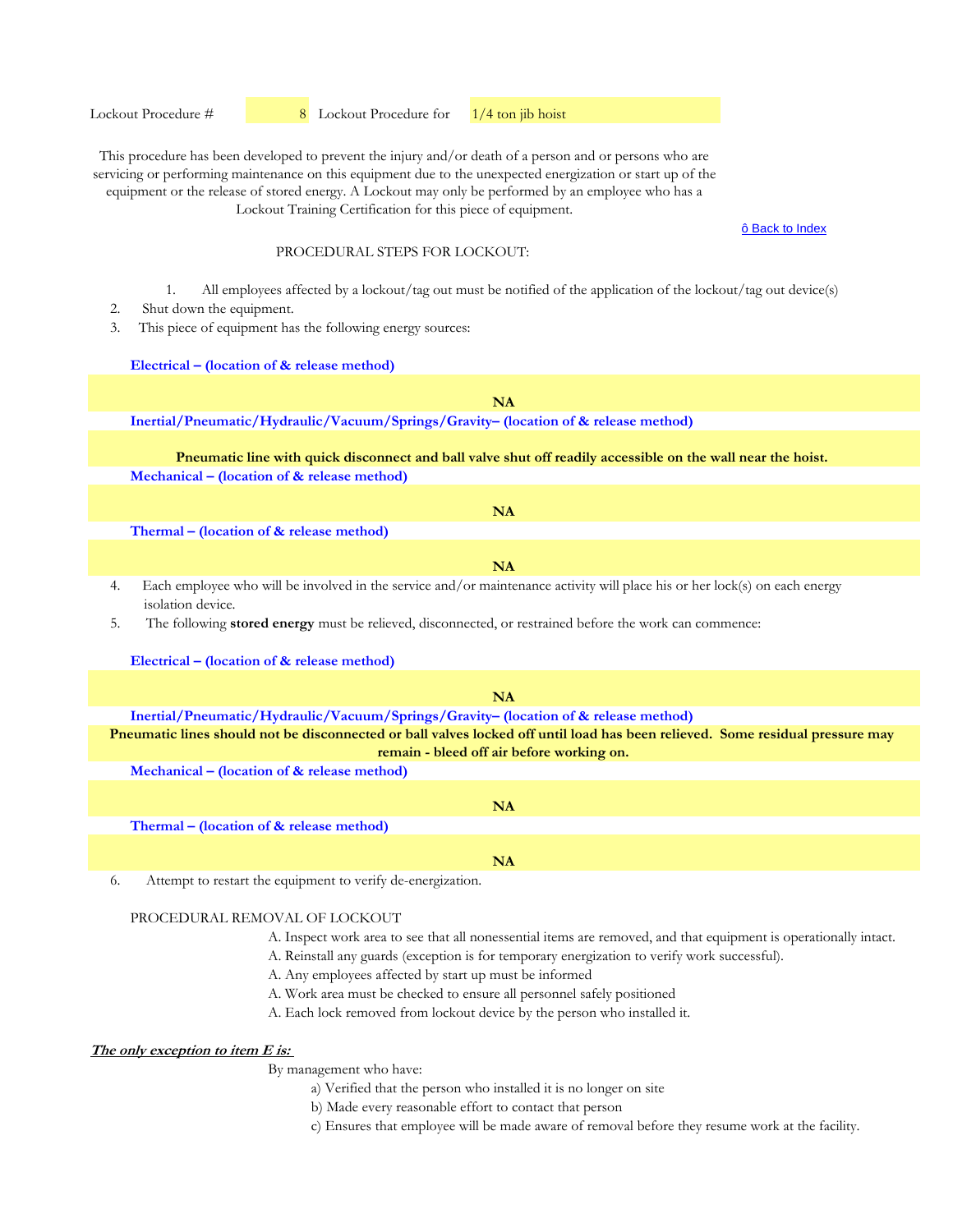#### Lockout Procedure #  9 Lockout Procedure for Fire Alarm Panel

This procedure has been developed to prevent the injury and/or death of a person and or persons who are servicing or performing maintenance on this equipment due to the unexpected energization or start up of the equipment or the release of stored energy. A Lockout may only be performed by an employee who has a Lockout Training Certification for this piece of equipment.

ô Back to Index

## PROCEDURAL STEPS FOR LOCKOUT:

- 1. All employees affected by a lockout/tag out must be notified of the application of the lockout/tag out device(s)
- 2. Shut down the equipment.
- 3. This piece of equipment has the following energy sources:

#### **Electrical – (location of & release method)**

## **Circuit breaker(s) located in Electrical room B next to the Fire Alarm Panel - turn breaker to the off position (this system has a 12V battery backup).**

**Inertial/Pneumatic/Hydraulic/Vacuum/Springs/Gravity– (location of & release method)** 

|                                                | NA |
|------------------------------------------------|----|
| Mechanical – (location of $\&$ release method) |    |
|                                                | NA |
| Thermal – (location of & release method)       |    |
|                                                | NA |

4. Each employee who will be involved in the service and/or maintenance activity will place his or her lock(s) on each energy isolation device.

5. The following **stored energy** must be relieved, disconnected, or restrained before the work can commence:

## **Electrical – (location of & release method)**

| <b>NA</b>                                                                           |  |
|-------------------------------------------------------------------------------------|--|
| Inertial/Pneumatic/Hydraulic/Vacuum/Springs/Gravity- (location of & release method) |  |
|                                                                                     |  |
| <b>NA</b>                                                                           |  |
| Mechanical – (location of $&$ release method)                                       |  |
|                                                                                     |  |
| <b>NA</b>                                                                           |  |
| Thermal – (location of $\&$ release method)                                         |  |
|                                                                                     |  |
| NA                                                                                  |  |

6. Attempt to restart the equipment to verify de-energization.

## PROCEDURAL REMOVAL OF LOCKOUT

- A. Inspect work area to see that all nonessential items are removed, and that equipment is operationally intact.
- A. Reinstall any guards (exception is for temporary energization to verify work successful).
- A. Any employees affected by start up must be informed
- A. Work area must be checked to ensure all personnel safely positioned
- A. Each lock removed from lockout device by the person who installed it.

# **The only exception to item E is:**

- a) Verified that the person who installed it is no longer on site
- b) Made every reasonable effort to contact that person
- c) Ensures that employee will be made aware of removal before they resume work at the facility.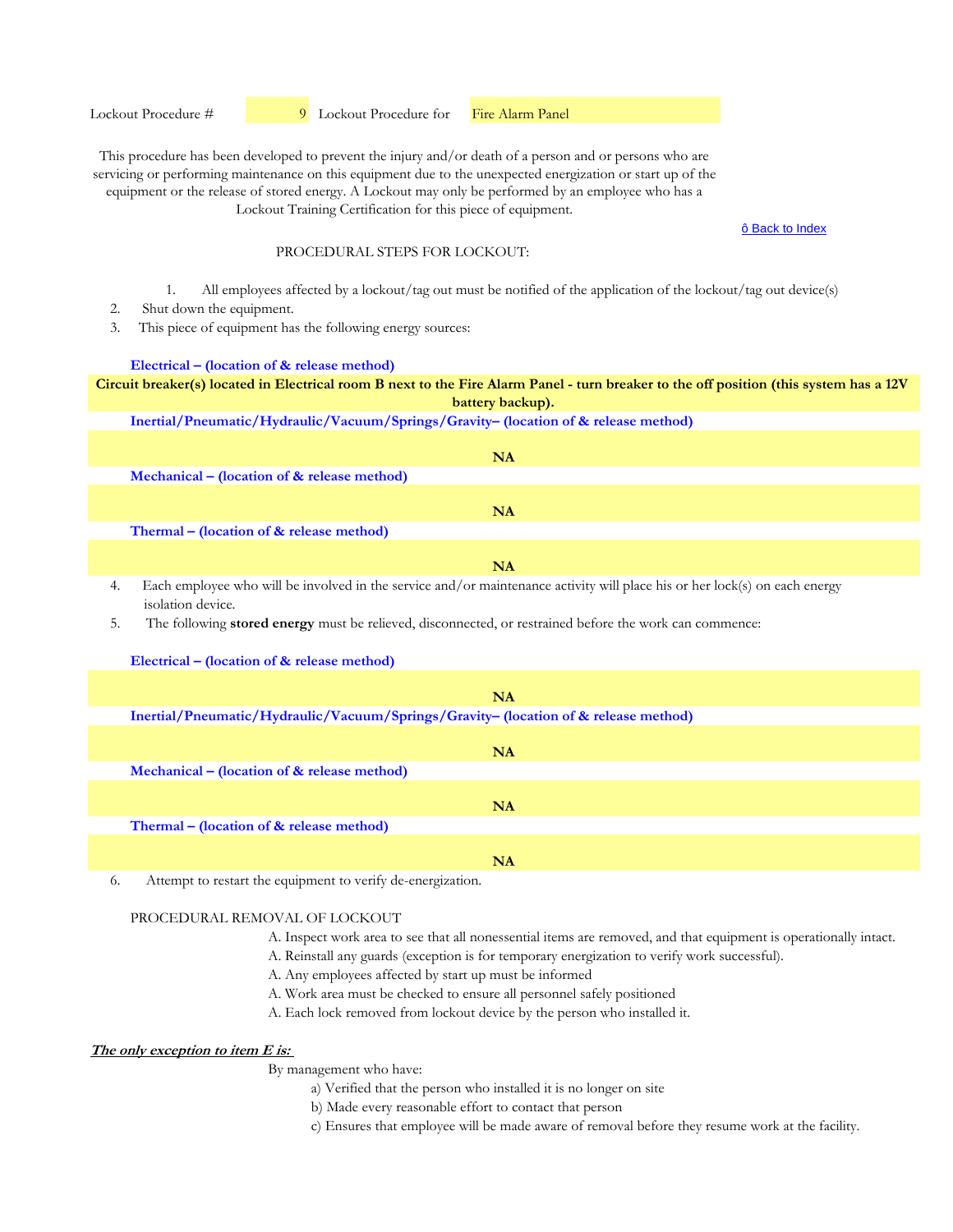ô Back to Index

## PROCEDURAL STEPS FOR LOCKOUT:

- 1. All employees affected by a lockout/tag out must be notified of the application of the lockout/tag out device(s)
- 2. Shut down the equipment.
- 3. This piece of equipment has the following energy sources:

#### **Electrical – (location of & release method)**

**Inertial/Pneumatic/Hydraulic/Vacuum/Springs/Gravity– (location of & release method) Each panel heater has a label on the left side access panel which details which circuit breaker will disconnect the unit.**

|                                                            | NA                                                                                                                                                                                                                                 |
|------------------------------------------------------------|------------------------------------------------------------------------------------------------------------------------------------------------------------------------------------------------------------------------------------|
| Mechanical – (location of $\&$ release method)             |                                                                                                                                                                                                                                    |
|                                                            |                                                                                                                                                                                                                                    |
|                                                            | NA                                                                                                                                                                                                                                 |
| Thermal – (location of $&$ release method)                 |                                                                                                                                                                                                                                    |
|                                                            |                                                                                                                                                                                                                                    |
|                                                            | NA                                                                                                                                                                                                                                 |
| $-11111$ $-111111$ $-1111111$ $-11111111$<br>$\frac{1}{2}$ | $\mathcal{L}$ , and the contract of the contract of the contract of the contract of the contract of the contract of the contract of the contract of the contract of the contract of the contract of the contract of the contract o |

Each employee who will be involved in the service and/or maintenance activity will place his or her lock(s) on each energy isolation device.

5. The following **stored energy** must be relieved, disconnected, or restrained before the work can commence:

## **Electrical – (location of & release method)**

| NA                                                                                  |
|-------------------------------------------------------------------------------------|
| Inertial/Pneumatic/Hydraulic/Vacuum/Springs/Gravity- (location of & release method) |
|                                                                                     |
| NA                                                                                  |
| Mechanical – (location of $\&$ release method)                                      |
|                                                                                     |
| NΑ                                                                                  |

**Thermal – (location of & release method)** 

**Heaters should be allowed to cool for a minimum of 10 minutes before performing work.**

6. Attempt to restart the equipment to verify de-energization.

## PROCEDURAL REMOVAL OF LOCKOUT

- A. Inspect work area to see that all nonessential items are removed, and that equipment is operationally intact.
- A. Reinstall any guards (exception is for temporary energization to verify work successful).
- A. Any employees affected by start up must be informed
- A. Work area must be checked to ensure all personnel safely positioned
- A. Each lock removed from lockout device by the person who installed it.

# **The only exception to item E is:**

- a) Verified that the person who installed it is no longer on site
- b) Made every reasonable effort to contact that person
- c) Ensures that employee will be made aware of removal before they resume work at the facility.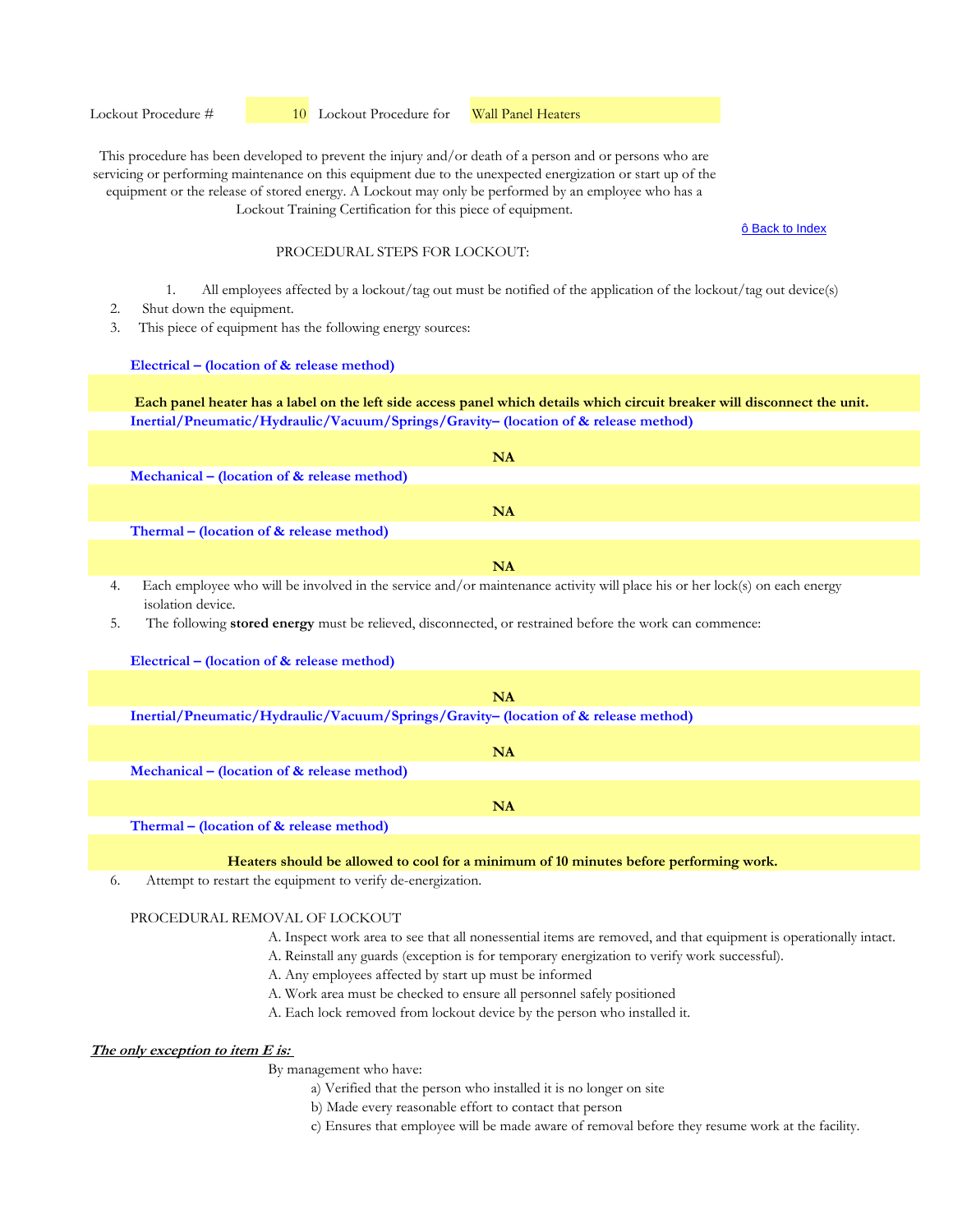Lockout Procedure #  11 Lockout Procedure for Tractor (Kubota, John Deer, ect)

This procedure has been developed to prevent the injury and/or death of a person and or persons who are servicing or performing maintenance on this equipment due to the unexpected energization or start up of the equipment or the release of stored energy. A Lockout may only be performed by an employee who has a Lockout Training Certification for this piece of equipment.

ô Back to Index

#### PROCEDURAL STEPS FOR LOCKOUT:

- 1. All employees affected by a lockout/tag out must be notified of the application of the lockout/tag out device(s)
- 2. Shut down the equipment.
- 3. This piece of equipment has the following energy sources:

**Electrical – (location of & release method)**

**Inertial/Pneumatic/Hydraulic/Vacuum/Springs/Gravity– (location of & release method)** 

**Mechanical – (location of & release method)** 

**Thermal – (location of & release method) Key operated ignition - ignition must be turned to the off position OR battery leads disconnected before beginning work**

- 4. Each employee who will be involved in the service and/or maintenance activity will place his or her lock(s) on each energy isolation device.
- 5. The following **stored energy** must be relieved, disconnected, or restrained before the work can commence:

**Electrical – (location of & release method)**

**Inertial/Pneumatic/Hydraulic/Vacuum/Springs/Gravity– (location of & release method)** 

**Hydraulic system - any load or raised implement must be lowered before work begins. Tires must be blocked to prevent rolling forward or back.**

**Mechanical – (location of & release method)** 

**Thermal – (location of & release method) Cylinders may still maintain some compression - when removing plugs or engine compenents bleed any residual pressure.**

**Engine should be allowed to cool a minimum of 15 minutes before beginning work - check temperature before beginning work.**

6. Attempt to restart the equipment to verify de-energization.

## PROCEDURAL REMOVAL OF LOCKOUT

- A. Inspect work area to see that all nonessential items are removed, and that equipment is operationally intact.
- A. Reinstall any guards (exception is for temporary energization to verify work successful).
- A. Any employees affected by start up must be informed
- A. Work area must be checked to ensure all personnel safely positioned
- A. Each lock removed from lockout device by the person who installed it.

## **The only exception to item E is:**

- a) Verified that the person who installed it is no longer on site
- b) Made every reasonable effort to contact that person
- c) Ensures that employee will be made aware of removal before they resume work at the facility.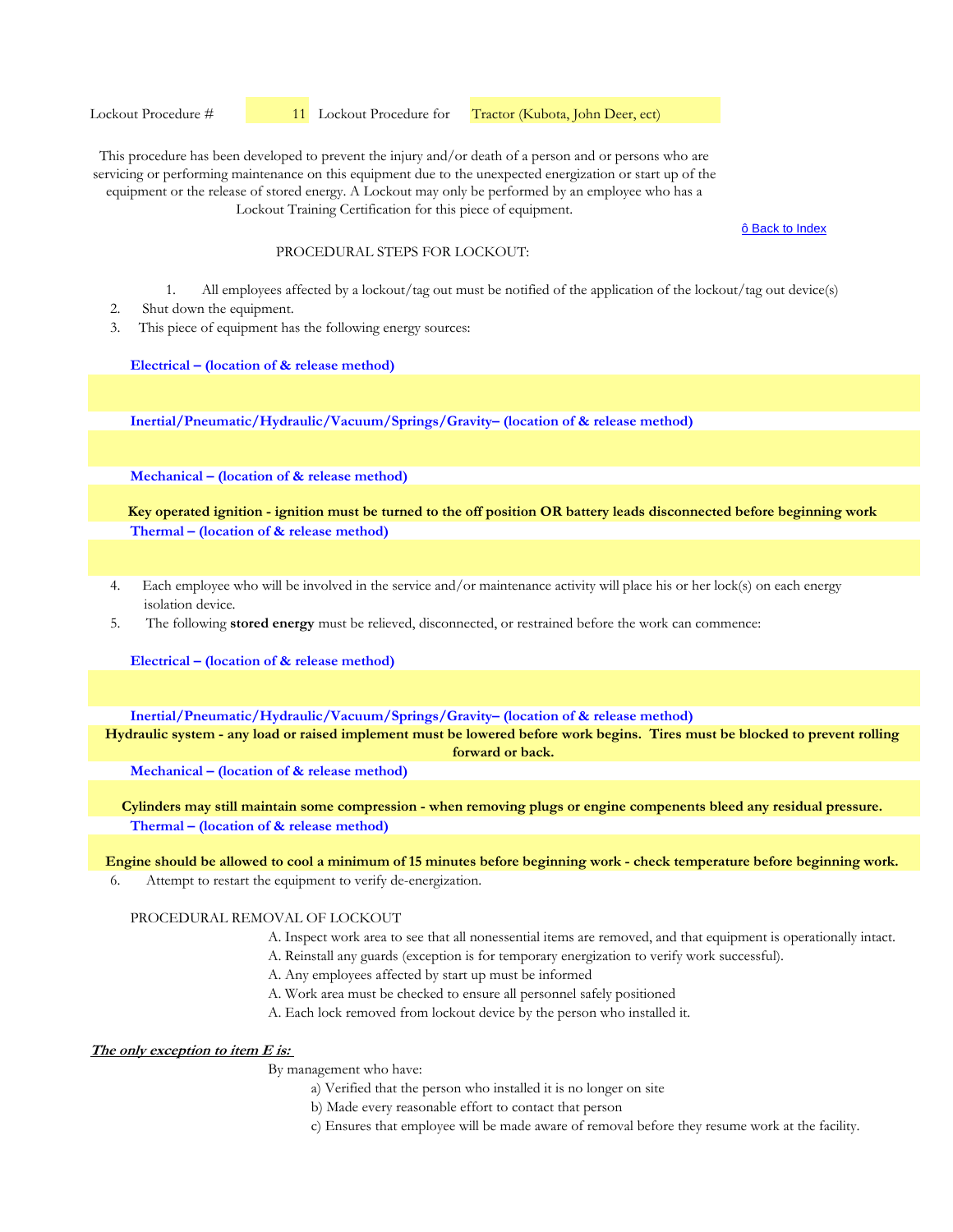ô Back to Index

#### PROCEDURAL STEPS FOR LOCKOUT:

- 1. All employees affected by a lockout/tag out must be notified of the application of the lockout/tag out device(s)
- 2. Shut down the equipment.
- 3. This piece of equipment has the following energy sources:

#### **Electrical – (location of & release method)**

**Inertial/Pneumatic/Hydraulic/Vacuum/Springs/Gravity– (location of & release method) Plug connected equipment - remove plug and secure before beginning work.**

**Mechanical – (location of & release method)** 

**Thermal – (location of & release method)** 

- 4. Each employee who will be involved in the service and/or maintenance activity will place his or her lock(s) on each energy isolation device.
- 5. The following **stored energy** must be relieved, disconnected, or restrained before the work can commence:

**Electrical – (location of & release method)**

**Inertial/Pneumatic/Hydraulic/Vacuum/Springs/Gravity– (location of & release method)** 

#### **Blade may spin for several seconds - allow blade to come to a complete stop before beginning work.**

**Mechanical – (location of & release method)** 

**Thermal – (location of & release method)** 

6. Attempt to restart the equipment to verify de-energization.

#### PROCEDURAL REMOVAL OF LOCKOUT

- A. Inspect work area to see that all nonessential items are removed, and that equipment is operationally intact.
- A. Reinstall any guards (exception is for temporary energization to verify work successful).
- A. Any employees affected by start up must be informed
- A. Work area must be checked to ensure all personnel safely positioned
- A. Each lock removed from lockout device by the person who installed it.

# **The only exception to item E is:**

- a) Verified that the person who installed it is no longer on site
- b) Made every reasonable effort to contact that person
- c) Ensures that employee will be made aware of removal before they resume work at the facility.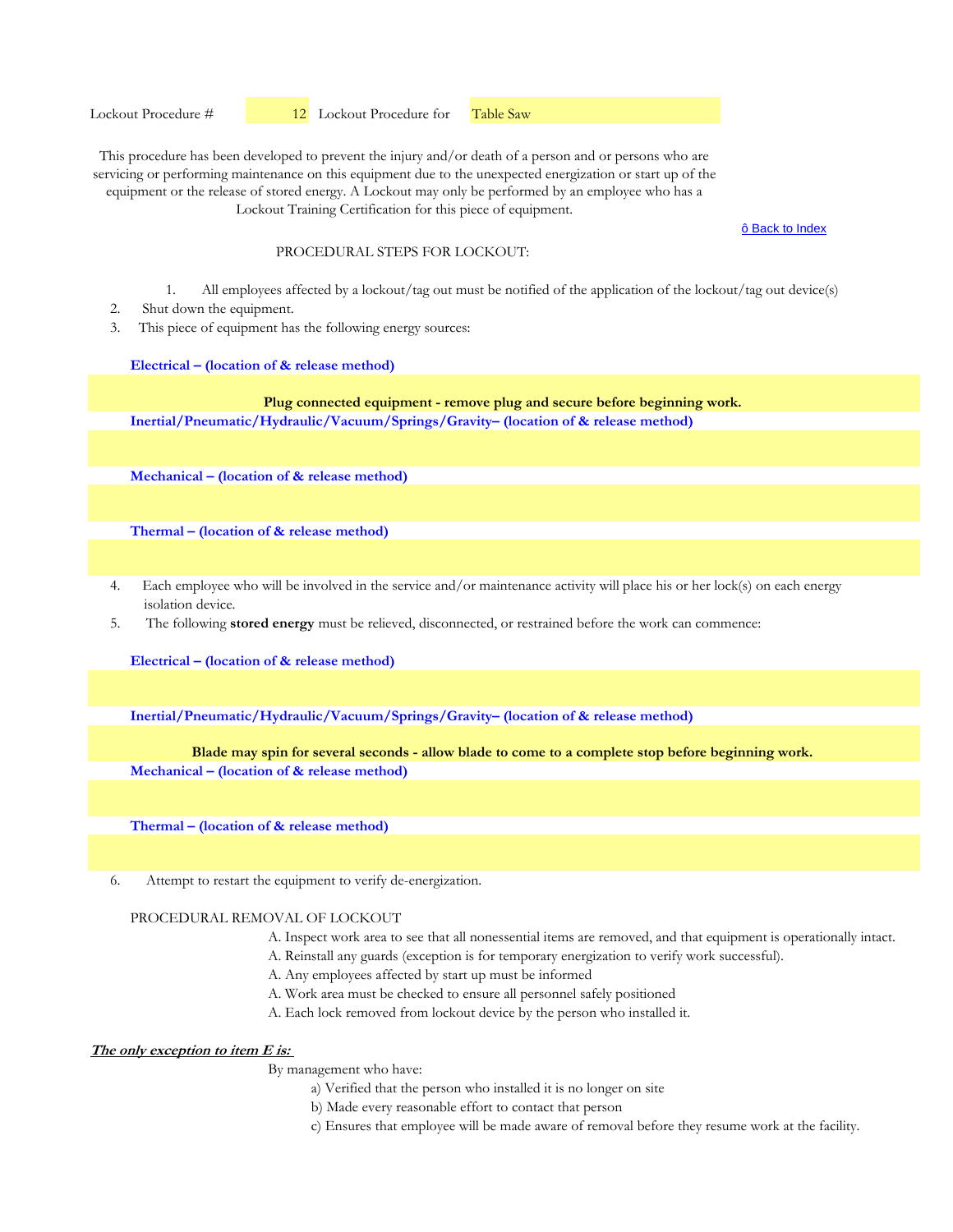ô Back to Index

## PROCEDURAL STEPS FOR LOCKOUT:

- 1. All employees affected by a lockout/tag out must be notified of the application of the lockout/tag out device(s)
- 2. Shut down the equipment.
- 3. This piece of equipment has the following energy sources:

**Electrical – (location of & release method)**

**Inertial/Pneumatic/Hydraulic/Vacuum/Springs/Gravity– (location of & release method)** 

**Mechanical – (location of & release method)** 

**Ignition must be turned to the off position OR spark plug removed before starting work.**

**Thermal – (location of & release method)** 

- 4. Each employee who will be involved in the service and/or maintenance activity will place his or her lock(s) on each energy isolation device.
- 5. The following **stored energy** must be relieved, disconnected, or restrained before the work can commence:

**Electrical – (location of & release method)**

**Inertial/Pneumatic/Hydraulic/Vacuum/Springs/Gravity– (location of & release method)** 

**Mechanical – (location of & release method)** 

**Thermal – (location of & release method) Cylinders may still maintain some compression - when removing plugs or engine compenents bleed any residual pressure.**

**Engine should be allowed to cool a minimum of 5 minutes before beginning work - check temperature before beginning work.**

6. Attempt to restart the equipment to verify de-energization.

# PROCEDURAL REMOVAL OF LOCKOUT

- A. Inspect work area to see that all nonessential items are removed, and that equipment is operationally intact.
- A. Reinstall any guards (exception is for temporary energization to verify work successful).
- A. Any employees affected by start up must be informed
- A. Work area must be checked to ensure all personnel safely positioned
- A. Each lock removed from lockout device by the person who installed it.

# **The only exception to item E is:**

- a) Verified that the person who installed it is no longer on site
- b) Made every reasonable effort to contact that person
- c) Ensures that employee will be made aware of removal before they resume work at the facility.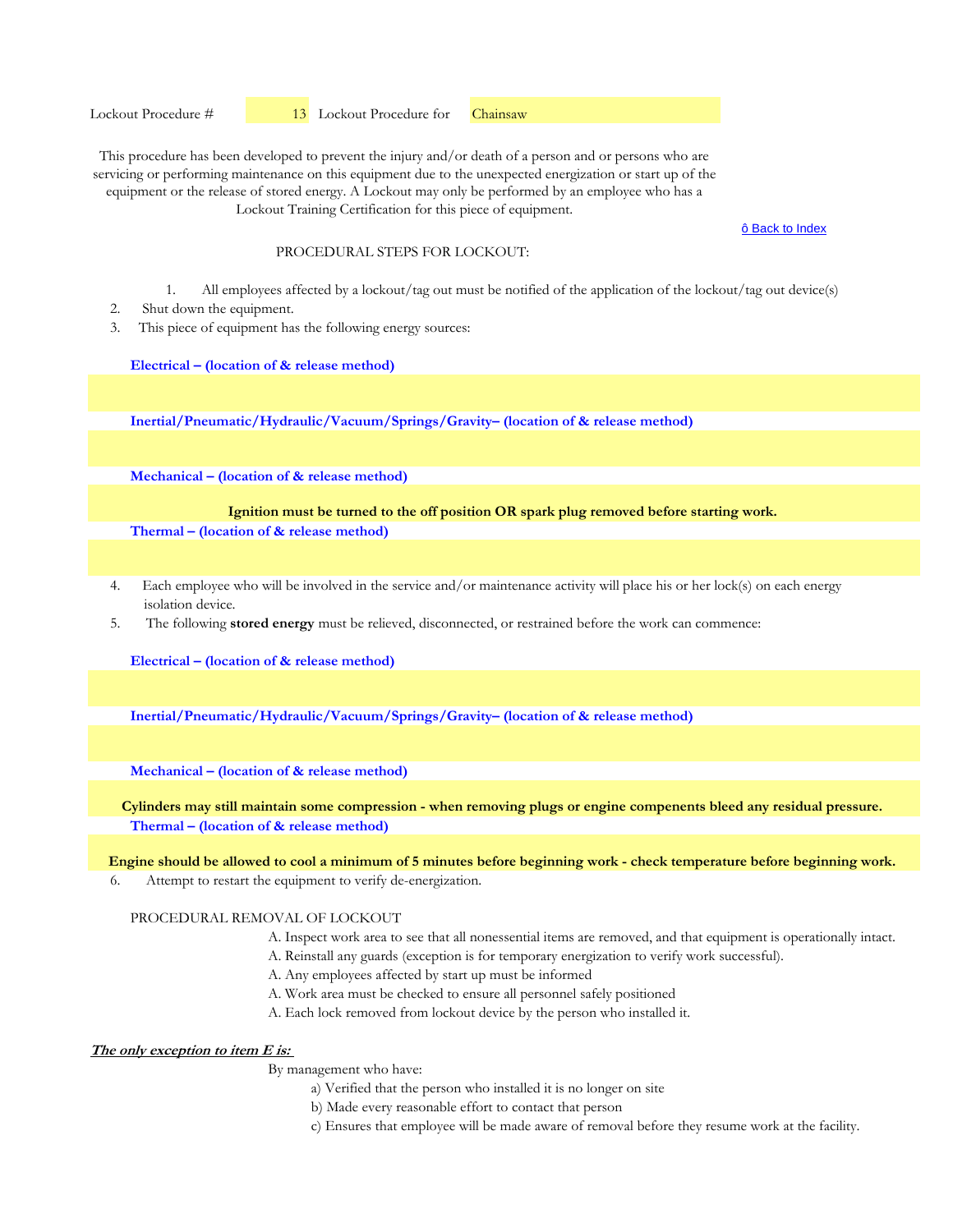ô Back to Index

#### PROCEDURAL STEPS FOR LOCKOUT:

- 1. All employees affected by a lockout/tag out must be notified of the application of the lockout/tag out device(s)
- 2. Shut down the equipment.
- 3. This piece of equipment has the following energy sources:

#### **Electrical – (location of & release method)**

**Inertial/Pneumatic/Hydraulic/Vacuum/Springs/Gravity– (location of & release method) Plug connected equipment - remove plug and secure before beginning work.**

**Mechanical – (location of & release method)** 

**Thermal – (location of & release method)** 

- 4. Each employee who will be involved in the service and/or maintenance activity will place his or her lock(s) on each energy isolation device.
- 5. The following **stored energy** must be relieved, disconnected, or restrained before the work can commence:

**Electrical – (location of & release method)**

**Inertial/Pneumatic/Hydraulic/Vacuum/Springs/Gravity– (location of & release method)** 

**After mixer power is disconnected ensure the drum has come to a complete stop. Remove any material in the mixing drum before working on the equipment.**

**Mechanical – (location of & release method)** 

**Thermal – (location of & release method)** 

6. Attempt to restart the equipment to verify de-energization.

#### PROCEDURAL REMOVAL OF LOCKOUT

- A. Inspect work area to see that all nonessential items are removed, and that equipment is operationally intact.
- A. Reinstall any guards (exception is for temporary energization to verify work successful).
- A. Any employees affected by start up must be informed
- A. Work area must be checked to ensure all personnel safely positioned
- A. Each lock removed from lockout device by the person who installed it.

# **The only exception to item E is:**

- a) Verified that the person who installed it is no longer on site
- b) Made every reasonable effort to contact that person
- c) Ensures that employee will be made aware of removal before they resume work at the facility.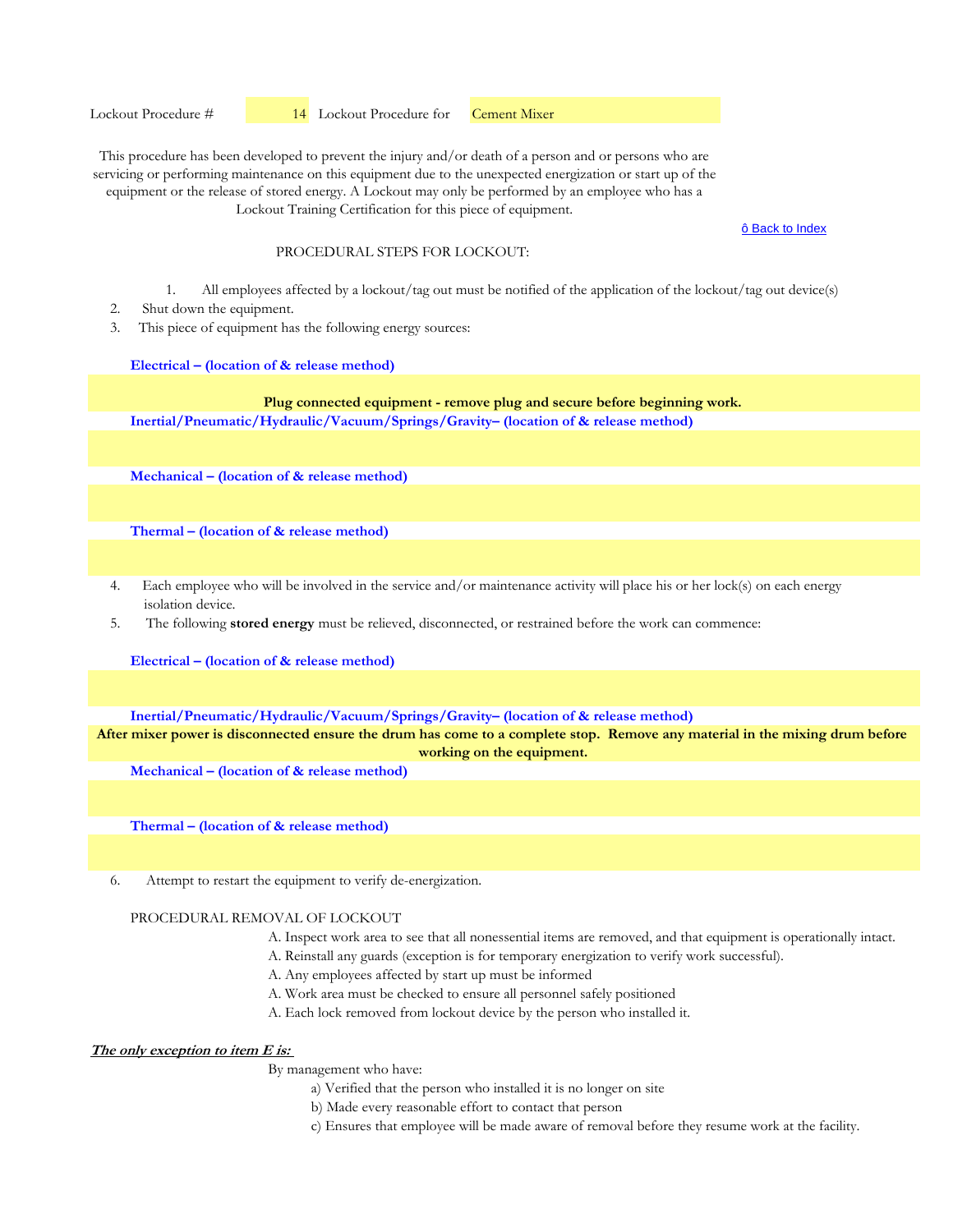ô Back to Index

## PROCEDURAL STEPS FOR LOCKOUT:

- 1. All employees affected by a lockout/tag out must be notified of the application of the lockout/tag out device(s)
- 2. Shut down the equipment.
- 3. This piece of equipment has the following energy sources:

#### **Electrical – (location of & release method)**

## **Inertial/Pneumatic/Hydraulic/Vacuum/Springs/Gravity– (location of & release method) System disconnect located at equipment behind fleet break on 2nd floor**

**Mechanical – (location of & release method)** 

**Thermal – (location of & release method)** 

- 4. Each employee who will be involved in the service and/or maintenance activity will place his or her lock(s) on each energy isolation device.
- 5. The following **stored energy** must be relieved, disconnected, or restrained before the work can commence:

**Electrical – (location of & release method)**

**Inertial/Pneumatic/Hydraulic/Vacuum/Springs/Gravity– (location of & release method)** 

**Mechanical – (location of & release method)** 

**Thermal – (location of & release method)** 

6. Attempt to restart the equipment to verify de-energization.

#### PROCEDURAL REMOVAL OF LOCKOUT

- A. Inspect work area to see that all nonessential items are removed, and that equipment is operationally intact.
- A. Reinstall any guards (exception is for temporary energization to verify work successful).
- A. Any employees affected by start up must be informed
- A. Work area must be checked to ensure all personnel safely positioned
- A. Each lock removed from lockout device by the person who installed it.

# **The only exception to item E is:**

- a) Verified that the person who installed it is no longer on site
- b) Made every reasonable effort to contact that person
- c) Ensures that employee will be made aware of removal before they resume work at the facility.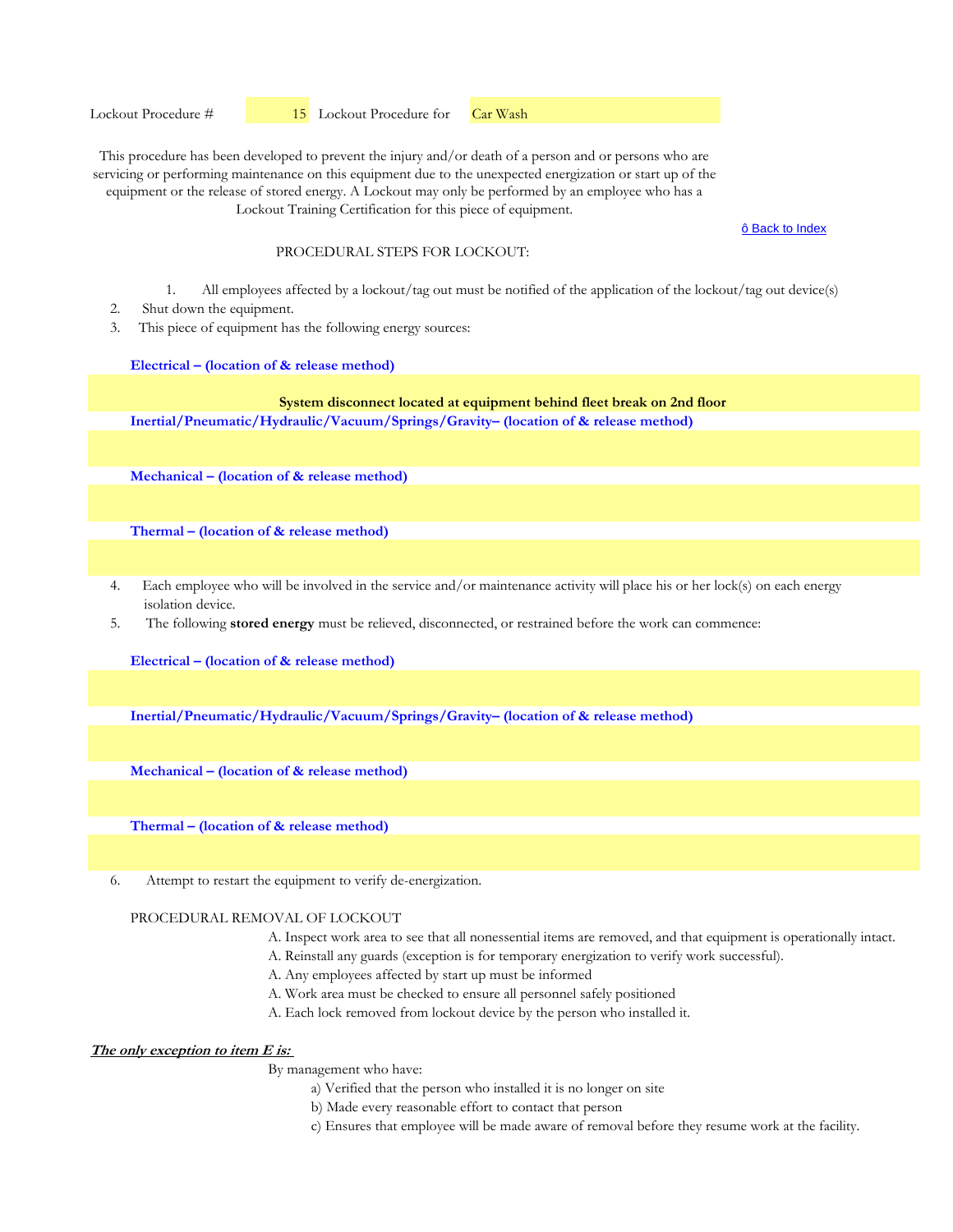ô Back to Index

## PROCEDURAL STEPS FOR LOCKOUT:

- 1. All employees affected by a lockout/tag out must be notified of the application of the lockout/tag out device(s)
- 2. Shut down the equipment.
- 3. This piece of equipment has the following energy sources:

#### **Electrical – (location of & release method)**

## **Disconnect located on machine (on control box)**

**Inertial/Pneumatic/Hydraulic/Vacuum/Springs/Gravity– (location of & release method)** 

**Mechanical – (location of & release method)** 

**Thermal – (location of & release method)** 

- 4. Each employee who will be involved in the service and/or maintenance activity will place his or her lock(s) on each energy isolation device.
- 5. The following **stored energy** must be relieved, disconnected, or restrained before the work can commence:

**Electrical – (location of & release method)**

**Inertial/Pneumatic/Hydraulic/Vacuum/Springs/Gravity– (location of & release method)** 

## **Relieve hose pressure by operating wand after turning off power**

**Mechanical – (location of & release method)** 

**Thermal – (location of & release method)** 

## **Should be allowed to cool for 10 minutes before performing work**

6. Attempt to restart the equipment to verify de-energization.

#### PROCEDURAL REMOVAL OF LOCKOUT

- A. Inspect work area to see that all nonessential items are removed, and that equipment is operationally intact.
- A. Reinstall any guards (exception is for temporary energization to verify work successful).
- A. Any employees affected by start up must be informed
- A. Work area must be checked to ensure all personnel safely positioned
- A. Each lock removed from lockout device by the person who installed it.

# **The only exception to item E is:**

- a) Verified that the person who installed it is no longer on site
- b) Made every reasonable effort to contact that person
- c) Ensures that employee will be made aware of removal before they resume work at the facility.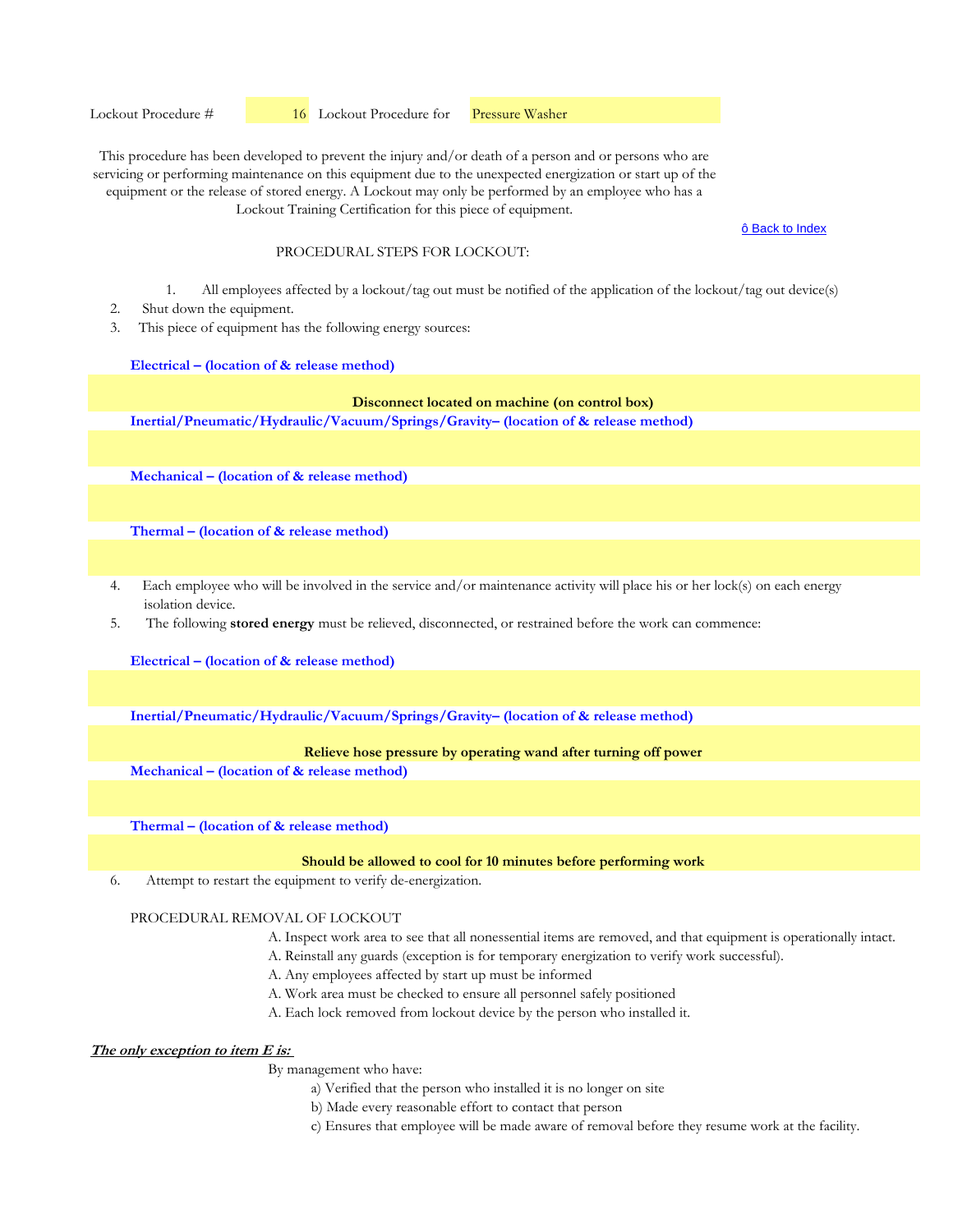ô Back to Index

## PROCEDURAL STEPS FOR LOCKOUT:

- 1. All employees affected by a lockout/tag out must be notified of the application of the lockout/tag out device(s)
- 2. Shut down the equipment.
- 3. This piece of equipment has the following energy sources:

**Electrical – (location of & release method)**

**Inertial/Pneumatic/Hydraulic/Vacuum/Springs/Gravity– (location of & release method)** 

**Mechanical – (location of & release method)** 

**Thermal – (location of & release method) Key operated ignition - ignition must be turned to the off position OR battery leads disconnected before beginning work**

- 4. Each employee who will be involved in the service and/or maintenance activity will place his or her lock(s) on each energy isolation device.
- 5. The following **stored energy** must be relieved, disconnected, or restrained before the work can commence:

**Electrical – (location of & release method)**

**Inertial/Pneumatic/Hydraulic/Vacuum/Springs/Gravity– (location of & release method) 12v tpo 120v inverters present on many trucks - disconnect inverter before performing electrical system work**

**Hydraulic system - any load or raised implement must be retracted, restrained, or lowered before work begins. Tires must be blocked or hoist used to prevent rolling forward or back.**

**Mechanical – (location of & release method)** 

**Thermal – (location of & release method) Cylinders may still maintain some compression - when removing plugs or engine compenents bleed any residual pressure.**

**Engine should be allowed to cool below 100F, or use gloves and long sleeved clothing while performing work**

6. Attempt to restart the equipment to verify de-energization.

# PROCEDURAL REMOVAL OF LOCKOUT

- A. Inspect work area to see that all nonessential items are removed, and that equipment is operationally intact.
- A. Reinstall any guards (exception is for temporary energization to verify work successful).
- A. Any employees affected by start up must be informed
- A. Work area must be checked to ensure all personnel safely positioned
- A. Each lock removed from lockout device by the person who installed it.

#### **The only exception to item E is:**

- a) Verified that the person who installed it is no longer on site
- b) Made every reasonable effort to contact that person
- c) Ensures that employee will be made aware of removal before they resume work at the facility.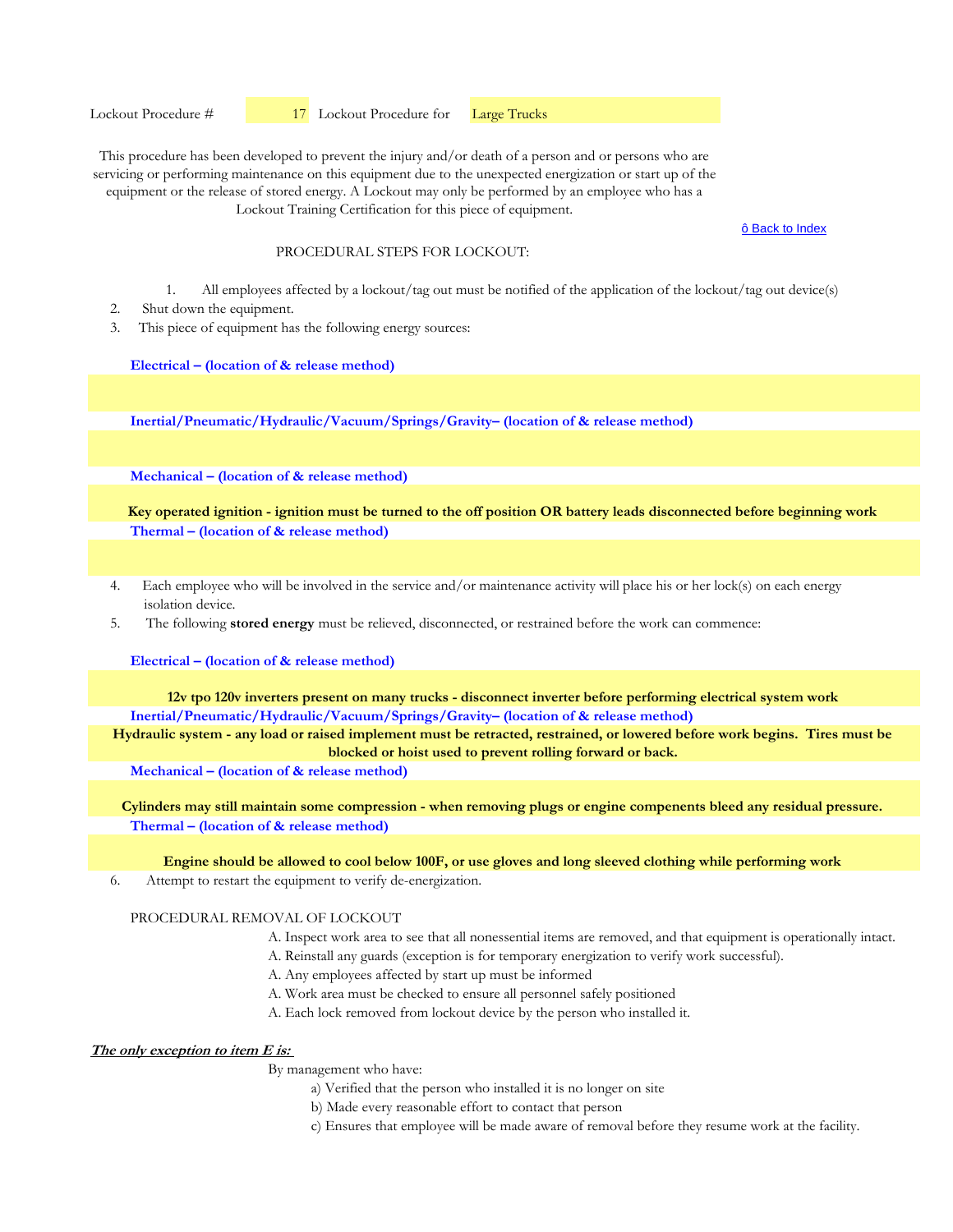ô Back to Index

#### PROCEDURAL STEPS FOR LOCKOUT:

- 1. All employees affected by a lockout/tag out must be notified of the application of the lockout/tag out device(s)
- 2. Shut down the equipment.
- 3. This piece of equipment has the following energy sources:

#### **Electrical – (location of & release method)**

**Inertial/Pneumatic/Hydraulic/Vacuum/Springs/Gravity– (location of & release method)** 

**Mechanical – (location of & release method)** 

**Thermal – (location of & release method) Key operated ignition - ignition must be turned to the off position OR battery leads disconnected before beginning work**

- 4. Each employee who will be involved in the service and/or maintenance activity will place his or her lock(s) on each energy isolation device.
- 5. The following **stored energy** must be relieved, disconnected, or restrained before the work can commence:

**Electrical – (location of & release method)**

**Inertial/Pneumatic/Hydraulic/Vacuum/Springs/Gravity– (location of & release method)** 

## **Tires must be blocked or hoist used to prevent rolling forward or back.**

**Mechanical – (location of & release method)** 

**Thermal – (location of & release method) Cylinders may still maintain some compression - when removing plugs or engine compenents bleed any residual pressure.**

#### **Engine should be allowed to cool a minimum of 15 minutes before beginning work - check temperature before beginning work.**

6. Attempt to restart the equipment to verify de-energization.

# PROCEDURAL REMOVAL OF LOCKOUT

- A. Inspect work area to see that all nonessential items are removed, and that equipment is operationally intact.
- A. Reinstall any guards (exception is for temporary energization to verify work successful).
- A. Any employees affected by start up must be informed
- A. Work area must be checked to ensure all personnel safely positioned
- A. Each lock removed from lockout device by the person who installed it.

# **The only exception to item E is:**

- a) Verified that the person who installed it is no longer on site
- b) Made every reasonable effort to contact that person
- c) Ensures that employee will be made aware of removal before they resume work at the facility.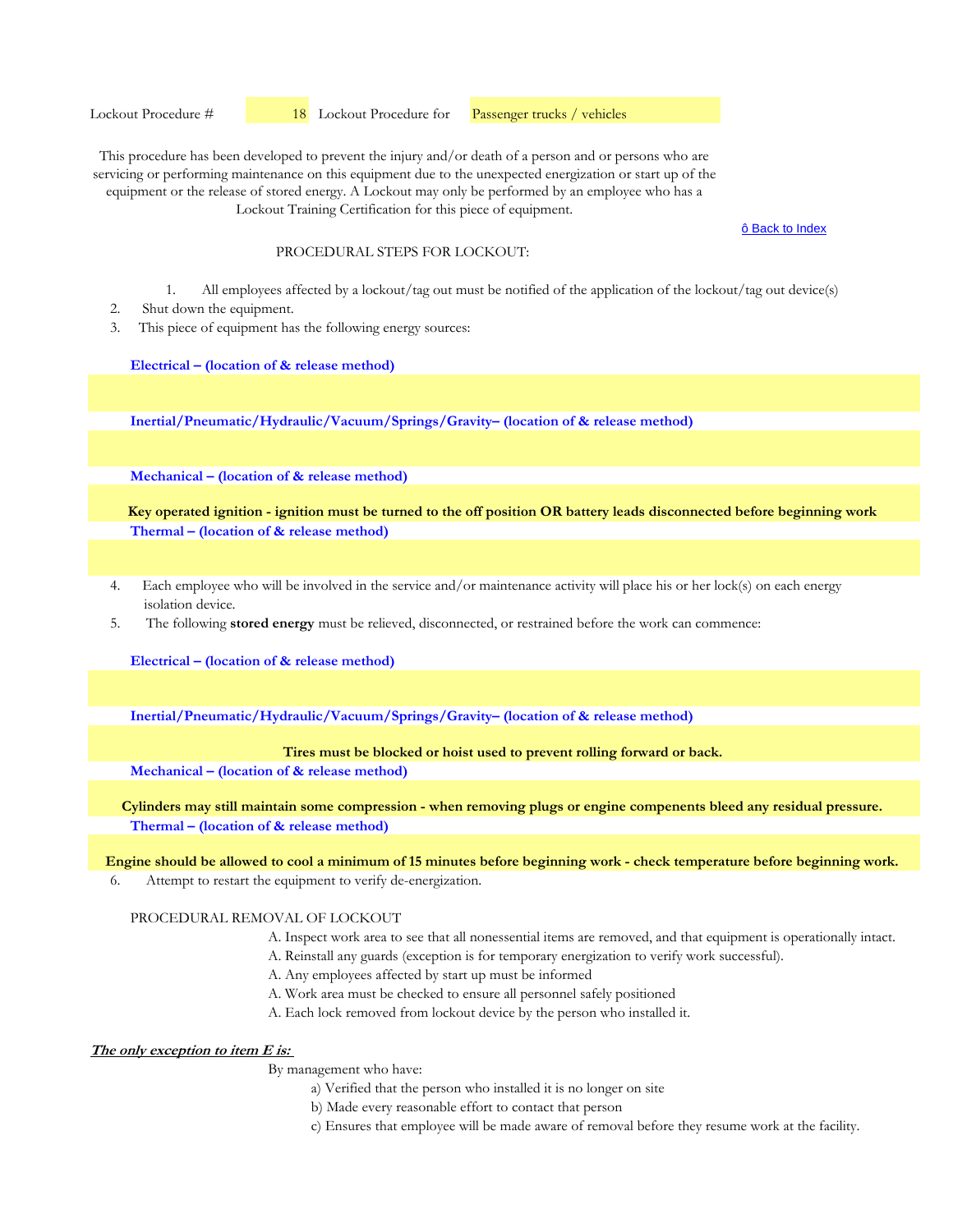ô Back to Index

## PROCEDURAL STEPS FOR LOCKOUT:

- 1. All employees affected by a lockout/tag out must be notified of the application of the lockout/tag out device(s)
- 2. Shut down the equipment.
- 3. This piece of equipment has the following energy sources:

#### **Electrical – (location of & release method)**

# **Disconnect located on the control panel for the hoist**

**Inertial/Pneumatic/Hydraulic/Vacuum/Springs/Gravity– (location of & release method)** 

**Mechanical – (location of & release method)** 

**Thermal – (location of & release method)** 

- 4. Each employee who will be involved in the service and/or maintenance activity will place his or her lock(s) on each energy isolation device.
- 5. The following **stored energy** must be relieved, disconnected, or restrained before the work can commence:

**Electrical – (location of & release method)**

**Inertial/Pneumatic/Hydraulic/Vacuum/Springs/Gravity– (location of & release method)** 

#### **Any load must be lowered - hoist lowered or blocked before beginning work**

**Mechanical – (location of & release method)** 

**Thermal – (location of & release method)** 

6. Attempt to restart the equipment to verify de-energization.

## PROCEDURAL REMOVAL OF LOCKOUT

- A. Inspect work area to see that all nonessential items are removed, and that equipment is operationally intact.
- A. Reinstall any guards (exception is for temporary energization to verify work successful).
- A. Any employees affected by start up must be informed
- A. Work area must be checked to ensure all personnel safely positioned
- A. Each lock removed from lockout device by the person who installed it.

# **The only exception to item E is:**

- a) Verified that the person who installed it is no longer on site
- b) Made every reasonable effort to contact that person
- c) Ensures that employee will be made aware of removal before they resume work at the facility.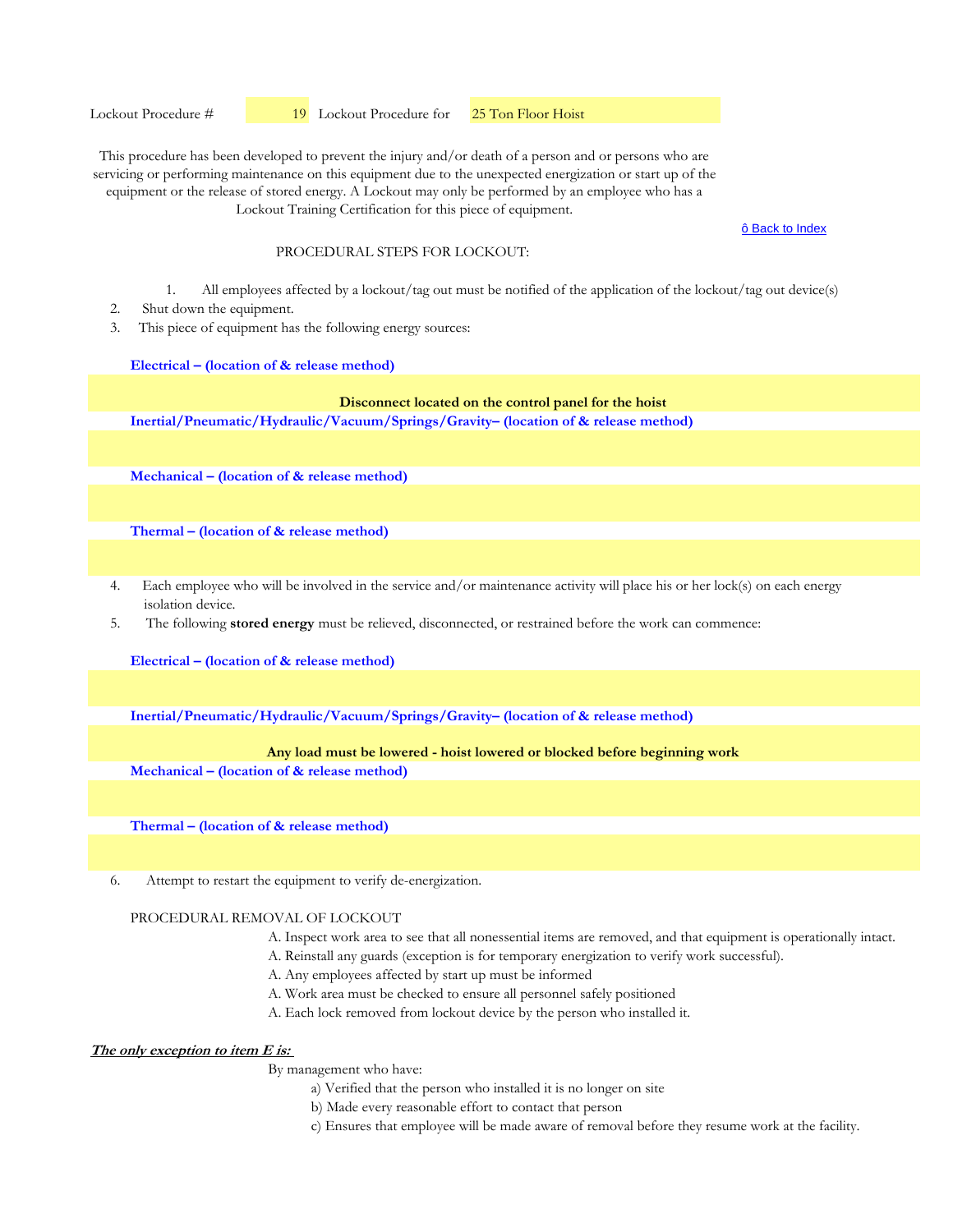ô Back to Index

## PROCEDURAL STEPS FOR LOCKOUT:

- 1. All employees affected by a lockout/tag out must be notified of the application of the lockout/tag out device(s)
- 2. Shut down the equipment.
- 3. This piece of equipment has the following energy sources:

#### **Electrical – (location of & release method)**

# **Disconnect located on the control panel for the hoist**

**Inertial/Pneumatic/Hydraulic/Vacuum/Springs/Gravity– (location of & release method)** 

**Mechanical – (location of & release method)** 

**Thermal – (location of & release method)** 

- 4. Each employee who will be involved in the service and/or maintenance activity will place his or her lock(s) on each energy isolation device.
- 5. The following **stored energy** must be relieved, disconnected, or restrained before the work can commence:

**Electrical – (location of & release method)**

**Inertial/Pneumatic/Hydraulic/Vacuum/Springs/Gravity– (location of & release method)** 

#### **Any load must be lowered - hoist lowered or blocked before beginning work**

**Mechanical – (location of & release method)** 

**Thermal – (location of & release method)** 

6. Attempt to restart the equipment to verify de-energization.

## PROCEDURAL REMOVAL OF LOCKOUT

- A. Inspect work area to see that all nonessential items are removed, and that equipment is operationally intact.
- A. Reinstall any guards (exception is for temporary energization to verify work successful).
- A. Any employees affected by start up must be informed
- A. Work area must be checked to ensure all personnel safely positioned
- A. Each lock removed from lockout device by the person who installed it.

# **The only exception to item E is:**

- a) Verified that the person who installed it is no longer on site
- b) Made every reasonable effort to contact that person
- c) Ensures that employee will be made aware of removal before they resume work at the facility.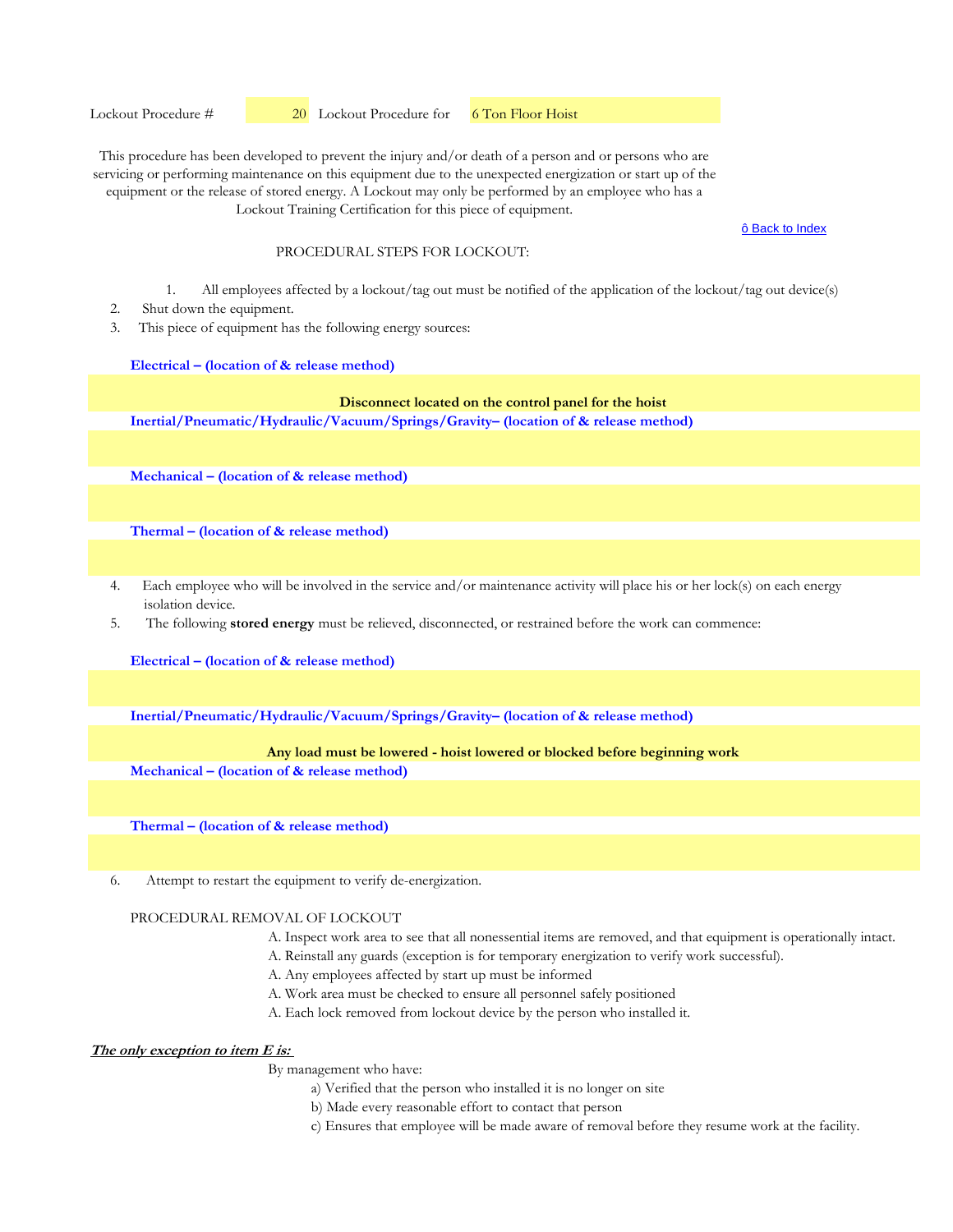ô Back to Index

## PROCEDURAL STEPS FOR LOCKOUT:

- 1. All employees affected by a lockout/tag out must be notified of the application of the lockout/tag out device(s)
- 2. Shut down the equipment.
- 3. This piece of equipment has the following energy sources:

#### **Electrical – (location of & release method)**

# **Disconnect located next to the motor for the hydraulic supply system**

**Inertial/Pneumatic/Hydraulic/Vacuum/Springs/Gravity– (location of & release method)** 

**Mechanical – (location of & release method)** 

**Thermal – (location of & release method)** 

- 4. Each employee who will be involved in the service and/or maintenance activity will place his or her lock(s) on each energy isolation device.
- 5. The following **stored energy** must be relieved, disconnected, or restrained before the work can commence:

**Electrical – (location of & release method)**

**Inertial/Pneumatic/Hydraulic/Vacuum/Springs/Gravity– (location of & release method)** 

## **Any load must be lowered - hoist lowered or blocked before beginning work**

**Mechanical – (location of & release method)** 

**Thermal – (location of & release method)** 

6. Attempt to restart the equipment to verify de-energization.

#### PROCEDURAL REMOVAL OF LOCKOUT

- A. Inspect work area to see that all nonessential items are removed, and that equipment is operationally intact.
- A. Reinstall any guards (exception is for temporary energization to verify work successful).
- A. Any employees affected by start up must be informed
- A. Work area must be checked to ensure all personnel safely positioned
- A. Each lock removed from lockout device by the person who installed it.

## **The only exception to item E is:**

- a) Verified that the person who installed it is no longer on site
- b) Made every reasonable effort to contact that person
- c) Ensures that employee will be made aware of removal before they resume work at the facility.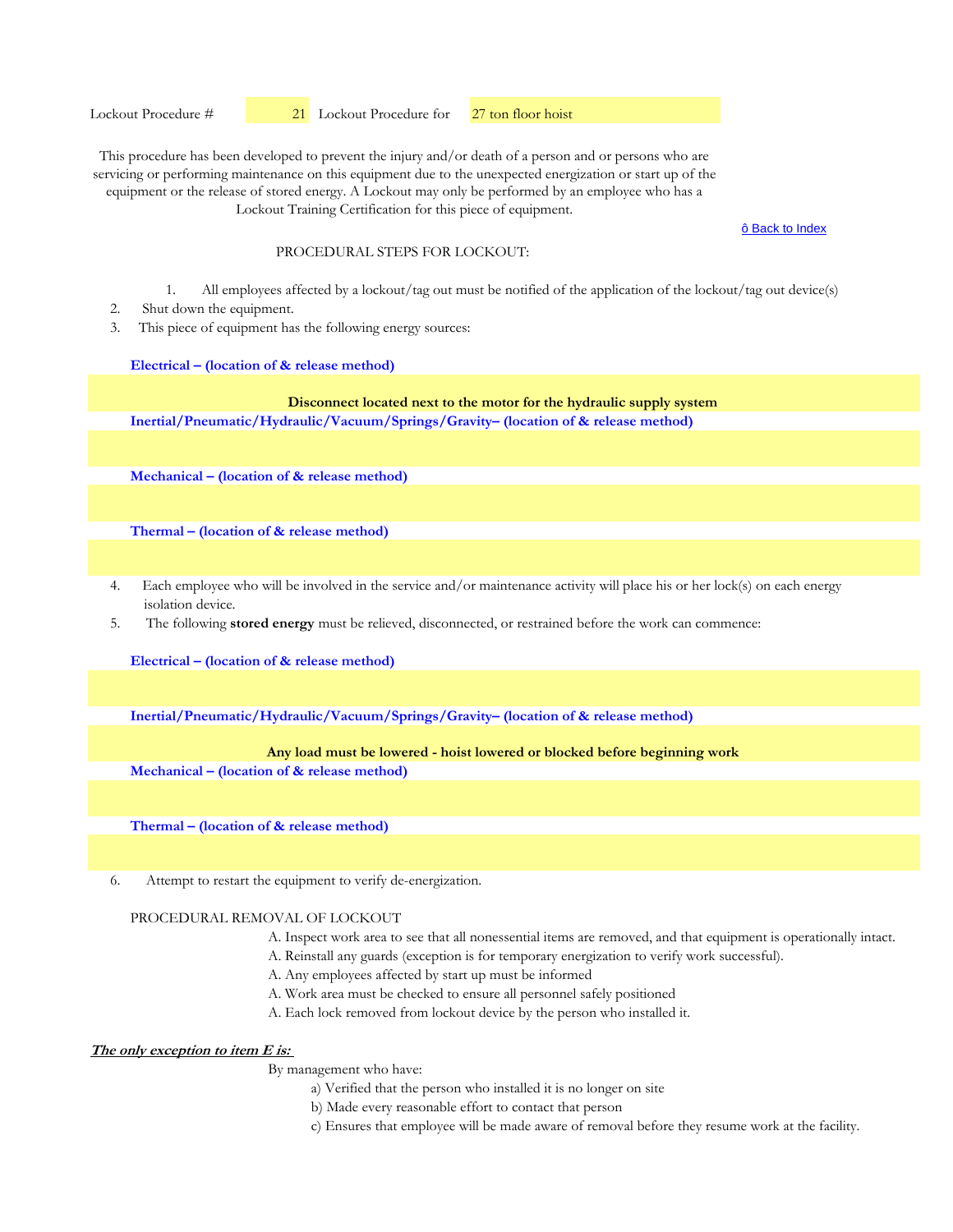ô Back to Index

## PROCEDURAL STEPS FOR LOCKOUT:

- 1. All employees affected by a lockout/tag out must be notified of the application of the lockout/tag out device(s)
- 2. Shut down the equipment.
- 3. This piece of equipment has the following energy sources:

#### **Electrical – (location of & release method)**

# **Lockable safety switch located between doors 5 & 6**

**Inertial/Pneumatic/Hydraulic/Vacuum/Springs/Gravity– (location of & release method)** 

**Mechanical – (location of & release method)** 

**Thermal – (location of & release method)** 

- 4. Each employee who will be involved in the service and/or maintenance activity will place his or her lock(s) on each energy isolation device.
- 5. The following **stored energy** must be relieved, disconnected, or restrained before the work can commence:

**Electrical – (location of & release method)**

**Inertial/Pneumatic/Hydraulic/Vacuum/Springs/Gravity– (location of & release method)** 

## **Any load must be lowered - hoist lowered or blocked before beginning work**

**Mechanical – (location of & release method)** 

**Thermal – (location of & release method)** 

6. Attempt to restart the equipment to verify de-energization.

#### PROCEDURAL REMOVAL OF LOCKOUT

- A. Inspect work area to see that all nonessential items are removed, and that equipment is operationally intact.
- A. Reinstall any guards (exception is for temporary energization to verify work successful).
- A. Any employees affected by start up must be informed
- A. Work area must be checked to ensure all personnel safely positioned
- A. Each lock removed from lockout device by the person who installed it.

# **The only exception to item E is:**

- a) Verified that the person who installed it is no longer on site
- b) Made every reasonable effort to contact that person
- c) Ensures that employee will be made aware of removal before they resume work at the facility.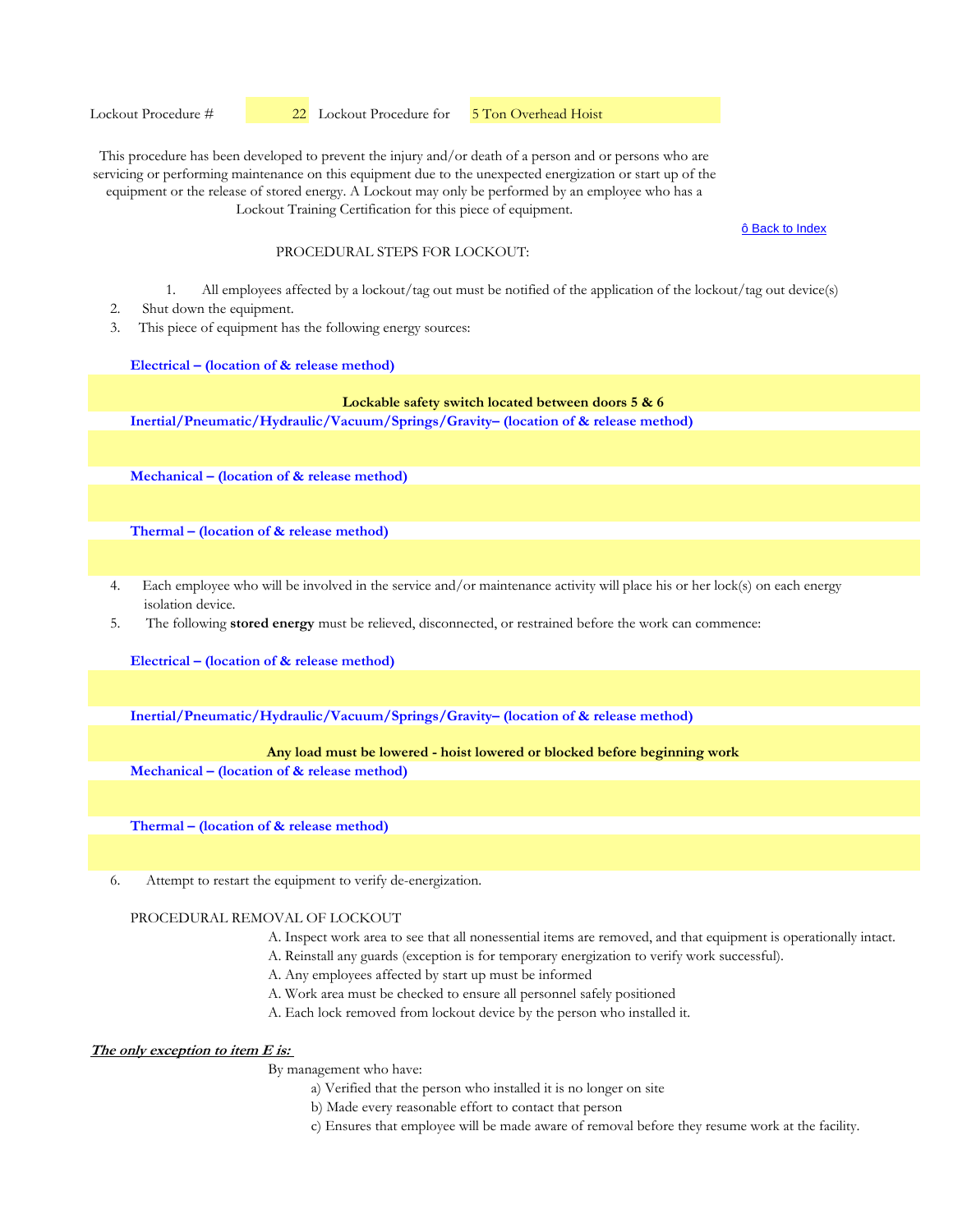ô Back to Index

#### PROCEDURAL STEPS FOR LOCKOUT:

- 1. All employees affected by a lockout/tag out must be notified of the application of the lockout/tag out device(s)
- 2. Shut down the equipment.
- 3. This piece of equipment has the following energy sources:

#### **Electrical – (location of & release method)**

**Inertial/Pneumatic/Hydraulic/Vacuum/Springs/Gravity– (location of & release method)** 

**Mechanical – (location of & release method) Remove air hose via quick disconnect - bleed all residual pressure from press**

**Thermal – (location of & release method)** 

- 4. Each employee who will be involved in the service and/or maintenance activity will place his or her lock(s) on each energy isolation device.
- 5. The following **stored energy** must be relieved, disconnected, or restrained before the work can commence:

**Electrical – (location of & release method)**

**Inertial/Pneumatic/Hydraulic/Vacuum/Springs/Gravity– (location of & release method)** 

#### **Cylinder return springs - cause cylinder to return to the up position - restrain or remove before work**

**Mechanical – (location of & release method)** 

**Thermal – (location of & release method)** 

6. Attempt to restart the equipment to verify de-energization.

#### PROCEDURAL REMOVAL OF LOCKOUT

- A. Inspect work area to see that all nonessential items are removed, and that equipment is operationally intact.
- A. Reinstall any guards (exception is for temporary energization to verify work successful).
- A. Any employees affected by start up must be informed
- A. Work area must be checked to ensure all personnel safely positioned
- A. Each lock removed from lockout device by the person who installed it.

# **The only exception to item E is:**

- a) Verified that the person who installed it is no longer on site
- b) Made every reasonable effort to contact that person
- c) Ensures that employee will be made aware of removal before they resume work at the facility.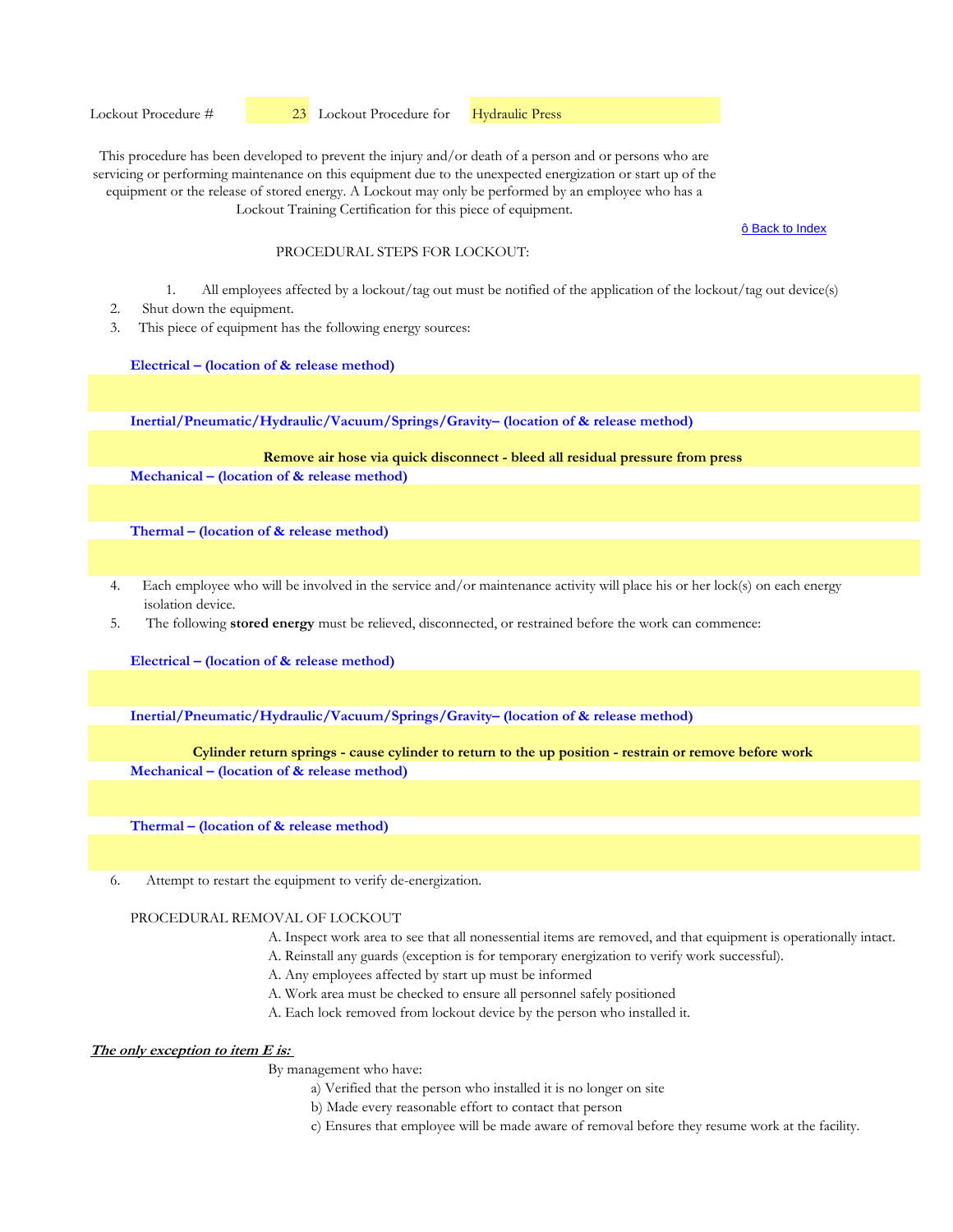ô Back to Index

## PROCEDURAL STEPS FOR LOCKOUT:

- 1. All employees affected by a lockout/tag out must be notified of the application of the lockout/tag out device(s)
- 2. Shut down the equipment.
- 3. This piece of equipment has the following energy sources:

#### **Electrical – (location of & release method)**

# **Plug in power source - disconnect plug from receptacle & secure**

**Inertial/Pneumatic/Hydraulic/Vacuum/Springs/Gravity– (location of & release method)** 

**Mechanical – (location of & release method)** 

**Thermal – (location of & release method)** 

- 4. Each employee who will be involved in the service and/or maintenance activity will place his or her lock(s) on each energy isolation device.
- 5. The following **stored energy** must be relieved, disconnected, or restrained before the work can commence:

**Electrical – (location of & release method)**

**Inertial/Pneumatic/Hydraulic/Vacuum/Springs/Gravity– (location of & release method)** 

#### **High degree of inertial energy from tire spinning - must be allowed to come to a stop before performing work**

**Mechanical – (location of & release method)** 

**Thermal – (location of & release method)** 

6. Attempt to restart the equipment to verify de-energization.

#### PROCEDURAL REMOVAL OF LOCKOUT

- A. Inspect work area to see that all nonessential items are removed, and that equipment is operationally intact.
- A. Reinstall any guards (exception is for temporary energization to verify work successful).
- A. Any employees affected by start up must be informed
- A. Work area must be checked to ensure all personnel safely positioned
- A. Each lock removed from lockout device by the person who installed it.

## **The only exception to item E is:**

- a) Verified that the person who installed it is no longer on site
- b) Made every reasonable effort to contact that person
- c) Ensures that employee will be made aware of removal before they resume work at the facility.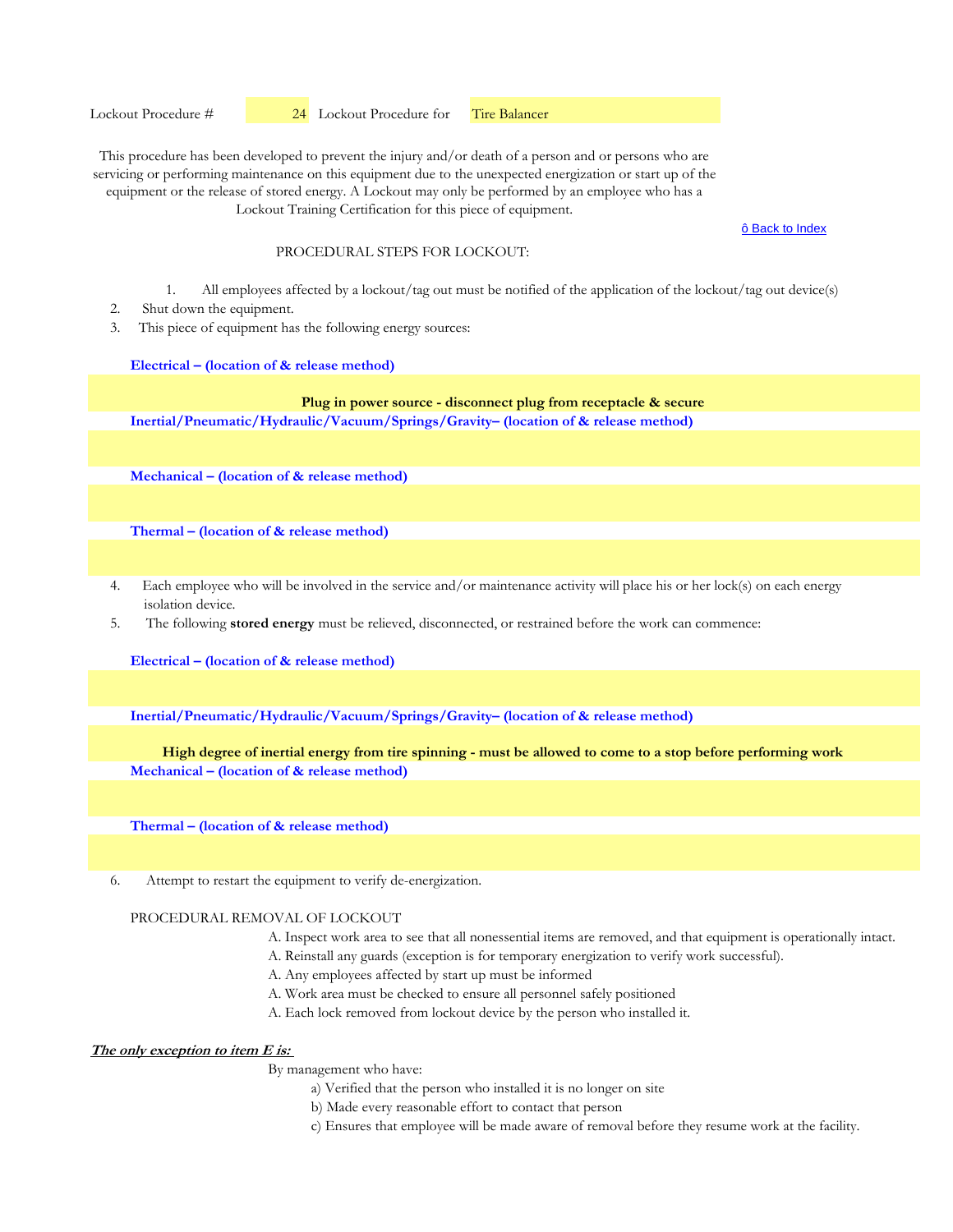ô Back to Index

#### PROCEDURAL STEPS FOR LOCKOUT:

- 1. All employees affected by a lockout/tag out must be notified of the application of the lockout/tag out device(s)
- 2. Shut down the equipment.
- 3. This piece of equipment has the following energy sources:

#### **Electrical – (location of & release method)**

**Inertial/Pneumatic/Hydraulic/Vacuum/Springs/Gravity– (location of & release method) Plug connected equipment - remove plug and secure before beginning work.**

**Mechanical – (location of & release method)** 

**Thermal – (location of & release method)** 

- 4. Each employee who will be involved in the service and/or maintenance activity will place his or her lock(s) on each energy isolation device.
- 5. The following **stored energy** must be relieved, disconnected, or restrained before the work can commence:

**Electrical – (location of & release method)**

**Inertial/Pneumatic/Hydraulic/Vacuum/Springs/Gravity– (location of & release method)** 

## **Spindle may spin for several seconds - allow spindle & bit to come to a complete stop before beginning work.**

**Mechanical – (location of & release method)** 

**Thermal – (location of & release method)** 

6. Attempt to restart the equipment to verify de-energization.

## PROCEDURAL REMOVAL OF LOCKOUT

- A. Inspect work area to see that all nonessential items are removed, and that equipment is operationally intact.
- A. Reinstall any guards (exception is for temporary energization to verify work successful).
- A. Any employees affected by start up must be informed
- A. Work area must be checked to ensure all personnel safely positioned
- A. Each lock removed from lockout device by the person who installed it.

# **The only exception to item E is:**

- a) Verified that the person who installed it is no longer on site
- b) Made every reasonable effort to contact that person
- c) Ensures that employee will be made aware of removal before they resume work at the facility.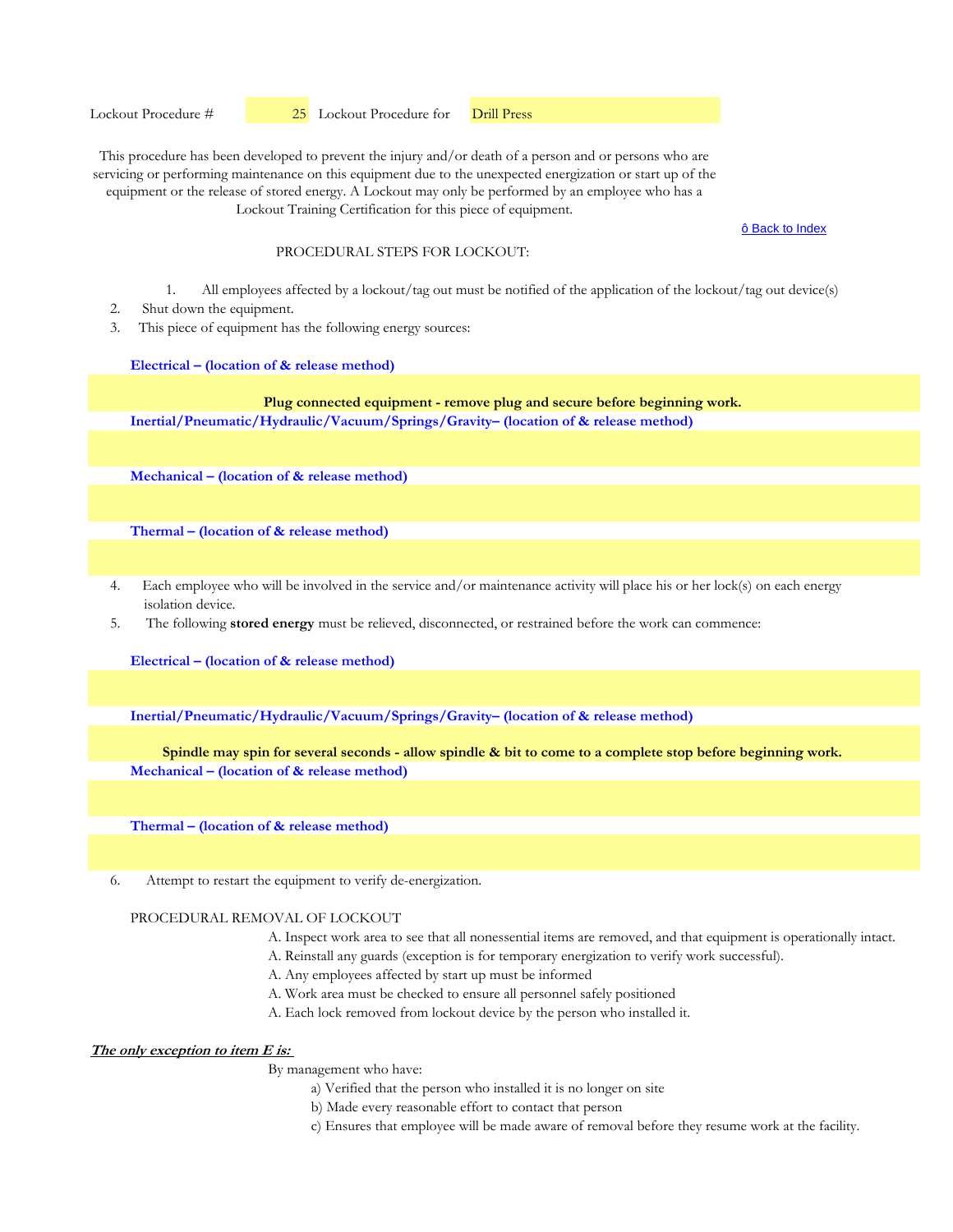Lockout Procedure #  26 Lockout Procedure for Parts Washer - Thermo Chemical

This procedure has been developed to prevent the injury and/or death of a person and or persons who are servicing or performing maintenance on this equipment due to the unexpected energization or start up of the equipment or the release of stored energy. A Lockout may only be performed by an employee who has a Lockout Training Certification for this piece of equipment.

ô Back to Index

#### PROCEDURAL STEPS FOR LOCKOUT:

- 1. All employees affected by a lockout/tag out must be notified of the application of the lockout/tag out device(s)
- 2. Shut down the equipment.
- 3. This piece of equipment has the following energy sources:

#### **Electrical – (location of & release method)**

**Inertial/Pneumatic/Hydraulic/Vacuum/Springs/Gravity– (location of & release method) Plug connected equipment - remove plug and secure before beginning work.**

**Turn off water supply by means of ball valve located next to machine**

**Mechanical – (location of & release method)** 

**Thermal – (location of & release method)** 

- 4. Each employee who will be involved in the service and/or maintenance activity will place his or her lock(s) on each energy isolation device.
- 5. The following **stored energy** must be relieved, disconnected, or restrained before the work can commence:

**Electrical – (location of & release method)**

**Inertial/Pneumatic/Hydraulic/Vacuum/Springs/Gravity– (location of & release method)** 

**Mechanical / Chemical– (location of & release method)** 

**Thermal – (location of & release method)** 

#### **May be high degree of heat in fluid - ensure all fluid in reservior before beginning work**

6. Attempt to restart the equipment to verify de-energization.

#### PROCEDURAL REMOVAL OF LOCKOUT

- A. Inspect work area to see that all nonessential items are removed, and that equipment is operationally intact.
- A. Reinstall any guards (exception is for temporary energization to verify work successful).
- A. Any employees affected by start up must be informed
- A. Work area must be checked to ensure all personnel safely positioned
- A. Each lock removed from lockout device by the person who installed it.

# **The only exception to item E is:**

- a) Verified that the person who installed it is no longer on site
- b) Made every reasonable effort to contact that person
- c) Ensures that employee will be made aware of removal before they resume work at the facility.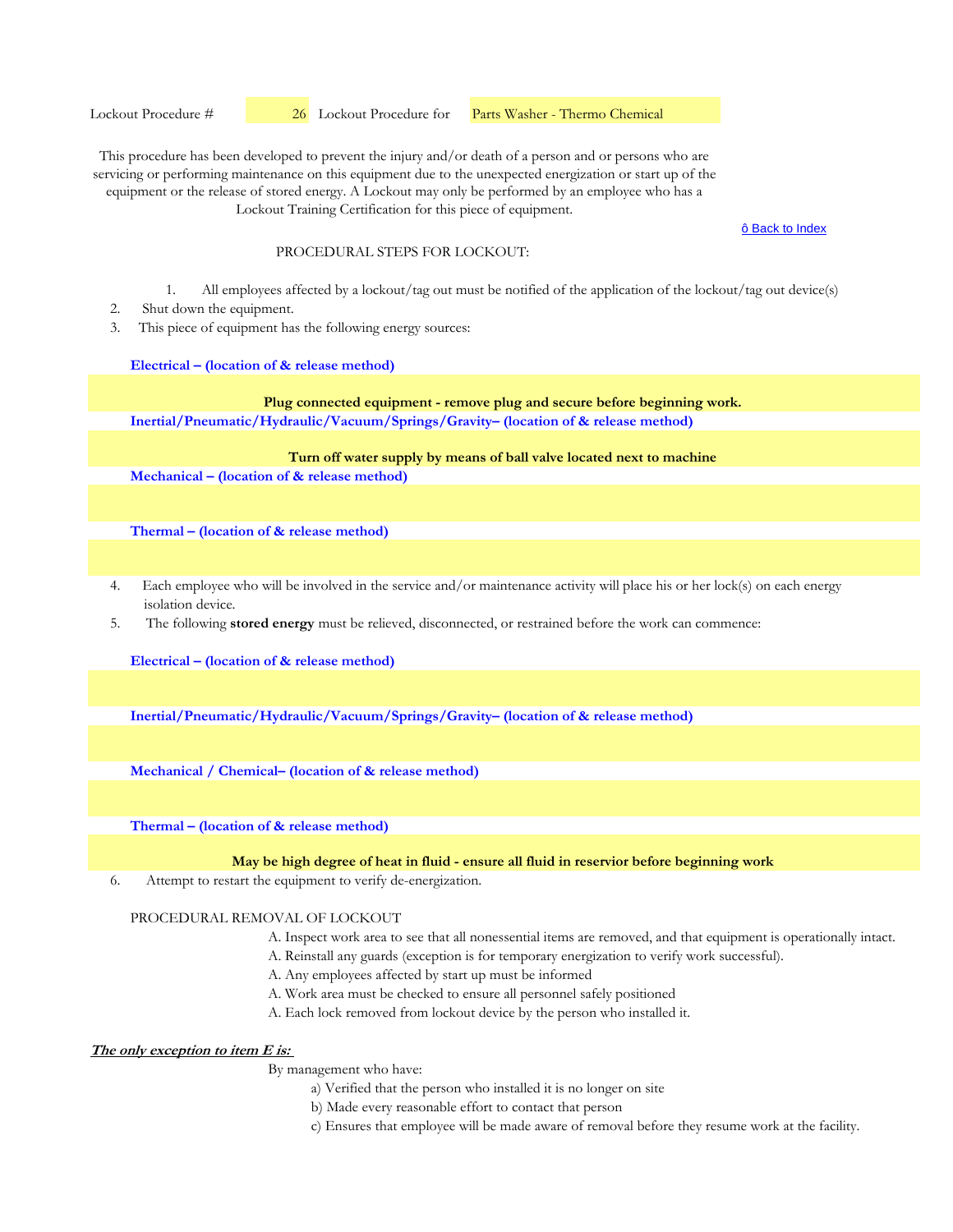ô Back to Index

#### PROCEDURAL STEPS FOR LOCKOUT:

- 1. All employees affected by a lockout/tag out must be notified of the application of the lockout/tag out device(s)
- 2. Shut down the equipment.
- 3. This piece of equipment has the following energy sources:

#### **Electrical – (location of & release method)**

## **Inertial/Pneumatic/Hydraulic/Vacuum/Springs/Gravity– (location of & release method) Lockable safety switch located near the support column for the unit**

**Mechanical – (location of & release method)** 

**Thermal – (location of & release method)** 

- 4. Each employee who will be involved in the service and/or maintenance activity will place his or her lock(s) on each energy isolation device.
- 5. The following **stored energy** must be relieved, disconnected, or restrained before the work can commence:

**Electrical – (location of & release method)**

**Inertial/Pneumatic/Hydraulic/Vacuum/Springs/Gravity– (location of & release method)** 

#### **Any load must be lowered - hoist lowered or blocked before beginning work**

**Mechanical – (location of & release method)** 

**Thermal – (location of & release method)** 

6. Attempt to restart the equipment to verify de-energization.

## PROCEDURAL REMOVAL OF LOCKOUT

- A. Inspect work area to see that all nonessential items are removed, and that equipment is operationally intact.
- A. Reinstall any guards (exception is for temporary energization to verify work successful).
- A. Any employees affected by start up must be informed
- A. Work area must be checked to ensure all personnel safely positioned
- A. Each lock removed from lockout device by the person who installed it.

# **The only exception to item E is:**

- a) Verified that the person who installed it is no longer on site
- b) Made every reasonable effort to contact that person
- c) Ensures that employee will be made aware of removal before they resume work at the facility.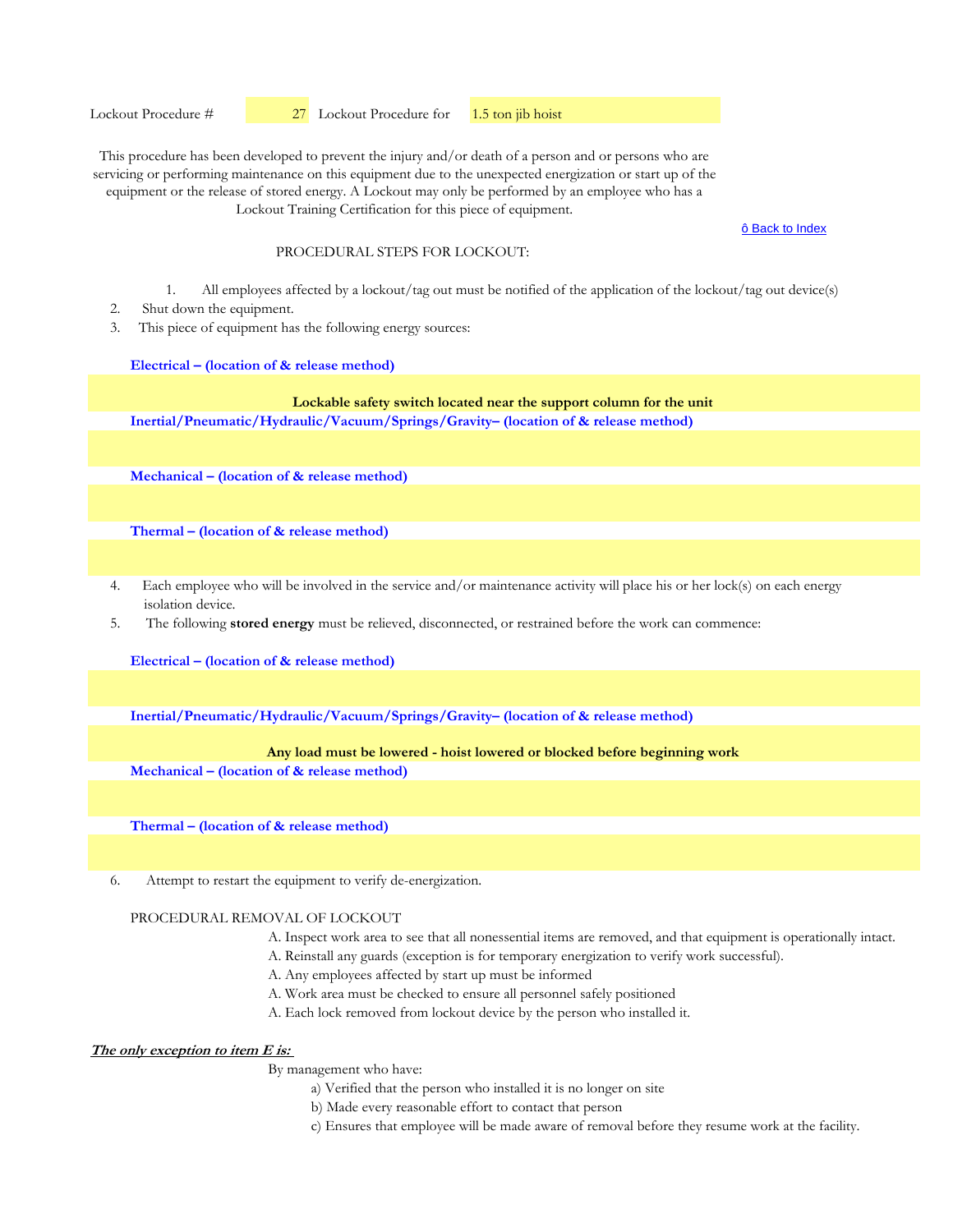Lockout Procedure #  $\frac{28}{28}$  Lockout Procedure for **Fuel Pumps** 

This procedure has been developed to prevent the injury and/or death of a person and or persons who are servicing or performing maintenance on this equipment due to the unexpected energization or start up of the equipment or the release of stored energy. A Lockout may only be performed by an employee who has a Lockout Training Certification for this piece of equipment.

ô Back to Index

#### PROCEDURAL STEPS FOR LOCKOUT:

- 1. All employees affected by a lockout/tag out must be notified of the application of the lockout/tag out device(s)
- 2. Shut down the equipment.
- 3. This piece of equipment has the following energy sources:

#### **Electrical – (location of & release method)**

**Find breaker box in the east end of parts storage room - locate breaker for the pump number(s) and set it to the off position, using a breaker lockout device to secure it**

**Inertial/Pneumatic/Hydraulic/Vacuum/Springs/Gravity– (location of & release method)** 

**Mechanical – (location of & release method)** 

**Thermal – (location of & release method)** 

- 4. Each employee who will be involved in the service and/or maintenance activity will place his or her lock(s) on each energy isolation device.
- 5. The following **stored energy** must be relieved, disconnected, or restrained before the work can commence:

**Electrical – (location of & release method)**

**Inertial/Pneumatic/Hydraulic/Vacuum/Springs/Gravity– (location of & release method)** 

**Mechanical/Chemical– (location of & release method) Any work to be performed must be done by a licensed and qualified contractor due to the explosive nature of gasoline fumes.**

**Thermal – (location of & release method)** 

6. Attempt to restart the equipment to verify de-energization.

## PROCEDURAL REMOVAL OF LOCKOUT

- A. Inspect work area to see that all nonessential items are removed, and that equipment is operationally intact.
- A. Reinstall any guards (exception is for temporary energization to verify work successful).
- A. Any employees affected by start up must be informed
- A. Work area must be checked to ensure all personnel safely positioned
- A. Each lock removed from lockout device by the person who installed it.

# **The only exception to item E is:**

- a) Verified that the person who installed it is no longer on site
- b) Made every reasonable effort to contact that person
- c) Ensures that employee will be made aware of removal before they resume work at the facility.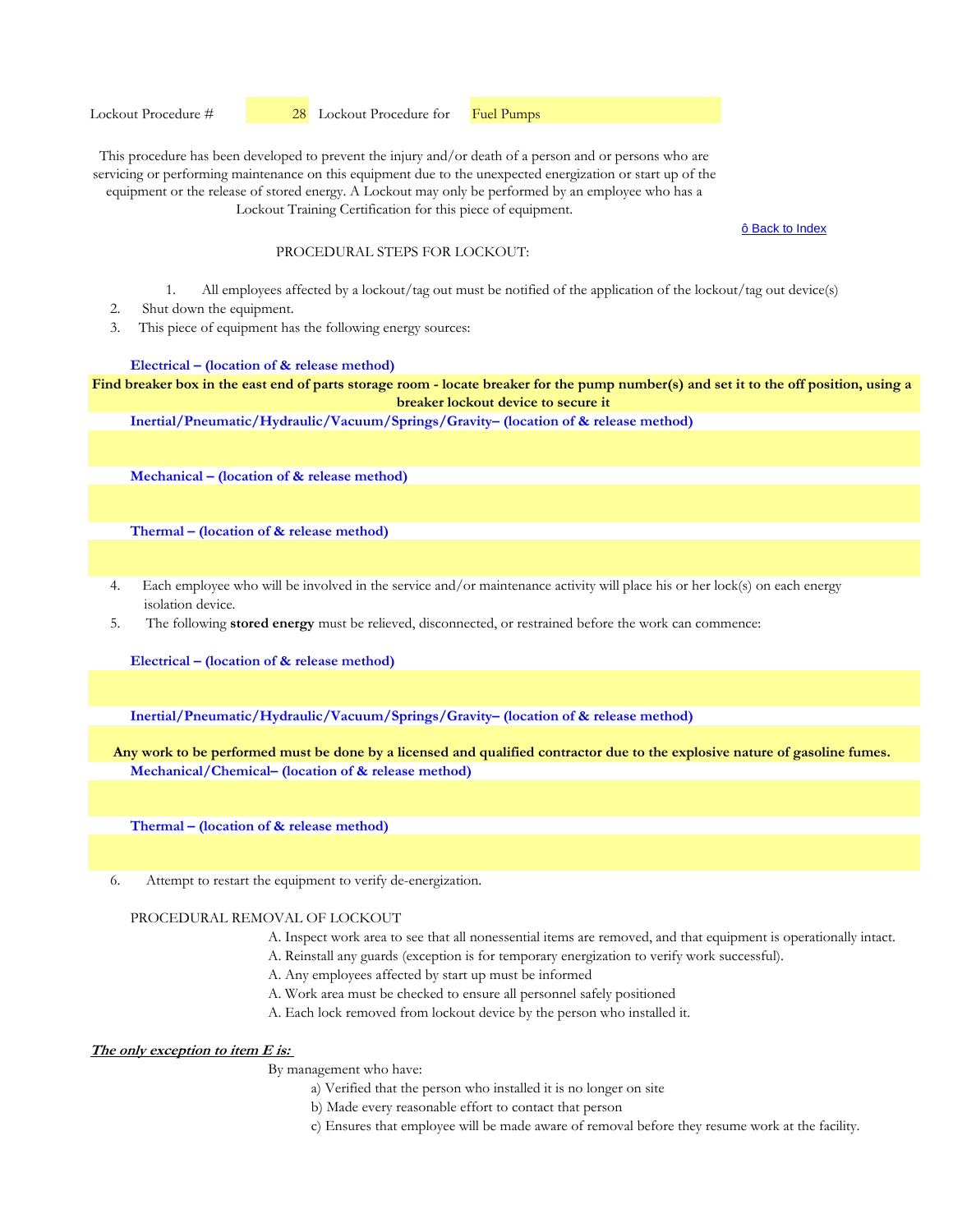Lockout Training Certification for this piece of equipment.

ô Back to Index

#### PROCEDURAL STEPS FOR LOCKOUT:

- 1. All employees affected by a lockout/tag out must be notified of the application of the lockout/tag out device(s)
- 2. Shut down the equipment.
- 3. This piece of equipment has the following energy sources:

#### **Electrical – (location of & release method)**

**Disconnect located directly beside the compressor on a pedestal / stand - turn the disconnect to the off position before starting any work (including checking fluid levels) other than a visual inspection**

**Inertial/Pneumatic/Hydraulic/Vacuum/Springs/Gravity– (location of & release method)** 

**Mechanical – (location of & release method)** 

**Thermal – (location of & release method)** 

- 4. Each employee who will be involved in the service and/or maintenance activity will place his or her lock(s) on each energy isolation device.
- 5. The following **stored energy** must be relieved, disconnected, or restrained before the work can commence:

**Electrical – (location of & release method)**

**Inertial/Pneumatic/Hydraulic/Vacuum/Springs/Gravity– (location of & release method)** 

**Potentially 180 PSI of pressure (compressed air) in tanks and lines - if air lines or mechanical portions of the compressor are to be serviced, isolate and lock out the area and bleed off all air pressure before beginning work**

**Mechanical – (location of & release method)** 

**Relieve all stored air pressure if performing work OTHER than a simple a simple oil change. Belts, pulleys, flywheels must all be at a complete stop before beginning work.**

**Thermal – (location of & release method)** 

**Motor and moving parts may have high heat levels - allow to cool and check before beginning work**

6. Attempt to restart the equipment to verify de-energization.

#### PROCEDURAL REMOVAL OF LOCKOUT

- A. Inspect work area to see that all nonessential items are removed, and that equipment is operationally intact.
- A. Reinstall any guards (exception is for temporary energization to verify work successful).
- A. Any employees affected by start up must be informed
- A. Work area must be checked to ensure all personnel safely positioned
- A. Each lock removed from lockout device by the person who installed it.

#### **The only exception to item E is:**

## By management who have:

- a) Verified that the person who installed it is no longer on site
- b) Made every reasonable effort to contact that person
- c) Ensures that employee will be made aware of removal before they resume work at the facility.

Revision 2 - 02/29/2011 - CWJ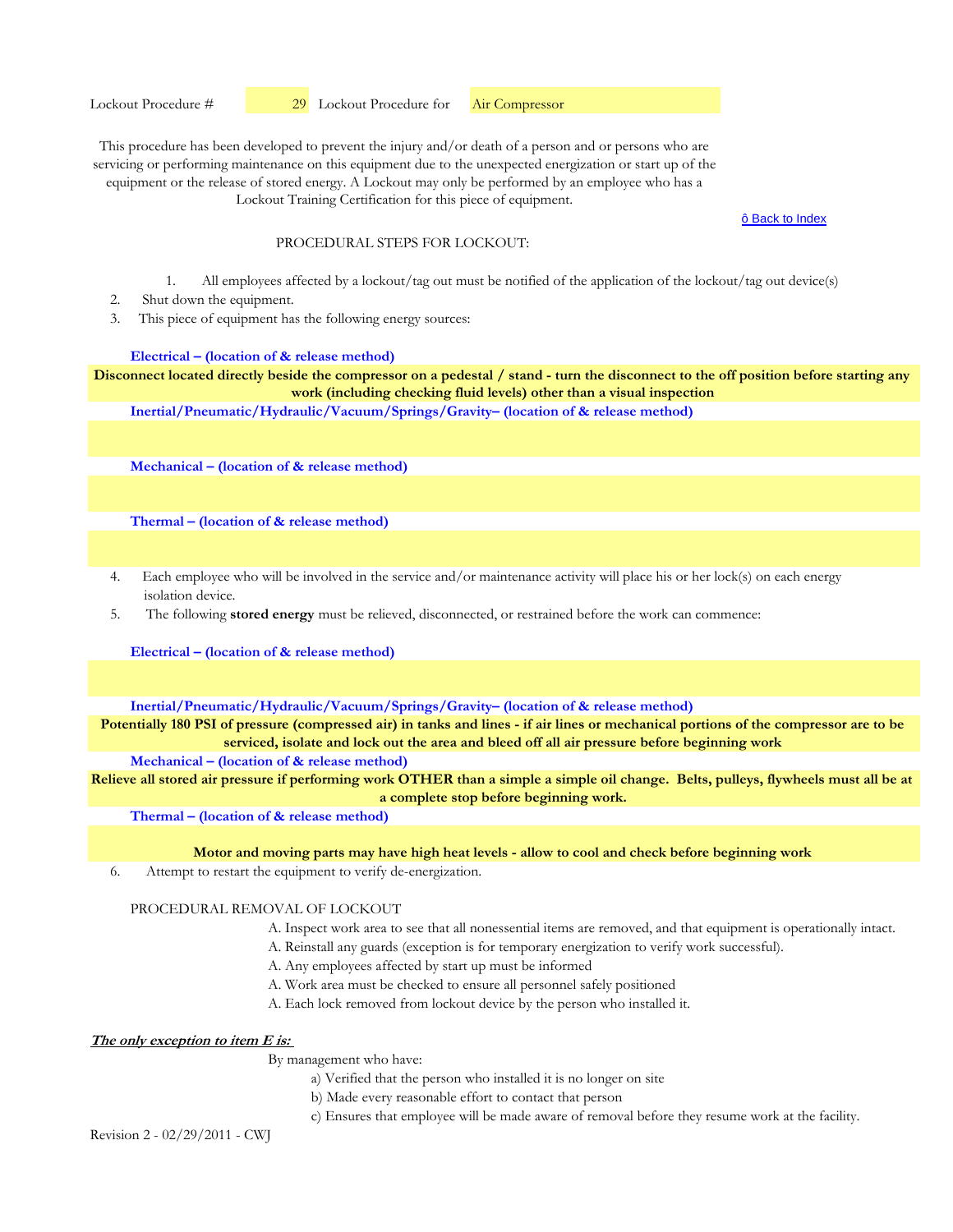Lockout Procedure #  30 Lockout Procedure for Lubrication system

This procedure has been developed to prevent the injury and/or death of a person and or persons who are servicing or performing maintenance on this equipment due to the unexpected energization or start up of the equipment or the release of stored energy. A Lockout may only be performed by an employee who has a Lockout Training Certification for this piece of equipment.

ô Back to Index

#### PROCEDURAL STEPS FOR LOCKOUT:

- 1. All employees affected by a lockout/tag out must be notified of the application of the lockout/tag out device(s)
- 2. Shut down the equipment.
- 3. This piece of equipment has the following energy sources:

**Electrical – (location of & release method)**

**Inertial/Pneumatic/Hydraulic/Vacuum/Springs/Gravity– (location of & release method)** 

#### **Mechanical – (location of & release method) Pneumatically powered - turn ball valve to off position, and disconnect air line couplings**

**Thermal – (location of & release method)** 

- 4. Each employee who will be involved in the service and/or maintenance activity will place his or her lock(s) on each energy isolation device.
- 5. The following **stored energy** must be relieved, disconnected, or restrained before the work can commence:

**Electrical – (location of & release method)**

**Inertial/Pneumatic/Hydraulic/Vacuum/Springs/Gravity– (location of & release method)** 

#### **Relieve all stored air pressure**

**Mechanical – (location of & release method)** 

**Thermal – (location of & release method)** 

6. Attempt to restart the equipment to verify de-energization.

## PROCEDURAL REMOVAL OF LOCKOUT

- A. Inspect work area to see that all nonessential items are removed, and that equipment is operationally intact.
- A. Reinstall any guards (exception is for temporary energization to verify work successful).
- A. Any employees affected by start up must be informed
- A. Work area must be checked to ensure all personnel safely positioned
- A. Each lock removed from lockout device by the person who installed it.

#### **The only exception to item E is:**

- a) Verified that the person who installed it is no longer on site
	- b) Made every reasonable effort to contact that person
	- c) Ensures that employee will be made aware of removal before they resume work at the facility.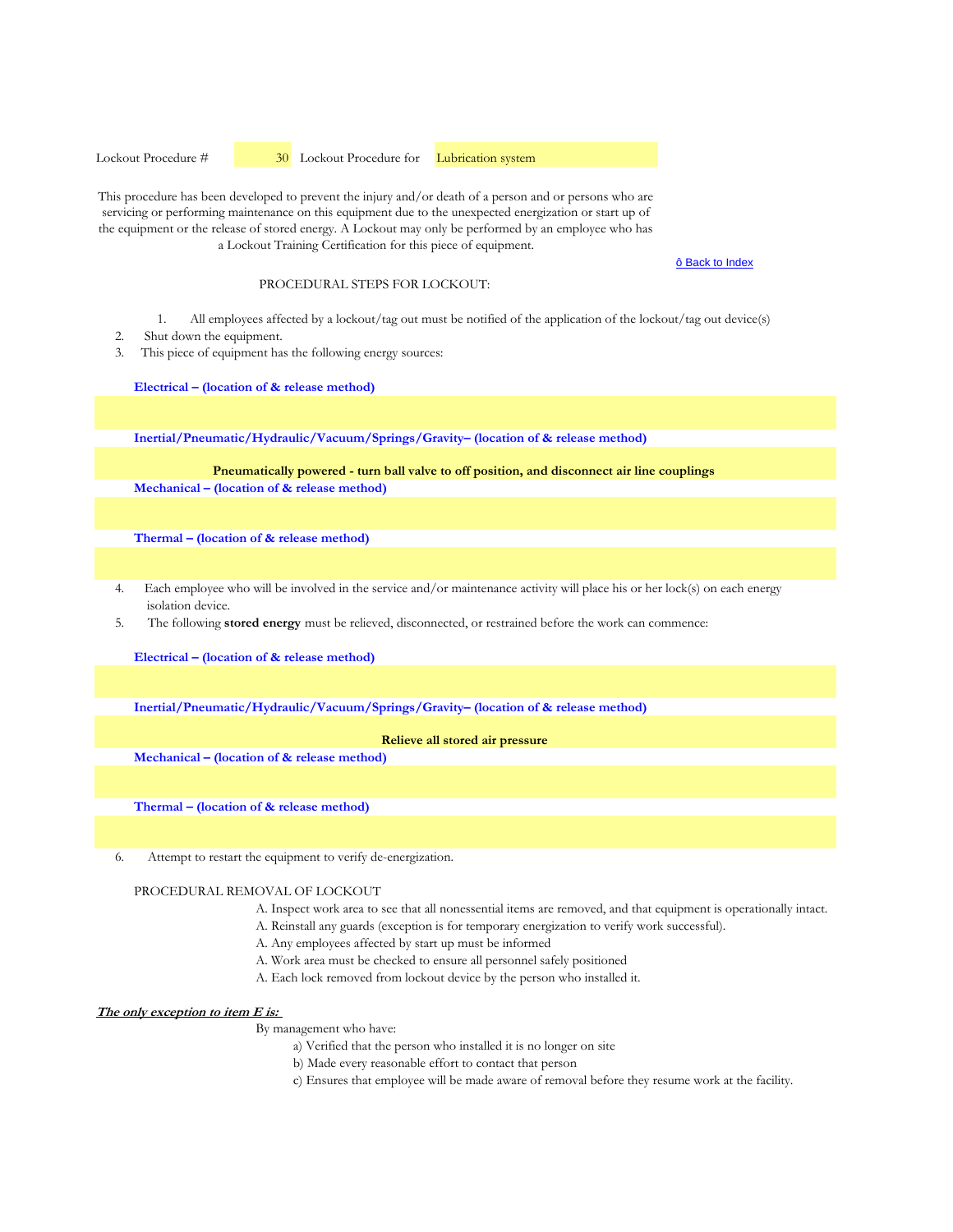Lockout Procedure #  31 Lockout Procedure for Electric Forklift

This procedure has been developed to prevent the injury and/or death of a person and or persons who are servicing or performing maintenance on this equipment due to the unexpected energization or start up of the equipment or the release of stored energy. A Lockout may only be performed by an employee who has a Lockout Training Certification for this piece of equipment.

ô Back to Index

#### PROCEDURAL STEPS FOR LOCKOUT:

1. All employees affected by a lockout/tag out must be notified of the application of the lockout/tag out device(s)

- 2. Shut down the equipment.
- 3. This piece of equipment has the following energy sources:

#### **Electrical – (location of & release method)**

**Remove key and battery power plug - secure from accidental connectivity**

**Inertial/Pneumatic/Hydraulic/Vacuum/Springs/Gravity– (location of & release method)** 

**Mechanical – (location of & release method)** 

**Thermal – (location of & release method)** 

- 4. Each employee who will be involved in the service and/or maintenance activity will place his or her lock(s) on each energy isolation device.
- 5. The following **stored energy** must be relieved, disconnected, or restrained before the work can commence:

**Electrical – (location of & release method)**

**Inertial/Pneumatic/Hydraulic/Vacuum/Springs/Gravity– (location of & release method)** 

**Mechanical / Chemical – (location of & release method) Lower forks / bleed hydraulic system pressure before beginning work. Block wheels or secure against inadvertant movement**

#### **Battery acid extremely corrosive - if removing batteries use extreme care the keep acid from relase.**

**Thermal – (location of & release method)** 

6. Attempt to restart the equipment to verify de-energization.

#### PROCEDURAL REMOVAL OF LOCKOUT

- A. Inspect work area to see that all nonessential items are removed, and that equipment is operationally intact.
- A. Reinstall any guards (exception is for temporary energization to verify work successful).
- A. Any employees affected by start up must be informed
- A. Work area must be checked to ensure all personnel safely positioned
- A. Each lock removed from lockout device by the person who installed it.

#### **The only exception to item E is:**

- a) Verified that the person who installed it is no longer on site
- b) Made every reasonable effort to contact that person
- c) Ensures that employee will be made aware of removal before they resume work at the facility.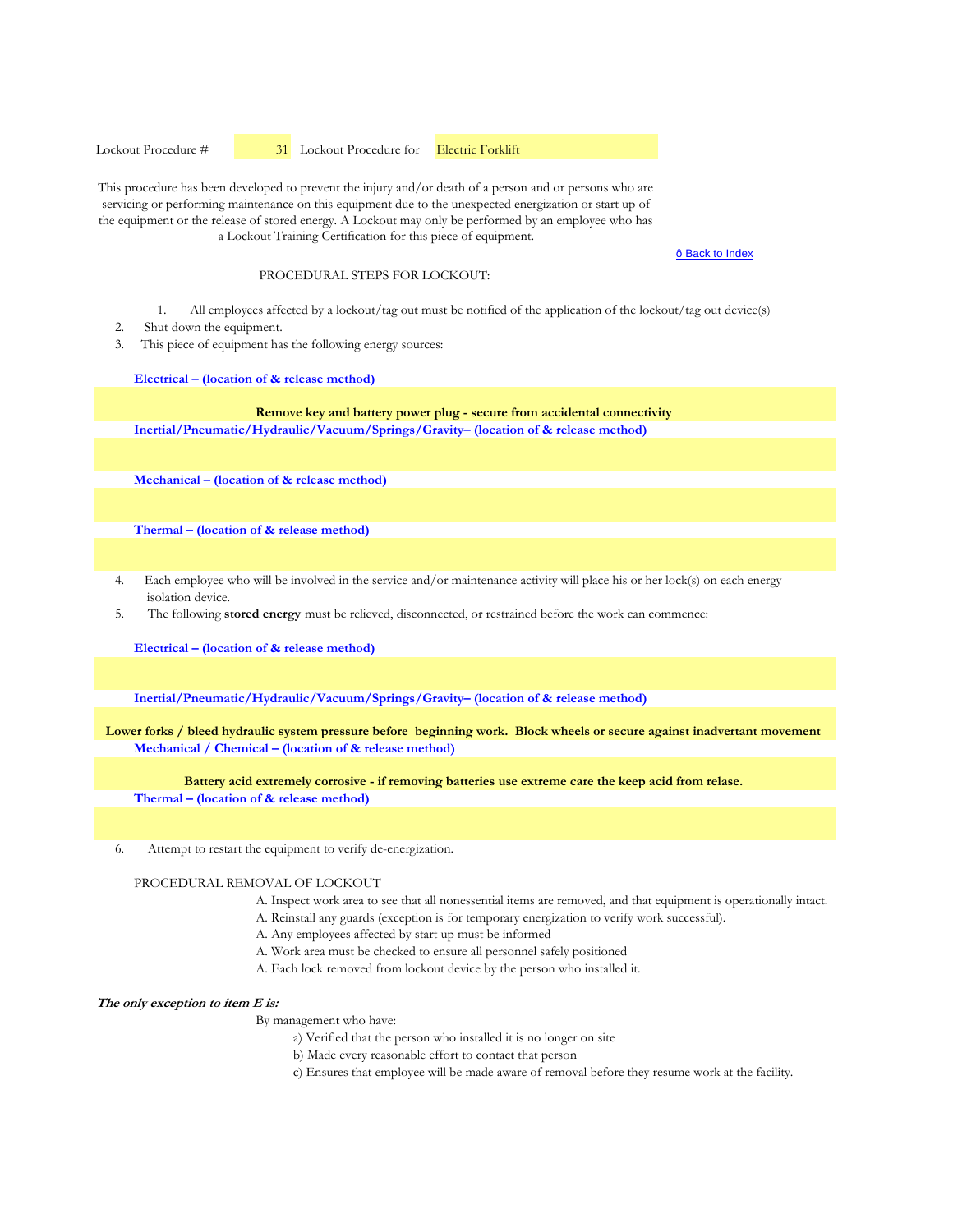Lockout Procedure #  32 Lockout Procedure for Forklift - LP

This procedure has been developed to prevent the injury and/or death of a person and or persons who are servicing or performing maintenance on this equipment due to the unexpected energization or start up of the equipment or the release of stored energy. A Lockout may only be performed by an employee who has a Lockout Training Certification for this piece of equipment.

#### ô Back to Index

#### PROCEDURAL STEPS FOR LOCKOUT:

1. All employees affected by a lockout/tag out must be notified of the application of the lockout/tag out device(s)

- 2. Shut down the equipment.
- 3. This piece of equipment has the following energy sources:

#### **Electrical – (location of & release method)**

**Remove key and battery power plug - secure from accidental connectivity.** 

**Inertial/Pneumatic/Hydraulic/Vacuum/Springs/Gravity– (location of & release method)** 

**Mechanical / Chemical – (location of & release method)** 

**Ensure that valve controlling LP into the engine is completely closed and line disconnected before beginning work. Use gloves that protect against temperature extremes when handling propane**

**Thermal – (location of & release method)** 

- 4. Each employee who will be involved in the service and/or maintenance activity will place his or her lock(s) on each energy isolation device.
- 5. The following **stored energy** must be relieved, disconnected, or restrained before the work can commence:

**Electrical – (location of & release method)**

**Inertial/Pneumatic/Hydraulic/Vacuum/Springs/Gravity– (location of & release method)** 

**Mechanical / Checmical – (location of & release method) Lower forks / bleed hydraulic system pressure before beginning work. Block wheels or secure against inadvertant movement**

#### **Battery acid extremely corrosive - if removing batteries use extreme care the keep acid from relase.**

**Thermal – (location of & release method)** 

6. Attempt to restart the equipment to verify de-energization.

#### PROCEDURAL REMOVAL OF LOCKOUT

- A. Inspect work area to see that all nonessential items are removed, and that equipment is operationally intact.
- A. Reinstall any guards (exception is for temporary energization to verify work successful).
- A. Any employees affected by start up must be informed
- A. Work area must be checked to ensure all personnel safely positioned
- A. Each lock removed from lockout device by the person who installed it.

#### **The only exception to item E is:**

- a) Verified that the person who installed it is no longer on site
- b) Made every reasonable effort to contact that person
- c) Ensures that employee will be made aware of removal before they resume work at the facility.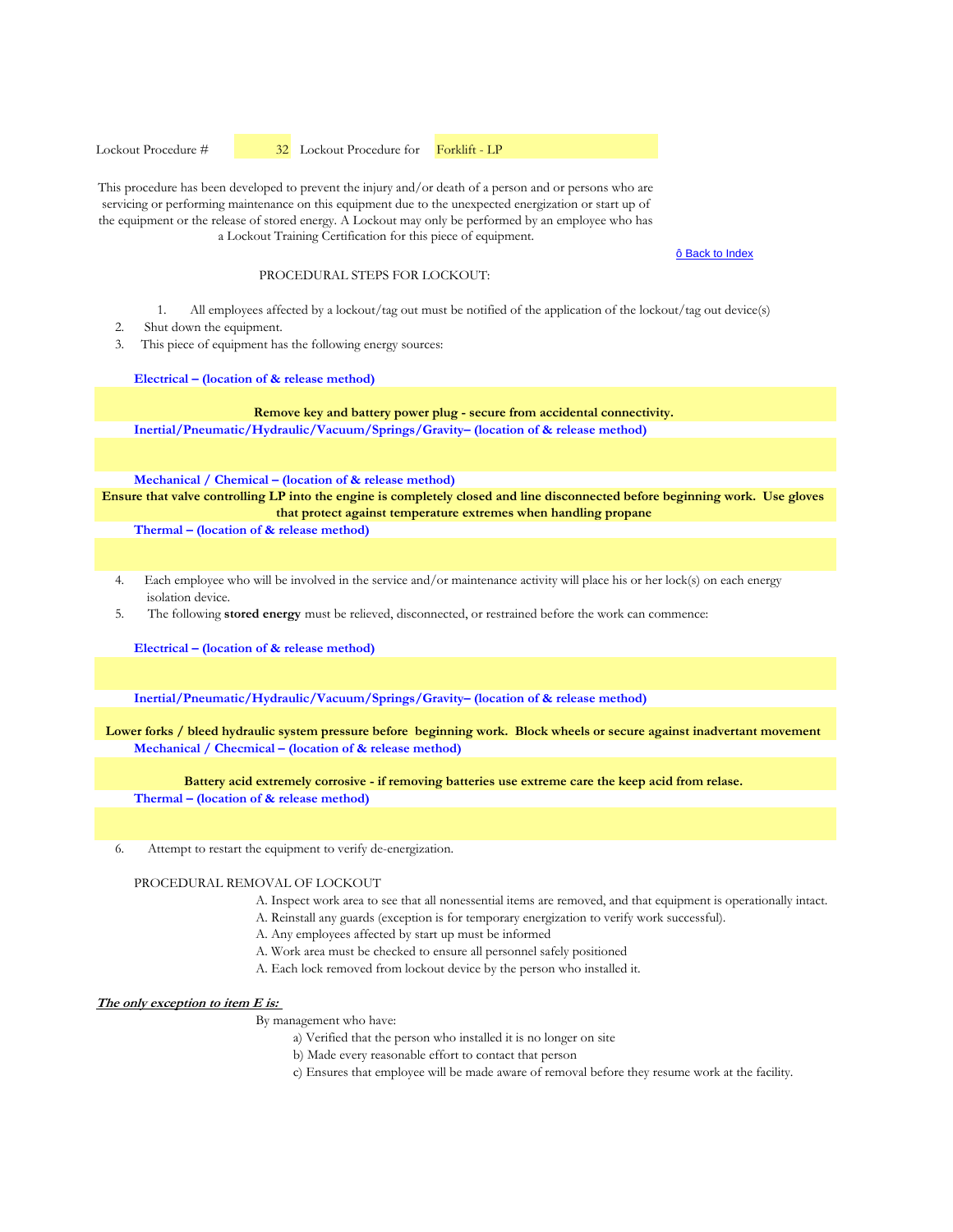Lockout Procedure #  33 Lockout Procedure for Gate Motors West

This procedure has been developed to prevent the injury and/or death of a person and or persons who are servicing or performing maintenance on this equipment due to the unexpected energization or start up of the equipment or the release of stored energy. A Lockout may only be performed by an employee who has a Lockout Training Certification for this piece of equipment.

ô Back to Index

#### PROCEDURAL STEPS FOR LOCKOUT:

- 1. All employees affected by a lockout/tag out must be notified of the application of the lockout/tag out device(s)
- 2. Shut down the equipment.
- 3. This piece of equipment has the following energy sources:

#### **Electrical – (location of & release method)**

#### **Lockable safety switch located on the unit**

**Inertial/Pneumatic/Hydraulic/Vacuum/Springs/Gravity– (location of & release method)** 

**Mechanical – (location of & release method)** 

**Thermal – (location of & release method)** 

- 4. Each employee who will be involved in the service and/or maintenance activity will place his or her lock(s) on each energy isolation device.
- 5. The following **stored energy** must be relieved, disconnected, or restrained before the work can commence:

**Electrical – (location of & release method)**

**Inertial/Pneumatic/Hydraulic/Vacuum/Springs/Gravity– (location of & release method)** 

Gates are heavy - ensure they are restrained against movement (chain or cable).

**Mechanical – (location of & release method)** 

**Thermal – (location of & release method) Chains may bind - if so cover chain under tension with tarp or other energy diffusing material & release tension.**

6. Attempt to restart the equipment to verify de-energization.

PROCEDURAL REMOVAL OF LOCKOUT

- A. Inspect work area to see that all nonessential items are removed, and that equipment is operationally intact.
- A. Reinstall any guards (exception is for temporary energization to verify work successful).
- A. Any employees affected by start up must be informed
- A. Work area must be checked to ensure all personnel safely positioned
- A. Each lock removed from lockout device by the person who installed it.

#### **The only exception to item E is:**

- a) Verified that the person who installed it is no longer on site
- b) Made every reasonable effort to contact that person
- c) Ensures that employee will be made aware of removal before they resume work at the facility.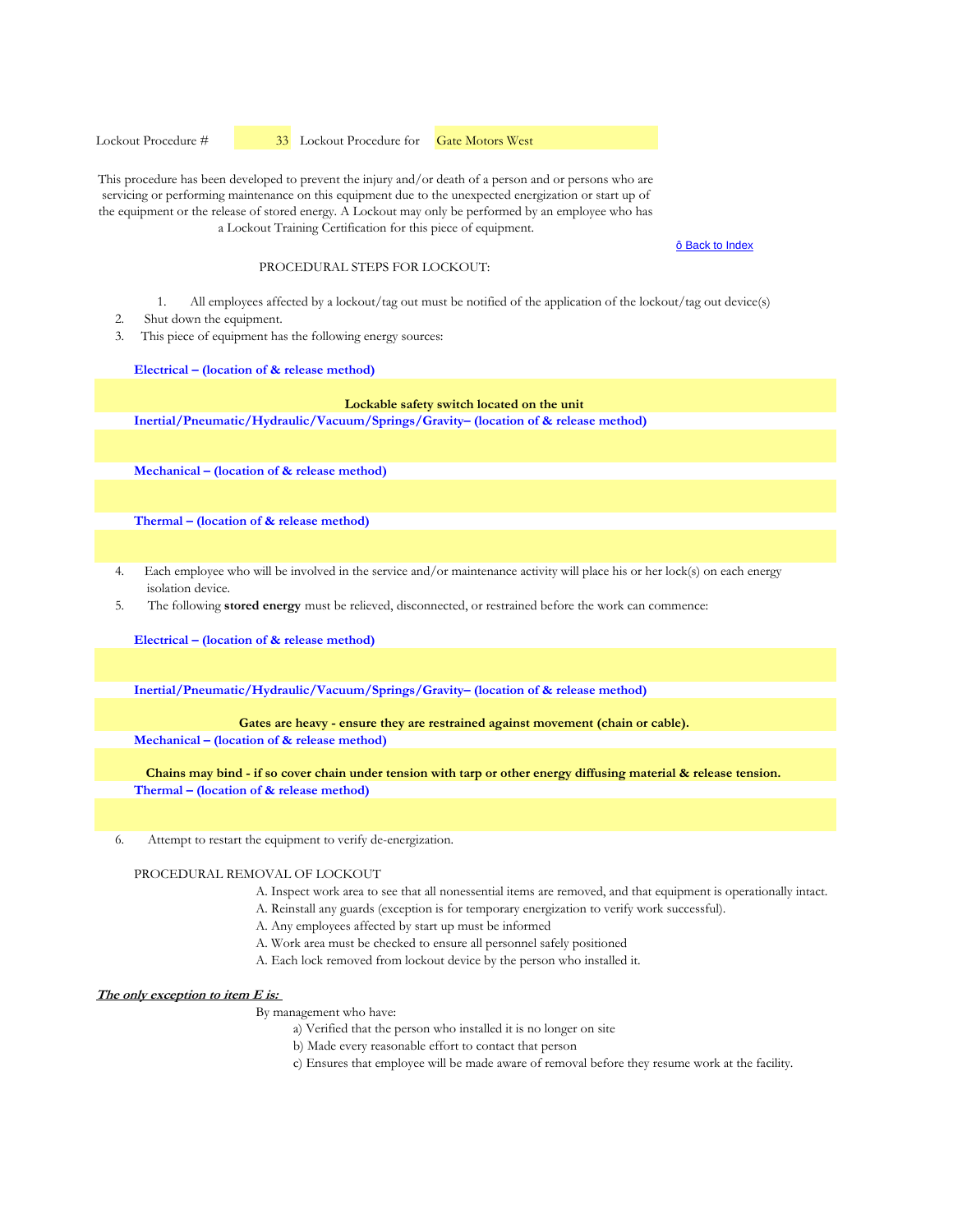Lockout Procedure #  34 Lockout Procedure for Gate Motors South

This procedure has been developed to prevent the injury and/or death of a person and or persons who are servicing or performing maintenance on this equipment due to the unexpected energization or start up of the equipment or the release of stored energy. A Lockout may only be performed by an employee who has a Lockout Training Certification for this piece of equipment.

#### ô Back to Index

## PROCEDURAL STEPS FOR LOCKOUT:

- 1. All employees affected by a lockout/tag out must be notified of the application of the lockout/tag out device(s)
- 2. Shut down the equipment.
- 3. This piece of equipment has the following energy sources:

**Electrical – (location of & release method)**

**Inertial/Pneumatic/Hydraulic/Vacuum/Springs/Gravity– (location of & release method) Breaker located on pedestal near parking lot light North of motor - turn breaker to off position**

**Mechanical – (location of & release method)** 

**Thermal – (location of & release method)** 

- 4. Each employee who will be involved in the service and/or maintenance activity will place his or her lock(s) on each energy isolation device.
- 5. The following **stored energy** must be relieved, disconnected, or restrained before the work can commence:

**Electrical – (location of & release method)**

**Inertial/Pneumatic/Hydraulic/Vacuum/Springs/Gravity– (location of & release method)** 

Gates are heavy - ensure they are restrained against movement (chain or cable).

**Mechanical – (location of & release method)** 

**Thermal – (location of & release method) Chains may bind - if so cover chain under tension with tarp or other energy diffusing material & release tension.**

6. Attempt to restart the equipment to verify de-energization.

#### PROCEDURAL REMOVAL OF LOCKOUT

- A. Inspect work area to see that all nonessential items are removed, and that equipment is operationally intact.
- A. Reinstall any guards (exception is for temporary energization to verify work successful).
- A. Any employees affected by start up must be informed
- A. Work area must be checked to ensure all personnel safely positioned
- A. Each lock removed from lockout device by the person who installed it.

#### **The only exception to item E is:**

- a) Verified that the person who installed it is no longer on site
- b) Made every reasonable effort to contact that person
- c) Ensures that employee will be made aware of removal before they resume work at the facility.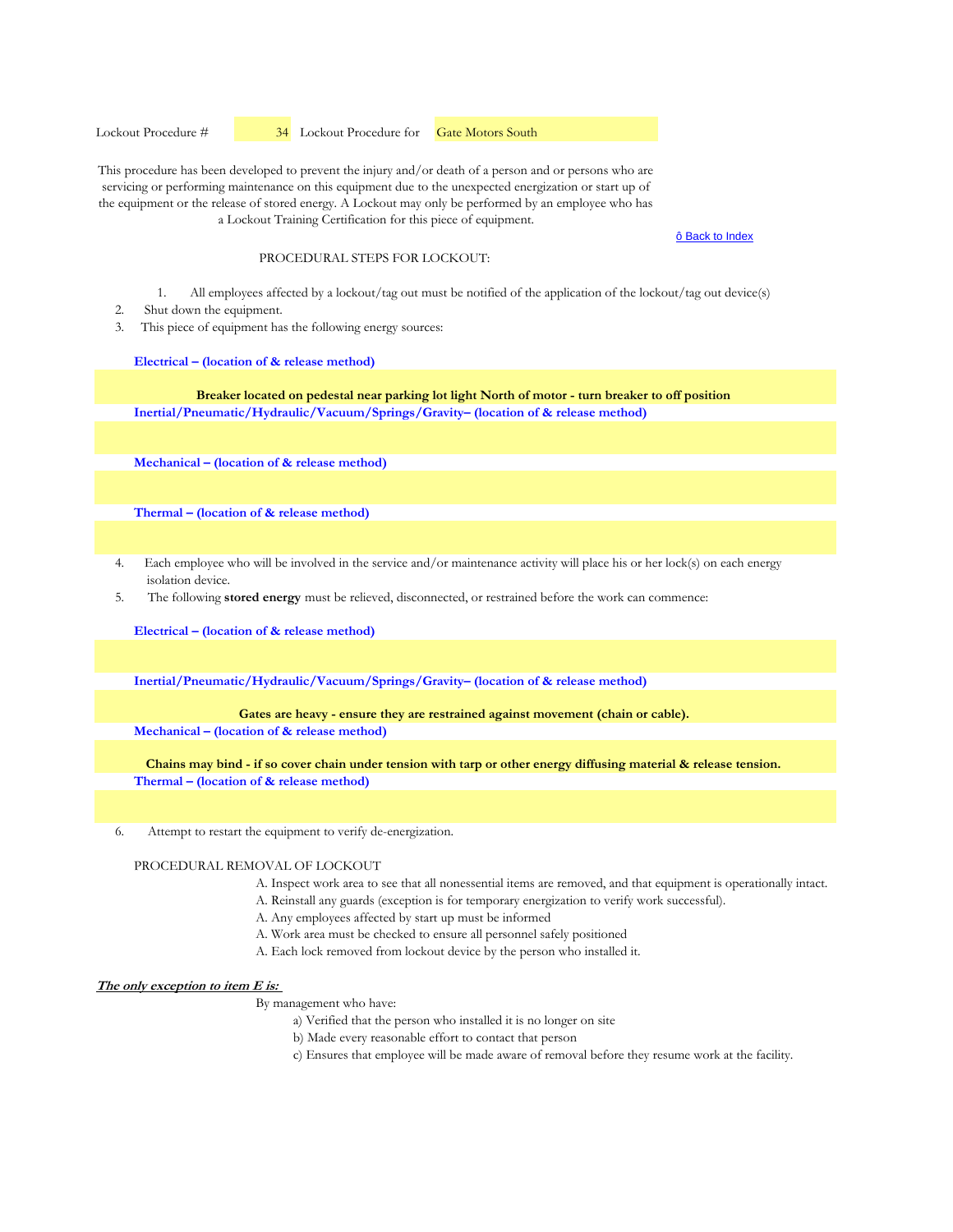Lockout Procedure #  $35$  Lockout Procedure for **Heat Pumps** 

This procedure has been developed to prevent the injury and/or death of a person and or persons who are servicing or performing maintenance on this equipment due to the unexpected energization or start up of the equipment or the release of stored energy. A Lockout may only be performed by an employee who has a Lockout Training Certification for this piece of equipment.

PROCEDURAL STEPS FOR LOCKOUT:

ô Back to Index

- 1. All employees affected by a lockout/tag out must be notified of the application of the lockout/tag out device(s)
- 2. Shut down the equipment.
- 3. This piece of equipment has the following energy sources:

**Electrical – (location of & release method)**

**Inertial/Pneumatic/Hydraulic/Vacuum/Springs/Gravity– (location of & release method) Disconnect located on or near each Heat Pump (units 1 - 44) - turn disconnect to the off position**

**Mechanical – (location of & release method)** 

**Thermal – (location of & release method)** 

- 4. Each employee who will be involved in the service and/or maintenance activity will place his or her lock(s) on each energy isolation device.
- 5. The following **stored energy** must be relieved, disconnected, or restrained before the work can commence:

**Electrical – (location of & release method)**

**Inertial/Pneumatic/Hydraulic/Vacuum/Springs/Gravity– (location of & release method)** 

**Fan blades must be allowed to come to a complete stop after the equipment has been locked out. Based on fan size (16" or greater) consider securing fan blades against inadvertant movement.**

**Mechanical – (location of & release method)** 

**Thermal – (location of & release method)** 

#### **Heat coils may retain enough energy to cause a burn - allow to cool for 2-5 minutes.**

6. Attempt to restart the equipment to verify de-energization.

#### PROCEDURAL REMOVAL OF LOCKOUT

- A. Inspect work area to see that all nonessential items are removed, and that equipment is operationally intact.
- A. Reinstall any guards (exception is for temporary energization to verify work successful).
- A. Any employees affected by start up must be informed
- A. Work area must be checked to ensure all personnel safely positioned
- A. Each lock removed from lockout device by the person who installed it.

#### **The only exception to item E is:**

- a) Verified that the person who installed it is no longer on site
- b) Made every reasonable effort to contact that person
- c) Ensures that employee will be made aware of removal before they resume work at the facility.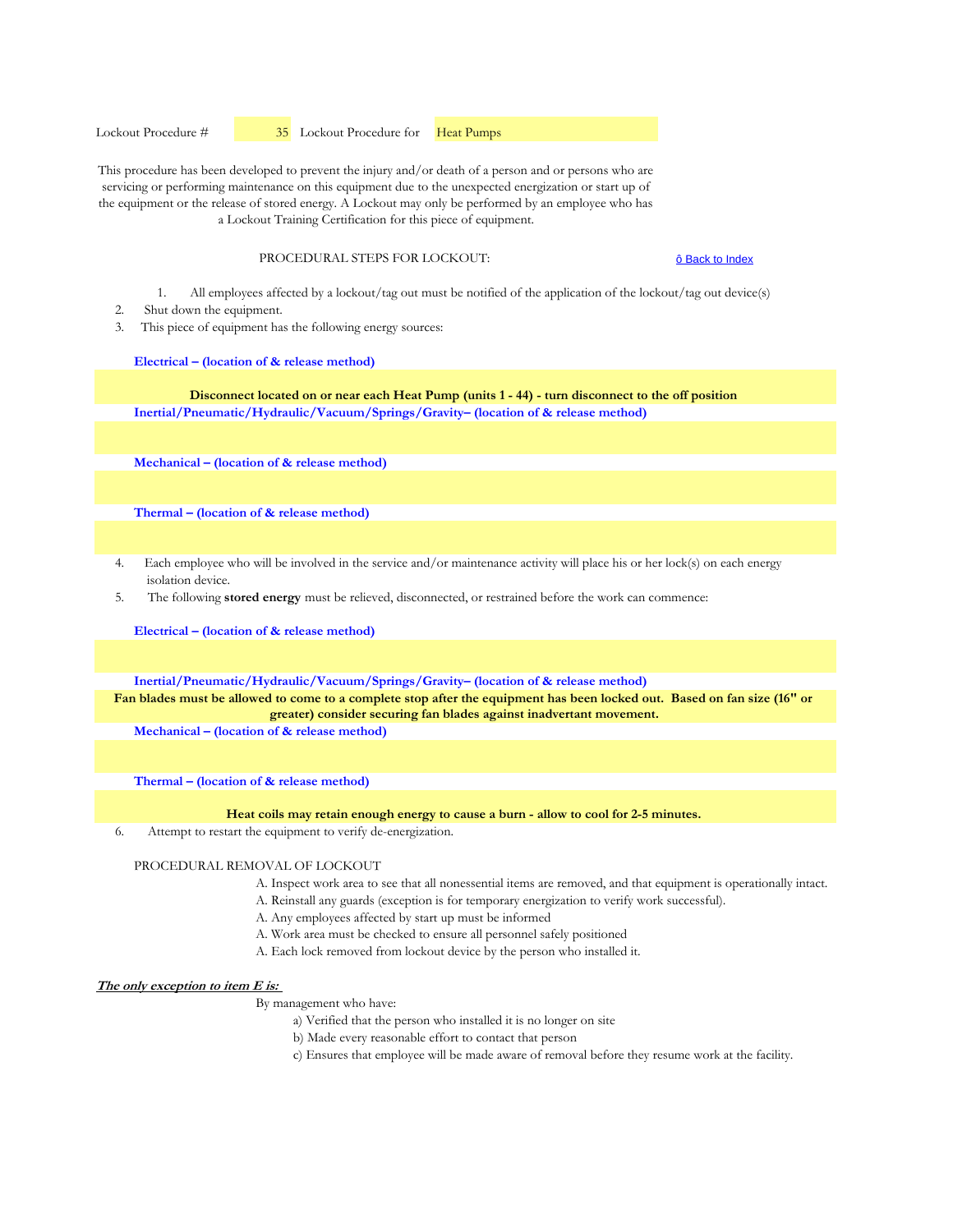Lockout Procedure #  36 Lockout Procedure for Water Softener

This procedure has been developed to prevent the injury and/or death of a person and or persons who are servicing or performing maintenance on this equipment due to the unexpected energization or start up of the equipment or the release of stored energy. A Lockout may only be performed by an employee who has a Lockout Training Certification for this piece of equipment.

#### ô Back to Index

# PROCEDURAL STEPS FOR LOCKOUT:

- 1. All employees affected by a lockout/tag out must be notified of the application of the lockout/tag out device(s)
- 2. Shut down the equipment.
- 3. This piece of equipment has the following energy sources:

**Electrical – (location of & release method)**

**Inertial/Pneumatic/Hydraulic/Vacuum/Springs/Gravity– (location of & release method) Plug connected equipment - remove plug and secure before beginning work.**

## **Set water supply to bypass - city water pressure can be 70#**

**Mechanical – (location of & release method)** 

**Thermal – (location of & release method)** 

- 4. Each employee who will be involved in the service and/or maintenance activity will place his or her lock(s) on each energy isolation device.
- 5. The following **stored energy** must be relieved, disconnected, or restrained before the work can commence:

**Electrical – (location of & release method)**

**Inertial/Pneumatic/Hydraulic/Vacuum/Springs/Gravity– (location of & release method)** 

**Mechanical – (location of & release method)** 

**Thermal – (location of & release method)** 

6. Attempt to restart the equipment to verify de-energization.

#### PROCEDURAL REMOVAL OF LOCKOUT

- A. Inspect work area to see that all nonessential items are removed, and that equipment is operationally intact.
- A. Reinstall any guards (exception is for temporary energization to verify work successful).
- A. Any employees affected by start up must be informed
- A. Work area must be checked to ensure all personnel safely positioned
- A. Each lock removed from lockout device by the person who installed it.

#### **The only exception to item E is:**

- a) Verified that the person who installed it is no longer on site
- b) Made every reasonable effort to contact that person
- c) Ensures that employee will be made aware of removal before they resume work at the facility.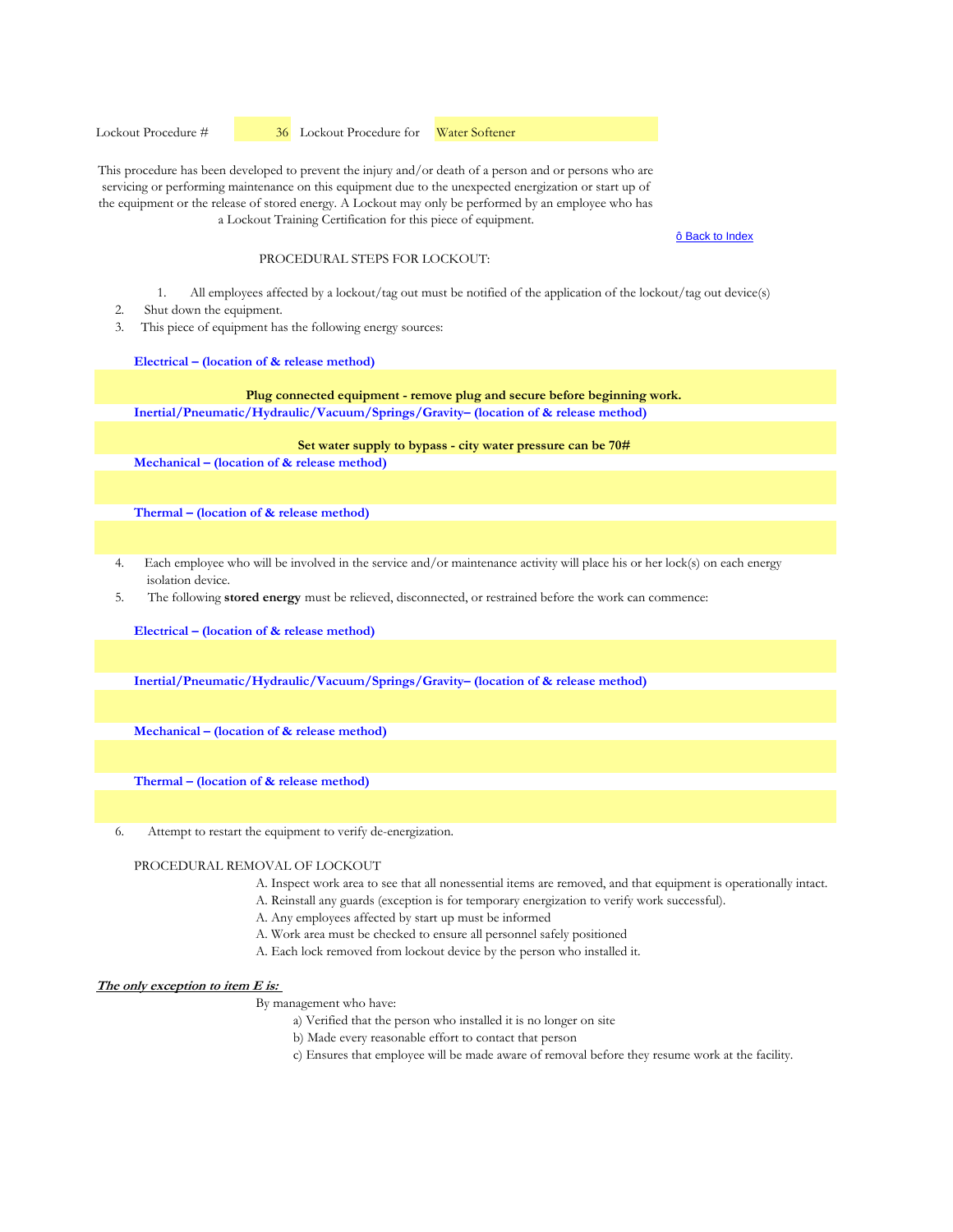Lockout Procedure #  $\frac{37}{2}$  Lockout Procedure for **Irrigation System** 

This procedure has been developed to prevent the injury and/or death of a person and or persons who are servicing or performing maintenance on this equipment due to the unexpected energization or start up of the equipment or the release of stored energy. A Lockout may only be performed by an employee who has a Lockout Training Certification for this piece of equipment.

#### ô Back to Index

#### PROCEDURAL STEPS FOR LOCKOUT:

- 1. All employees affected by a lockout/tag out must be notified of the application of the lockout/tag out device(s)
- 2. Shut down the equipment.
- 3. This piece of equipment has the following energy sources:

#### **Electrical – (location of & release method)**

**Inertial/Pneumatic/Hydraulic/Vacuum/Springs/Gravity– (location of & release method) Plug connected equipment - remove plug and secure before beginning work.**

**Mechanical – (location of & release method) Water supply to be shut off with ball valve disconnect located near the water softener (labeled with a tag "outside water")**

**Thermal – (location of & release method)** 

- 4. Each employee who will be involved in the service and/or maintenance activity will place his or her lock(s) on each energy isolation device.
- 5. The following **stored energy** must be relieved, disconnected, or restrained before the work can commence:

**Electrical – (location of & release method)**

**Inertial/Pneumatic/Hydraulic/Vacuum/Springs/Gravity– (location of & release method)** 

#### **Bleed off city water pressure - bleed off valve located next to water softener.**

**Mechanical – (location of & release method)** 

**Thermal – (location of & release method)** 

6. Attempt to restart the equipment to verify de-energization.

PROCEDURAL REMOVAL OF LOCKOUT

- A. Inspect work area to see that all nonessential items are removed, and that equipment is operationally intact.
- A. Reinstall any guards (exception is for temporary energization to verify work successful).
- A. Any employees affected by start up must be informed
- A. Work area must be checked to ensure all personnel safely positioned
- A. Each lock removed from lockout device by the person who installed it.

#### **The only exception to item E is:**

- a) Verified that the person who installed it is no longer on site
- b) Made every reasonable effort to contact that person
- c) Ensures that employee will be made aware of removal before they resume work at the facility.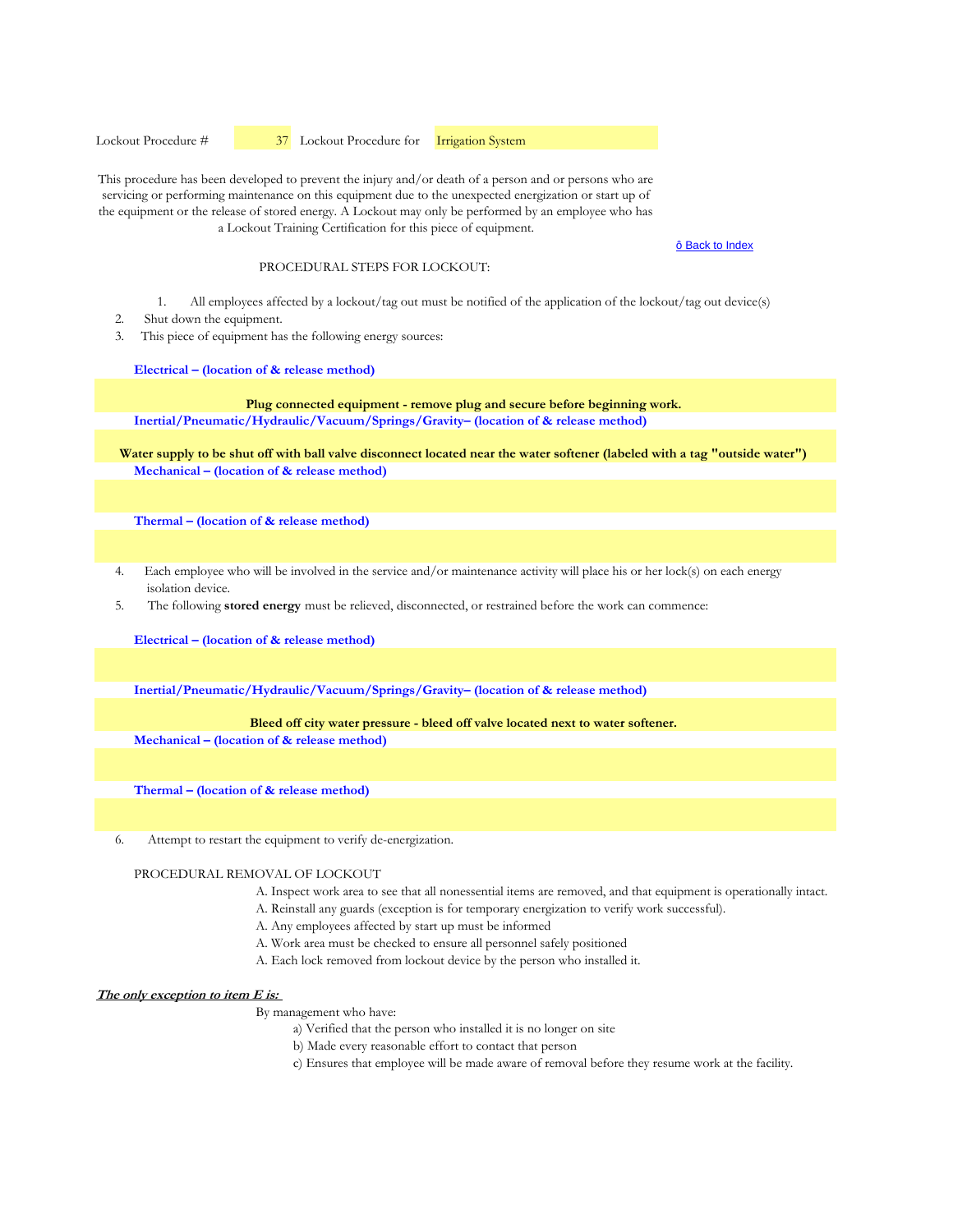Lockout Procedure #  38 Lockout Procedure for Ice Maker

This procedure has been developed to prevent the injury and/or death of a person and or persons who are servicing or performing maintenance on this equipment due to the unexpected energization or start up of the equipment or the release of stored energy. A Lockout may only be performed by an employee who has a Lockout Training Certification for this piece of equipment.

ô Back to Index

#### PROCEDURAL STEPS FOR LOCKOUT:

- 1. All employees affected by a lockout/tag out must be notified of the application of the lockout/tag out device(s)
- 2. Shut down the equipment.
- 3. This piece of equipment has the following energy sources:

#### **Electrical – (location of & release method)**

**Plug connected equipment - remove plug and secure before beginning work.**

**Inertial/Pneumatic/Hydraulic/Vacuum/Springs/Gravity– (location of & release method)** 

**Mechanical – (location of & release method) Water supply to be shut off with ball valve disconnect just to the right of the ice maker**

**Thermal – (location of & release method)** 

- 4. Each employee who will be involved in the service and/or maintenance activity will place his or her lock(s) on each energy isolation device.
- 5. The following **stored energy** must be relieved, disconnected, or restrained before the work can commence:

**Electrical – (location of & release method)**

**Inertial/Pneumatic/Hydraulic/Vacuum/Springs/Gravity– (location of & release method)** 

**Mechanical – (location of & release method)** 

**Thermal – (location of & release method)** 

**Compressor may retain enough heat to cause a burn - check temp before beginning work**

6. Attempt to restart the equipment to verify de-energization.

PROCEDURAL REMOVAL OF LOCKOUT

- A. Inspect work area to see that all nonessential items are removed, and that equipment is operationally intact.
- A. Reinstall any guards (exception is for temporary energization to verify work successful).
- A. Any employees affected by start up must be informed
- A. Work area must be checked to ensure all personnel safely positioned
- A. Each lock removed from lockout device by the person who installed it.

**The only exception to item E is:** 

- a) Verified that the person who installed it is no longer on site
- b) Made every reasonable effort to contact that person
- c) Ensures that employee will be made aware of removal before they resume work at the facility.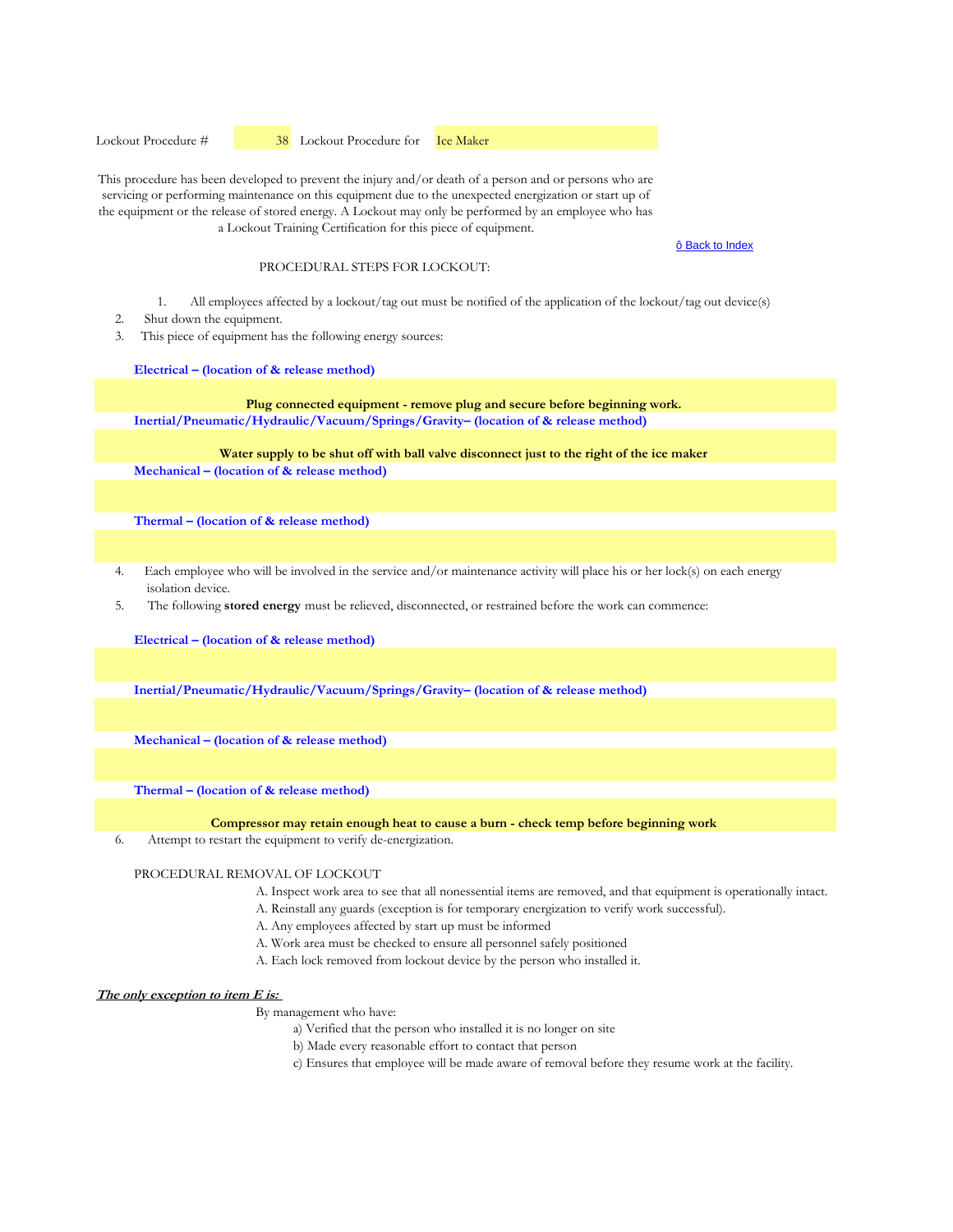ô Back to Index

# PROCEDURAL STEPS FOR LOCKOUT:

- 1. All employees affected by a lockout/tag out must be notified of the application of the lockout/tag out device(s)
- 2. Shut down the equipment.
- 3. This piece of equipment has the following energy sources:

## **Electrical – (location of & release method)**

# **Lockable safety switch is located directly next to each heater**

**Inertial/Pneumatic/Hydraulic/Vacuum/Springs/Gravity– (location of & release method)** 

**Mechanical – (location of & release method)** 

**Thermal – (location of & release method)** 

- 4. Each employee who will be involved in the service and/or maintenance activity will place his or her lock(s) on each energy isolation device.
- 5. The following **stored energy** must be relieved, disconnected, or restrained before the work can commence:

**Electrical – (location of & release method)**

**Inertial/Pneumatic/Hydraulic/Vacuum/Springs/Gravity– (location of & release method)** 

**Mechanical – (location of & release method)** 

**Thermal – (location of & release method)** 

**Heaters will retain high temperatures for at least 5 minutes after power is turned off - use adequate cool down period before beginning work.**

6. Attempt to restart the equipment to verify de-energization.

#### PROCEDURAL REMOVAL OF LOCKOUT

- A. Inspect work area to see that all nonessential items are removed, and that equipment is operationally intact.
- A. Reinstall any guards (exception is for temporary energization to verify work successful).
- A. Any employees affected by start up must be informed
- A. Work area must be checked to ensure all personnel safely positioned
- A. Each lock removed from lockout device by the person who installed it.

# **The only exception to item E is:**

- a) Verified that the person who installed it is no longer on site
- b) Made every reasonable effort to contact that person
- c) Ensures that employee will be made aware of removal before they resume work at the facility.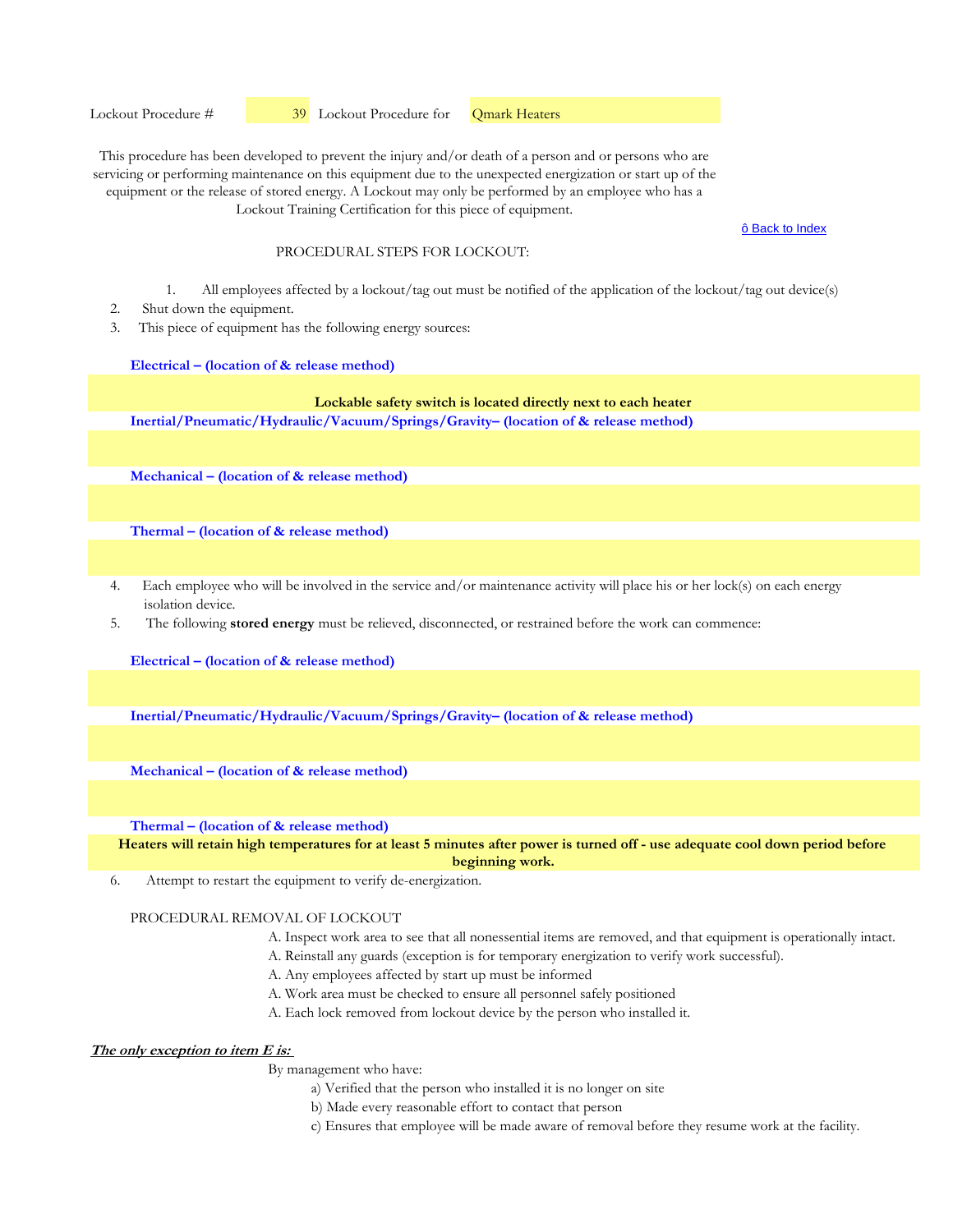Lockout Procedure #  40 Lockout Procedure for Bi Fold Door Operators

This procedure has been developed to prevent the injury and/or death of a person and or persons who are servicing or performing maintenance on this equipment due to the unexpected energization or start up of the equipment or the release of stored energy. A Lockout may only be performed by an employee who has a Lockout Training Certification for this piece of equipment.

ô Back to Index

# PROCEDURAL STEPS FOR LOCKOUT:

- 1. All employees affected by a lockout/tag out must be notified of the application of the lockout/tag out device(s)
- 2. Shut down the equipment.
- 3. This piece of equipment has the following energy sources:

#### **Electrical – (location of & release method)**

**Disconnect located within sight of each door (may be overhead and need a ladder to operate). Door controls and disconnect are labeled by number - numbers correspond respectively**

**Inertial/Pneumatic/Hydraulic/Vacuum/Springs/Gravity– (location of & release method)** 

**Mechanical – (location of & release method)** 

**Thermal – (location of & release method)** 

- 4. Each employee who will be involved in the service and/or maintenance activity will place his or her lock(s) on each energy isolation device.
- 5. The following **stored energy** must be relieved, disconnected, or restrained before the work can commence:

**Electrical – (location of & release method)**

**Inertial/Pneumatic/Hydraulic/Vacuum/Springs/Gravity– (location of & release method)** 

# **If doors are disconnected while in the extended or open position, wind may cause doors to open or close. Chain or use other securement method to restrain**

**Mechanical – (location of & release method)** 

**Thermal – (location of & release method)** 

6. Attempt to restart the equipment to verify de-energization.

#### PROCEDURAL REMOVAL OF LOCKOUT

- A. Inspect work area to see that all nonessential items are removed, and that equipment is operationally intact.
- A. Reinstall any guards (exception is for temporary energization to verify work successful).
- A. Any employees affected by start up must be informed
- A. Work area must be checked to ensure all personnel safely positioned
- A. Each lock removed from lockout device by the person who installed it.

# **The only exception to item E is:**

- a) Verified that the person who installed it is no longer on site
- b) Made every reasonable effort to contact that person
- c) Ensures that employee will be made aware of removal before they resume work at the facility.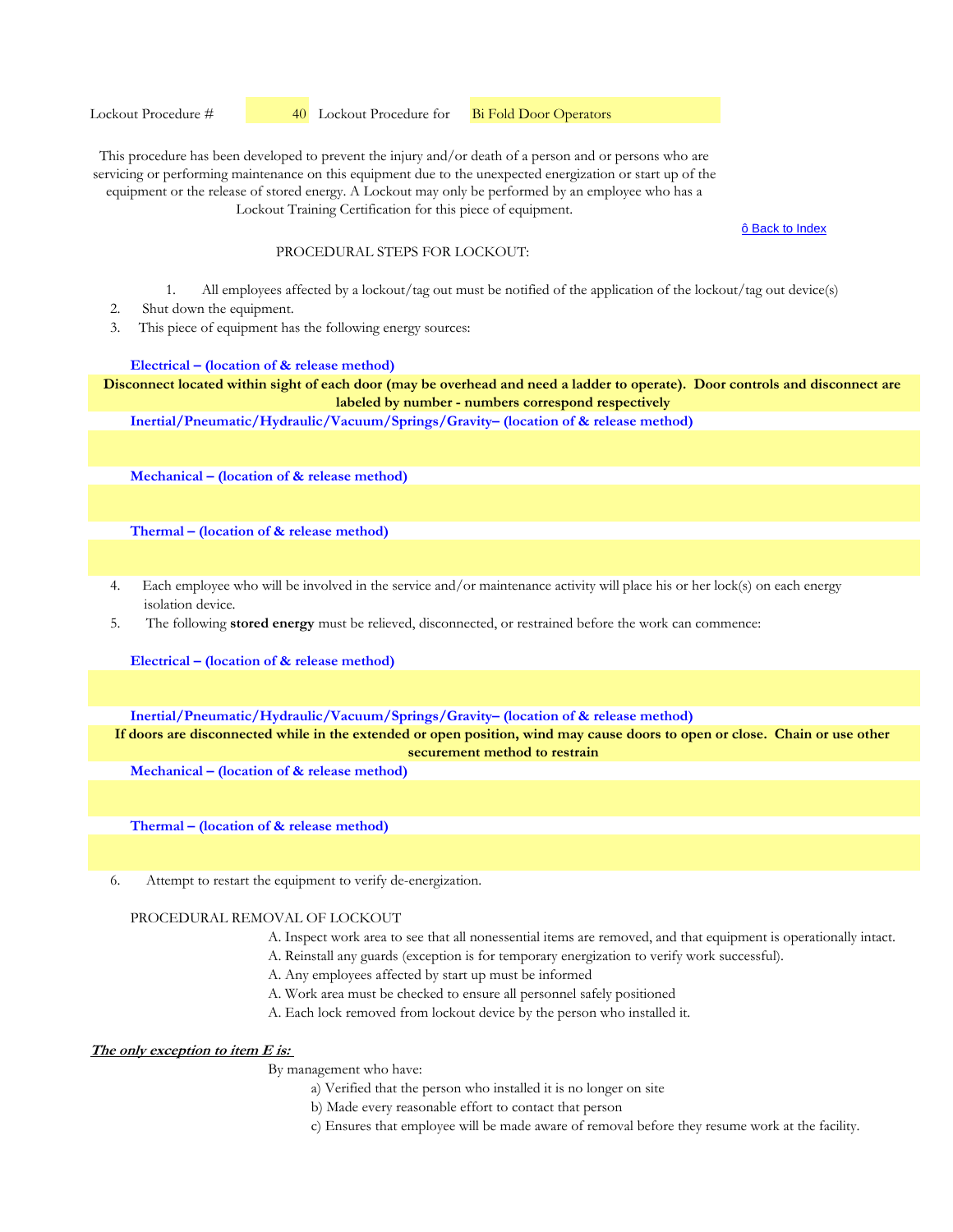Lockout Procedure #  41 Lockout Procedure for Liebert Units (Cooling System)

This procedure has been developed to prevent the injury and/or death of a person and or persons who are servicing or performing maintenance on this equipment due to the unexpected energization or start up of the equipment or the release of stored energy. A Lockout may only be performed by an employee who has a Lockout Training Certification for this piece of equipment.

ô Back to Index

### PROCEDURAL STEPS FOR LOCKOUT:

- 1. All employees affected by a lockout/tag out must be notified of the application of the lockout/tag out device(s)
- 2. Shut down the equipment.
- 3. This piece of equipment has the following energy sources:

## **Electrical – (location of & release method)**

Lockable safety switch located next to each unit. \*Note\* - system is interlocked so that if one unit is powered down, the other will **begin operation - ensure all personnel are clear of the other unit before powering it down.**

**Inertial/Pneumatic/Hydraulic/Vacuum/Springs/Gravity– (location of & release method)** 

**Mechanical – (location of & release method)** 

**Thermal – (location of & release method)** 

- 4. Each employee who will be involved in the service and/or maintenance activity will place his or her lock(s) on each energy isolation device.
- 5. The following **stored energy** must be relieved, disconnected, or restrained before the work can commence:

**Electrical – (location of & release method)**

**Inertial/Pneumatic/Hydraulic/Vacuum/Springs/Gravity– (location of & release method)** 

**Compressor and fins may retain high levels of heat - test temp of compressor before performing work, if 30+ of ambient temperature allow a cool down period**

**Mechanical – (location of & release method)** 

**Thermal – (location of & release method)** 

6. Attempt to restart the equipment to verify de-energization.

## PROCEDURAL REMOVAL OF LOCKOUT

- A. Inspect work area to see that all nonessential items are removed, and that equipment is operationally intact.
- A. Reinstall any guards (exception is for temporary energization to verify work successful).
- A. Any employees affected by start up must be informed
- A. Work area must be checked to ensure all personnel safely positioned
- A. Each lock removed from lockout device by the person who installed it.

# **The only exception to item E is:**

- a) Verified that the person who installed it is no longer on site
- b) Made every reasonable effort to contact that person
- c) Ensures that employee will be made aware of removal before they resume work at the facility.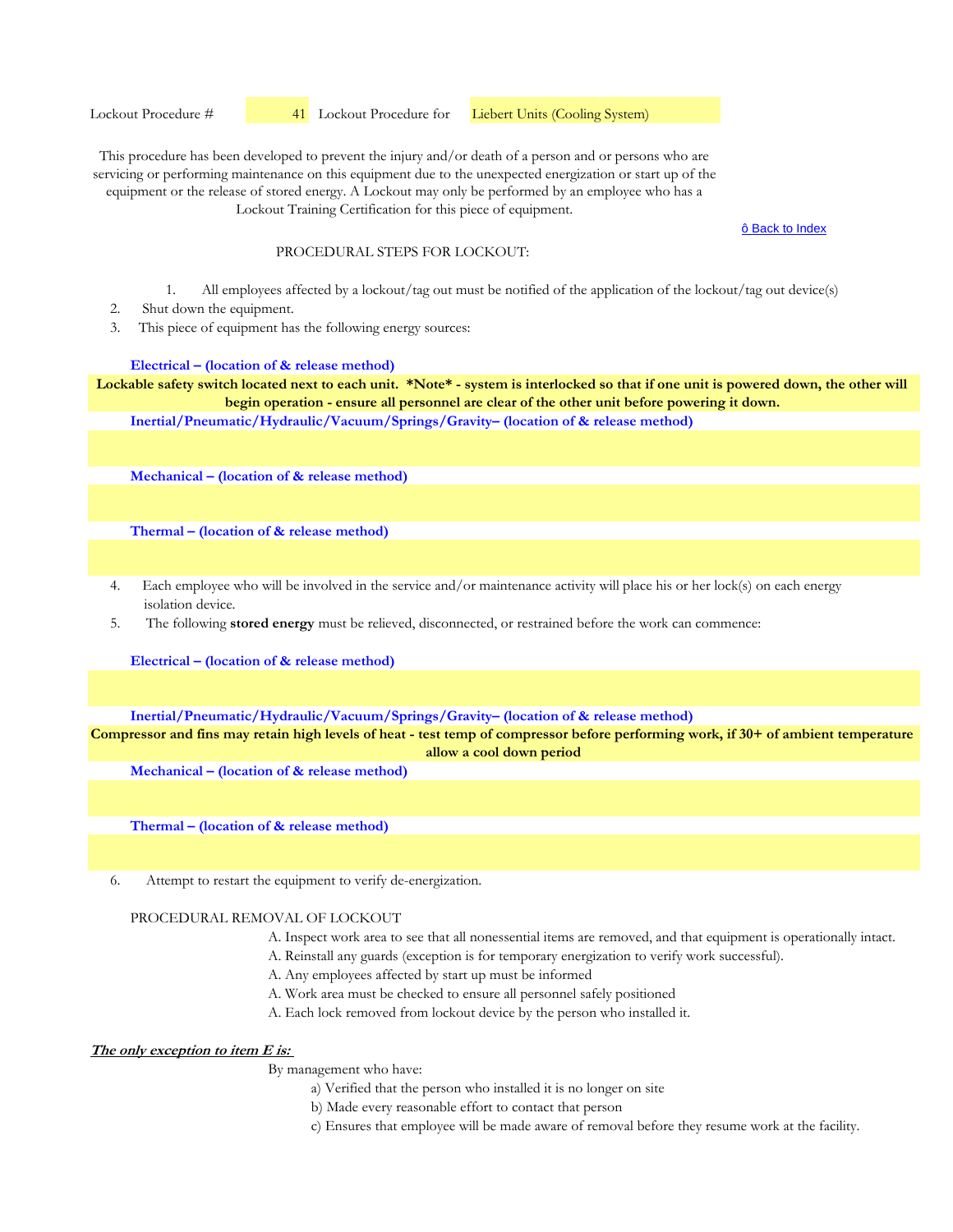Lockout Procedure #  42 Lockout Procedure for 80 KVA UPS

This procedure has been developed to prevent the injury and/or death of a person and or persons who are servicing or performing maintenance on this equipment due to the unexpected energization or start up of the equipment or the release of stored energy. A Lockout may only be performed by an employee who has a Lockout Training Certification for this piece of equipment.

ô Back to Index

## PROCEDURAL STEPS FOR LOCKOUT:

- 1. All employees affected by a lockout/tag out must be notified of the application of the lockout/tag out device(s)
- 2. Shut down the equipment.
- 3. This piece of equipment has the following energy sources:

#### **Electrical – (location of & release method)**

**Inertial/Pneumatic/Hydraulic/Vacuum/Springs/Gravity– (location of & release method) Incoming power 480V - exit power 208 - unit has 2 feeders for incoming power, and two feeders for exit power - 480V power must be shut off at the service panel(s) located on the South wall near the corner labeled "UPS 2" & "UPS 2.5"**

**Mechanical – (location of & release method)** 

**Thermal – (location of & release method)** 

- 4. Each employee who will be involved in the service and/or maintenance activity will place his or her lock(s) on each energy isolation device.
- 5. The following **stored energy** must be relieved, disconnected, or restrained before the work can commence:

#### **Electrical – (location of & release method)**

**UPS is essentially large battery & transformer system - batteries must be disconnected at each section - capacitors must be deenergized - this is to be performed by a factory trained technician using the manual for the equipment**

**Inertial/Pneumatic/Hydraulic/Vacuum/Springs/Gravity– (location of & release method)** 

**Mechanical – (location of & release method)** 

**Thermal – (location of & release method)** 

**Batteries are comprised of "gel cells" - corrosive / acidic paste - do not expose this to yourself or the workplace**

6. Attempt to restart the equipment to verify de-energization.

#### PROCEDURAL REMOVAL OF LOCKOUT

- A. Inspect work area to see that all nonessential items are removed, and that equipment is operationally intact.
- A. Reinstall any guards (exception is for temporary energization to verify work successful).
- A. Any employees affected by start up must be informed
- A. Work area must be checked to ensure all personnel safely positioned
- A. Each lock removed from lockout device by the person who installed it.

# **The only exception to item E is:**

- a) Verified that the person who installed it is no longer on site
- b) Made every reasonable effort to contact that person
- c) Ensures that employee will be made aware of removal before they resume work at the facility.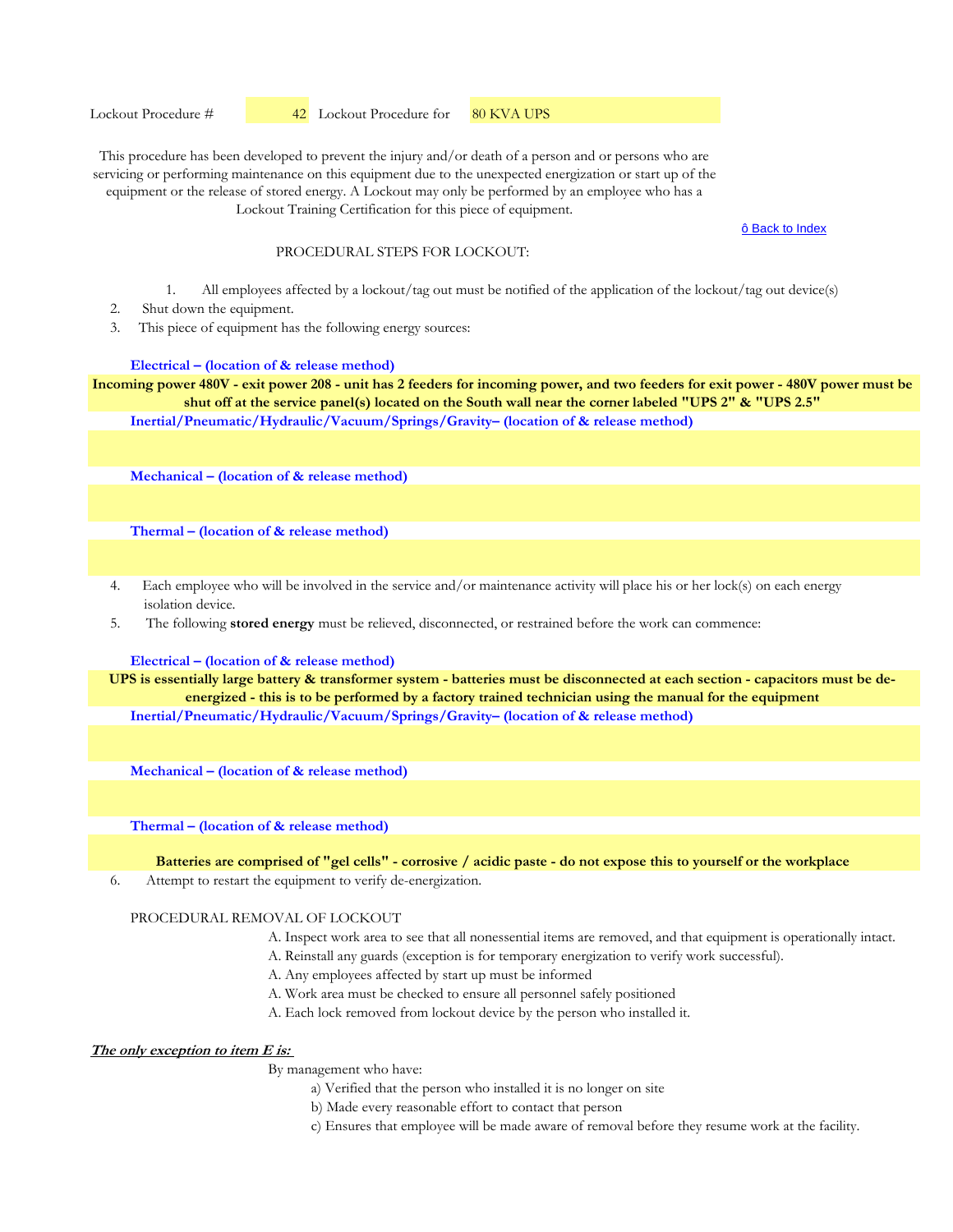ô Back to Index

### PROCEDURAL STEPS FOR LOCKOUT:

- 1. All employees affected by a lockout/tag out must be notified of the application of the lockout/tag out device(s)
- 2. Shut down the equipment.
- 3. This piece of equipment has the following energy sources:

#### **Electrical – (location of & release method)**

**Disconnect located at each unit - if not a locking disconnect present, locate the correct breaker in panel and turn ti to the off position** 

**Inertial/Pneumatic/Hydraulic/Vacuum/Springs/Gravity– (location of & release method)** 

**Mechanical – (location of & release method)** 

**Thermal – (location of & release method)** 

- 4. Each employee who will be involved in the service and/or maintenance activity will place his or her lock(s) on each energy isolation device.
- 5. The following **stored energy** must be relieved, disconnected, or restrained before the work can commence:

**Electrical – (location of & release method)**

**Inertial/Pneumatic/Hydraulic/Vacuum/Springs/Gravity– (location of & release method)** 

# **If work involves the water storage container - drain to empty before performing work**

**Mechanical – (location of & release method)** 

**Thermal – (location of & release method)** 

**Water and heating may both exceed 130 degrees F - use a thermometer to determine temperature and allow to cool to less than 100 degrees F before performing work**

6. Attempt to restart the equipment to verify de-energization.

## PROCEDURAL REMOVAL OF LOCKOUT

- A. Inspect work area to see that all nonessential items are removed, and that equipment is operationally intact.
- A. Reinstall any guards (exception is for temporary energization to verify work successful).
- A. Any employees affected by start up must be informed
- A. Work area must be checked to ensure all personnel safely positioned
- A. Each lock removed from lockout device by the person who installed it.

# **The only exception to item E is:**

- a) Verified that the person who installed it is no longer on site
- b) Made every reasonable effort to contact that person
- c) Ensures that employee will be made aware of removal before they resume work at the facility.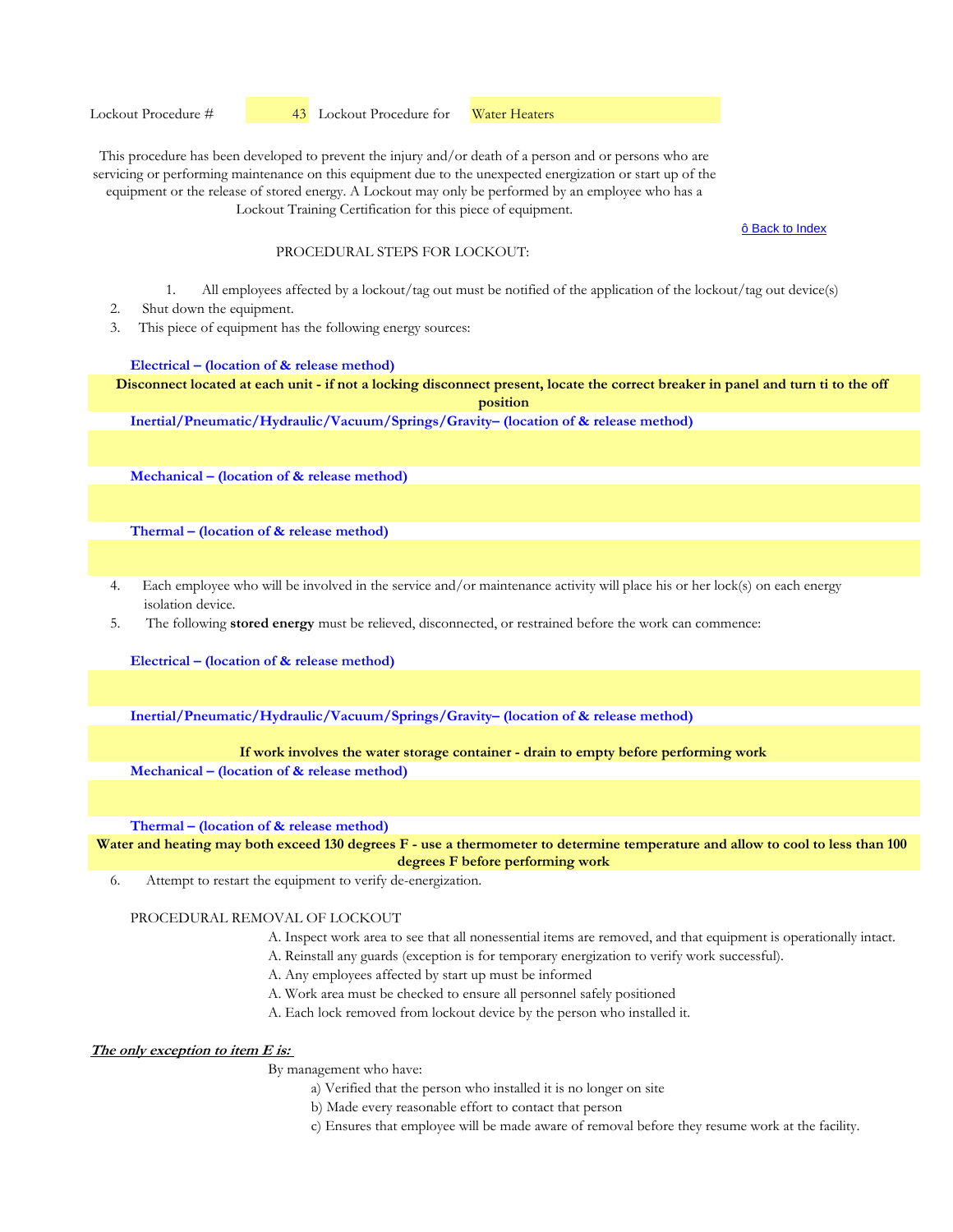ô Back to Index

#### PROCEDURAL STEPS FOR LOCKOUT:

- 1. All employees affected by a lockout/tag out must be notified of the application of the lockout/tag out device(s)
- 2. Shut down the equipment.
- 3. This piece of equipment has the following energy sources:

#### **Electrical – (location of & release method)**

# **Locate breaker in electrical room C - turn breaker to the off position.**

**Inertial/Pneumatic/Hydraulic/Vacuum/Springs/Gravity– (location of & release method)** 

**Mechanical – (location of & release method)** 

**Thermal – (location of & release method)** 

- 4. Each employee who will be involved in the service and/or maintenance activity will place his or her lock(s) on each energy isolation device.
- 5. The following **stored energy** must be relieved, disconnected, or restrained before the work can commence:

**Electrical – (location of & release method)**

**Inertial/Pneumatic/Hydraulic/Vacuum/Springs/Gravity– (location of & release method)** 

**Immediately after opening door during wash or rinse cycle, water impeller may still be spinning - allow it to come to a complete stop**

**Mechanical – (location of & release method)** 

**Thermal – (location of & release method)** 

**Heating element, water, and contents may exceed 130 degrees directly after stopping operation - open the door and allow a 10 minute cool down period** 

6. Attempt to restart the equipment to verify de-energization.

#### PROCEDURAL REMOVAL OF LOCKOUT

- A. Inspect work area to see that all nonessential items are removed, and that equipment is operationally intact.
- A. Reinstall any guards (exception is for temporary energization to verify work successful).
- A. Any employees affected by start up must be informed
- A. Work area must be checked to ensure all personnel safely positioned
- A. Each lock removed from lockout device by the person who installed it.

# **The only exception to item E is:**

- a) Verified that the person who installed it is no longer on site
- b) Made every reasonable effort to contact that person
- c) Ensures that employee will be made aware of removal before they resume work at the facility.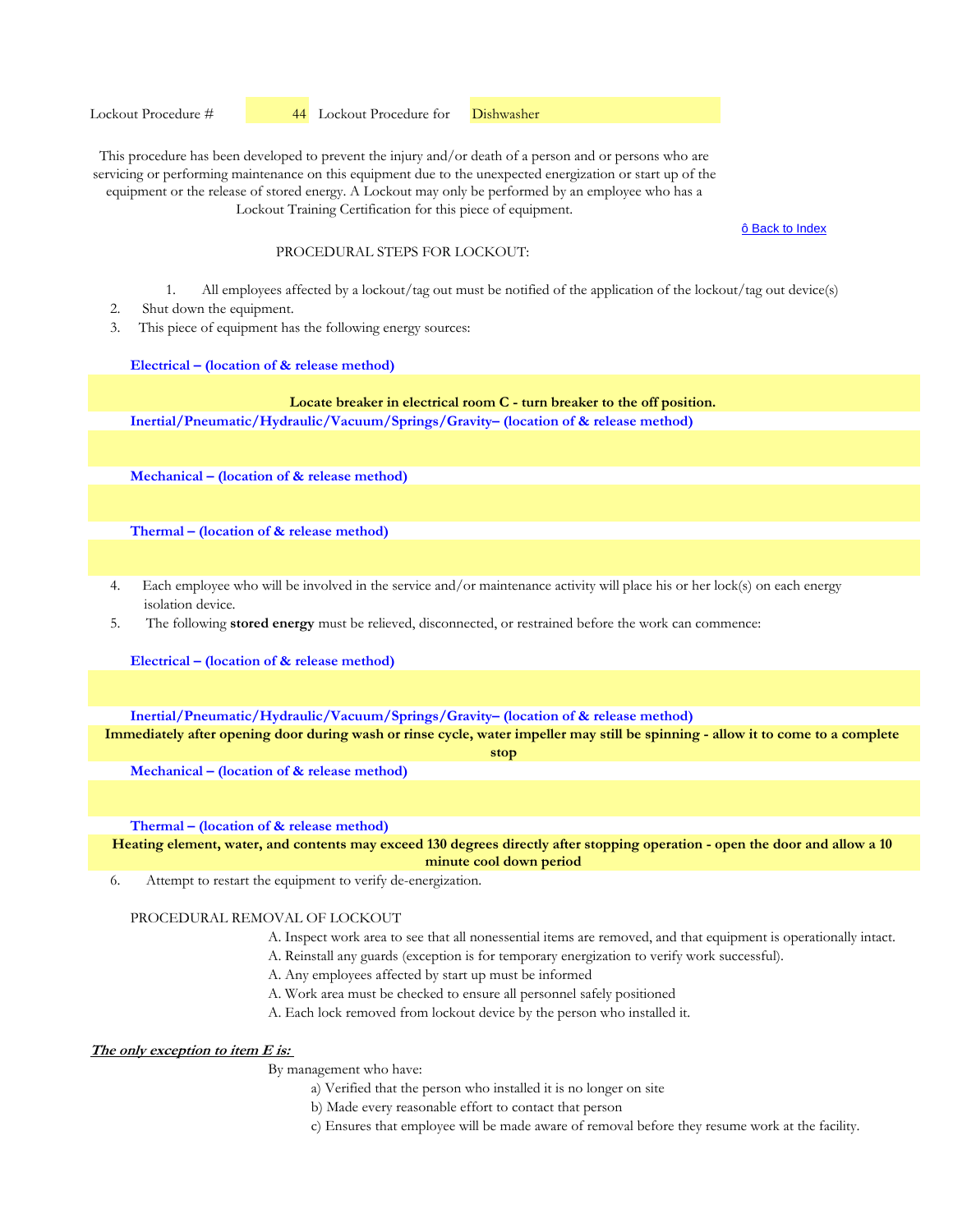Lockout Procedure #  Lockout Procedure for

This procedure has been developed to prevent the injury and/or death of a person and or persons who are servicing or performing maintenance on this equipment due to the unexpected energization or start up of the equipment or the release of stored energy. A Lockout may only be performed by an employee who has a Lockout Training Certification for this piece of equipment.

ô Back to Index

# PROCEDURAL STEPS FOR LOCKOUT:

- 1. All employees affected by a lockout/tag out must be notified of the application of the lockout/tag out device(s)
- 2. Shut down the equipment.
- 3. This piece of equipment has the following energy sources:

## **Electrical – (location of & release method)**

# **Remove plug from wall socket and isolate**

**Inertial/Pneumatic/Hydraulic/Vacuum/Springs/Gravity– (location of & release method)** 

**Mechanical – (location of & release method)** 

**Thermal – (location of & release method)** 

- 4. Each employee who will be involved in the service and/or maintenance activity will place his or her lock(s) on each energy isolation device.
- 5. The following **stored energy** must be relieved, disconnected, or restrained before the work can commence:

**Electrical – (location of & release method)**

**Inertial/Pneumatic/Hydraulic/Vacuum/Springs/Gravity– (location of & release method)** 

**Mechanical – (location of & release method)** 

**Thermal – (location of & release method)** 

#### **Contents of the oven may be hot - remove the contents before working on the equipment**

6. Attempt to restart the equipment to verify de-energization.

#### PROCEDURAL REMOVAL OF LOCKOUT

- A. Inspect work area to see that all nonessential items are removed, and that equipment is operationally intact.
- A. Reinstall any guards (exception is for temporary energization to verify work successful).
- A. Any employees affected by start up must be informed
- A. Work area must be checked to ensure all personnel safely positioned
- A. Each lock removed from lockout device by the person who installed it.

# **The only exception to item E is:**

- a) Verified that the person who installed it is no longer on site
- b) Made every reasonable effort to contact that person
- c) Ensures that employee will be made aware of removal before they resume work at the facility.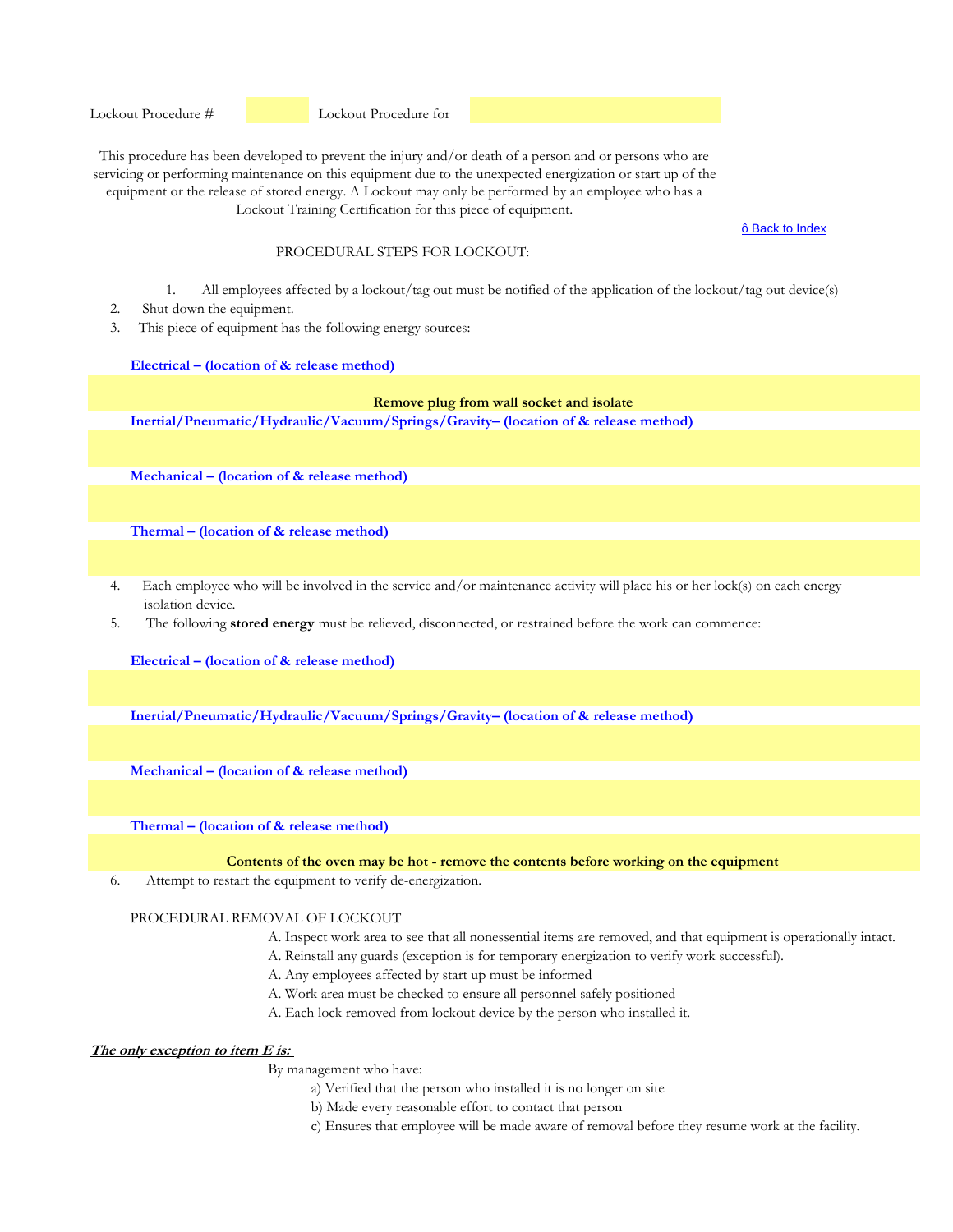ô Back to Index

# PROCEDURAL STEPS FOR LOCKOUT:

- 1. All employees affected by a lockout/tag out must be notified of the application of the lockout/tag out device(s)
- 2. Shut down the equipment.
- 3. This piece of equipment has the following energy sources:

#### **Electrical – (location of & release method)**

# **Remove plug from wall socket and isolate**

**Inertial/Pneumatic/Hydraulic/Vacuum/Springs/Gravity– (location of & release method)** 

**Mechanical – (location of & release method)** 

**Thermal – (location of & release method)** 

- 4. Each employee who will be involved in the service and/or maintenance activity will place his or her lock(s) on each energy isolation device.
- 5. The following **stored energy** must be relieved, disconnected, or restrained before the work can commence:

**Electrical – (location of & release method)**

**Inertial/Pneumatic/Hydraulic/Vacuum/Springs/Gravity– (location of & release method)** 

**Mechanical – (location of & release method)** 

**Thermal – (location of & release method)** 

**Compressor and cooling fins may be hot - allow 10 minute cool down period before performing work on these components**

6. Attempt to restart the equipment to verify de-energization.

## PROCEDURAL REMOVAL OF LOCKOUT

- A. Inspect work area to see that all nonessential items are removed, and that equipment is operationally intact.
- A. Reinstall any guards (exception is for temporary energization to verify work successful).
- A. Any employees affected by start up must be informed
- A. Work area must be checked to ensure all personnel safely positioned
- A. Each lock removed from lockout device by the person who installed it.

# **The only exception to item E is:**

- a) Verified that the person who installed it is no longer on site
- b) Made every reasonable effort to contact that person
- c) Ensures that employee will be made aware of removal before they resume work at the facility.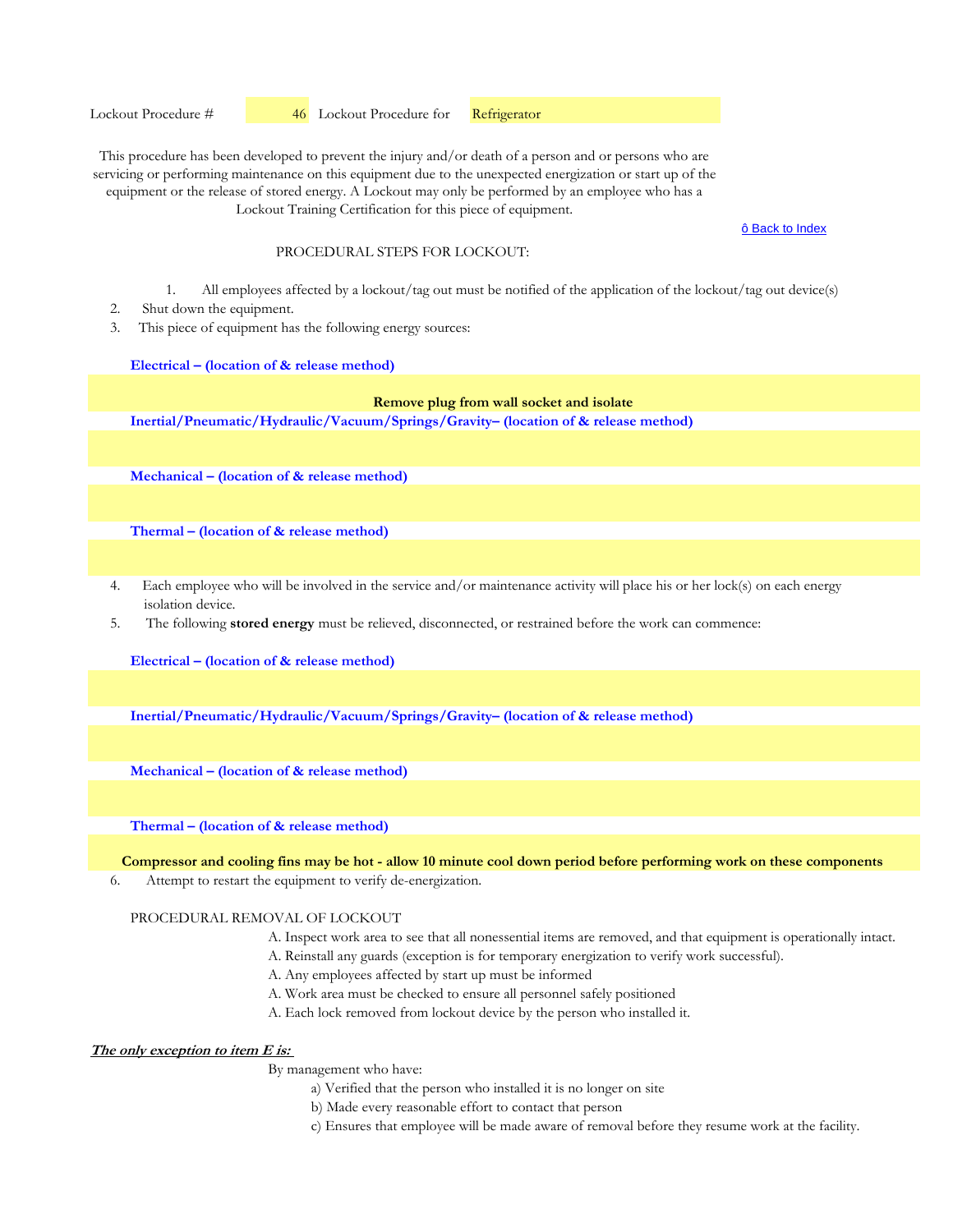ô Back to Index

## PROCEDURAL STEPS FOR LOCKOUT:

- 1. All employees affected by a lockout/tag out must be notified of the application of the lockout/tag out device(s)
- 2. Shut down the equipment.
- 3. This piece of equipment has the following energy sources:

#### **Electrical – (location of & release method)**

# **Disconnect located in the elevator control room**

**Inertial/Pneumatic/Hydraulic/Vacuum/Springs/Gravity– (location of & release method)** 

**Mechanical – (location of & release method)** 

**Thermal – (location of & release method)** 

- 4. Each employee who will be involved in the service and/or maintenance activity will place his or her lock(s) on each energy isolation device.
- 5. The following **stored energy** must be relieved, disconnected, or restrained before the work can commence:

**Electrical – (location of & release method)**

**Inertial/Pneumatic/Hydraulic/Vacuum/Springs/Gravity– (location of & release method)** 

**Elevator must be lowered to the lowest point of it's travel before the power is disconnected - if this is not possible then a factory trained technician must complete the work**

**Mechanical – (location of & release method)** 

**Thermal – (location of & release method)** 

6. Attempt to restart the equipment to verify de-energization.

#### PROCEDURAL REMOVAL OF LOCKOUT

- A. Inspect work area to see that all nonessential items are removed, and that equipment is operationally intact.
- A. Reinstall any guards (exception is for temporary energization to verify work successful).
- A. Any employees affected by start up must be informed
- A. Work area must be checked to ensure all personnel safely positioned
- A. Each lock removed from lockout device by the person who installed it.

# **The only exception to item E is:**

- a) Verified that the person who installed it is no longer on site
- b) Made every reasonable effort to contact that person
- c) Ensures that employee will be made aware of removal before they resume work at the facility.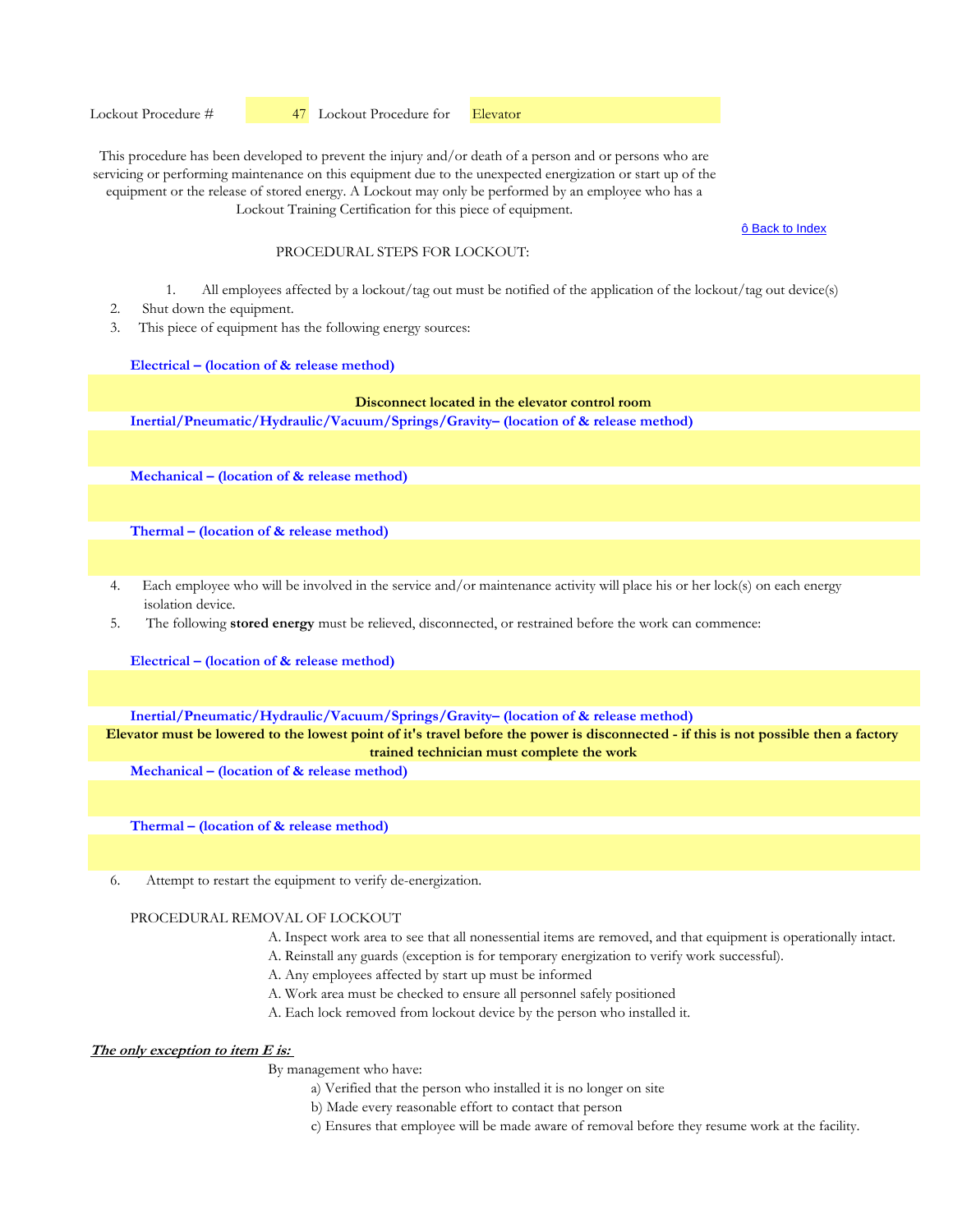Lockout Procedure # **48** Lockout Procedure for **Air Handling Unit (AHU)** 

This procedure has been developed to prevent the injury and/or death of a person and or persons who are servicing or performing maintenance on this equipment due to the unexpected energization or start up of the equipment or the release of stored energy. A Lockout may only be performed by an employee who has a Lockout Training Certification for this piece of equipment.

ô Back to Index

## PROCEDURAL STEPS FOR LOCKOUT:

- 1. All employees affected by a lockout/tag out must be notified of the application of the lockout/tag out device(s)
- 2. Shut down the equipment.
- 3. This piece of equipment has the following energy sources:

## **Electrical – (location of & release method)**

**Inertial/Pneumatic/Hydraulic/Vacuum/Springs/Gravity– (location of & release method) Disconnect located in panel adjacent to the unit - three disconnects must be operated to effectively deenergize - fan motor, heater (large panel next to fan motor disconnect), cooler/DX unit (also in large panel next to fan motor disconnect).**

**Mechanical – (location of & release method)** 

**Thermal – (location of & release method)** 

- 4. Each employee who will be involved in the service and/or maintenance activity will place his or her lock(s) on each energy isolation device.
- 5. The following **stored energy** must be relieved, disconnected, or restrained before the work can commence:

**Electrical – (location of & release method)**

**Inertial/Pneumatic/Hydraulic/Vacuum/Springs/Gravity– (location of & release method)** 

# **Fan must come to a complete stop, and be secured before beginning work**

**Mechanical – (location of & release method)** 

**Thermal – (location of & release method)** 

#### **Heaters must be allowed to cool for 10 minutes prior to beginning work**

6. Attempt to restart the equipment to verify de-energization.

## PROCEDURAL REMOVAL OF LOCKOUT

- A. Inspect work area to see that all nonessential items are removed, and that equipment is operationally intact.
- A. Reinstall any guards (exception is for temporary energization to verify work successful).
- A. Any employees affected by start up must be informed
- A. Work area must be checked to ensure all personnel safely positioned
- A. Each lock removed from lockout device by the person who installed it.

# **The only exception to item E is:**

- a) Verified that the person who installed it is no longer on site
- b) Made every reasonable effort to contact that person
- c) Ensures that employee will be made aware of removal before they resume work at the facility.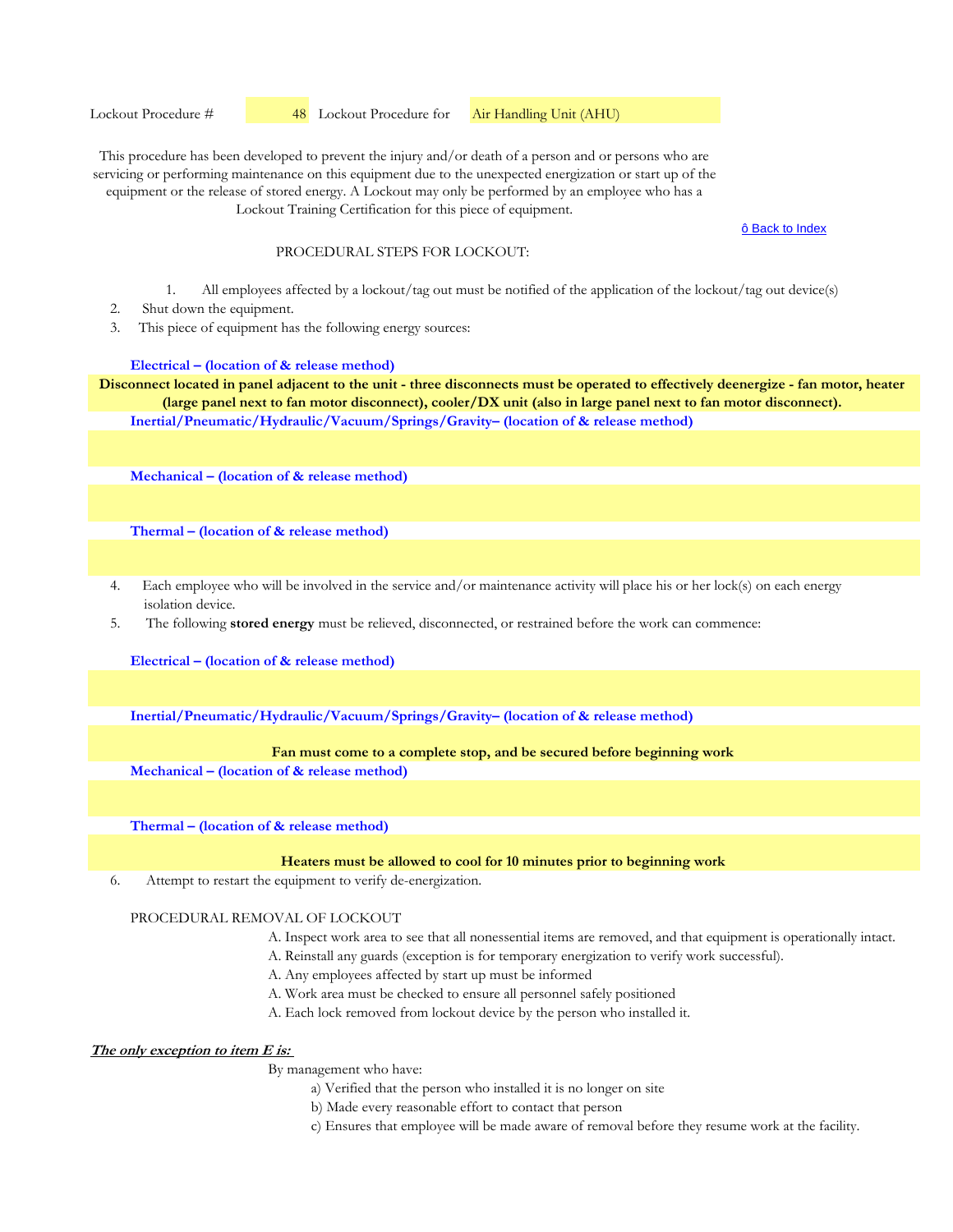Lockout Procedure # **49** Lockout Procedure for **Facility back up Generator** 

This procedure has been developed to prevent the injury and/or death of a person and or persons who are servicing or performing maintenance on this equipment due to the unexpected energization or start up of the equipment or the release of stored energy. A Lockout may only be performed by an employee who has a

Lockout Training Certification for this piece of equipment.

#### ô Back to Index

# PROCEDURAL STEPS FOR LOCKOUT:

- 1. All employees affected by a lockout/tag out must be notified of the application of the lockout/tag out device(s)
- 2. Shut down the equipment.
- 3. This piece of equipment has the following energy sources:

## **Electrical – (location of & release method)**

**Turn the HOA switch to "off". Disconnect battery leads - this is a standby generator and will start automatically without warning unless it is isolated from the control power.**

**Inertial/Pneumatic/Hydraulic/Vacuum/Springs/Gravity– (location of & release method)** 

**Mechanical – (location of & release method) If working on the cooling - shut off engine heater and lock it out (circuit breaker in panel right next to generator)**

When power is disconnected - the fan louvers will open - ensure all personnel are clear of the area or the louvers are restrained **before denergizing the equipment**

**Thermal – (location of & release method)** 

**This is a diesel fired generator - fuel line must be shut off, as well as the batteries disconnected - before beginning work**

- 4. Each employee who will be involved in the service and/or maintenance activity will place his or her lock(s) on each energy isolation device.
- 5. The following **stored energy** must be relieved, disconnected, or restrained before the work can commence:

**Electrical – (location of & release method)**

**Inertial/Pneumatic/Hydraulic/Vacuum/Springs/Gravity– (location of & release method)** 

**Mechanical – (location of & release method) If still spinning wait for fan to come to a complete stop. If working on the cooling system, antifreeze may be under pressure.**

**Thermal – (location of & release method)** 

#### **Engine may be extremely hot - allow to cool within 10 degress F of ambient temp**

6. Attempt to restart the equipment to verify de-energization.

## PROCEDURAL REMOVAL OF LOCKOUT

- A. Inspect work area to see that all nonessential items are removed, and that equipment is operationally intact.
- A. Reinstall any guards (exception is for temporary energization to verify work successful).
- A. Any employees affected by start up must be informed
- A. Work area must be checked to ensure all personnel safely positioned
- A. Each lock removed from lockout device by the person who installed it.

# **The only exception to item E is:**

- a) Verified that the person who installed it is no longer on site
- b) Made every reasonable effort to contact that person
- c) Ensures that employee will be made aware of removal before they resume work at the facility.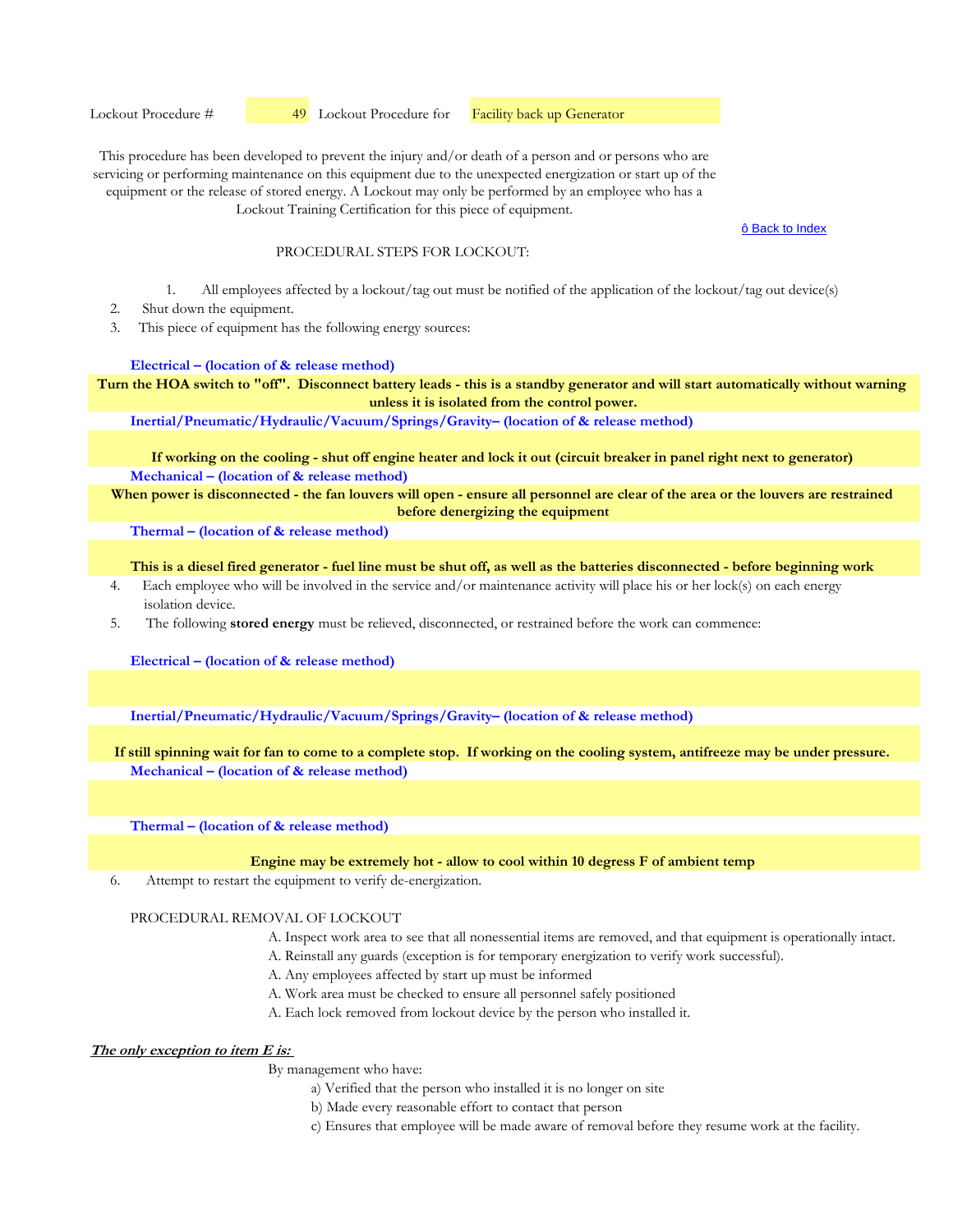Lockout Procedure #  50 Lockout Procedure for Cooling Tower

This procedure has been developed to prevent the injury and/or death of a person and or persons who are servicing or performing maintenance on this equipment due to the unexpected energization or start up of the equipment or the release of stored energy. A Lockout may only be performed by an employee who has a Lockout Training Certification for this piece of equipment.

ô Back to Index

## PROCEDURAL STEPS FOR LOCKOUT:

- 1. All employees affected by a lockout/tag out must be notified of the application of the lockout/tag out device(s)
- 2. Shut down the equipment.
- 3. This piece of equipment has the following energy sources:

#### **Electrical – (location of & release method)**

**Lockable disconnect located on wall adjacent to cooling tower - turn to the off position before beginning work but AFTER locking out the pump controllers for the biocides (see below)**

**Inertial/Pneumatic/Hydraulic/Vacuum/Springs/Gravity– (location of & release method)** 

**Mechanical – (location of & release method)** 

**Thermal – (location of & release method)** 

- 4. Each employee who will be involved in the service and/or maintenance activity will place his or her lock(s) on each energy isolation device.
- 5. The following **stored energy** must be relieved, disconnected, or restrained before the work can commence:

**Electrical – (location of & release method)**

**Inertial/Pneumatic/Hydraulic/Vacuum/Springs/Gravity– (location of & release method)** 

## **Water drains back after approximately 30 seconds after being shut off - allow it to drain before beginning work**

**Mechanical – (location of & release method)** 

**Chemical / Thermal – (location of & release method)** 

**Lockout the three chemical pump controllers inside the pump room - this will keep water treatment chemicals from entering the cooling tower sump while it is being worked on**

6. Attempt to restart the equipment to verify de-energization.

## PROCEDURAL REMOVAL OF LOCKOUT

- A. Inspect work area to see that all nonessential items are removed, and that equipment is operationally intact.
- A. Reinstall any guards (exception is for temporary energization to verify work successful).
- A. Any employees affected by start up must be informed
- A. Work area must be checked to ensure all personnel safely positioned
- A. Each lock removed from lockout device by the person who installed it.

# **The only exception to item E is:**

- a) Verified that the person who installed it is no longer on site
- b) Made every reasonable effort to contact that person
- c) Ensures that employee will be made aware of removal before they resume work at the facility.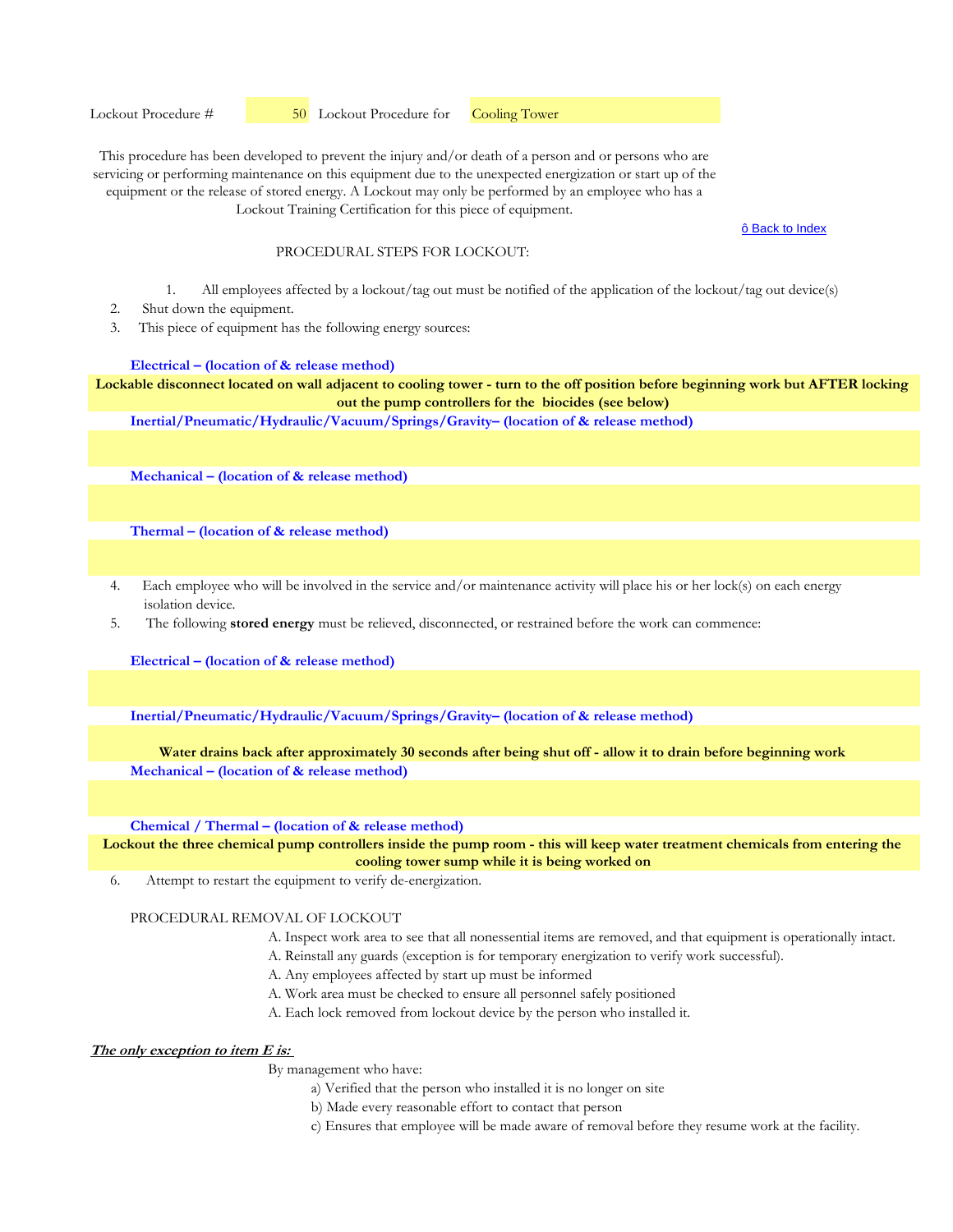Lockout Training Certification for this piece of equipment.

ô Back to Index

## PROCEDURAL STEPS FOR LOCKOUT:

- 1. All employees affected by a lockout/tag out must be notified of the application of the lockout/tag out device(s)
- 2. Shut down the equipment.
- 3. This piece of equipment has the following energy sources:

## **Electrical – (location of & release method)**

**Each geothermal pump has a lockable safety switch labeled with the corresponding pump number mounted next to it. Lock out the appropriate switch before beginning work - see valve closure sequence below.**

**Inertial/Pneumatic/Hydraulic/Vacuum/Springs/Gravity– (location of & release method)** 

**Mechanical – (location of & release method)** 

**Thermal – (location of & release method)** 

- 4. Each employee who will be involved in the service and/or maintenance activity will place his or her lock(s) on each energy isolation device.
- 5. The following **stored energy** must be relieved, disconnected, or restrained before the work can commence:

**Electrical – (location of & release method)**

**Inertial/Pneumatic/Hydraulic/Vacuum/Springs/Gravity– (location of & release method)** 

**Pump needs to be manually isolated as it may turn backwards with the other pumps still running - ensure that the valve on the supply side is closed before beginning work. There is an automatic valve on the discharge side that should close automatically check position and close if found open before beginning work**

**Mechanical – (location of & release method)** 

**Thermal – (location of & release method)** 

6. Attempt to restart the equipment to verify de-energization.

#### PROCEDURAL REMOVAL OF LOCKOUT

- A. Inspect work area to see that all nonessential items are removed, and that equipment is operationally intact.
- A. Reinstall any guards (exception is for temporary energization to verify work successful).
- A. Any employees affected by start up must be informed
- A. Work area must be checked to ensure all personnel safely positioned
- A. Each lock removed from lockout device by the person who installed it.

# **The only exception to item E is:**

- a) Verified that the person who installed it is no longer on site
- b) Made every reasonable effort to contact that person
- c) Ensures that employee will be made aware of removal before they resume work at the facility.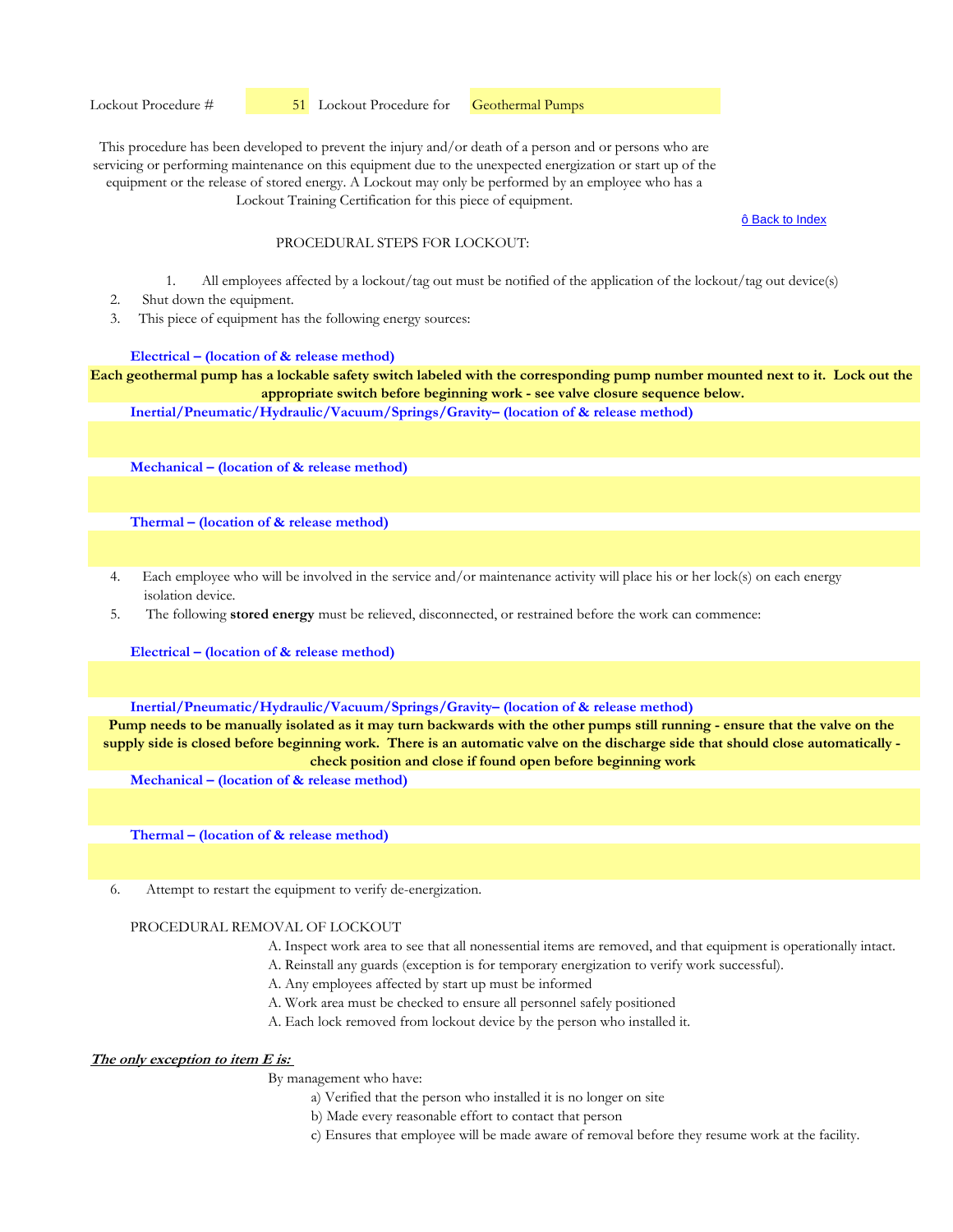Lockout Procedure #  52 Lockout Procedure for Exhaust Fans

This procedure has been developed to prevent the injury and/or death of a person and or persons who are servicing or performing maintenance on this equipment due to the unexpected energization or start up of the equipment or the release of stored energy. A Lockout may only be performed by an employee who has a Lockout Training Certification for this piece of equipment.

ô Back to Index

# PROCEDURAL STEPS FOR LOCKOUT:

- 1. All employees affected by a lockout/tag out must be notified of the application of the lockout/tag out device(s)
- 2. Shut down the equipment.
- 3. This piece of equipment has the following energy sources:

#### **Electrical – (location of & release method)**

**Locate the circuit breaker or motor control safety switch in the appropriate panel (labeled on each fan)- set it to the off position before beginning work**

**Inertial/Pneumatic/Hydraulic/Vacuum/Springs/Gravity– (location of & release method)** 

**Mechanical – (location of & release method)** 

**Thermal – (location of & release method)** 

- 4. Each employee who will be involved in the service and/or maintenance activity will place his or her lock(s) on each energy isolation device.
- 5. The following **stored energy** must be relieved, disconnected, or restrained before the work can commence:

**Electrical – (location of & release method)**

**Inertial/Pneumatic/Hydraulic/Vacuum/Springs/Gravity– (location of & release method)** 

**Fan must be allowed to come to a complete stop - if working in such a manner that you are exposed to the blades, the blades shall be restrained or removed from the drive shaft.**

**Mechanical – (location of & release method)** 

**Thermal – (location of & release method)** 

**Motor may be extremely hot - allow 5 minutes to cool (or measure at less than 20 deg ambient temp)**

6. Attempt to restart the equipment to verify de-energization.

# PROCEDURAL REMOVAL OF LOCKOUT

- A. Inspect work area to see that all nonessential items are removed, and that equipment is operationally intact.
- A. Reinstall any guards (exception is for temporary energization to verify work successful).
- A. Any employees affected by start up must be informed
- A. Work area must be checked to ensure all personnel safely positioned
- A. Each lock removed from lockout device by the person who installed it.

# **The only exception to item E is:**

- a) Verified that the person who installed it is no longer on site
- b) Made every reasonable effort to contact that person
- c) Ensures that employee will be made aware of removal before they resume work at the facility.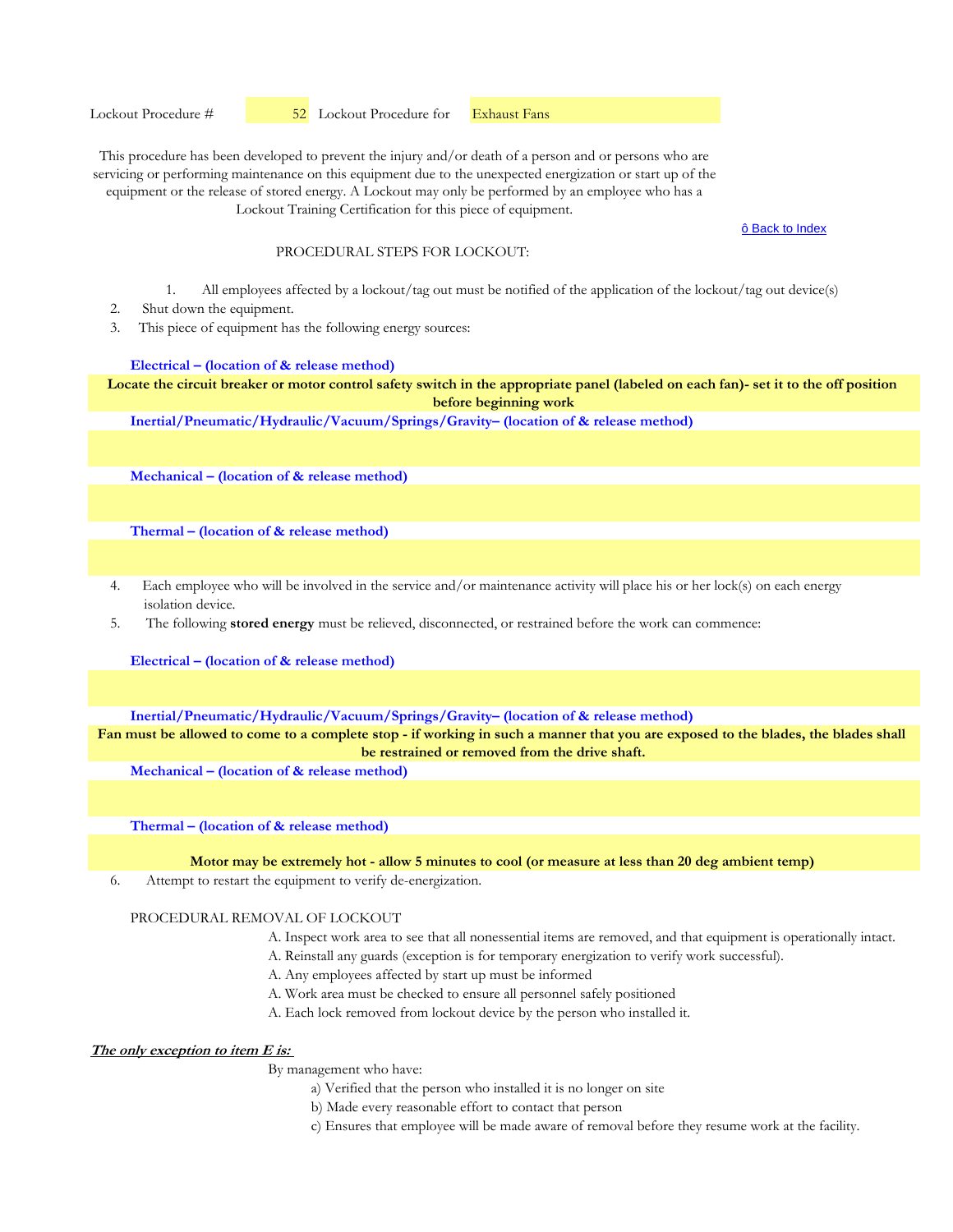ô Back to Index

# PROCEDURAL STEPS FOR LOCKOUT:

- 1. All employees affected by a lockout/tag out must be notified of the application of the lockout/tag out device(s)
- 2. Shut down the equipment.
- 3. This piece of equipment has the following energy sources:

## **Electrical – (location of & release method)**

**Inertial/Pneumatic/Hydraulic/Vacuum/Springs/Gravity– (location of & release method) Locate appropriate circuit breaker within panel (oven will be labeled) - set to the off position before beginning work**

**Mechanical – (location of & release method)** 

**Thermal – (location of & release method)** 

- 4. Each employee who will be involved in the service and/or maintenance activity will place his or her lock(s) on each energy isolation device.
- 5. The following **stored energy** must be relieved, disconnected, or restrained before the work can commence:

**Electrical – (location of & release method)**

**Inertial/Pneumatic/Hydraulic/Vacuum/Springs/Gravity– (location of & release method)** 

**Mechanical – (location of & release method)** 

**Thermal – (location of & release method)** 

**Range and stove may have extremely high heat levels - these must be allowed to cool within 20 deg F of ambient temp. These will be measured by a thermometer or similar device before beginning work.**

6. Attempt to restart the equipment to verify de-energization.

#### PROCEDURAL REMOVAL OF LOCKOUT

- A. Inspect work area to see that all nonessential items are removed, and that equipment is operationally intact.
- A. Reinstall any guards (exception is for temporary energization to verify work successful).
- A. Any employees affected by start up must be informed
- A. Work area must be checked to ensure all personnel safely positioned
- A. Each lock removed from lockout device by the person who installed it.

# **The only exception to item E is:**

- a) Verified that the person who installed it is no longer on site
- b) Made every reasonable effort to contact that person
- c) Ensures that employee will be made aware of removal before they resume work at the facility.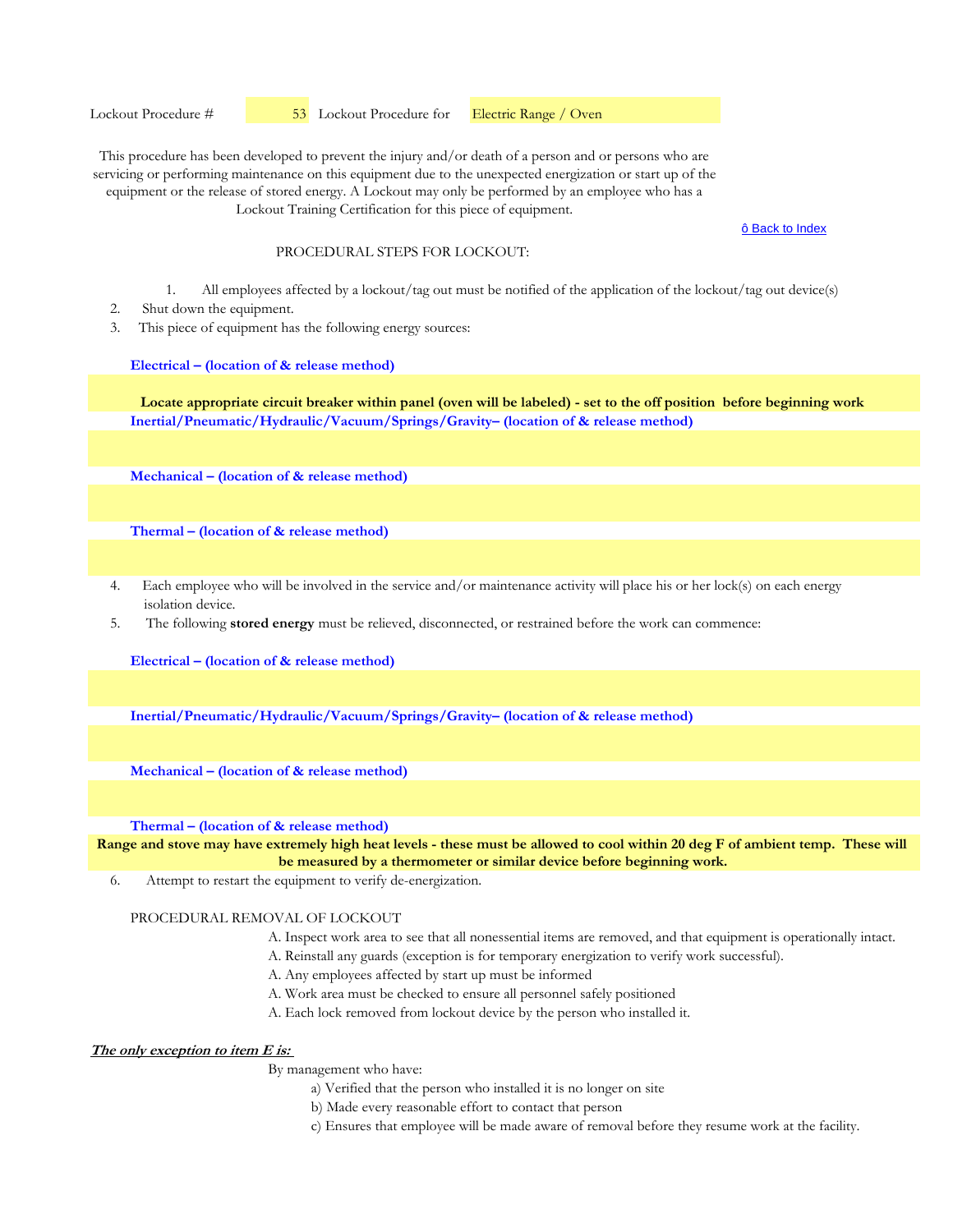ô Back to Index

## PROCEDURAL STEPS FOR LOCKOUT:

- 1. All employees affected by a lockout/tag out must be notified of the application of the lockout/tag out device(s)
- 2. Shut down the equipment.
- 3. This piece of equipment has the following energy sources:

## **Electrical – (location of & release method)**

**Battery terminals should be disconnected, and spark plugs removed, before beginning work - but only after fuel supply is disconnected &isolated.**

**Inertial/Pneumatic/Hydraulic/Vacuum/Springs/Gravity– (location of & release method)** 

**Mechanical – (location of & release method)** 

**Thermal – (location of & release method) Internal Combustion engine - LP gas tank supply valve should be shut off and supply hose disconnected.**

- 4. Each employee who will be involved in the service and/or maintenance activity will place his or her lock(s) on each energy isolation device.
- 5. The following **stored energy** must be relieved, disconnected, or restrained before the work can commence:

**Electrical – (location of & release method)**

**Inertial/Pneumatic/Hydraulic/Vacuum/Springs/Gravity– (location of & release method)** 

**Mechanical – (location of & release method)** 

**Thermal – (location of & release method)** 

**Must use thick / rubber gloves when disconnecting / reconnecting fuel cylinder - LP is extremely cold and can freeze flesh if come in contact with** 

6. Attempt to restart the equipment to verify de-energization.

# PROCEDURAL REMOVAL OF LOCKOUT

- A. Inspect work area to see that all nonessential items are removed, and that equipment is operationally intact.
- A. Reinstall any guards (exception is for temporary energization to verify work successful).
- A. Any employees affected by start up must be informed
- A. Work area must be checked to ensure all personnel safely positioned
- A. Each lock removed from lockout device by the person who installed it.

# **The only exception to item E is:**

- a) Verified that the person who installed it is no longer on site
- b) Made every reasonable effort to contact that person
- c) Ensures that employee will be made aware of removal before they resume work at the facility.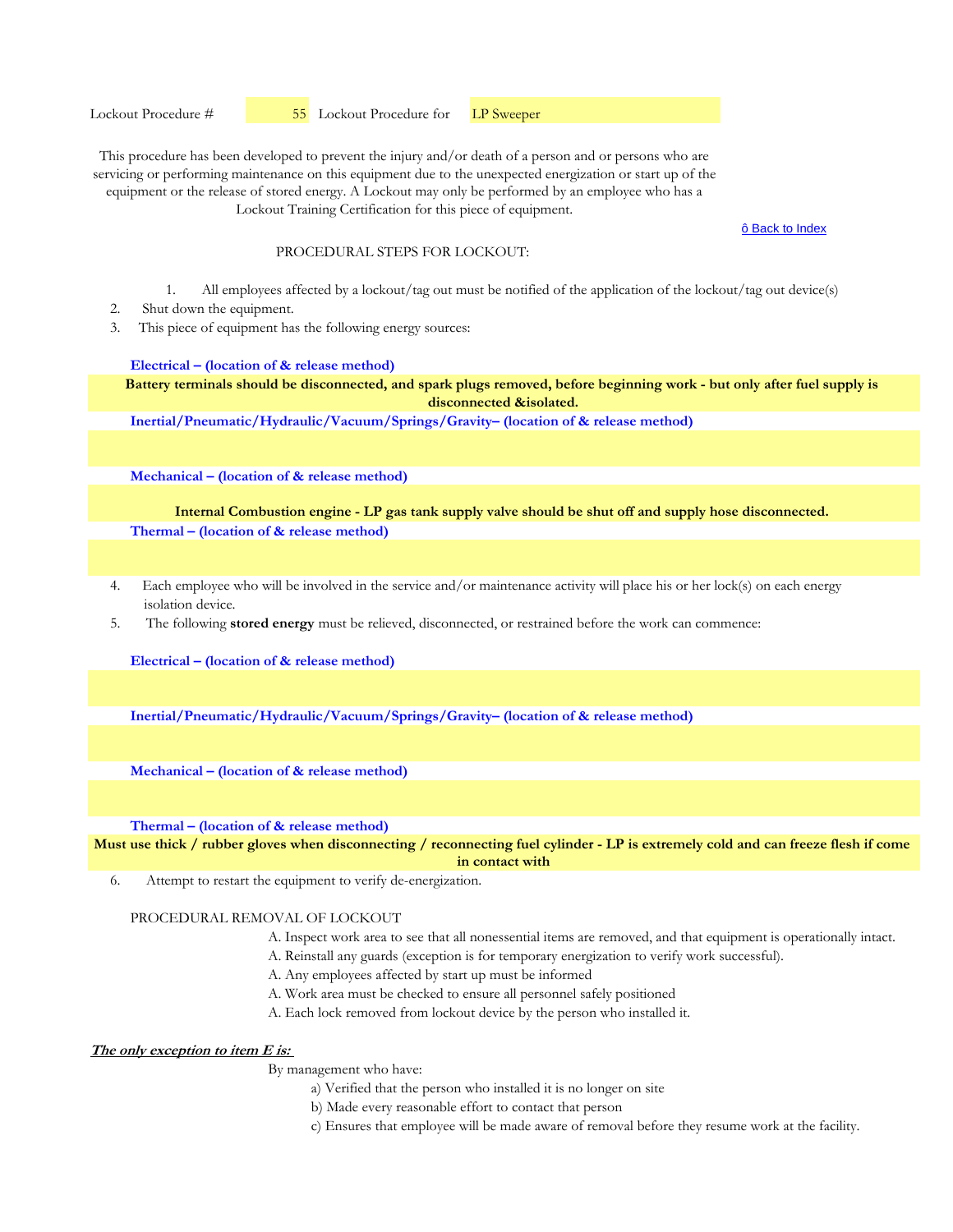ô Back to Index

## PROCEDURAL STEPS FOR LOCKOUT:

- 1. All employees affected by a lockout/tag out must be notified of the application of the lockout/tag out device(s)
- 2. Shut down the equipment.
- 3. This piece of equipment has the following energy sources:

## **Electrical – (location of & release method)**

**Inertial/Pneumatic/Hydraulic/Vacuum/Springs/Gravity– (location of & release method) Corded plug is located at the unit - disconnect from the receptacle and protect the plug by means of lockable plug cover.**

**Mechanical – (location of & release method)** 

**Thermal – (location of & release method)** 

- 4. Each employee who will be involved in the service and/or maintenance activity will place his or her lock(s) on each energy isolation device.
- 5. The following **stored energy** must be relieved, disconnected, or restrained before the work can commence:

**Electrical – (location of & release method)**

**Inertial/Pneumatic/Hydraulic/Vacuum/Springs/Gravity– (location of & release method)** 

**Mechanical – (location of & release method)** 

**Thermal – (location of & release method)** 

6. Attempt to restart the equipment to verify de-energization.

#### PROCEDURAL REMOVAL OF LOCKOUT

- A. Inspect work area to see that all nonessential items are removed, and that equipment is operationally intact.
- A. Reinstall any guards (exception is for temporary energization to verify work successful).
- A. Any employees affected by start up must be informed
- A. Work area must be checked to ensure all personnel safely positioned
- A. Each lock removed from lockout device by the person who installed it.

# **The only exception to item E is:**

- a) Verified that the person who installed it is no longer on site
- b) Made every reasonable effort to contact that person
- c) Ensures that employee will be made aware of removal before they resume work at the facility.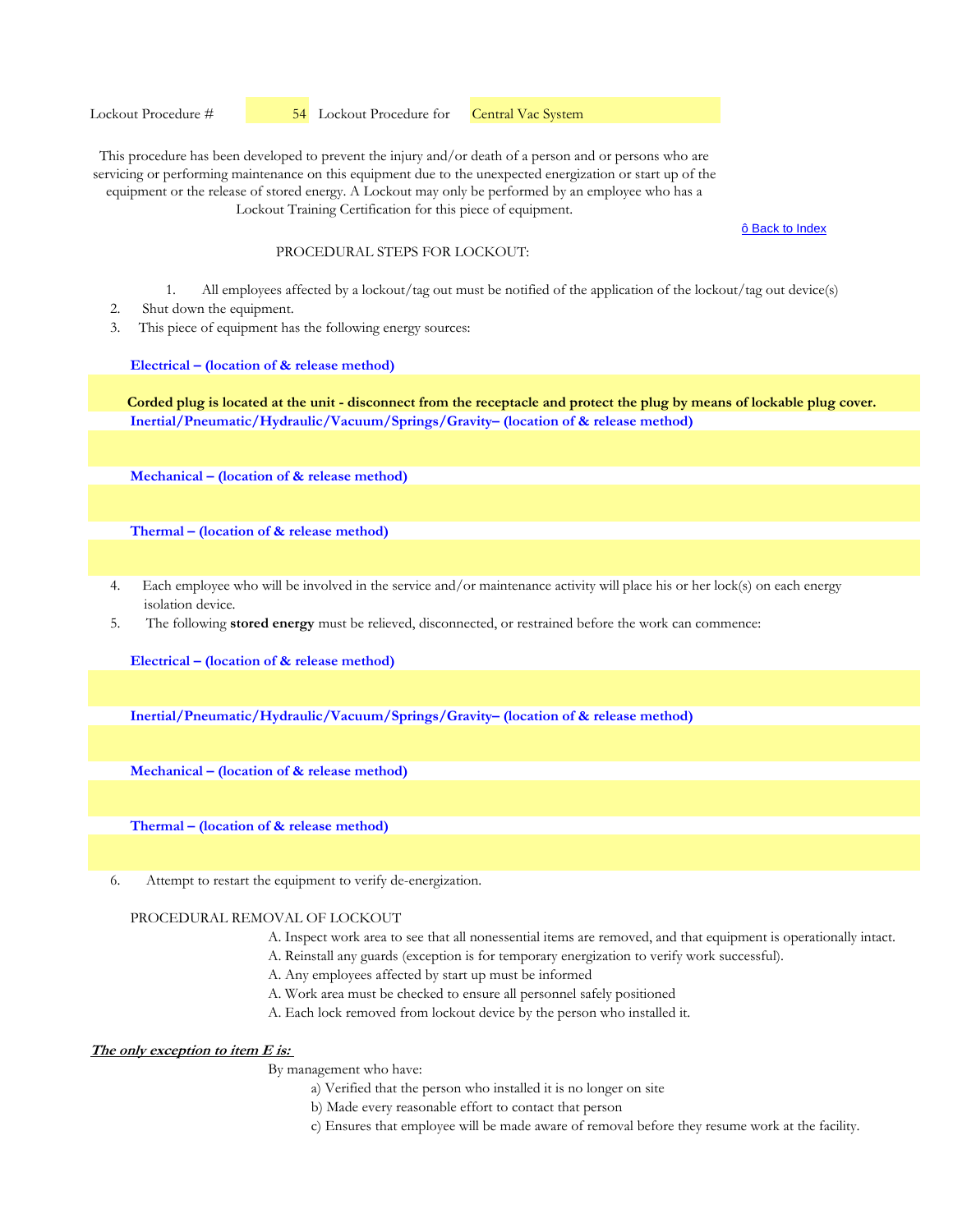ô Back to Index

# PROCEDURAL STEPS FOR LOCKOUT:

- 1. All employees affected by a lockout/tag out must be notified of the application of the lockout/tag out device(s)
- 2. Shut down the equipment.
- 3. This piece of equipment has the following energy sources:

## **Electrical – (location of & release method)**

# **Disconnect battery terminals before beginning work.**

**Inertial/Pneumatic/Hydraulic/Vacuum/Springs/Gravity– (location of & release method)** 

**Mechanical – (location of & release method)** 

**Thermal – (location of & release method)** 

- 4. Each employee who will be involved in the service and/or maintenance activity will place his or her lock(s) on each energy isolation device.
- 5. The following **stored energy** must be relieved, disconnected, or restrained before the work can commence:

**Electrical – (location of & release method)**

**Inertial/Pneumatic/Hydraulic/Vacuum/Springs/Gravity– (location of & release method)** 

## **If working on cleaning delivery system ensure the tank is drained before beginning work.**

**Mechanical – (location of & release method)** 

**Thermal – (location of & release method)** 

6. Attempt to restart the equipment to verify de-energization.

# PROCEDURAL REMOVAL OF LOCKOUT

- A. Inspect work area to see that all nonessential items are removed, and that equipment is operationally intact.
- A. Reinstall any guards (exception is for temporary energization to verify work successful).
- A. Any employees affected by start up must be informed
- A. Work area must be checked to ensure all personnel safely positioned
- A. Each lock removed from lockout device by the person who installed it.

# **The only exception to item E is:**

- a) Verified that the person who installed it is no longer on site
- b) Made every reasonable effort to contact that person
- c) Ensures that employee will be made aware of removal before they resume work at the facility.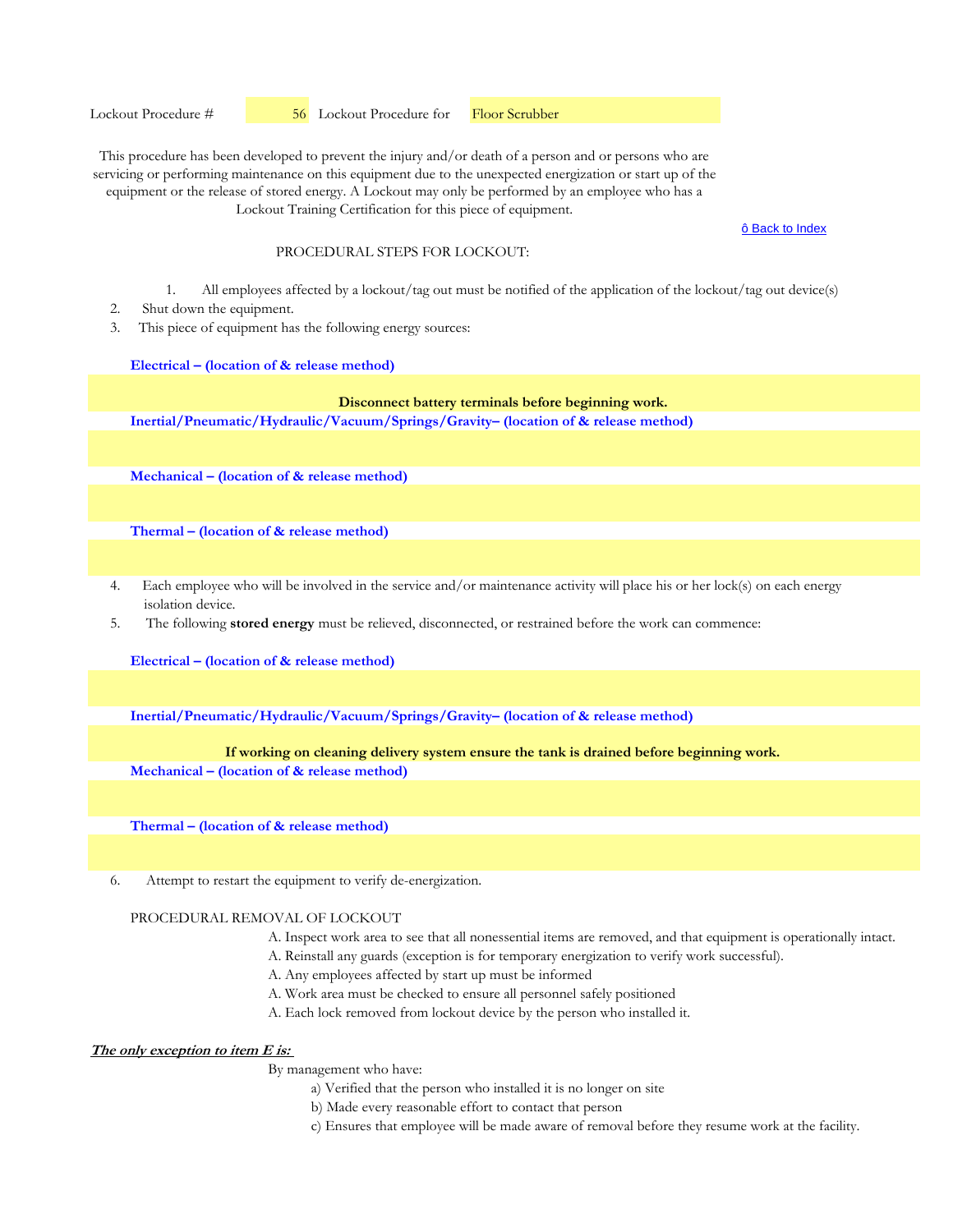ô Back to Index

## PROCEDURAL STEPS FOR LOCKOUT:

- 1. All employees affected by a lockout/tag out must be notified of the application of the lockout/tag out device(s)
- 2. Shut down the equipment.
- 3. This piece of equipment has the following energy sources:

#### **Electrical – (location of & release method)**

# **24V DC - disconnect battery leads before beginning work**

**Inertial/Pneumatic/Hydraulic/Vacuum/Springs/Gravity– (location of & release method)** 

**Mechanical – (location of & release method)** 

**Thermal – (location of & release method)** 

- 4. Each employee who will be involved in the service and/or maintenance activity will place his or her lock(s) on each energy isolation device.
- 5. The following **stored energy** must be relieved, disconnected, or restrained before the work can commence:

**Electrical – (location of & release method)**

**Inertial/Pneumatic/Hydraulic/Vacuum/Springs/Gravity– (location of & release method)** 

**Mechanical – (location of & release method) Hydraulic pressure present if lift is in the up position - release or block so that the platform cannot crush the person working on it.**

**Thermal – (location of & release method)** 

6. Attempt to restart the equipment to verify de-energization.

#### PROCEDURAL REMOVAL OF LOCKOUT

- A. Inspect work area to see that all nonessential items are removed, and that equipment is operationally intact.
- A. Reinstall any guards (exception is for temporary energization to verify work successful).
- A. Any employees affected by start up must be informed
- A. Work area must be checked to ensure all personnel safely positioned
- A. Each lock removed from lockout device by the person who installed it.

# **The only exception to item E is:**

- a) Verified that the person who installed it is no longer on site
- b) Made every reasonable effort to contact that person
- c) Ensures that employee will be made aware of removal before they resume work at the facility.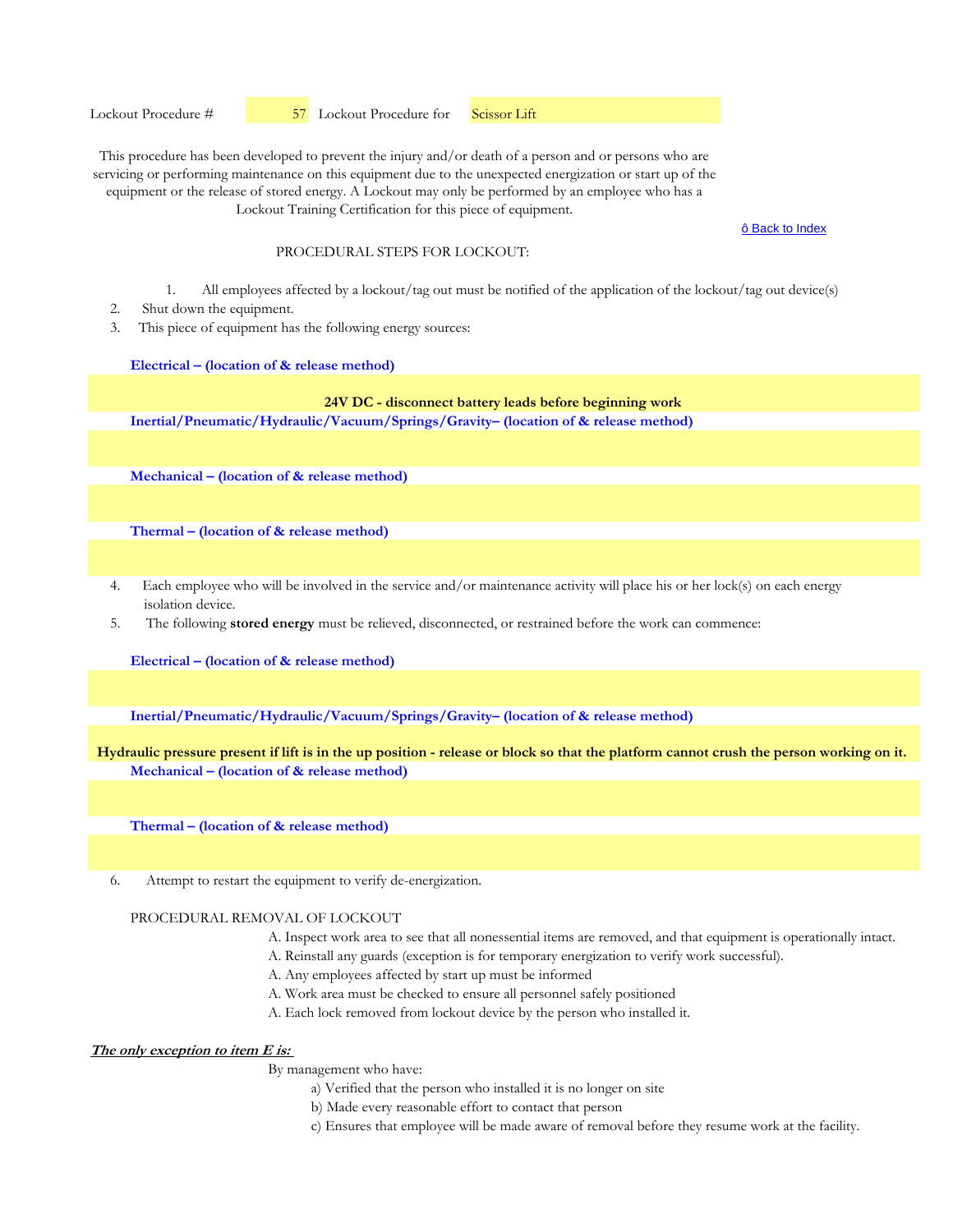ô Back to Index

## PROCEDURAL STEPS FOR LOCKOUT:

- 1. All employees affected by a lockout/tag out must be notified of the application of the lockout/tag out device(s)
- 2. Shut down the equipment.
- 3. This piece of equipment has the following energy sources:

#### **Electrical – (location of & release method)**

# **12V DC - disconnect battery terminals before beginning work**

**Inertial/Pneumatic/Hydraulic/Vacuum/Springs/Gravity– (location of & release method)** 

**Mechanical – (location of & release method)** 

**Thermal – (location of & release method)** 

- 4. Each employee who will be involved in the service and/or maintenance activity will place his or her lock(s) on each energy isolation device.
- 5. The following **stored energy** must be relieved, disconnected, or restrained before the work can commence:

**Electrical – (location of & release method)**

**Inertial/Pneumatic/Hydraulic/Vacuum/Springs/Gravity– (location of & release method)** 

## **Block tires if on an incline - ensure vehicle is at a complete stop before beginning work**

**Mechanical – (location of & release method)** 

**Thermal – (location of & release method)** 

6. Attempt to restart the equipment to verify de-energization.

## PROCEDURAL REMOVAL OF LOCKOUT

- A. Inspect work area to see that all nonessential items are removed, and that equipment is operationally intact.
- A. Reinstall any guards (exception is for temporary energization to verify work successful).
- A. Any employees affected by start up must be informed
- A. Work area must be checked to ensure all personnel safely positioned
- A. Each lock removed from lockout device by the person who installed it.

# **The only exception to item E is:**

- a) Verified that the person who installed it is no longer on site
- b) Made every reasonable effort to contact that person
- c) Ensures that employee will be made aware of removal before they resume work at the facility.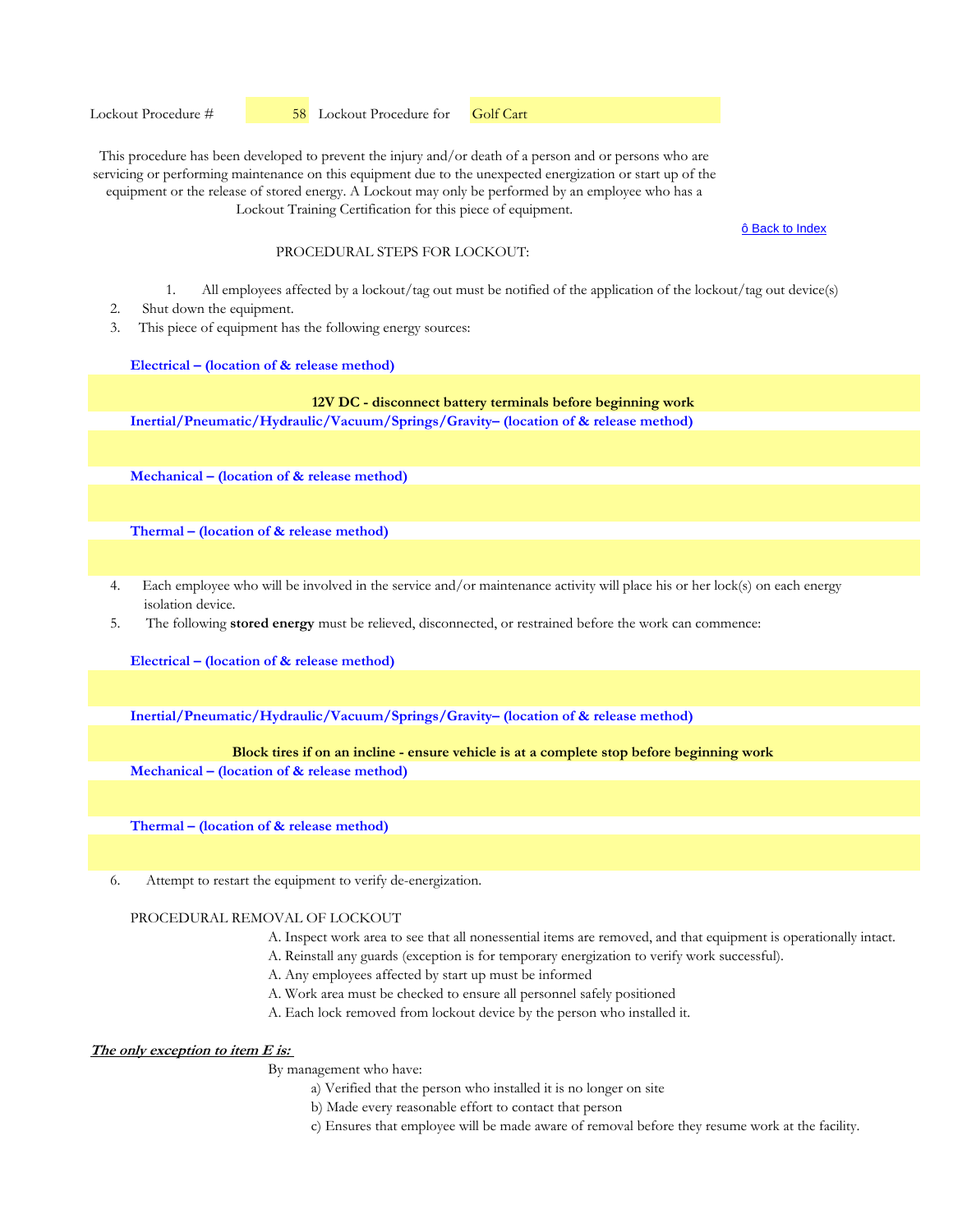Lockout Procedure #  59 Lockout Procedure for Dock Leveler

This procedure has been developed to prevent the injury and/or death of a person and or persons who are servicing or performing maintenance on this equipment due to the unexpected energization or start up of the equipment or the release of stored energy. A Lockout may only be performed by an employee who has a Lockout Training Certification for this piece of equipment.

ô Back to Index

## PROCEDURAL STEPS FOR LOCKOUT:

- 1. All employees affected by a lockout/tag out must be notified of the application of the lockout/tag out device(s)
- 2. Shut down the equipment.
- 3. This piece of equipment has the following energy sources:

## **Electrical – (location of & release method)**

# **Locate appropriately labled breaker inside the panel in the Electrical Equipment repair shop - lock the breaker in the off postion before beginning work**

## **Inertial/Pneumatic/Hydraulic/Vacuum/Springs/Gravity– (location of & release method)**

| NA                                                                                                                                                                                                                                                                                                                                                                                                                           |
|------------------------------------------------------------------------------------------------------------------------------------------------------------------------------------------------------------------------------------------------------------------------------------------------------------------------------------------------------------------------------------------------------------------------------|
| Mechanical – (location of $\&$ release method)                                                                                                                                                                                                                                                                                                                                                                               |
|                                                                                                                                                                                                                                                                                                                                                                                                                              |
| NA                                                                                                                                                                                                                                                                                                                                                                                                                           |
| Thermal – (location of $&$ release method)                                                                                                                                                                                                                                                                                                                                                                                   |
|                                                                                                                                                                                                                                                                                                                                                                                                                              |
| NA                                                                                                                                                                                                                                                                                                                                                                                                                           |
| $\mathcal{A} = \mathbf{1} \mathbf{1} + \mathbf{1} + \mathbf{1} + \mathbf{1} + \mathbf{1} + \mathbf{1} + \mathbf{1} + \mathbf{1} + \mathbf{1} + \mathbf{1} + \mathbf{1} + \mathbf{1} + \mathbf{1} + \mathbf{1} + \mathbf{1} + \mathbf{1} + \mathbf{1} + \mathbf{1} + \mathbf{1} + \mathbf{1} + \mathbf{1} + \mathbf{1} + \mathbf{1} + \mathbf{1} + \mathbf{1} + \mathbf{1} + \mathbf{1} + \mathbf{1} + \mathbf{1} + \mathbf{$ |

Each employee who will be involved in the service and/or maintenance activity will place his or her lock(s) on each energy isolation device.

5. The following **stored energy** must be relieved, disconnected, or restrained before the work can commence:

#### **Electrical – (location of & release method)**

| NA                                                                                                                                     |
|----------------------------------------------------------------------------------------------------------------------------------------|
| Inertial/Pneumatic/Hydraulic/Vacuum/Springs/Gravity- (location of & release method)                                                    |
| Leveler is hydraulically operated - ensure that either the leveler is blocked & restrained, or the pressure is completely released and |
| the leveler is in the lowered position - before beginning work                                                                         |
| Mechanical – (location of $\&$ release method)                                                                                         |
|                                                                                                                                        |
| <b>NA</b>                                                                                                                              |
| Thermal – (location of & release method)                                                                                               |

**NA**

6. Attempt to restart the equipment to verify de-energization.

# PROCEDURAL REMOVAL OF LOCKOUT

- A. Inspect work area to see that all nonessential items are removed, and that equipment is operationally intact.
- A. Reinstall any guards (exception is for temporary energization to verify work successful).
- A. Any employees affected by start up must be informed
- A. Work area must be checked to ensure all personnel safely positioned
- A. Each lock removed from lockout device by the person who installed it.

# **The only exception to item E is:**

- a) Verified that the person who installed it is no longer on site
- b) Made every reasonable effort to contact that person
- c) Ensures that employee will be made aware of removal before they resume work at the facility.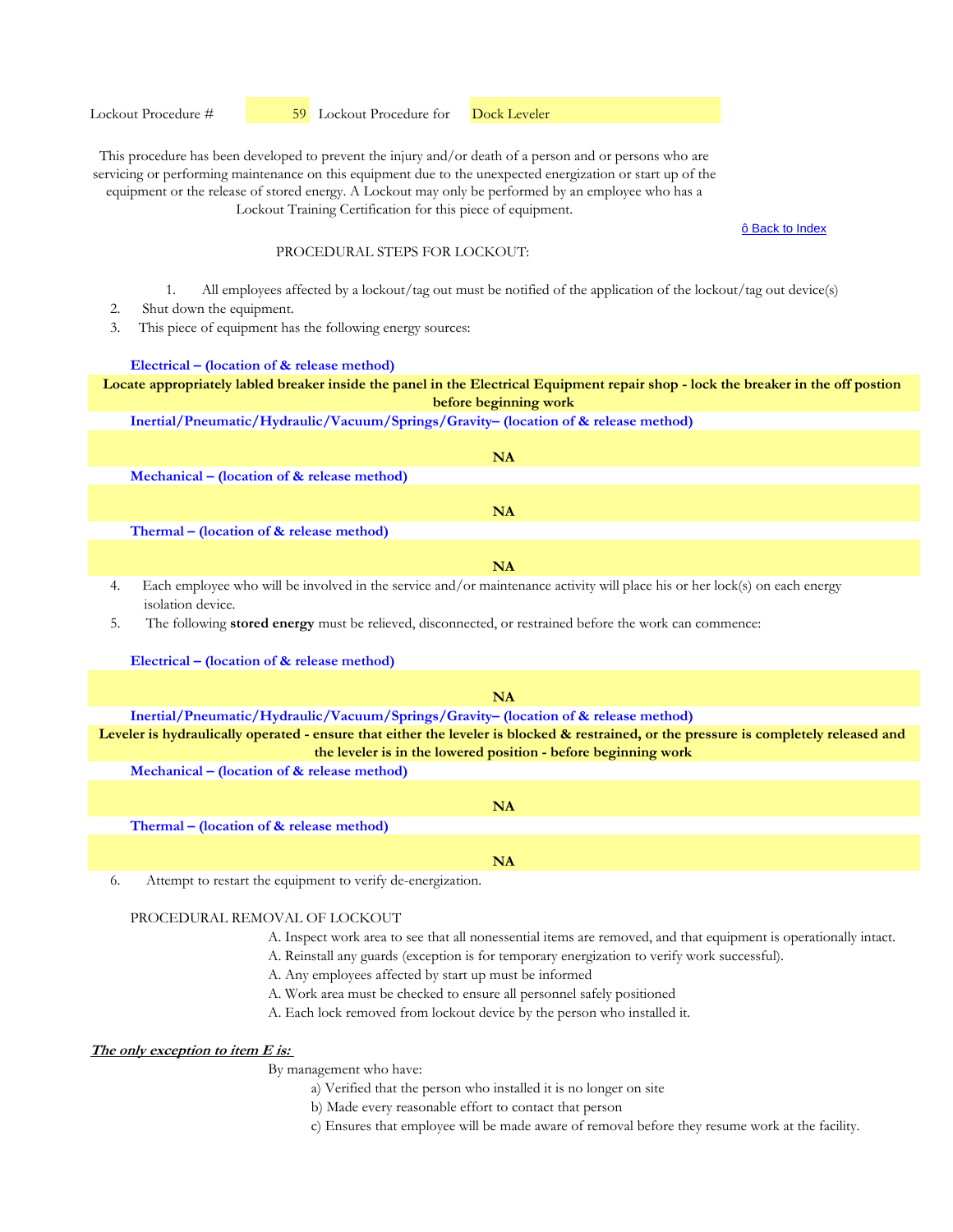ô Back to Index

## PROCEDURAL STEPS FOR LOCKOUT:

- 1. All employees affected by a lockout/tag out must be notified of the application of the lockout/tag out device(s)
- 2. Shut down the equipment.
- 3. This piece of equipment has the following energy sources:

## **Electrical – (location of & release method)**

| Remove plug from socket and secure                                                                                                                                                                                                                                     |
|------------------------------------------------------------------------------------------------------------------------------------------------------------------------------------------------------------------------------------------------------------------------|
| Inertial/Pneumatic/Hydraulic/Vacuum/Springs/Gravity- (location of & release method)                                                                                                                                                                                    |
| NA<br>Mechanical – (location of & release method)                                                                                                                                                                                                                      |
| <b>NA</b>                                                                                                                                                                                                                                                              |
| Thermal – (location of & release method)                                                                                                                                                                                                                               |
| NA                                                                                                                                                                                                                                                                     |
| Each employee who will be involved in the service and/or maintenance activity will place his or her lock(s) on each energy<br>4.<br>isolation device.<br>The following stored energy must be relieved, disconnected, or restrained before the work can commence:<br>5. |
| Electrical – (location of & release method)                                                                                                                                                                                                                            |
| NA                                                                                                                                                                                                                                                                     |
| Inertial/Pneumatic/Hydraulic/Vacuum/Springs/Gravity- (location of & release method)                                                                                                                                                                                    |
| Centrifugal - blade is continuous and must be allowed to come to a complete stop                                                                                                                                                                                       |
| Mechanical – (location of $\&$ release method)                                                                                                                                                                                                                         |
| <b>NA</b>                                                                                                                                                                                                                                                              |
| Thermal - (location of & release method)                                                                                                                                                                                                                               |
| <b>NA</b>                                                                                                                                                                                                                                                              |

6. Attempt to restart the equipment to verify de-energization.

## PROCEDURAL REMOVAL OF LOCKOUT

- A. Inspect work area to see that all nonessential items are removed, and that equipment is operationally intact.
- A. Reinstall any guards (exception is for temporary energization to verify work successful).
- A. Any employees affected by start up must be informed
- A. Work area must be checked to ensure all personnel safely positioned
- A. Each lock removed from lockout device by the person who installed it.

# **The only exception to item E is:**

- a) Verified that the person who installed it is no longer on site
- b) Made every reasonable effort to contact that person
- c) Ensures that employee will be made aware of removal before they resume work at the facility.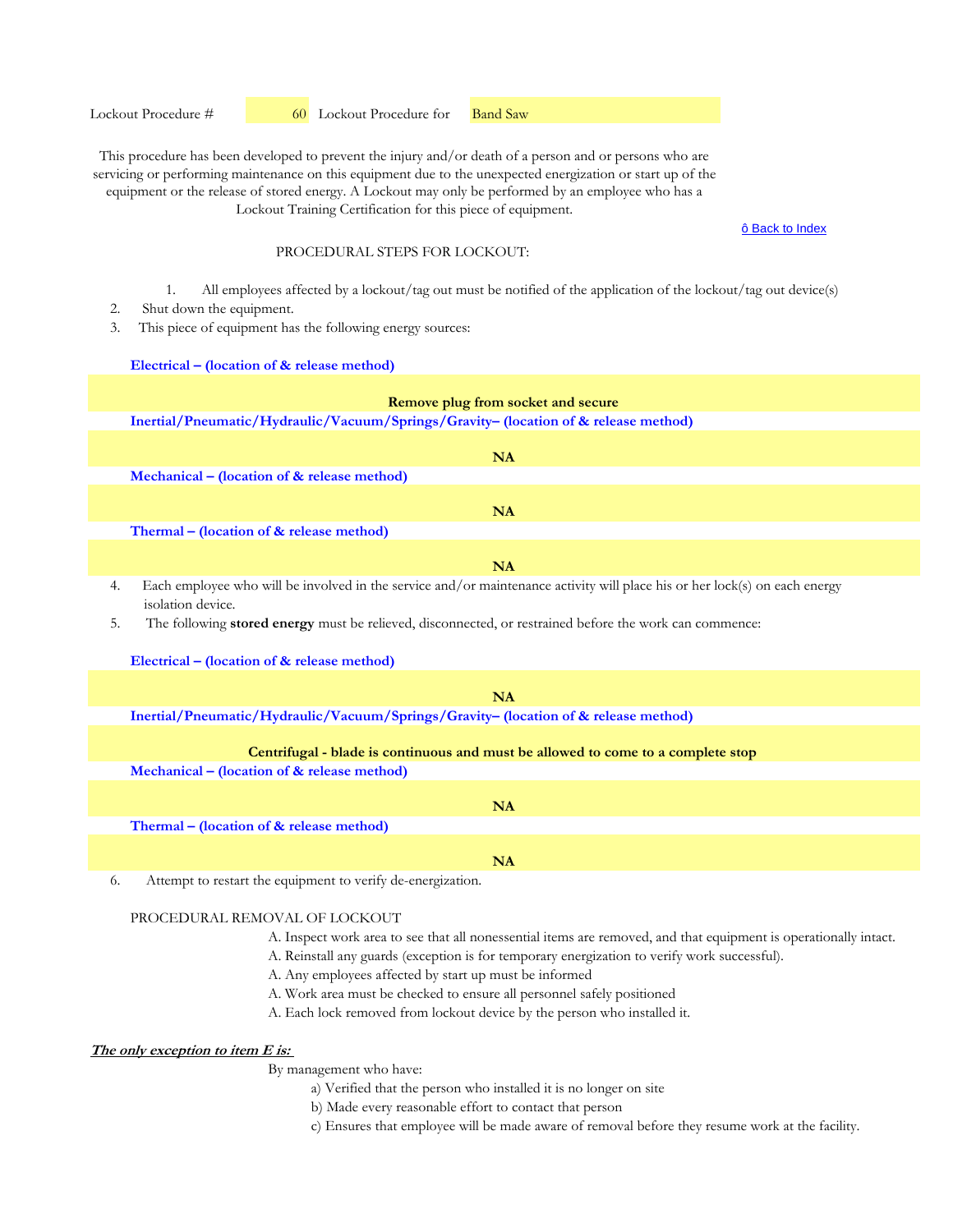Lockout Procedure #  61 Lockout Procedure for Lighting - Parking Lot / Yard

This procedure has been developed to prevent the injury and/or death of a person and or persons who are servicing or performing maintenance on this equipment due to the unexpected energization or start up of the equipment or the release of stored energy. A Lockout may only be performed by an employee who has a Lockout Training Certification for this piece of equipment.

#### ô Back to Index

# PROCEDURAL STEPS FOR LOCKOUT:

- 1. All employees affected by a lockout/tag out must be notified of the application of the lockout/tag out device(s)
- 2. Shut down the equipment.
- 3. This piece of equipment has the following energy sources:

#### **Electrical – (location of & release method)**

**Each light has a disconnect located within various panels throughout the facility - check prints to find the apprpriate disconnect, then lock out in the correct panel**

## **Inertial/Pneumatic/Hydraulic/Vacuum/Springs/Gravity– (location of & release method)**

|    | NA                                                                                                                                              |
|----|-------------------------------------------------------------------------------------------------------------------------------------------------|
|    | Mechanical – (location of $\&$ release method)                                                                                                  |
|    | NA                                                                                                                                              |
|    | Thermal – (location of $&$ release method)                                                                                                      |
|    | NA                                                                                                                                              |
| 4. | Each employee who will be involved in the service and/or maintenance activity will place his or her lock(s) on each energy<br>isolation device. |
| 5. | The following <b>stored energy</b> must be relieved, disconnected, or restrained before the work can commence:                                  |
|    | Electrical – (location of & release method)                                                                                                     |

| NA                                                                                  |
|-------------------------------------------------------------------------------------|
| Inertial/Pneumatic/Hydraulic/Vacuum/Springs/Gravity- (location of & release method) |
|                                                                                     |
| <b>NA</b>                                                                           |
| Mechanical – (location of $&$ release method)                                       |
|                                                                                     |
| NA                                                                                  |
| Thermal – (location of & release method)                                            |
|                                                                                     |
| Allow bulb to good before beginning ony work toot with term tester                  |

**Allow bulb to cool before beginnning any work - test with temp tester**

6. Attempt to restart the equipment to verify de-energization.

# PROCEDURAL REMOVAL OF LOCKOUT

- A. Inspect work area to see that all nonessential items are removed, and that equipment is operationally intact.
- A. Reinstall any guards (exception is for temporary energization to verify work successful).
- A. Any employees affected by start up must be informed
- A. Work area must be checked to ensure all personnel safely positioned
- A. Each lock removed from lockout device by the person who installed it.

# **The only exception to item E is:**

- a) Verified that the person who installed it is no longer on site
	- b) Made every reasonable effort to contact that person
- c) Ensures that employee will be made aware of removal before they resume work at the facility.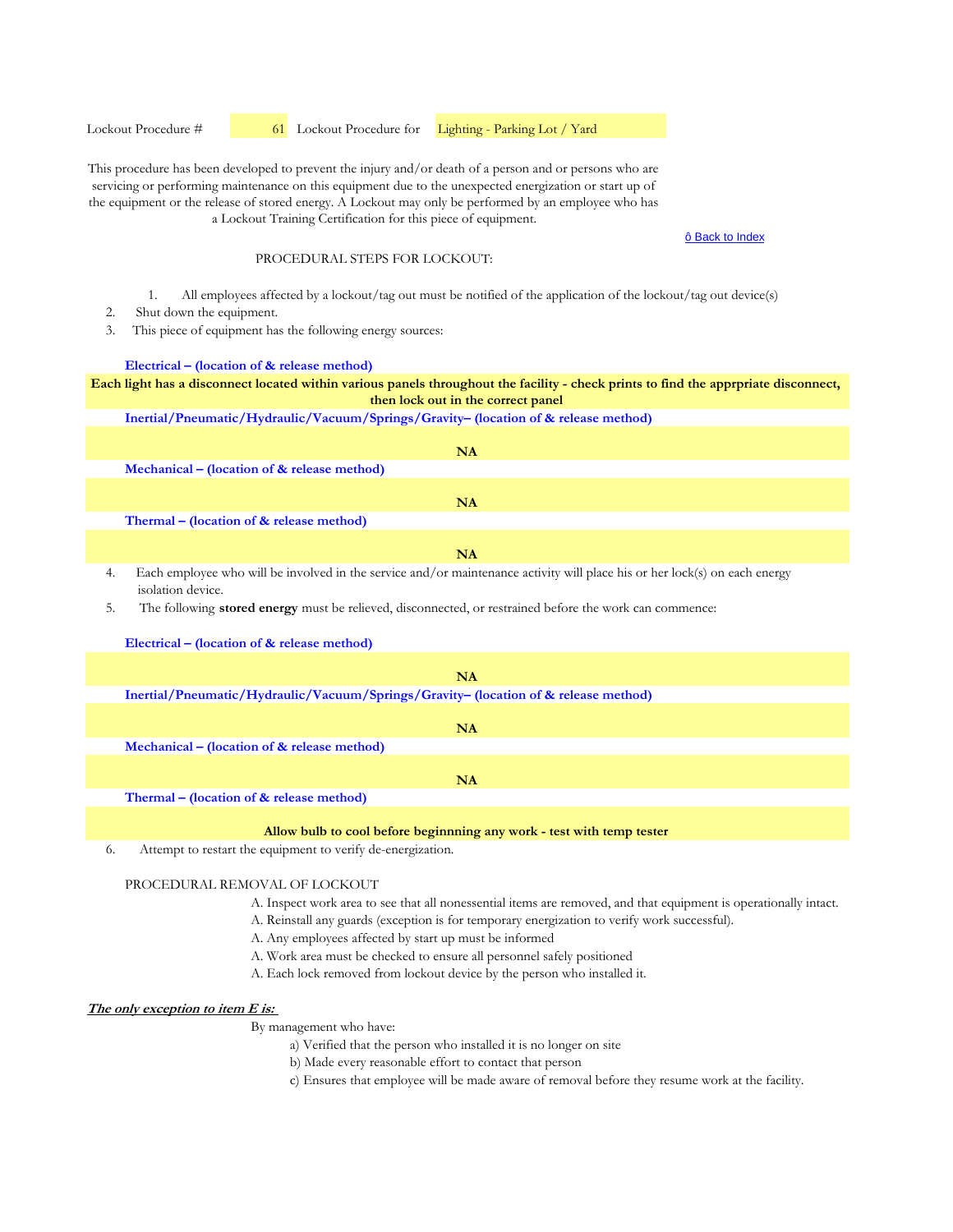Lockout Procedure #  62 Lockout Procedure for Cubicle Panels

This procedure has been developed to prevent the injury and/or death of a person and or persons who are servicing or performing maintenance on this equipment due to the unexpected energization or start up of the equipment or the release of stored energy. A Lockout may only be performed by an employee who has a Lockout Training Certification for this piece of equipment.

#### ô Back to Index

# PROCEDURAL STEPS FOR LOCKOUT:

- 1. All employees affected by a lockout/tag out must be notified of the application of the lockout/tag out device(s)
- 2. Shut down the equipment.
- 3. This piece of equipment has the following energy sources:

#### **Electrical – (location of & release method)**

**Each panel has a slide lock male/female connector - the breaker for the cubicle section must be de-energized before cubicles are to be assembled / disassembled**

**Inertial/Pneumatic/Hydraulic/Vacuum/Springs/Gravity– (location of & release method)** 

|    | NA                                                                                                                                              |
|----|-------------------------------------------------------------------------------------------------------------------------------------------------|
|    | Mechanical – (location of $\&$ release method)                                                                                                  |
|    | NA                                                                                                                                              |
|    | Thermal – (location of & release method)                                                                                                        |
|    | NA                                                                                                                                              |
| 4. | Each employee who will be involved in the service and/or maintenance activity will place his or her lock(s) on each energy<br>isolation device. |
| 5. | The following <b>stored energy</b> must be relieved, disconnected, or restrained before the work can commence:                                  |

| Electrical – (location of $\&$ release method)                                      |
|-------------------------------------------------------------------------------------|
|                                                                                     |
| <b>NA</b>                                                                           |
| Inertial/Pneumatic/Hydraulic/Vacuum/Springs/Gravity- (location of & release method) |
|                                                                                     |
| NA                                                                                  |
| Mechanical – (location of $\&$ release method)                                      |
|                                                                                     |
| NA                                                                                  |
| Thermal – (location of $\&$ release method)                                         |
|                                                                                     |
| <b>NA</b>                                                                           |
| Attempt to restart the equipment to verify de-energization.<br>6.                   |

#### PROCEDURAL REMOVAL OF LOCKOUT

- A. Inspect work area to see that all nonessential items are removed, and that equipment is operationally intact.
- A. Reinstall any guards (exception is for temporary energization to verify work successful).
- A. Any employees affected by start up must be informed
- A. Work area must be checked to ensure all personnel safely positioned
- A. Each lock removed from lockout device by the person who installed it.

#### **The only exception to item E is:**

- a) Verified that the person who installed it is no longer on site
- b) Made every reasonable effort to contact that person
- c) Ensures that employee will be made aware of removal before they resume work at the facility.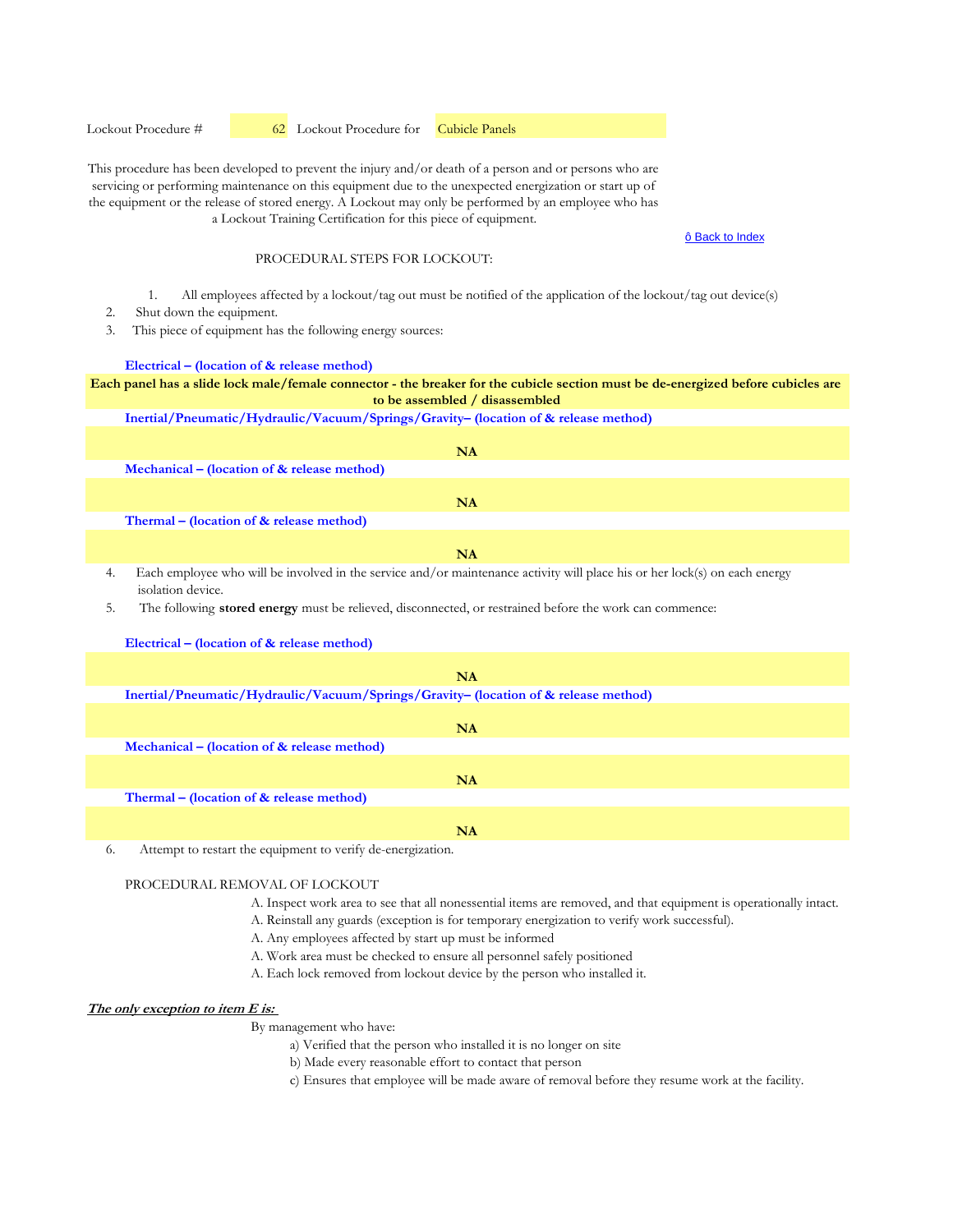Lockout Procedure #  63 Lockout Procedure for Battery Charger

This procedure has been developed to prevent the injury and/or death of a person and or persons who are servicing or performing maintenance on this equipment due to the unexpected energization or start up of the equipment or the release of stored energy. A Lockout may only be performed by an employee who has a Lockout Training Certification for this piece of equipment.

#### ô Back to Index

# PROCEDURAL STEPS FOR LOCKOUT:

- 1. All employees affected by a lockout/tag out must be notified of the application of the lockout/tag out device(s)
- 2. Shut down the equipment.
- 3. This piece of equipment has the following energy sources:

#### **Electrical – (location of & release method)**

**Chargers for foklift charging have disconnect located at each charger that should be switched to the off position - other chargers may be unplugged.**

**Inertial/Pneumatic/Hydraulic/Vacuum/Springs/Gravity– (location of & release method)** 

|    | NA                                                                                                                                              |
|----|-------------------------------------------------------------------------------------------------------------------------------------------------|
|    | Mechanical – (location of $\&$ release method)                                                                                                  |
|    |                                                                                                                                                 |
|    | NA                                                                                                                                              |
|    | Thermal – (location of $&$ release method)                                                                                                      |
|    |                                                                                                                                                 |
|    | <b>NA</b>                                                                                                                                       |
| 4. | Each employee who will be involved in the service and/or maintenance activity will place his or her lock(s) on each energy<br>isolation device. |
|    | The following stared energy must be religied disconnected or restrained before the work can commence.                                           |

5. The following **stored energy** must be relieved, disconnected, or restrained before the work can commence:

| Electrical – (location of $\&$ release method)                                      |
|-------------------------------------------------------------------------------------|
|                                                                                     |
| <b>NA</b>                                                                           |
| Inertial/Pneumatic/Hydraulic/Vacuum/Springs/Gravity- (location of & release method) |
|                                                                                     |
| <b>NA</b>                                                                           |
| Mechanical – (location of $\&$ release method)                                      |
|                                                                                     |
| NA                                                                                  |
| Thermal – (location of & release method)                                            |
|                                                                                     |
| NA                                                                                  |
| Attempt to restart the equipment to verify de-energization.<br>6.                   |

#### PROCEDURAL REMOVAL OF LOCKOUT

- A. Inspect work area to see that all nonessential items are removed, and that equipment is operationally intact.
- A. Reinstall any guards (exception is for temporary energization to verify work successful).
- A. Any employees affected by start up must be informed
- A. Work area must be checked to ensure all personnel safely positioned
- A. Each lock removed from lockout device by the person who installed it.

#### **The only exception to item E is:**

- a) Verified that the person who installed it is no longer on site
	- b) Made every reasonable effort to contact that person
- c) Ensures that employee will be made aware of removal before they resume work at the facility.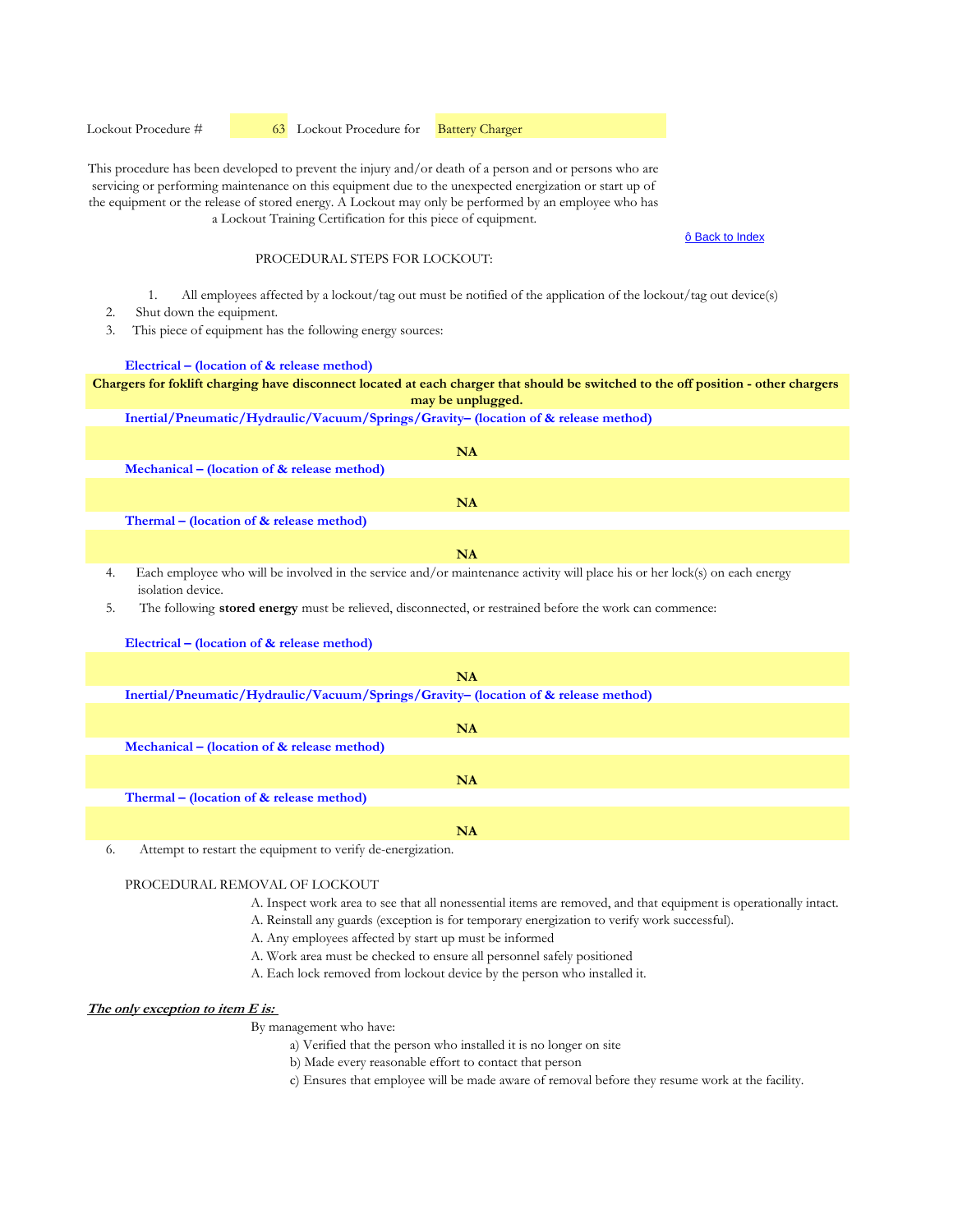Lockout Procedure #  64 Lockout Procedure for Electric water heaters - safety showers

This procedure has been developed to prevent the injury and/or death of a person and or persons who are servicing or performing maintenance on this equipment due to the unexpected energization or start up of the equipment or the release of stored energy. A Lockout may only be performed by an employee who has a Lockout Training Certification for this piece of equipment.

#### ô Back to Index

## PROCEDURAL STEPS FOR LOCKOUT:

- 1. All employees affected by a lockout/tag out must be notified of the application of the lockout/tag out device(s)
- 2. Shut down the equipment.
- 3. This piece of equipment has the following energy sources:

**Electrical – (location of & release method)**

**Inertial/Pneumatic/Hydraulic/Vacuum/Springs/Gravity– (location of & release method) Each heater has it's own disconnect located next to each heating element panel - turn to the off position**

**Mechanical – (location of & release method)** 

**Thermal – (location of & release method)** 

- 4. Each employee who will be involved in the service and/or maintenance activity will place his or her lock(s) on each energy isolation device.
- 5. The following **stored energy** must be relieved, disconnected, or restrained before the work can commence:

**Electrical – (location of & release method)**

**Inertial/Pneumatic/Hydraulic/Vacuum/Springs/Gravity– (location of & release method)** 

**Mechanical – (location of & release method) Lines under city water pressure - close ball valves feeding lines before servicing any component that requires plumbing**

**Thermal – (location of & release method)** 

**These heaters heat the water going through them up to 200 deg F - before servicing let the temperature cool down to at least 95 deg F**

6. Attempt to restart the equipment to verify de-energization.

PROCEDURAL REMOVAL OF LOCKOUT

- A. Inspect work area to see that all nonessential items are removed, and that equipment is operationally intact.
- A. Reinstall any guards (exception is for temporary energization to verify work successful).
- A. Any employees affected by start up must be informed
- A. Work area must be checked to ensure all personnel safely positioned
- A. Each lock removed from lockout device by the person who installed it.

**The only exception to item E is:** 

- a) Verified that the person who installed it is no longer on site
	- b) Made every reasonable effort to contact that person
- c) Ensures that employee will be made aware of removal before they resume work at the facility.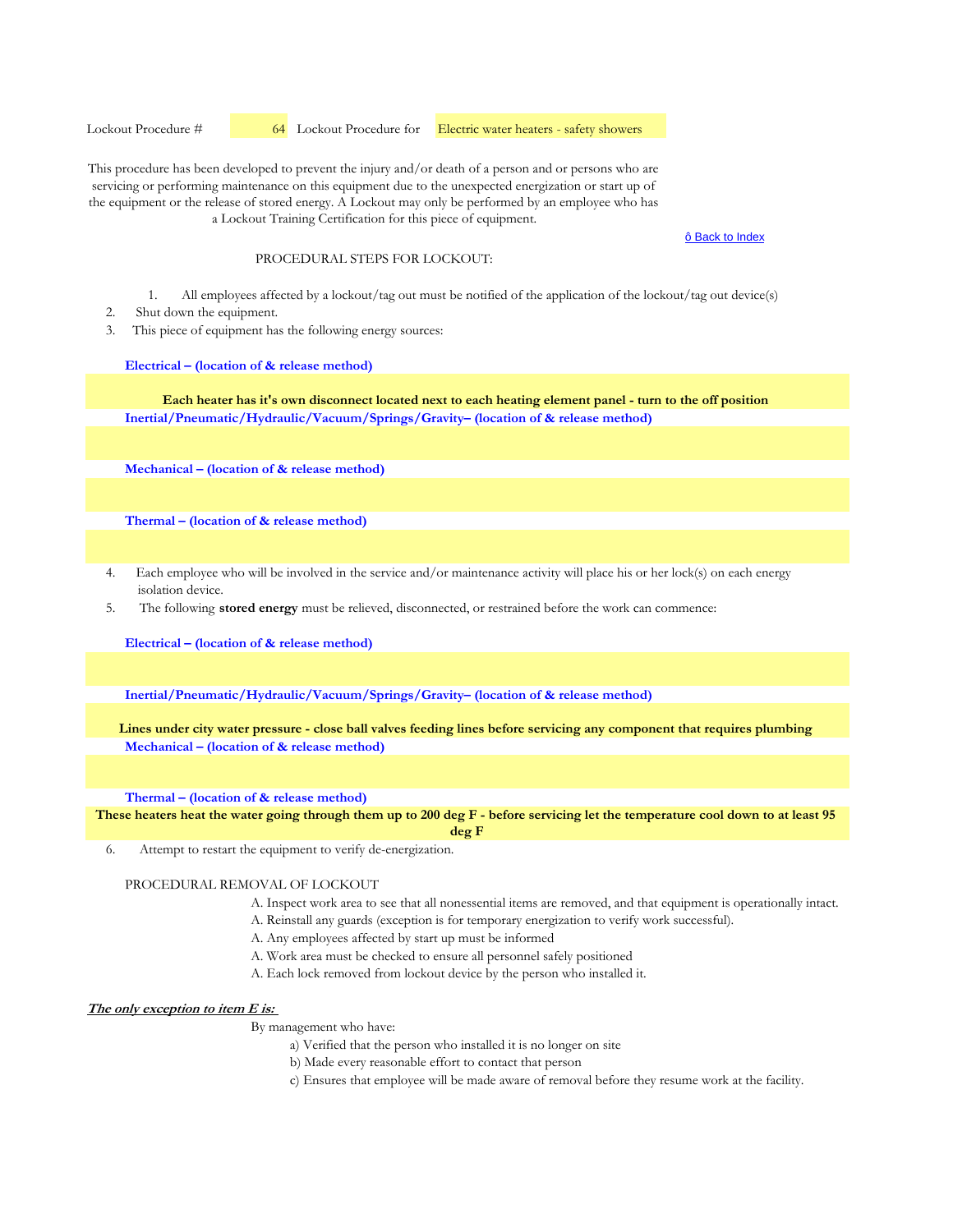Lockout Procedure #  65 Lockout Procedure for Crimping Press

This procedure has been developed to prevent the injury and/or death of a person and or persons who are servicing or performing maintenance on this equipment due to the unexpected energization or start up of the equipment or the release of stored energy. A Lockout may only be performed by an employee who has a Lockout Training Certification for this piece of equipment.

#### ô Back to Index

## PROCEDURAL STEPS FOR LOCKOUT:

- 1. All employees affected by a lockout/tag out must be notified of the application of the lockout/tag out device(s)
- 2. Shut down the equipment.
- 3. This piece of equipment has the following energy sources:

**Electrical – (location of & release method)**

|    | Plug - disconnect from wall                                                                                                                     |
|----|-------------------------------------------------------------------------------------------------------------------------------------------------|
|    | Inertial/Pneumatic/Hydraulic/Vacuum/Springs/Gravity- (location of & release method)                                                             |
|    |                                                                                                                                                 |
|    | <b>NA</b>                                                                                                                                       |
|    | Mechanical – (location of & release method)                                                                                                     |
|    | <b>NA</b>                                                                                                                                       |
|    | Thermal - (location of & release method)                                                                                                        |
|    |                                                                                                                                                 |
|    | <b>NA</b>                                                                                                                                       |
| 4. | Each employee who will be involved in the service and/or maintenance activity will place his or her lock(s) on each energy<br>isolation device. |
| 5. | The following stored energy must be relieved, disconnected, or restrained before the work can commence:                                         |
|    | Electrical – (location of & release method)                                                                                                     |
|    |                                                                                                                                                 |
|    | <b>NA</b>                                                                                                                                       |
|    | Inertial/Pneumatic/Hydraulic/Vacuum/Springs/Gravity- (location of & release method)                                                             |
|    | Dies may bind - check for tension before removing                                                                                               |
|    |                                                                                                                                                 |
|    | Mechanical – (location of & release method)                                                                                                     |
|    | <b>NA</b>                                                                                                                                       |
|    | Thermal – (location of & release method)                                                                                                        |

**NA**

6. Attempt to restart the equipment to verify de-energization.

## PROCEDURAL REMOVAL OF LOCKOUT

- A. Inspect work area to see that all nonessential items are removed, and that equipment is operationally intact.
- A. Reinstall any guards (exception is for temporary energization to verify work successful).
- A. Any employees affected by start up must be informed
- A. Work area must be checked to ensure all personnel safely positioned
- A. Each lock removed from lockout device by the person who installed it.

#### **The only exception to item E is:**

- a) Verified that the person who installed it is no longer on site
- b) Made every reasonable effort to contact that person
- c) Ensures that employee will be made aware of removal before they resume work at the facility.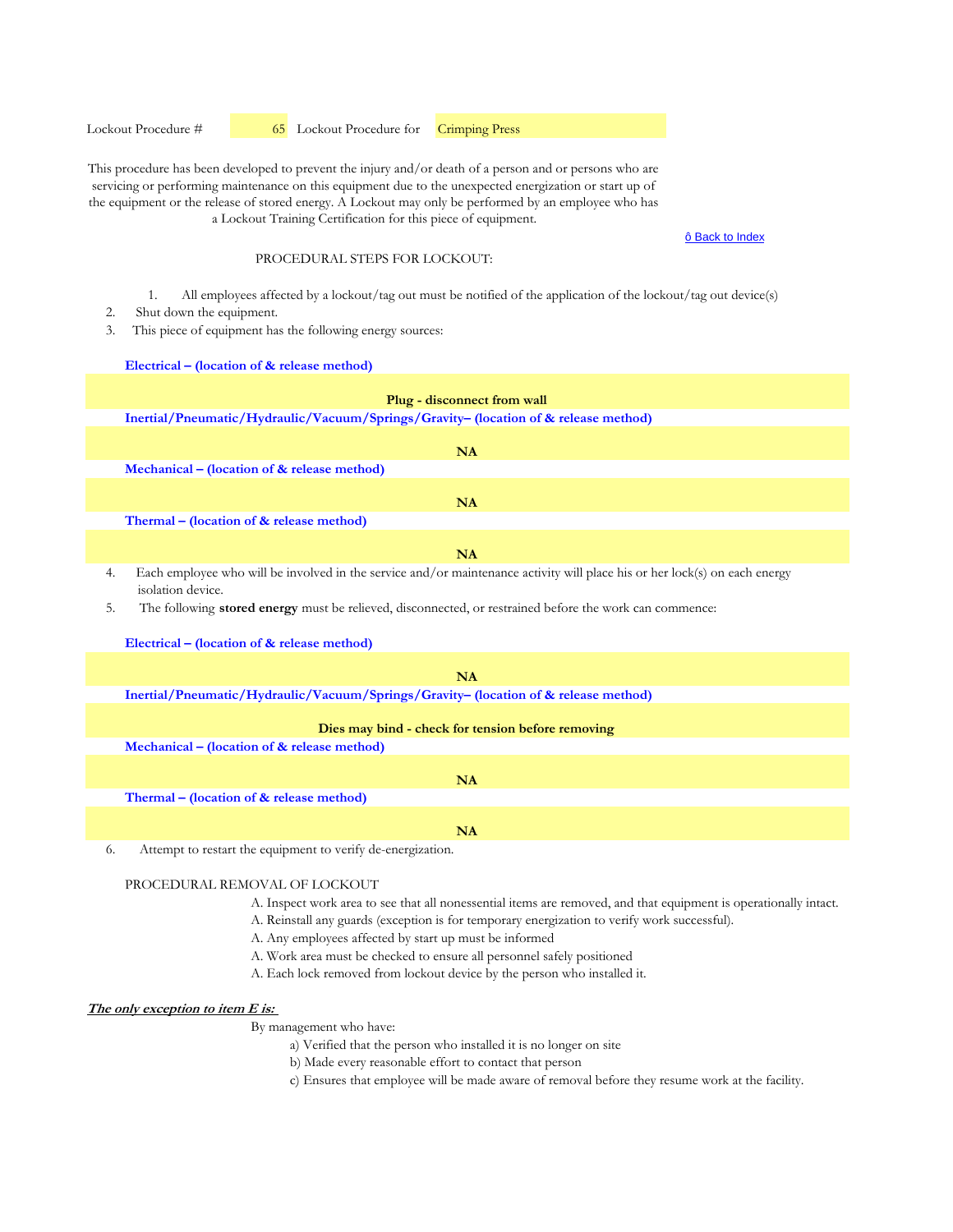Lockout Procedure #  66 Lockout Procedure for Power Hacksaw

This procedure has been developed to prevent the injury and/or death of a person and or persons who are servicing or performing maintenance on this equipment due to the unexpected energization or start up of the equipment or the release of stored energy. A Lockout may only be performed by an employee who has a Lockout Training Certification for this piece of equipment.

#### ô Back to Index

## PROCEDURAL STEPS FOR LOCKOUT:

- 1. All employees affected by a lockout/tag out must be notified of the application of the lockout/tag out device(s)
- 2. Shut down the equipment.
- 3. This piece of equipment has the following energy sources:

**Electrical – (location of & release method)**

| <b>Plug - disconnect from wall</b>                                                                                            |
|-------------------------------------------------------------------------------------------------------------------------------|
| Inertial/Pneumatic/Hydraulic/Vacuum/Springs/Gravity- (location of & release method)                                           |
|                                                                                                                               |
| <b>NA</b>                                                                                                                     |
| Mechanical – (location of $\&$ release method)                                                                                |
|                                                                                                                               |
| <b>NA</b>                                                                                                                     |
| Thermal – (location of & release method)                                                                                      |
|                                                                                                                               |
| <b>NA</b>                                                                                                                     |
| The detection of the will be involved in the convice and (or maintenance extinity will also bis or lead looke) on each convey |

- Each employee who will be involved in the service and/or maintenance activity will place his or her lock(s) on each energy isolation device.
- 5. The following **stored energy** must be relieved, disconnected, or restrained before the work can commence:

#### **Electrical – (location of & release method)**

#### **NA**

**Inertial/Pneumatic/Hydraulic/Vacuum/Springs/Gravity– (location of & release method)** 

#### **Reciprocal - blade must come to a complete stop**

**Mechanical – (location of & release method)** 

#### **NA**

**Thermal – (location of & release method)** 

#### **Blade may be hot - test with temp tester before touching**

6. Attempt to restart the equipment to verify de-energization.

## PROCEDURAL REMOVAL OF LOCKOUT

- A. Inspect work area to see that all nonessential items are removed, and that equipment is operationally intact.
- A. Reinstall any guards (exception is for temporary energization to verify work successful).
- A. Any employees affected by start up must be informed
- A. Work area must be checked to ensure all personnel safely positioned
- A. Each lock removed from lockout device by the person who installed it.

#### **The only exception to item E is:**

- a) Verified that the person who installed it is no longer on site
	- b) Made every reasonable effort to contact that person
- c) Ensures that employee will be made aware of removal before they resume work at the facility.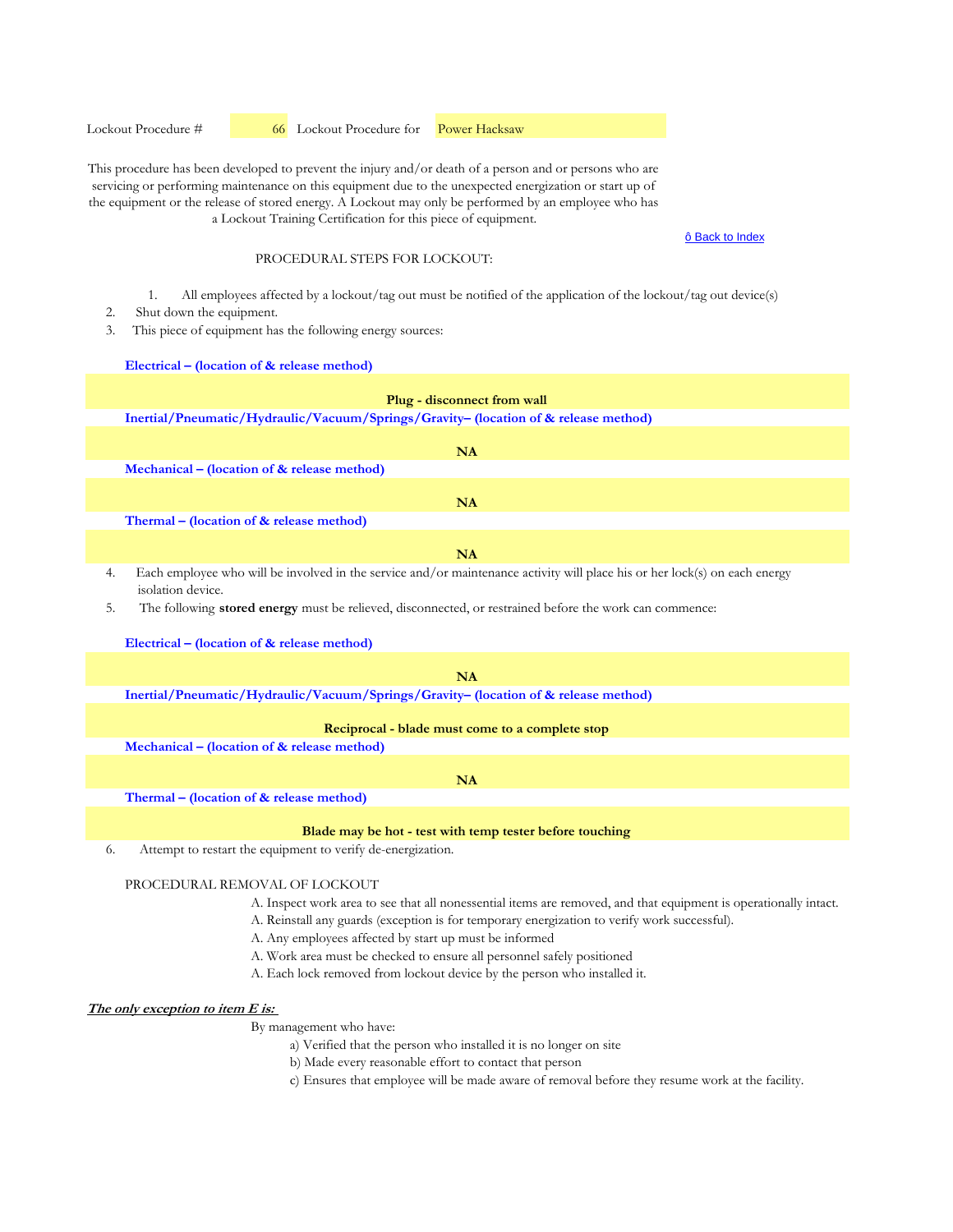Lockout Procedure #  67 Lockout Procedure for Hose Saw

This procedure has been developed to prevent the injury and/or death of a person and or persons who are servicing or performing maintenance on this equipment due to the unexpected energization or start up of the equipment or the release of stored energy. A Lockout may only be performed by an employee who has a Lockout Training Certification for this piece of equipment.

#### ô Back to Index

## PROCEDURAL STEPS FOR LOCKOUT:

- 1. All employees affected by a lockout/tag out must be notified of the application of the lockout/tag out device(s)
- 2. Shut down the equipment.
- 3. This piece of equipment has the following energy sources:

**Electrical – (location of & release method)**

|    | Plug - disconnect from wall                                                                                                                     |
|----|-------------------------------------------------------------------------------------------------------------------------------------------------|
|    | Inertial/Pneumatic/Hydraulic/Vacuum/Springs/Gravity- (location of & release method)                                                             |
|    |                                                                                                                                                 |
|    | <b>NA</b>                                                                                                                                       |
|    | Mechanical – (location of & release method)                                                                                                     |
|    |                                                                                                                                                 |
|    | <b>NA</b>                                                                                                                                       |
|    | Thermal – (location of & release method)                                                                                                        |
|    |                                                                                                                                                 |
|    | <b>NA</b>                                                                                                                                       |
| 4. | Each employee who will be involved in the service and/or maintenance activity will place his or her lock(s) on each energy<br>isolation device. |
| 5. | The following stored energy must be relieved, disconnected, or restrained before the work can commence:                                         |
|    | Electrical – (location of $\&$ release method)                                                                                                  |
|    |                                                                                                                                                 |
|    | NA                                                                                                                                              |
|    | Inertial/Pneumatic/Hydraulic/Vacuum/Springs/Gravity- (location of & release method)                                                             |
|    | Centrifugal - blade must come to a complete stop                                                                                                |
|    | Mechanical – (location of $\&$ release method)                                                                                                  |
|    |                                                                                                                                                 |
|    | <b>NA</b>                                                                                                                                       |
|    | Thermal – (location of & release method)                                                                                                        |
|    |                                                                                                                                                 |
|    | <b>NA</b>                                                                                                                                       |

6. Attempt to restart the equipment to verify de-energization.

## PROCEDURAL REMOVAL OF LOCKOUT

- A. Inspect work area to see that all nonessential items are removed, and that equipment is operationally intact.
- A. Reinstall any guards (exception is for temporary energization to verify work successful).
- A. Any employees affected by start up must be informed
- A. Work area must be checked to ensure all personnel safely positioned
- A. Each lock removed from lockout device by the person who installed it.

#### **The only exception to item E is:**

- a) Verified that the person who installed it is no longer on site
- b) Made every reasonable effort to contact that person
- c) Ensures that employee will be made aware of removal before they resume work at the facility.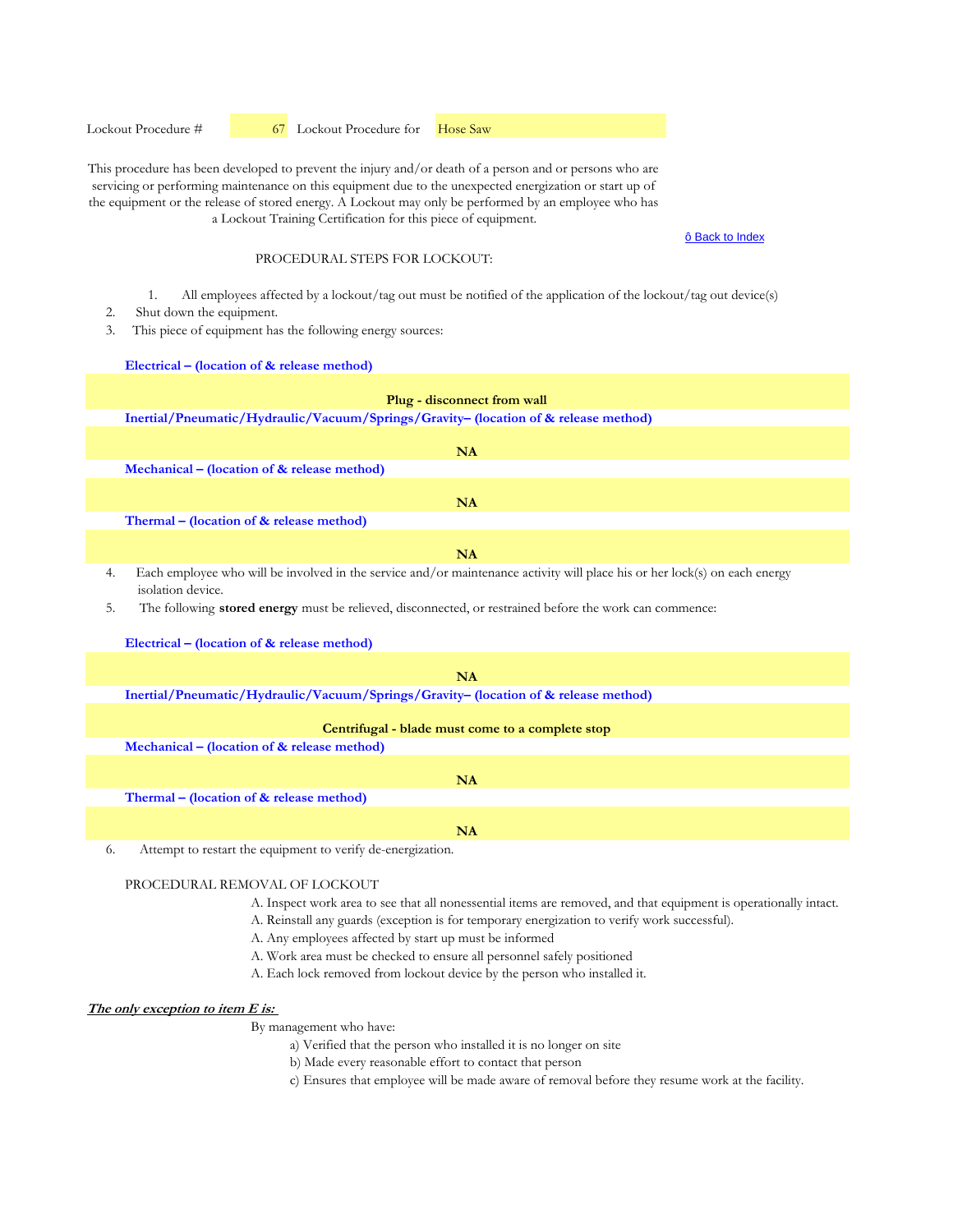Lockout Procedure #  68 Lockout Procedure for Cut Off Saw

This procedure has been developed to prevent the injury and/or death of a person and or persons who are servicing or performing maintenance on this equipment due to the unexpected energization or start up of the equipment or the release of stored energy. A Lockout may only be performed by an employee who has a Lockout Training Certification for this piece of equipment.

#### ô Back to Index

## PROCEDURAL STEPS FOR LOCKOUT:

- 1. All employees affected by a lockout/tag out must be notified of the application of the lockout/tag out device(s)
- 2. Shut down the equipment.
- 3. This piece of equipment has the following energy sources:

**Electrical – (location of & release method)**

| Plug - disconnect from wall                                                                                                                           |
|-------------------------------------------------------------------------------------------------------------------------------------------------------|
| Inertial/Pneumatic/Hydraulic/Vacuum/Springs/Gravity- (location of & release method)                                                                   |
|                                                                                                                                                       |
| <b>NA</b>                                                                                                                                             |
| Mechanical – (location of & release method)                                                                                                           |
| <b>NA</b>                                                                                                                                             |
| Thermal – (location of $&$ release method)                                                                                                            |
|                                                                                                                                                       |
| <b>NA</b>                                                                                                                                             |
| Each employee who will be involved in the service and/or maintenance activity will place his or her lock(s) on each energy<br>4.<br>isolation device. |
| The following <b>stored energy</b> must be relieved, disconnected, or restrained before the work can commence:<br>5.                                  |
| Electrical – (location of $\&$ release method)                                                                                                        |
|                                                                                                                                                       |
| <b>NA</b>                                                                                                                                             |
| Inertial/Pneumatic/Hydraulic/Vacuum/Springs/Gravity- (location of & release method)                                                                   |
|                                                                                                                                                       |
| Centrifugal - blade must come to a complete stop                                                                                                      |
| Mechanical – (location of & release method)                                                                                                           |
| <b>NA</b>                                                                                                                                             |
| Thermal – (location of $&$ release method)                                                                                                            |

**NA**

6. Attempt to restart the equipment to verify de-energization.

## PROCEDURAL REMOVAL OF LOCKOUT

- A. Inspect work area to see that all nonessential items are removed, and that equipment is operationally intact.
- A. Reinstall any guards (exception is for temporary energization to verify work successful).
- A. Any employees affected by start up must be informed
- A. Work area must be checked to ensure all personnel safely positioned
- A. Each lock removed from lockout device by the person who installed it.

#### **The only exception to item E is:**

- a) Verified that the person who installed it is no longer on site
- b) Made every reasonable effort to contact that person
- c) Ensures that employee will be made aware of removal before they resume work at the facility.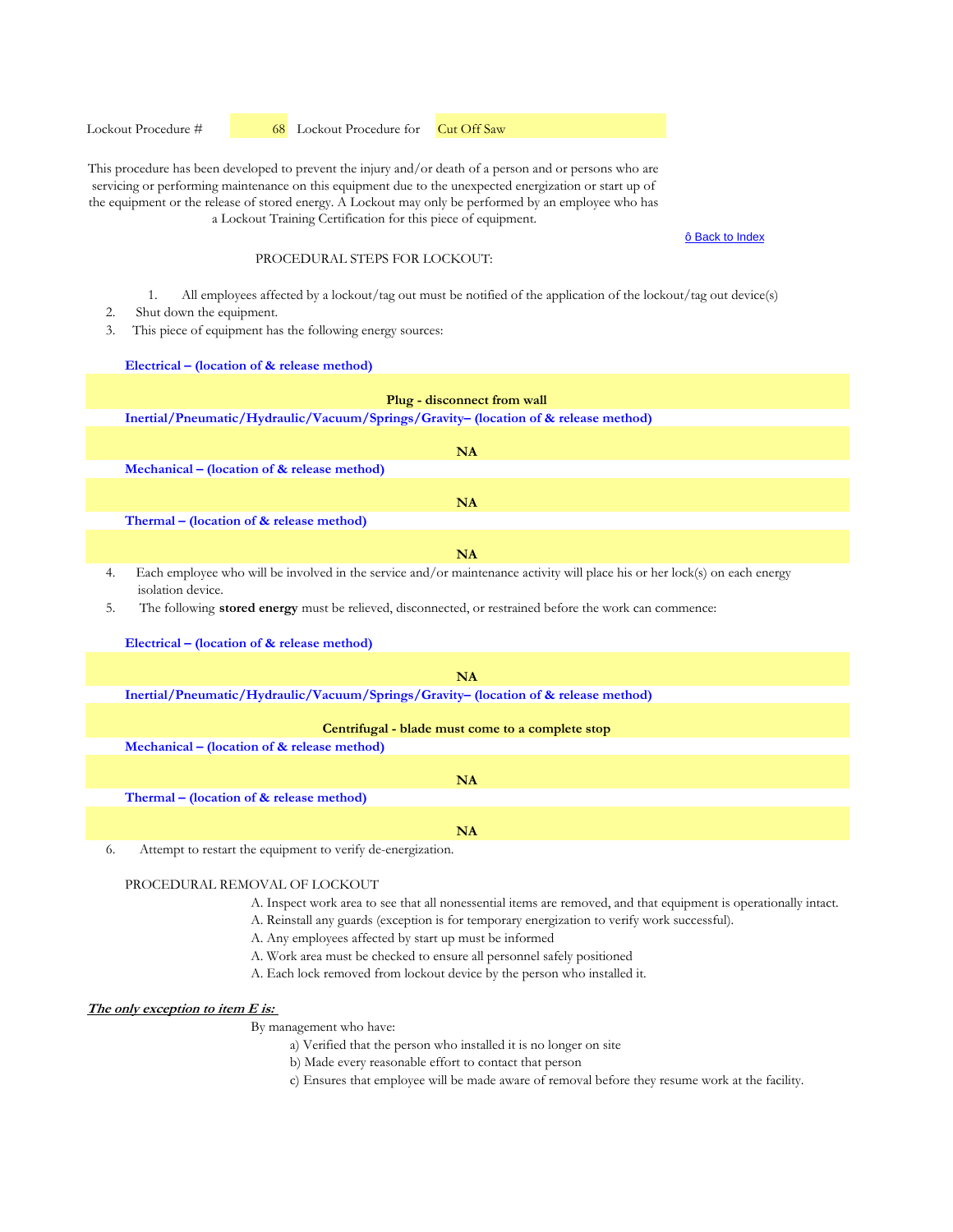Lockout Procedure #  69 Lockout Procedure for Hose Crimper

This procedure has been developed to prevent the injury and/or death of a person and or persons who are servicing or performing maintenance on this equipment due to the unexpected energization or start up of the equipment or the release of stored energy. A Lockout may only be performed by an employee who has a Lockout Training Certification for this piece of equipment.

#### ô Back to Index

## PROCEDURAL STEPS FOR LOCKOUT:

- 1. All employees affected by a lockout/tag out must be notified of the application of the lockout/tag out device(s)
- 2. Shut down the equipment.
- 3. This piece of equipment has the following energy sources:

**Electrical – (location of & release method)**

|    | Plug - disconnect from wall                                                                                                                     |
|----|-------------------------------------------------------------------------------------------------------------------------------------------------|
|    | Inertial/Pneumatic/Hydraulic/Vacuum/Springs/Gravity- (location of & release method)                                                             |
|    |                                                                                                                                                 |
|    | <b>NA</b>                                                                                                                                       |
|    | Mechanical – (location of & release method)                                                                                                     |
|    | NA                                                                                                                                              |
|    | Thermal - (location of & release method)                                                                                                        |
|    |                                                                                                                                                 |
|    | <b>NA</b>                                                                                                                                       |
| 4. | Each employee who will be involved in the service and/or maintenance activity will place his or her lock(s) on each energy<br>isolation device. |
| 5. | The following <b>stored energy</b> must be relieved, disconnected, or restrained before the work can commence:                                  |
|    | Electrical – (location of & release method)                                                                                                     |
|    | NA                                                                                                                                              |
|    |                                                                                                                                                 |
|    | Inertial/Pneumatic/Hydraulic/Vacuum/Springs/Gravity- (location of & release method)                                                             |
|    | Possible spring action from $die(s)$ - ensure crimp is complete (may spring back)                                                               |
|    | Mechanical – (location of & release method)                                                                                                     |
|    | NA                                                                                                                                              |
|    | Thermal – (location of & release method)                                                                                                        |
|    |                                                                                                                                                 |
|    | <b>NA</b>                                                                                                                                       |

6. Attempt to restart the equipment to verify de-energization.

## PROCEDURAL REMOVAL OF LOCKOUT

- A. Inspect work area to see that all nonessential items are removed, and that equipment is operationally intact.
- A. Reinstall any guards (exception is for temporary energization to verify work successful).
- A. Any employees affected by start up must be informed
- A. Work area must be checked to ensure all personnel safely positioned
- A. Each lock removed from lockout device by the person who installed it.

#### **The only exception to item E is:**

- a) Verified that the person who installed it is no longer on site
- b) Made every reasonable effort to contact that person
- c) Ensures that employee will be made aware of removal before they resume work at the facility.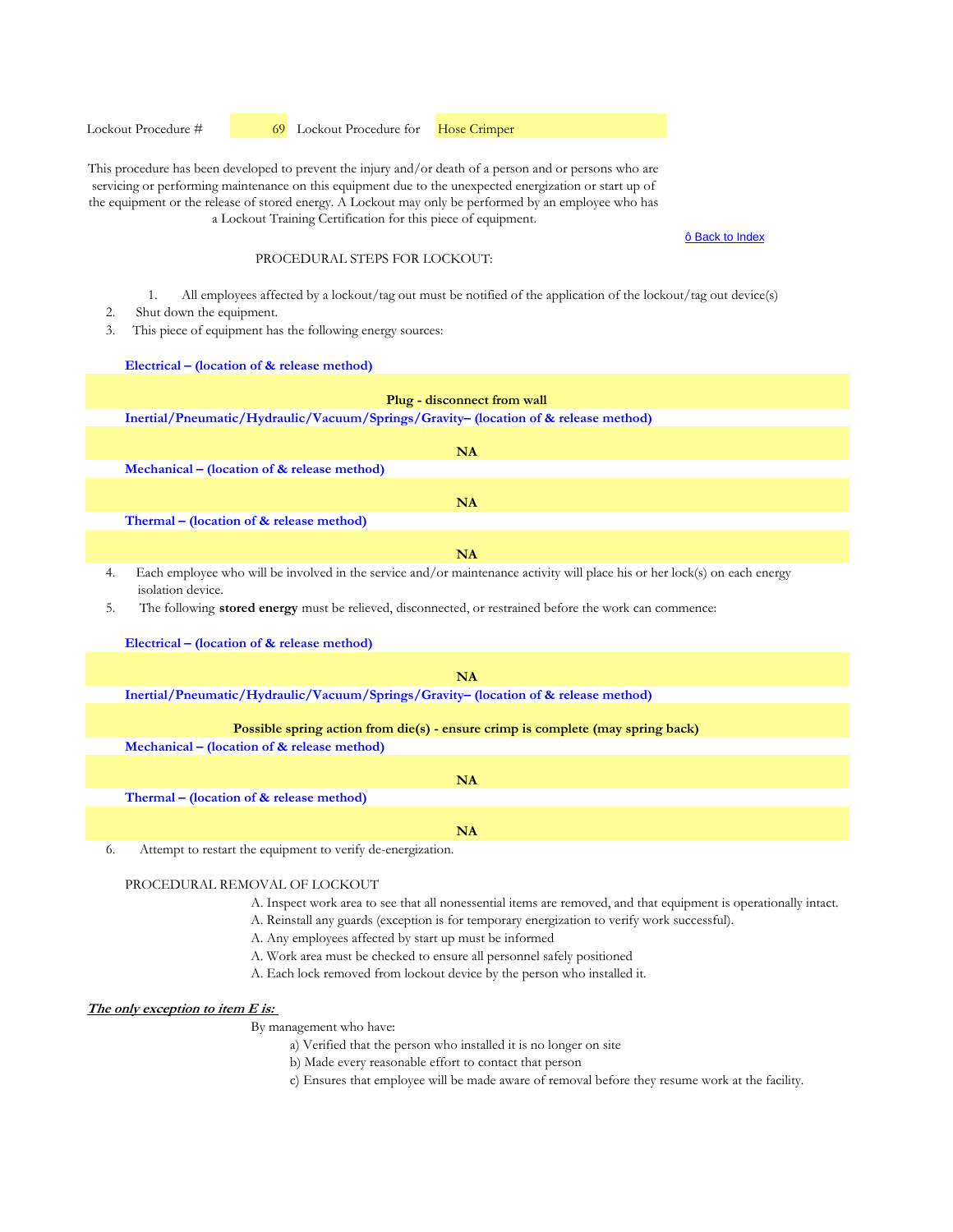Lockout Procedure #  70 Lockout Procedure for Brake Lathe

This procedure has been developed to prevent the injury and/or death of a person and or persons who are servicing or performing maintenance on this equipment due to the unexpected energization or start up of the equipment or the release of stored energy. A Lockout may only be performed by an employee who has a Lockout Training Certification for this piece of equipment.

#### ô Back to Index

## PROCEDURAL STEPS FOR LOCKOUT:

- 1. All employees affected by a lockout/tag out must be notified of the application of the lockout/tag out device(s)
- 2. Shut down the equipment.
- 3. This piece of equipment has the following energy sources:

**Electrical – (location of & release method)**

| Plug - disconnect from wall                                                                                                                     |
|-------------------------------------------------------------------------------------------------------------------------------------------------|
| Inertial/Pneumatic/Hydraulic/Vacuum/Springs/Gravity- (location of & release method)                                                             |
| NA                                                                                                                                              |
| Mechanical – (location of & release method)                                                                                                     |
|                                                                                                                                                 |
| NA                                                                                                                                              |
| Thermal – (location of $&$ release method)                                                                                                      |
|                                                                                                                                                 |
| NA                                                                                                                                              |
| Each employee who will be involved in the service and/or maintenance activity will place his or her lock(s) on each energy<br>isolation device. |
| The following stored energy must be relieved, disconnected, or restrained before the work can commence:                                         |
| Electrical – (location of & release method)                                                                                                     |
|                                                                                                                                                 |
| NA                                                                                                                                              |
| Inertial/Pneumatic/Hydraulic/Vacuum/Springs/Gravity- (location of & release method)                                                             |
|                                                                                                                                                 |
| Centrifugal - blade spinnning - must let come to a complete stop before beginning work                                                          |
| Mechanical – (location of & release method)                                                                                                     |
| <b>NA</b>                                                                                                                                       |
| Thermal – (location of $&$ release method)                                                                                                      |
| <b>NA</b>                                                                                                                                       |

6. Attempt to restart the equipment to verify de-energization.

#### PROCEDURAL REMOVAL OF LOCKOUT

- A. Inspect work area to see that all nonessential items are removed, and that equipment is operationally intact.
- A. Reinstall any guards (exception is for temporary energization to verify work successful).
- A. Any employees affected by start up must be informed
- A. Work area must be checked to ensure all personnel safely positioned
- A. Each lock removed from lockout device by the person who installed it.

#### **The only exception to item E is:**

- a) Verified that the person who installed it is no longer on site
- b) Made every reasonable effort to contact that person
- c) Ensures that employee will be made aware of removal before they resume work at the facility.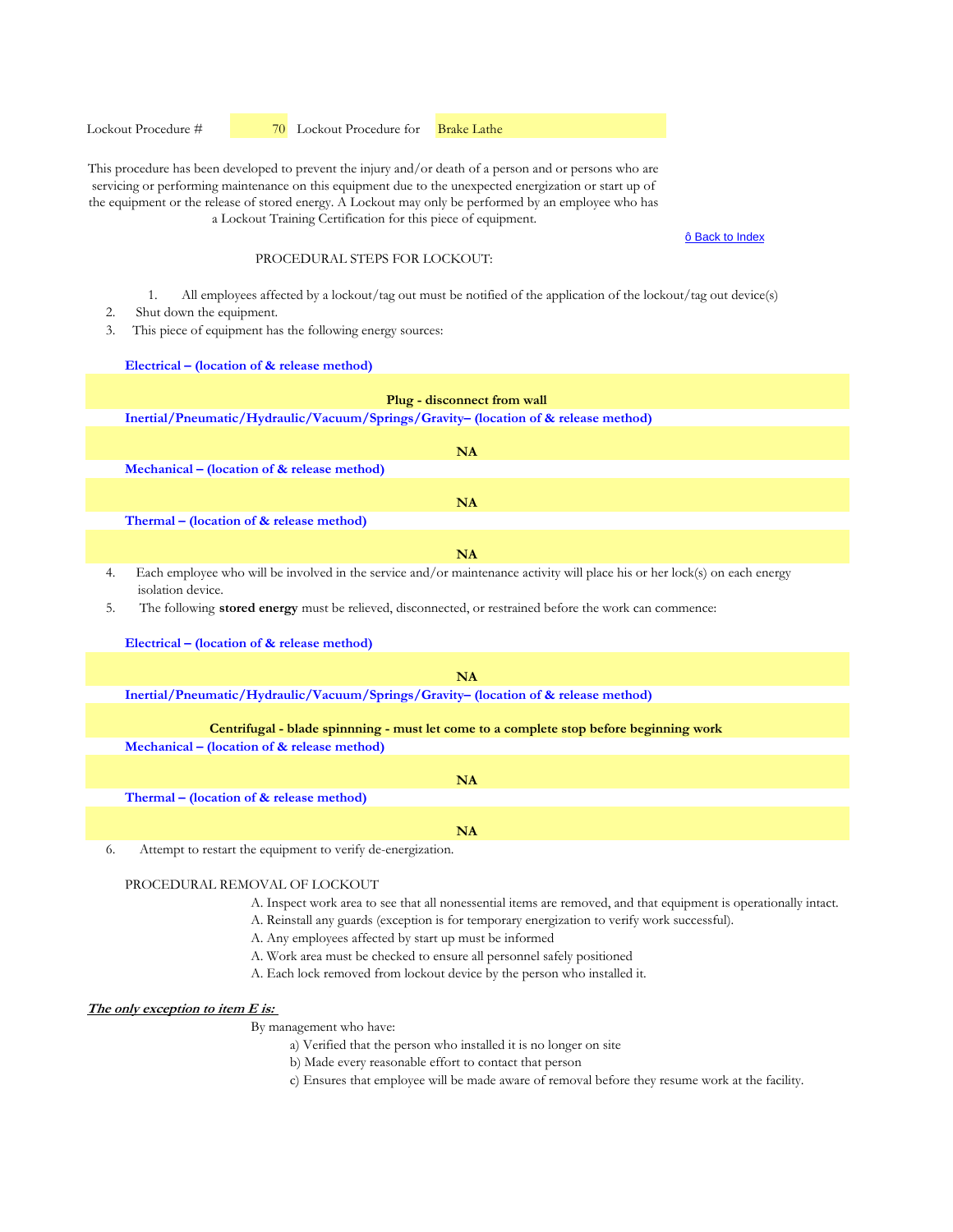Lockout Procedure #  71 Lockout Procedure for Welder

This procedure has been developed to prevent the injury and/or death of a person and or persons who are servicing or performing maintenance on this equipment due to the unexpected energization or start up of the equipment or the release of stored energy. A Lockout may only be performed by an employee who has a Lockout Training Certification for this piece of equipment.

#### ô Back to Index

### PROCEDURAL STEPS FOR LOCKOUT:

- 1. All employees affected by a lockout/tag out must be notified of the application of the lockout/tag out device(s)
- 2. Shut down the equipment.
- 3. This piece of equipment has the following energy sources:

**Electrical – (location of & release method)**

# **Plug - twist lock - disconnect from wall socket**

**Inertial/Pneumatic/Hydraulic/Vacuum/Springs/Gravity– (location of & release method)** 

|    | NA                                                                                                                                              |
|----|-------------------------------------------------------------------------------------------------------------------------------------------------|
|    | Mechanical – (location of $\&$ release method)                                                                                                  |
|    | NA                                                                                                                                              |
|    | Thermal – (location of $\&$ release method)                                                                                                     |
|    | <b>NA</b>                                                                                                                                       |
| 4. | Each employee who will be involved in the service and/or maintenance activity will place his or her lock(s) on each energy<br>isolation device. |
| 5. | The following <b>stored energy</b> must be relieved, disconnected, or restrained before the work can commence:                                  |

| Electrical – (location of $\&$ release method)                                                |
|-----------------------------------------------------------------------------------------------|
|                                                                                               |
| <b>NA</b>                                                                                     |
| Inertial/Pneumatic/Hydraulic/Vacuum/Springs/Gravity- (location of & release method)           |
|                                                                                               |
| <b>NA</b>                                                                                     |
| Mechanical – (location of $\&$ release method)                                                |
|                                                                                               |
| <b>NA</b>                                                                                     |
| Thermal – (location of & release method)                                                      |
|                                                                                               |
| <b>NA</b>                                                                                     |
| . A sequence and consequently constructions are constituted to constructions of<br>$\sqrt{2}$ |

6. Attempt to restart the equipment to verify de-energization.

#### PROCEDURAL REMOVAL OF LOCKOUT

- A. Inspect work area to see that all nonessential items are removed, and that equipment is operationally intact.
- A. Reinstall any guards (exception is for temporary energization to verify work successful).
- A. Any employees affected by start up must be informed
- A. Work area must be checked to ensure all personnel safely positioned
- A. Each lock removed from lockout device by the person who installed it.

#### **The only exception to item E is:**

- a) Verified that the person who installed it is no longer on site
- b) Made every reasonable effort to contact that person
- c) Ensures that employee will be made aware of removal before they resume work at the facility.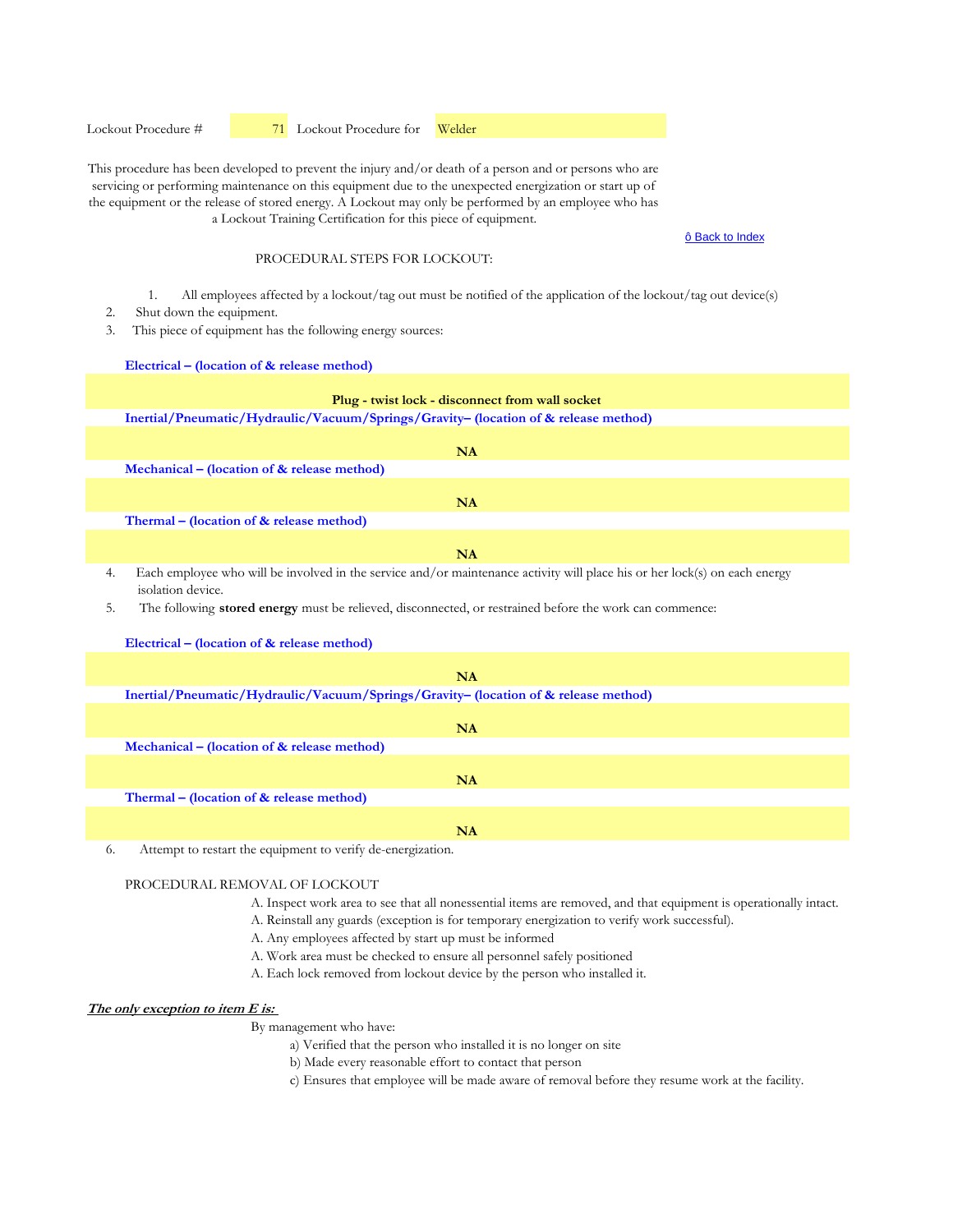This procedure has been developed to prevent the injury and/or death of a person and or persons who are servicing or performing maintenance on this equipment due to the unexpected energization or start up of the equipment or the release of stored energy. A Lockout may only be performed by an employee who has a Lockout Training Certification for this piece of equipment.

#### ô Back to Index

### PROCEDURAL STEPS FOR LOCKOUT:

- 1. All employees affected by a lockout/tag out must be notified of the application of the lockout/tag out device(s)
- 2. Shut down the equipment.
- 3. This piece of equipment has the following energy sources:

**Electrical – (location of & release method)**

# **Disconnect located near meter socket and/or irrigation pivot**

**Inertial/Pneumatic/Hydraulic/Vacuum/Springs/Gravity– (location of & release method)** 

| N/A                                                                                                                                                   |
|-------------------------------------------------------------------------------------------------------------------------------------------------------|
| Mechanical – (location of & release method)                                                                                                           |
|                                                                                                                                                       |
| N/A                                                                                                                                                   |
| Thermal - (location of & release method)                                                                                                              |
|                                                                                                                                                       |
| N/A                                                                                                                                                   |
| Each employee who will be involved in the service and/or maintenance activity will place his or her lock(s) on each energy<br>4.<br>isolation device. |
| 5.<br>The following <b>stored energy</b> must be relieved, disconnected, or restrained before the work can commence:                                  |
| Electrical – (location of & release method)                                                                                                           |
|                                                                                                                                                       |
| N/A                                                                                                                                                   |
| Inertial/Pneumatic/Hydraulic/Vacuum/Springs/Gravity- (location of & release method)                                                                   |
|                                                                                                                                                       |
| N/A                                                                                                                                                   |
| Mechanical – (location of $\&$ release method)                                                                                                        |
|                                                                                                                                                       |

**Thermal – (location of & release method)** 

**N/A**

**N/A**

6. Attempt to restart the equipment to verify de-energization.

# PROCEDURAL REMOVAL OF LOCKOUT

A. Inspect work area to see that all nonessential items are removed, and that equipment is operationally intact.

A. Reinstall any guards (exception is for temporary energization to verify work successful).

- A. Any employees affected by start up must be informed
- A. Work area must be checked to ensure all personnel safely positioned
- A. Each lock removed from lockout device by the person who installed it.

## **The only exception to item E is:**

- a) Verified that the person who installed it is no longer on site
- b) Made every reasonable effort to contact that person
- c) Ensures that employee will be made aware of removal before they resume work at the facility.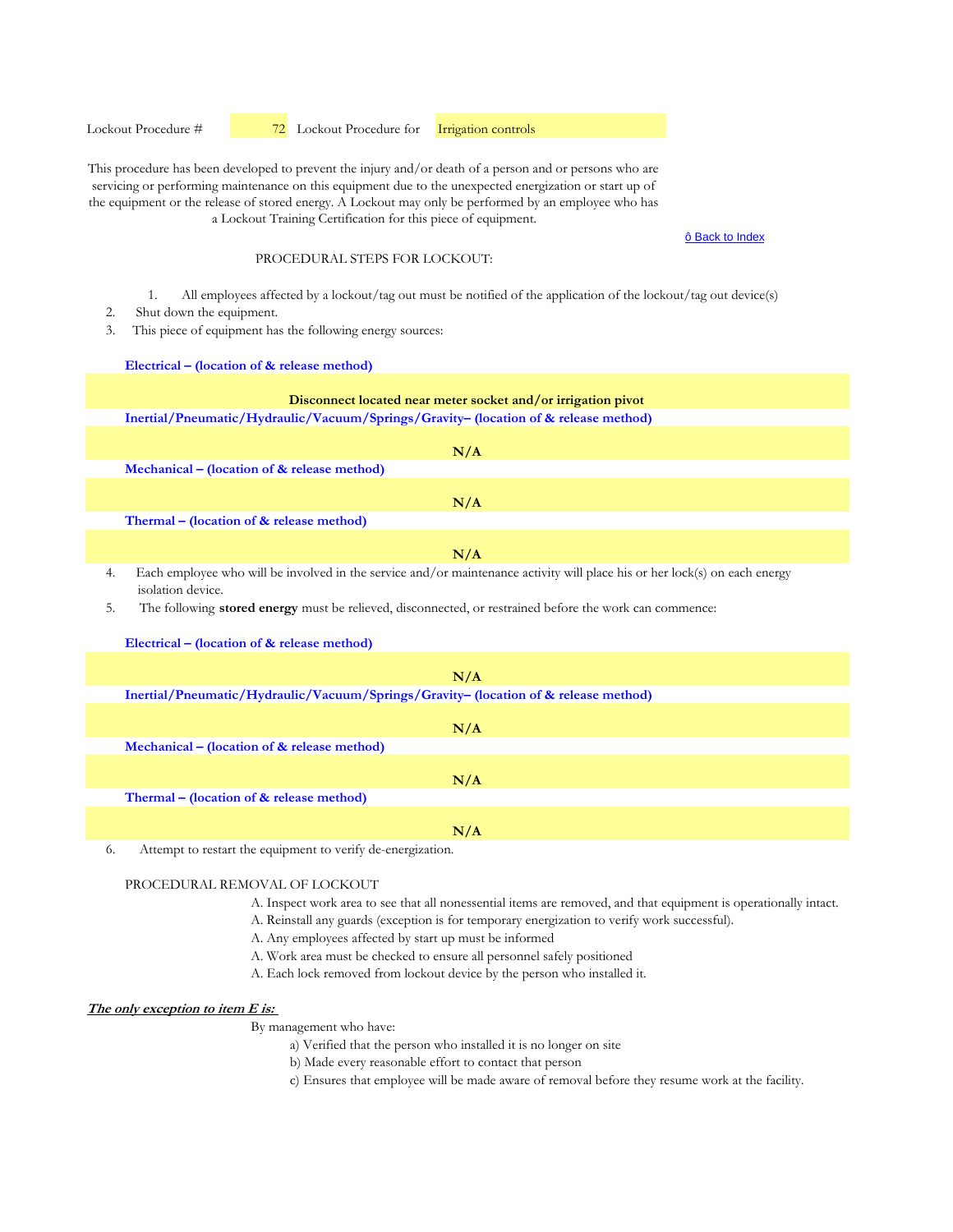Lockout Procedure #  73 Lockout Procedure for Jib hoist - paint booth

This procedure has been developed to prevent the injury and/or death of a person and or persons who are servicing or performing maintenance on this equipment due to the unexpected energization or start up of the equipment or the release of stored energy. A Lockout may only be performed by an employee who has a

Lockout Training Certification for this piece of equipment.

#### ô Back to Index

#### PROCEDURAL STEPS FOR LOCKOUT.

- 1. All employees affected by a lockout/tag out must be notified of the application of the lockout/tag out device(s)
- 2. Shut down the equipment.
- 3. This piece of equipment has the following energy sources:

**Electrical – (location of & release method)**

**Inertial/Pneumatic/Hydraulic/Vacuum/Springs/Gravity– (location of & release method) Mechanical – (location of & release method) Thermal – (location of & release method)**  4. Each employee who will be involved in the service and/or maintenance activity will place his or her lock(s) on each energy isolation device. 5. The following **stored energy** must be relieved, disconnected, or restrained before the work can commence: **Electrical – (location of & release method) Inertial/Pneumatic/Hydraulic/Vacuum/Springs/Gravity– (location of & release method) Mechanical – (location of & release method) Thermal – (location of & release method)**  6. Attempt to restart the equipment to verify de-energization. **NA Pneumatic lines should not be disconnected or ball valves locked off until load has been relieved. Some residual pressure may remain - bleed off air before working on. NA NA NA Pneumatic line with quick disconnect and ball valve shut off readily accessible at the machine NA NA**

### PROCEDURAL REMOVAL OF LOCKOUT

- A. Inspect work area to see that all nonessential items are removed, and that equipment is operationally intact.
- A. Reinstall any guards (exception is for temporary energization to verify work successful).
- A. Any employees affected by start up must be informed
- A. Work area must be checked to ensure all personnel safely positioned
- A. Each lock removed from lockout device by the person who installed it.

#### **The only exception to item E is:**

- a) Verified that the person who installed it is no longer on site
- b) Made every reasonable effort to contact that person
- c) Ensures that employee will be made aware of removal before they resume work at the facility.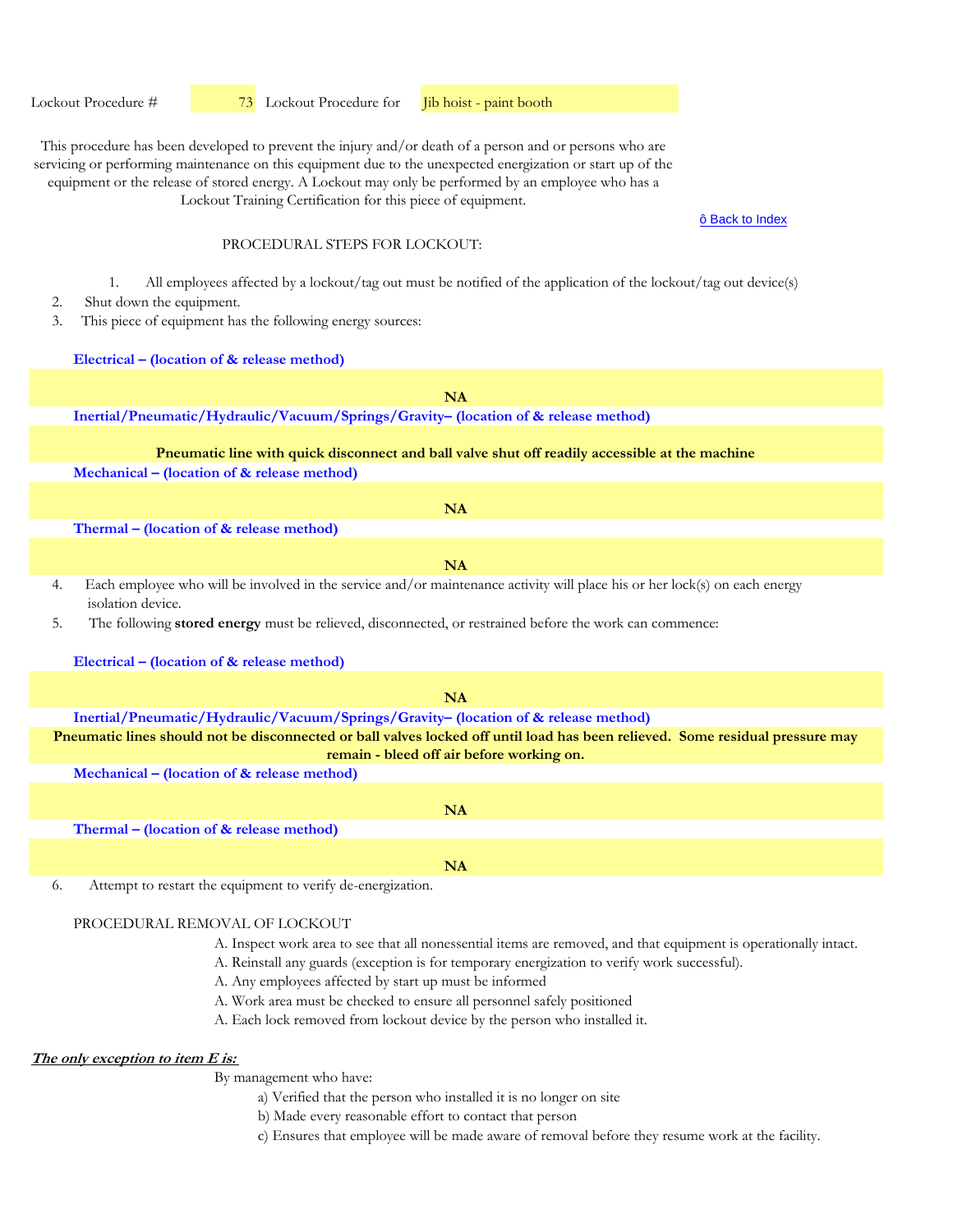Lockout Procedure # **74** Lockout Procedure for **Bumper Jack - pneumatic** 

This procedure has been developed to prevent the injury and/or death of a person and or persons who are servicing or performing maintenance on this equipment due to the unexpected energization or start up of the equipment or the release of stored energy. A Lockout may only be performed by an employee who has a

Lockout Training Certification for this piece of equipment.

#### ô Back to Index

#### PROCEDURAL STEPS FOR LOCKOUT.

- 1. All employees affected by a lockout/tag out must be notified of the application of the lockout/tag out device(s)
- 2. Shut down the equipment.
- 3. This piece of equipment has the following energy sources:

**Electrical – (location of & release method)**

**NA**

**Inertial/Pneumatic/Hydraulic/Vacuum/Springs/Gravity– (location of & release method)** 

### **Pneumatic line with quick disconnect and ball valve shut off readily accessible at the machine**

**Mechanical – (location of & release method)** 

**Thermal – (location of & release method)** 

**NA**

**NA**

- 4. Each employee who will be involved in the service and/or maintenance activity will place his or her lock(s) on each energy isolation device.
- 5. The following **stored energy** must be relieved, disconnected, or restrained before the work can commence:

#### **Electrical – (location of & release method)**

**Inertial/Pneumatic/Hydraulic/Vacuum/Springs/Gravity– (location of & release method) NA Pneumatic lines should not be disconnected or ball valves locked off until load has been relieved. Some residual pressure may** 

**remain - bleed off air before working on.**

**Mechanical – (location of & release method)** 

#### **All load should be removed off of the jack before servicing**

**Thermal – (location of & release method)** 

**NA**

6. Attempt to restart the equipment to verify de-energization.

# PROCEDURAL REMOVAL OF LOCKOUT

- A. Inspect work area to see that all nonessential items are removed, and that equipment is operationally intact.
- A. Reinstall any guards (exception is for temporary energization to verify work successful).
- A. Any employees affected by start up must be informed
- A. Work area must be checked to ensure all personnel safely positioned
- A. Each lock removed from lockout device by the person who installed it.

#### **The only exception to item E is:**

- a) Verified that the person who installed it is no longer on site
- b) Made every reasonable effort to contact that person
- c) Ensures that employee will be made aware of removal before they resume work at the facility.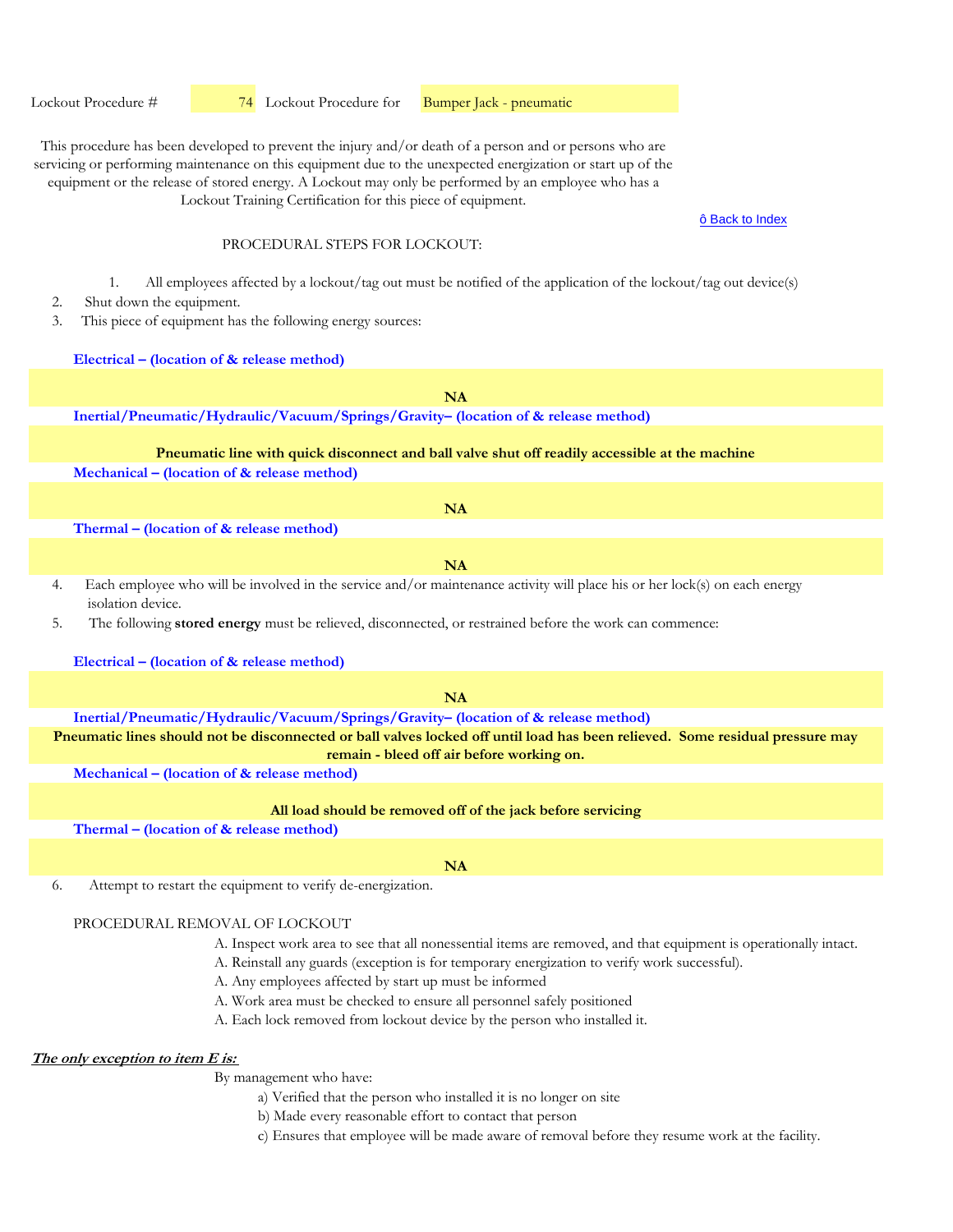Lockout Procedure #  $\frac{75}{15}$  Lockout Procedure for 2 ton jib hoist - Fleet work bench CS

This procedure has been developed to prevent the injury and/or death of a person and or persons who are servicing or performing maintenance on this equipment due to the unexpected energization or start up of the equipment or the release of stored energy. A Lockout may only be performed by an employee who has a Lockout Training Certification for this piece of equipment.

ô Back to Index

### PROCEDURAL STEPS FOR LOCKOUT.

- 1. All employees affected by a lockout/tag out must be notified of the application of the lockout/tag out device(s)
- 2. Shut down the equipment.
- 3. This piece of equipment has the following energy sources:

**Electrical – (location of & release method)**

#### **Remove plug from wall to de-energize**

**Inertial/Pneumatic/Hydraulic/Vacuum/Springs/Gravity– (location of & release method)** 

**Mechanical – (location of & release method)** 

**Thermal – (location of & release method)** 

- 4. Each employee who will be involved in the service and/or maintenance activity will place his or her lock(s) on each energy isolation device.
- 5. The following **stored energy** must be relieved, disconnected, or restrained before the work can commence:

**Electrical – (location of & release method)**

**Inertial/Pneumatic/Hydraulic/Vacuum/Springs/Gravity– (location of & release method)** 

#### **Any load must be lowered - hoist lowered or blocked before beginning work**

**Mechanical – (location of & release method)** 

**Thermal – (location of & release method)** 

6. Attempt to restart the equipment to verify de-energization.

# PROCEDURAL REMOVAL OF LOCKOUT

- A. Inspect work area to see that all nonessential items are removed, and that equipment is operationally intact.
- A. Reinstall any guards (exception is for temporary energization to verify work successful).
- A. Any employees affected by start up must be informed
- A. Work area must be checked to ensure all personnel safely positioned
- A. Each lock removed from lockout device by the person who installed it.

# **The only exception to item E is:**

- a) Verified that the person who installed it is no longer on site
- b) Made every reasonable effort to contact that person
- c) Ensures that employee will be made aware of removal before they resume work at the facility.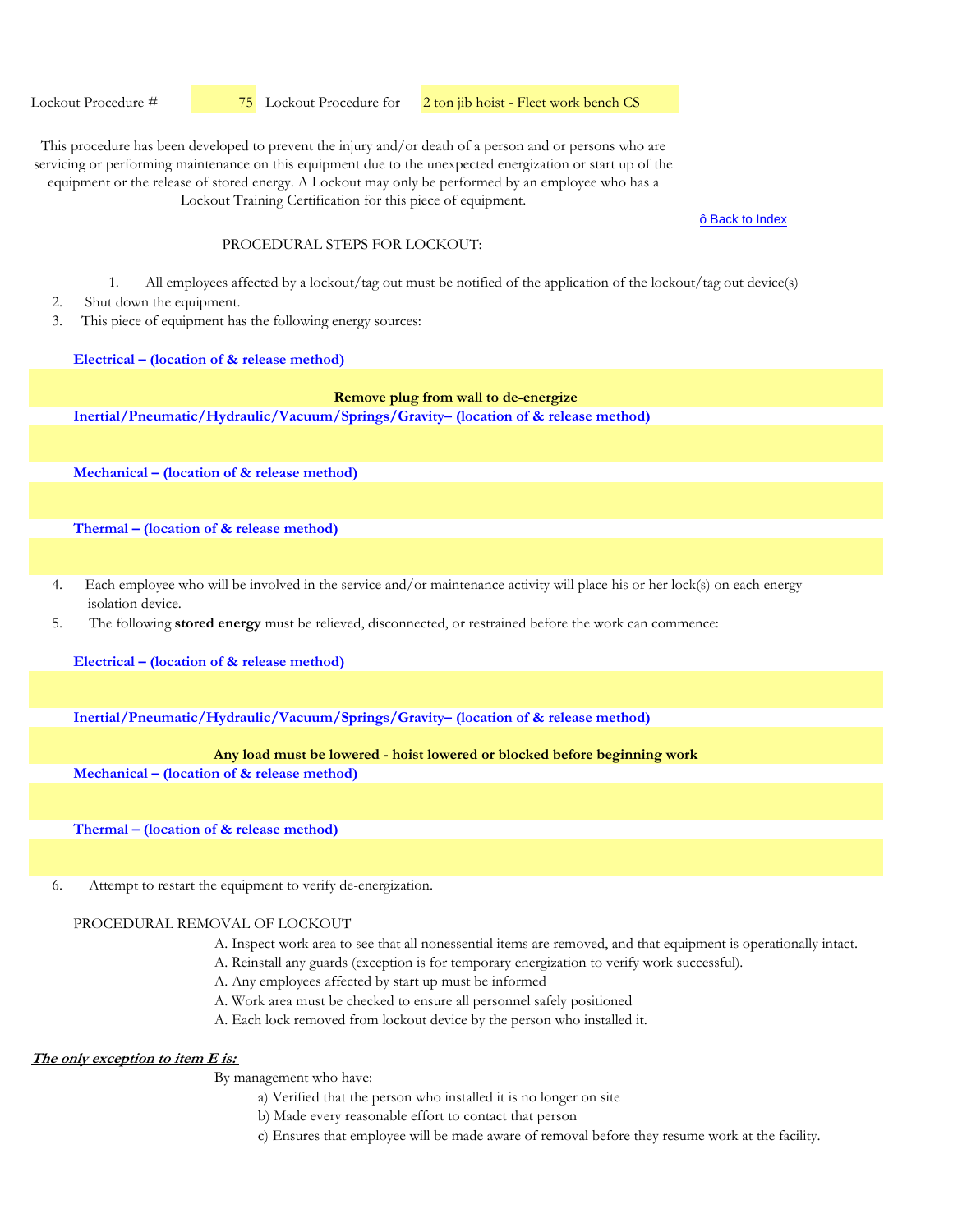Lockout Procedure #  76 Lockout Procedure for Radio tower back up Generator

This procedure has been developed to prevent the injury and/or death of a person and or persons who are servicing or performing maintenance on this equipment due to the unexpected energization or start up of the equipment or the release of stored energy. A Lockout may only be performed by an employee who has a

Lockout Training Certification for this piece of equipment.

ô Back to Index

### PROCEDURAL STEPS FOR LOCKOUT:

- 1. All employees affected by a lockout/tag out must be notified of the application of the lockout/tag out device(s)
- 2. Shut down the equipment.
- 3. This piece of equipment has the following energy sources:

#### **Electrical – (location of & release method)**

#### **Step 1 - Locate propane fuel source and turn valve to the off position**

**Step 2 - then turn generator control to the off position** 

**Inertial/Pneumatic/Hydraulic/Vacuum/Springs/Gravity– (location of & release method) Step 3 - then disconnect battery cables being careful not to cross the leads to each other - positive cable first**

**Mechanical – (location of & release method)** 

**Thermal – (location of & release method)** 

- 4. Each employee who will be involved in the service and/or maintenance activity will place his or her lock(s) on each energy isolation device.
- 5. The following **stored energy** must be relieved, disconnected, or restrained before the work can commence:

**Electrical – (location of & release method)**

**Provides automatic transfer power to tower shed. If doing lockout on breakers inside the shed (tower equipment) the generator must also be locked out.**

**Inertial/Pneumatic/Hydraulic/Vacuum/Springs/Gravity– (location of & release method)** 

**If work requires dissasembly of the working parts of the generator - disconnect propane line and carefully bleed gas in the line ensuring there are no sources of ignition and the area is well ventilated.**

**Mechanical – (location of & release method)** 

**Thermal – (location of & release method)** 

**If the generator was running before the lockout - the engine temperature may exceed 180 degrees - let the engine cool before beginning work**

6. Attempt to restart the equipment to verify de-energization.

# PROCEDURAL REMOVAL OF LOCKOUT

- A. Inspect work area to see that all nonessential items are removed, and that equipment is operationally intact.
- A. Reinstall any guards (exception is for temporary energization to verify work successful).
- A. Any employees affected by start up must be informed
- A. Work area must be checked to ensure all personnel safely positioned
- A. Each lock removed from lockout device by the person who installed it.

#### **The only exception to item E is:**

- a) Verified that the person who installed it is no longer on site
- b) Made every reasonable effort to contact that person
- c) Ensures that employee will be made aware of removal before they resume work at the facility.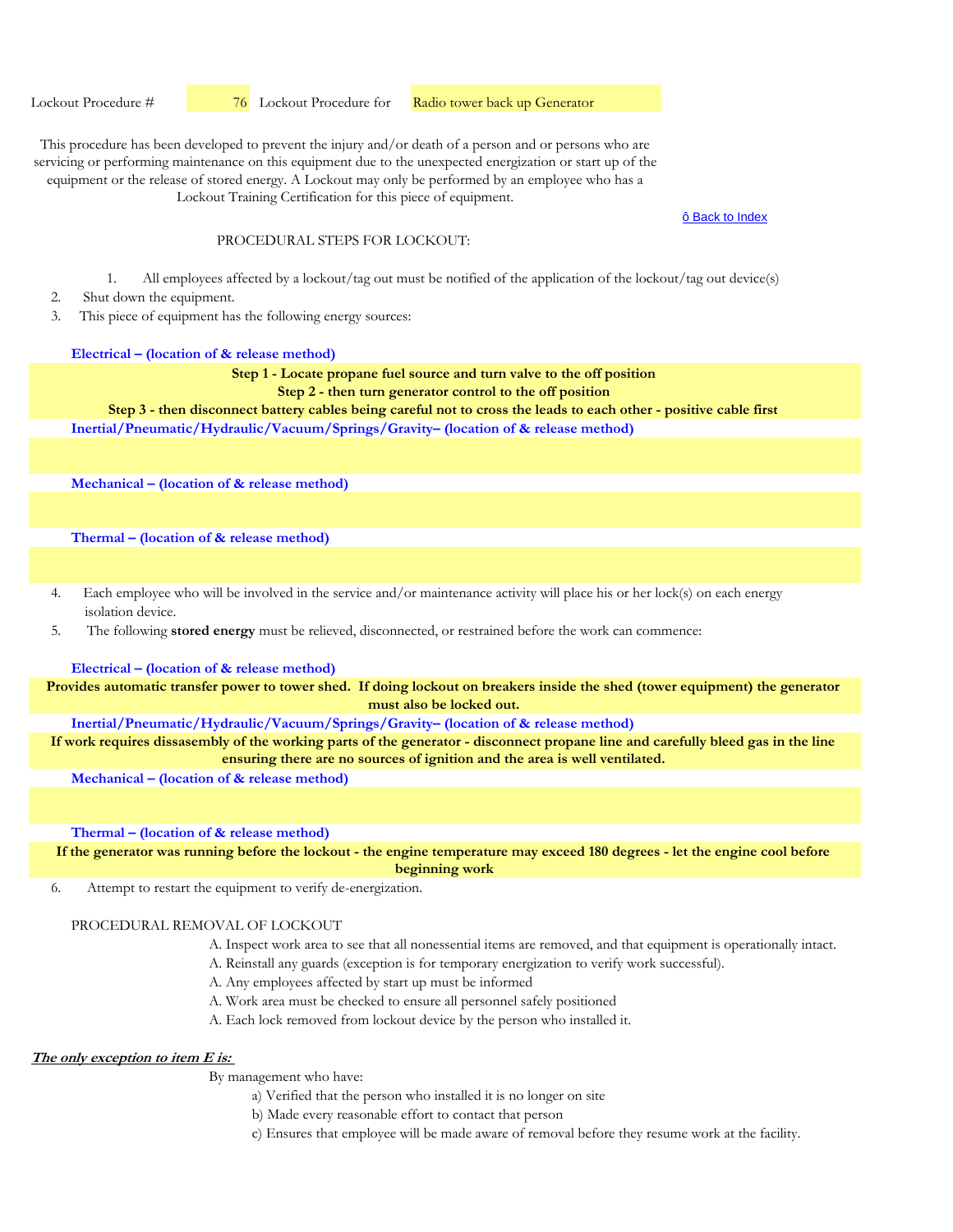Lockout Procedure #  77 Lockout Procedure for Parts Washer - solvent

This procedure has been developed to prevent the injury and/or death of a person and or persons who are servicing or performing maintenance on this equipment due to the unexpected energization or start up of the equipment or the release of stored energy. A Lockout may only be performed by an employee who has a Lockout Training Certification for this piece of equipment.

ô Back to Index

### PROCEDURAL STEPS FOR LOCKOUT.

- 1. All employees affected by a lockout/tag out must be notified of the application of the lockout/tag out device(s)
- 2. Shut down the equipment.
- 3. This piece of equipment has the following energy sources:

**Electrical – (location of & release method)**

**Inertial/Pneumatic/Hydraulic/Vacuum/Springs/Gravity– (location of & release method) Plug connected equipment - remove plug and secure before beginning work.**

**Mechanical – (location of & release method)** 

**Thermal – (location of & release method)** 

- 4. Each employee who will be involved in the service and/or maintenance activity will place his or her lock(s) on each energy isolation device.
- 5. The following **stored energy** must be relieved, disconnected, or restrained before the work can commence:

**Electrical – (location of & release method)**

**Inertial/Pneumatic/Hydraulic/Vacuum/Springs/Gravity– (location of & release method)** 

**Mechanical / Chemical– (location of & release method)** 

**Thermal – (location of & release method)** 

6. Attempt to restart the equipment to verify de-energization.

# PROCEDURAL REMOVAL OF LOCKOUT

- A. Inspect work area to see that all nonessential items are removed, and that equipment is operationally intact.
- A. Reinstall any guards (exception is for temporary energization to verify work successful).
- A. Any employees affected by start up must be informed
- A. Work area must be checked to ensure all personnel safely positioned
- A. Each lock removed from lockout device by the person who installed it.

# **The only exception to item E is:**

- a) Verified that the person who installed it is no longer on site
- b) Made every reasonable effort to contact that person
- c) Ensures that employee will be made aware of removal before they resume work at the facility.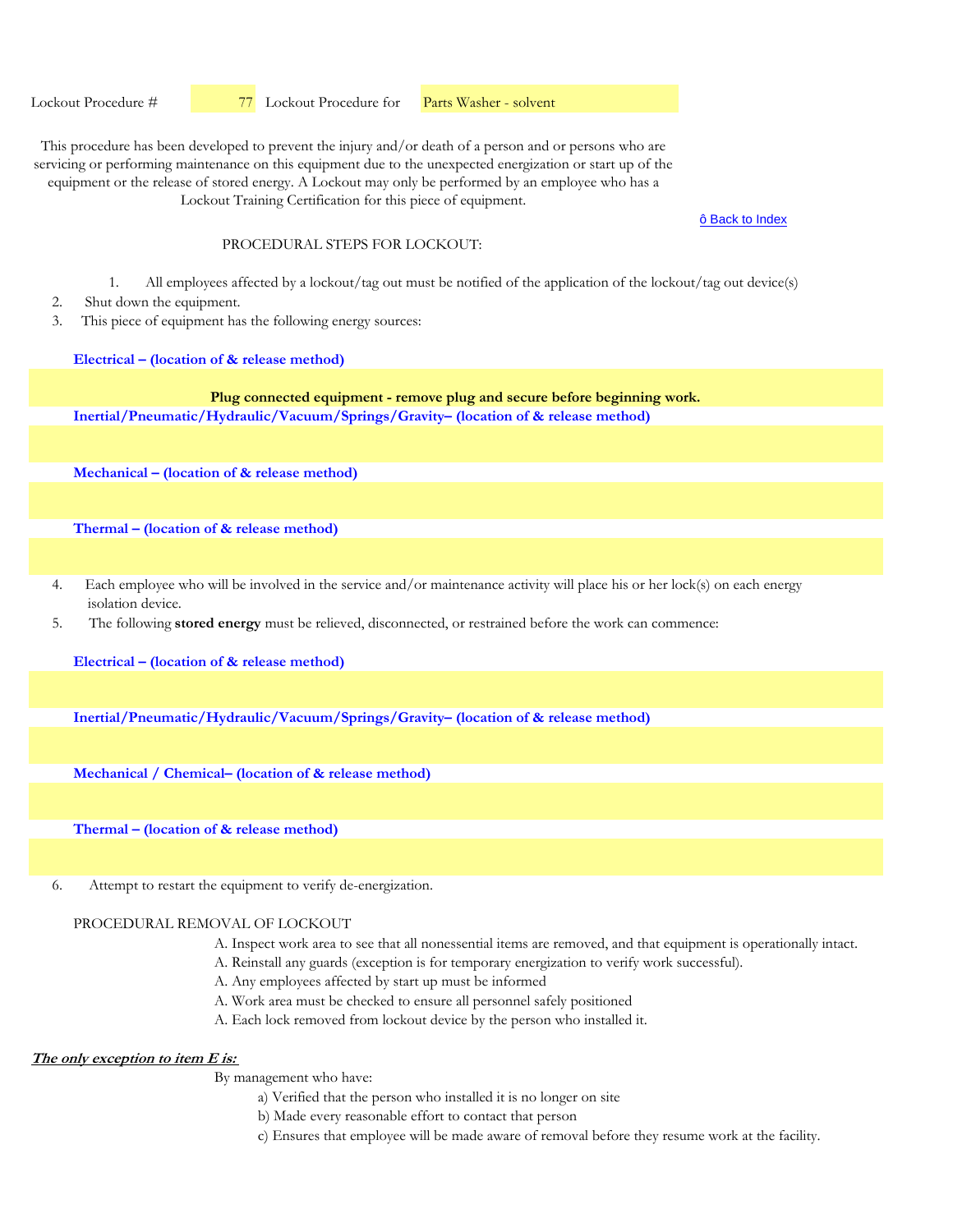Lockout Procedure #  78 Lockout Procedure for

Paint Booth - ventilator / heater / diffuser / lights

This procedure has been developed to prevent the injury and/or death of a person and or persons who are servicing or performing maintenance on this equipment due to the unexpected energization or start up of the equipment or the release of stored energy. A Lockout may only be performed by an employee who has a

Lockout Training Certification for this piece of equipment.

ô Back to Index

#### PROCEDURAL STEPS FOR LOCKOUT.

- 1. All employees affected by a lockout/tag out must be notified of the application of the lockout/tag out device(s)
- 2. Shut down the equipment.
- 3. This piece of equipment has the following energy sources:

#### **Electrical – (location of & release method)**

**480 V power to heater/ventilator and diffuser - diffuser is for a stepper motor that controls damper. Lghts are 208V. All breakers located on panel just outside paint mixing booth**

**Inertial/Pneumatic/Hydraulic/Vacuum/Springs/Gravity– (location of & release method)** 

**Mechanical – (location of & release method)** 

**Thermal – (location of & release method)** 

- 4. Each employee who will be involved in the service and/or maintenance activity will place his or her lock(s) on each energy isolation device.
- 5. The following **stored energy** must be relieved, disconnected, or restrained before the work can commence:

**Electrical – (location of & release method)**

**Inertial/Pneumatic/Hydraulic/Vacuum/Springs/Gravity– (location of & release method)** 

**Ventilator fan will continue to spin for an indeterminate amount of time after shut off - wait until it is completely stopped before proceeding with work**

**Mechanical / Chemical– (location of & release method)** 

**Thermal – (location of & release method)** 

**If heater has been running - wait until the equipment has cooled to within 20 deg of ambient temp**

6. Attempt to restart the equipment to verify de-energization.

### PROCEDURAL REMOVAL OF LOCKOUT

- A. Inspect work area to see that all nonessential items are removed, and that equipment is operationally intact.
- A. Reinstall any guards (exception is for temporary energization to verify work successful).
- A. Any employees affected by start up must be informed
- A. Work area must be checked to ensure all personnel safely positioned
- A. Each lock removed from lockout device by the person who installed it.

# **The only exception to item E is:**

- a) Verified that the person who installed it is no longer on site
- b) Made every reasonable effort to contact that person
- c) Ensures that employee will be made aware of removal before they resume work at the facility.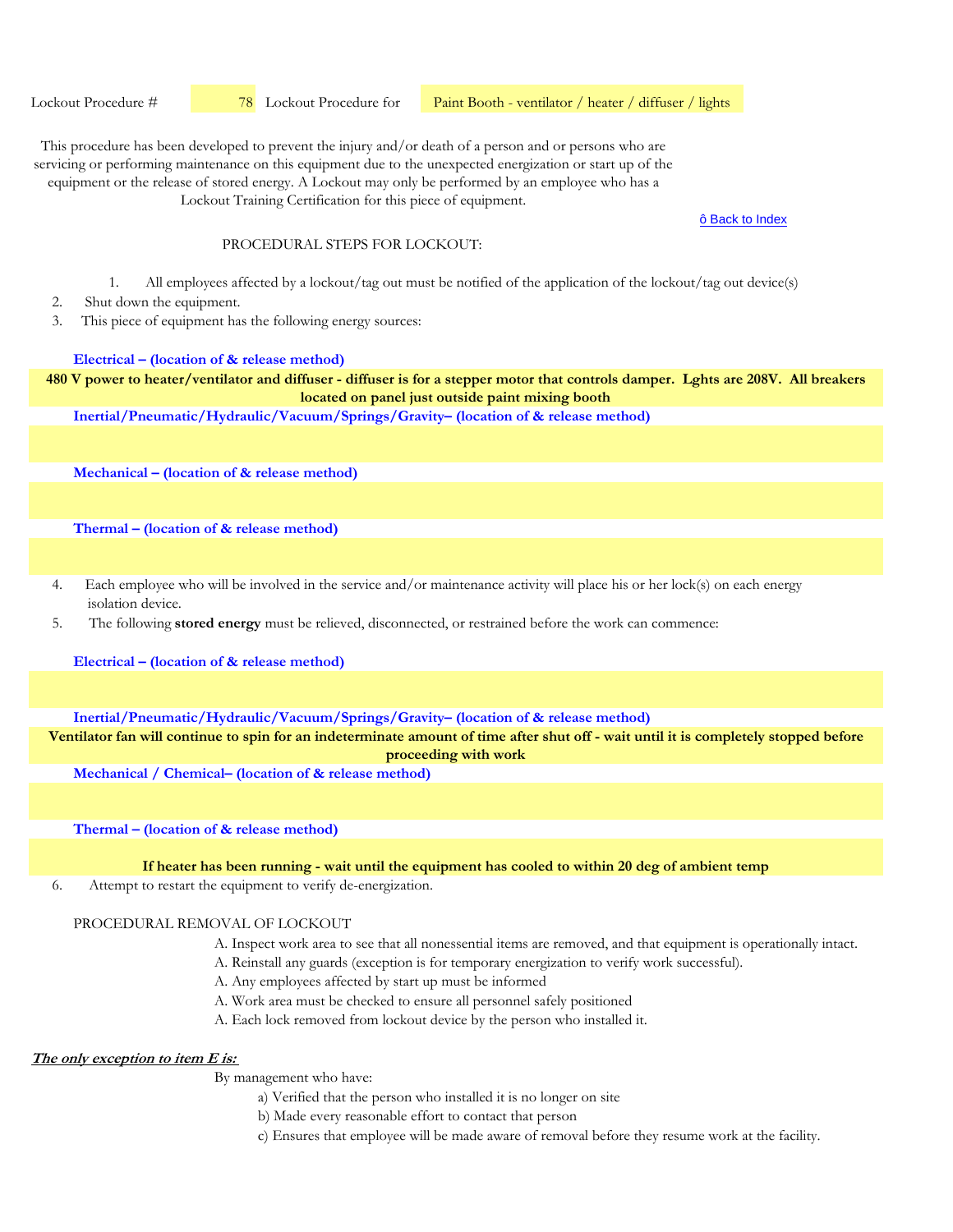Lockout Procedure #  79 Lockout Procedure for Solar garden - panels / circuits

This procedure has been developed to prevent the injury and/or death of a person and or persons who are servicing or performing maintenance on this equipment due to the unexpected energization or start up of the equipment or the release of stored energy. A Lockout may only be performed by an employee who has a Lockout Training Certification for this piece of equipment.

ô Back to Index

# PROCEDURAL STEPS FOR LOCKOUT:

- 1. All employees affected by a lockout/tag out must be notified of the application of the lockout/tag out device(s)
- 2. Shut down the equipment.
- 3. This piece of equipment has the following energy sources:

### **Electrical – (location of & release method)**

**Step 1 - series disconnects located under every 3rd series of solar panels towards middle of row must be disconnected Step 2 - then place the DC main breaker at control panel in the off position**

**Step 3 - then place the AC breaker at control panel in the off position**

**Step 4 - then place the main breaker in the off position**

**Inertial/Pneumatic/Hydraulic/Vacuum/Springs/Gravity– (location of & release method)** 

**Mechanical – (location of & release method)** 

**Thermal – (location of & release method)** 

- 4. Each employee who will be involved in the service and/or maintenance activity will place his or her lock(s) on each energy isolation device.
- 5. The following **stored energy** must be relieved, disconnected, or restrained before the work can commence:

### **Electrical – (location of & release method)**

**During periods of daylight each panel will generate electricity - in series this can accumulate to a large level of DC voltage - work on main panel requires each series breaker to be disconnected as well as the main**

**Inertial/Pneumatic/Hydraulic/Vacuum/Springs/Gravity– (location of & release method)** 

**Mechanical / Chemical– (location of & release method)** 

**Thermal – (location of & release method)** 

**Panels may be hot from exposure to sun - check temp before touching panels**

6. Attempt to restart the equipment to verify de-energization.

## PROCEDURAL REMOVAL OF LOCKOUT

A. Inspect work area to see that all nonessential items are removed, and that equipment is operationally intact.

A. Reinstall any guards (exception is for temporary energization to verify work successful).

- A. Any employees affected by start up must be informed
- A. Work area must be checked to ensure all personnel safely positioned
- A. Each lock removed from lockout device by the person who installed it.

## **The only exception to item E is:**

- a) Verified that the person who installed it is no longer on site
- b) Made every reasonable effort to contact that person
- c) Ensures that employee will be made aware of removal before they resume work at the facility.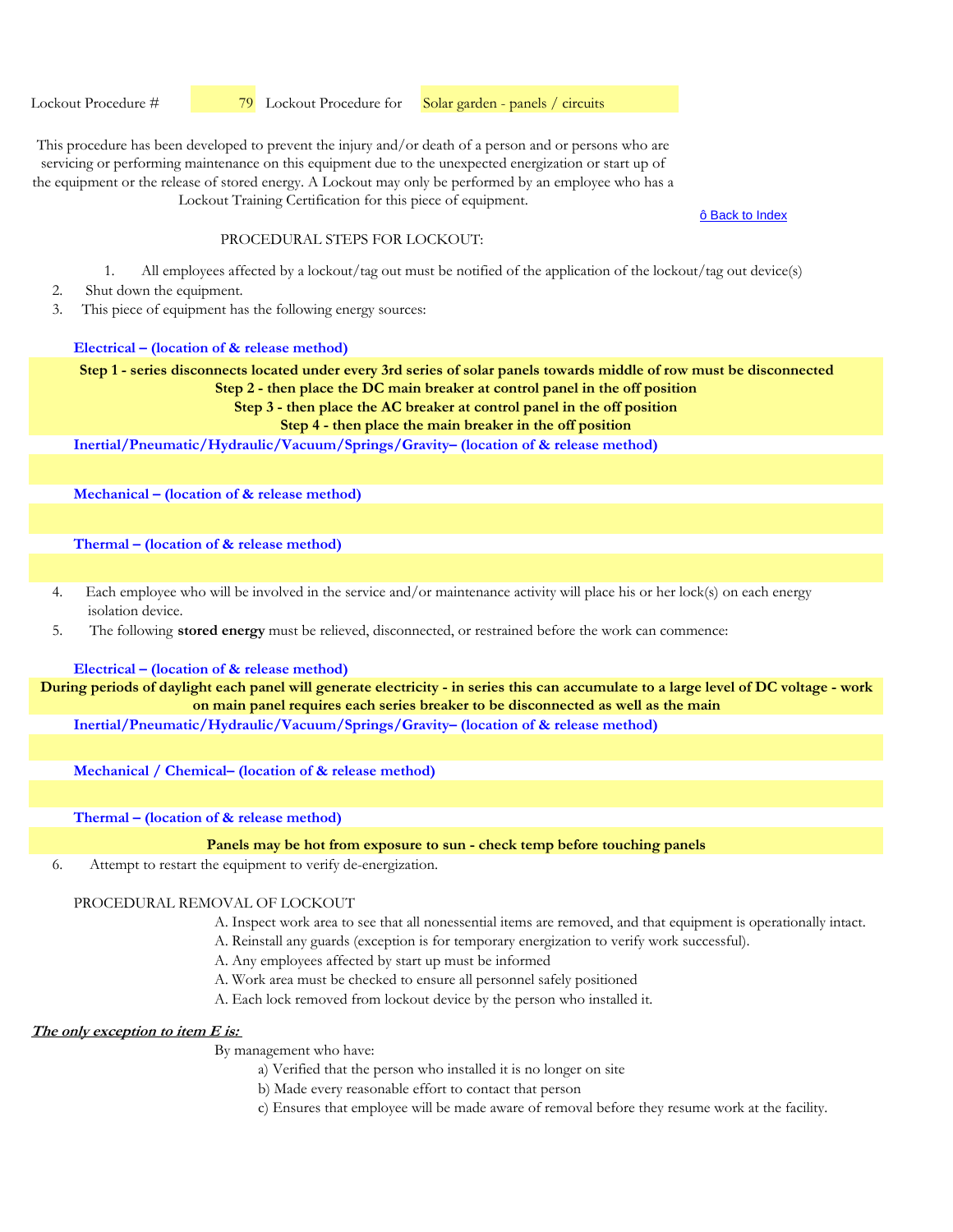Lockout Procedure # 80 Lockout Procedure for Tire Changer

This procedure has been developed to prevent the injury and/or death of a person and or persons who are servicing or performing maintenance on this equipment due to the unexpected energization or start up of the equipment or the release of stored energy. A Lockout may only be performed by an employee who has a Lockout Training Certification for this piece of equipment.

#### ô Back to Index

### PROCEDURAL STEPS FOR LOCKOUT.

- 1. All employees affected by a lockout/tag out must be notified of the application of the lockout/tag out device(s)
- 2. Shut down the equipment.
- 3. This piece of equipment has the following energy sources:

**Electrical – (location of & release method)**

**Inertial/Pneumatic/Hydraulic/Vacuum/Springs/Gravity– (location of & release method)** 

**Mechanical – (location of & release method) Pneumatic - remove airline from machine by uncoupling from air chuck - bleed any residual pressure**

**Thermal – (location of & release method)** 

- 4. Each employee who will be involved in the service and/or maintenance activity will place his or her lock(s) on each energy isolation device.
- 5. The following **stored energy** must be relieved, disconnected, or restrained before the work can commence:

**Electrical – (location of & release method)**

**Inertial/Pneumatic/Hydraulic/Vacuum/Springs/Gravity– (location of & release method)** 

**Mechanical / Chemical– (location of & release method)** 

**Thermal – (location of & release method) If a tire is in place when removing air line - keep hands clear of pinch points between the machine and the tire**

6. Attempt to restart the equipment to verify de-energization.

# PROCEDURAL REMOVAL OF LOCKOUT

- A. Inspect work area to see that all nonessential items are removed, and that equipment is operationally intact.
- A. Reinstall any guards (exception is for temporary energization to verify work successful).
- A. Any employees affected by start up must be informed
- A. Work area must be checked to ensure all personnel safely positioned
- A. Each lock removed from lockout device by the person who installed it.

# **The only exception to item E is:**

- a) Verified that the person who installed it is no longer on site
- b) Made every reasonable effort to contact that person
- c) Ensures that employee will be made aware of removal before they resume work at the facility.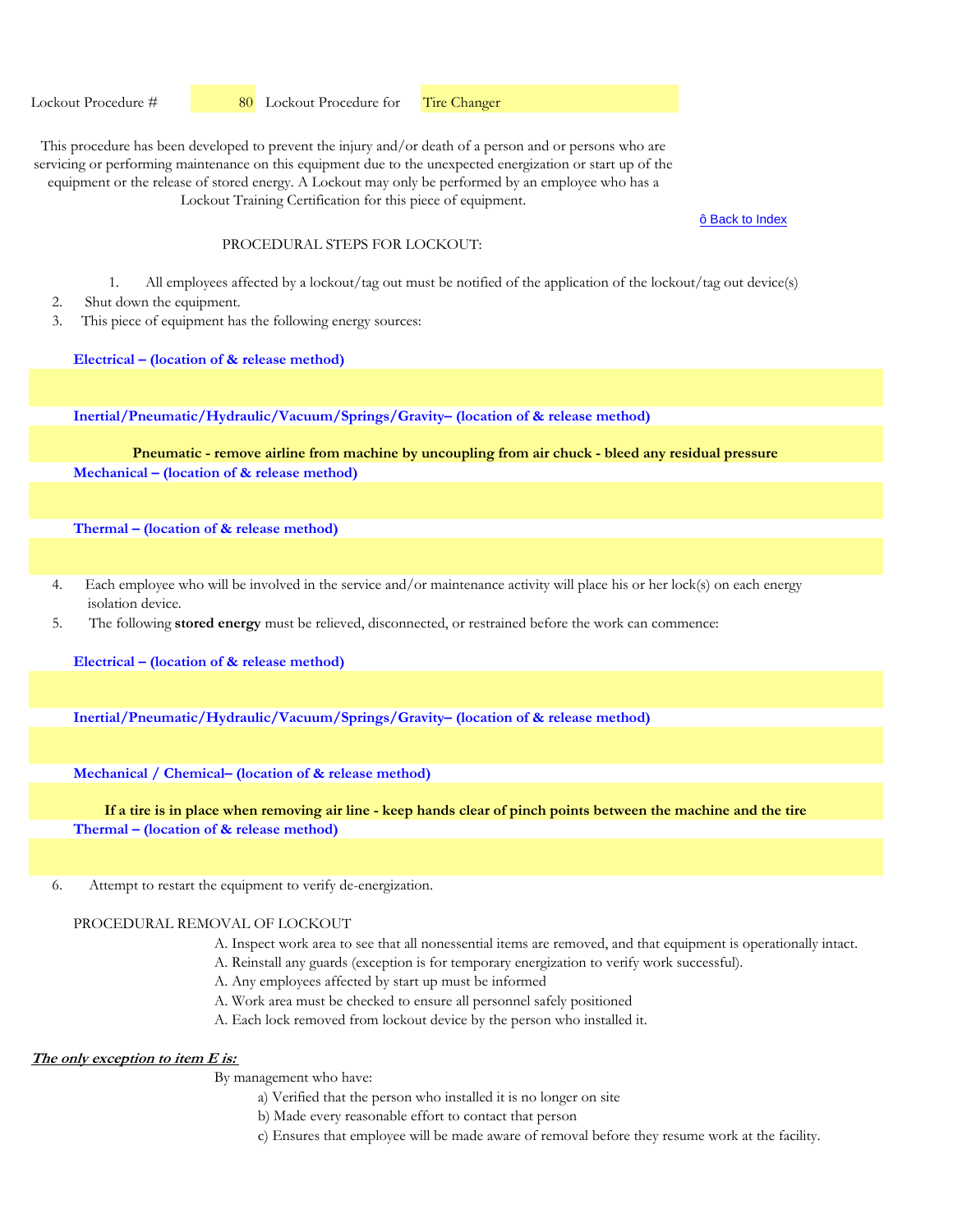Lockout Procedure # 81 Lockout Procedure for **Mobile welding ventilator** 

This procedure has been developed to prevent the injury and/or death of a person and or persons who are servicing or performing maintenance on this equipment due to the unexpected energization or start up of the equipment or the release of stored energy. A Lockout may only be performed by an employee who has a Lockout Training Certification for this piece of equipment.

ô Back to Index

### PROCEDURAL STEPS FOR LOCKOUT.

- 1. All employees affected by a lockout/tag out must be notified of the application of the lockout/tag out device(s)
- 2. Shut down the equipment.
- 3. This piece of equipment has the following energy sources:

**Electrical – (location of & release method)**

**Inertial/Pneumatic/Hydraulic/Vacuum/Springs/Gravity– (location of & release method) Electrical cord and plug - remove from electrical outlet before servicing**

**Mechanical – (location of & release method)** 

**Thermal – (location of & release method)** 

- 4. Each employee who will be involved in the service and/or maintenance activity will place his or her lock(s) on each energy isolation device.
- 5. The following **stored energy** must be relieved, disconnected, or restrained before the work can commence:

**Electrical – (location of & release method)**

**Inertial/Pneumatic/Hydraulic/Vacuum/Springs/Gravity– (location of & release method)** 

**Mechanical / Chemical– (location of & release method) Fan cage must come to a complete stop - do not place hands in fan housing until locked out and not moving**

**Thermal – (location of & release method)** 

6. Attempt to restart the equipment to verify de-energization.

### PROCEDURAL REMOVAL OF LOCKOUT

- A. Inspect work area to see that all nonessential items are removed, and that equipment is operationally intact.
- A. Reinstall any guards (exception is for temporary energization to verify work successful).
- A. Any employees affected by start up must be informed
- A. Work area must be checked to ensure all personnel safely positioned
- A. Each lock removed from lockout device by the person who installed it.

### **The only exception to item E is:**

- a) Verified that the person who installed it is no longer on site
- b) Made every reasonable effort to contact that person
- c) Ensures that employee will be made aware of removal before they resume work at the facility.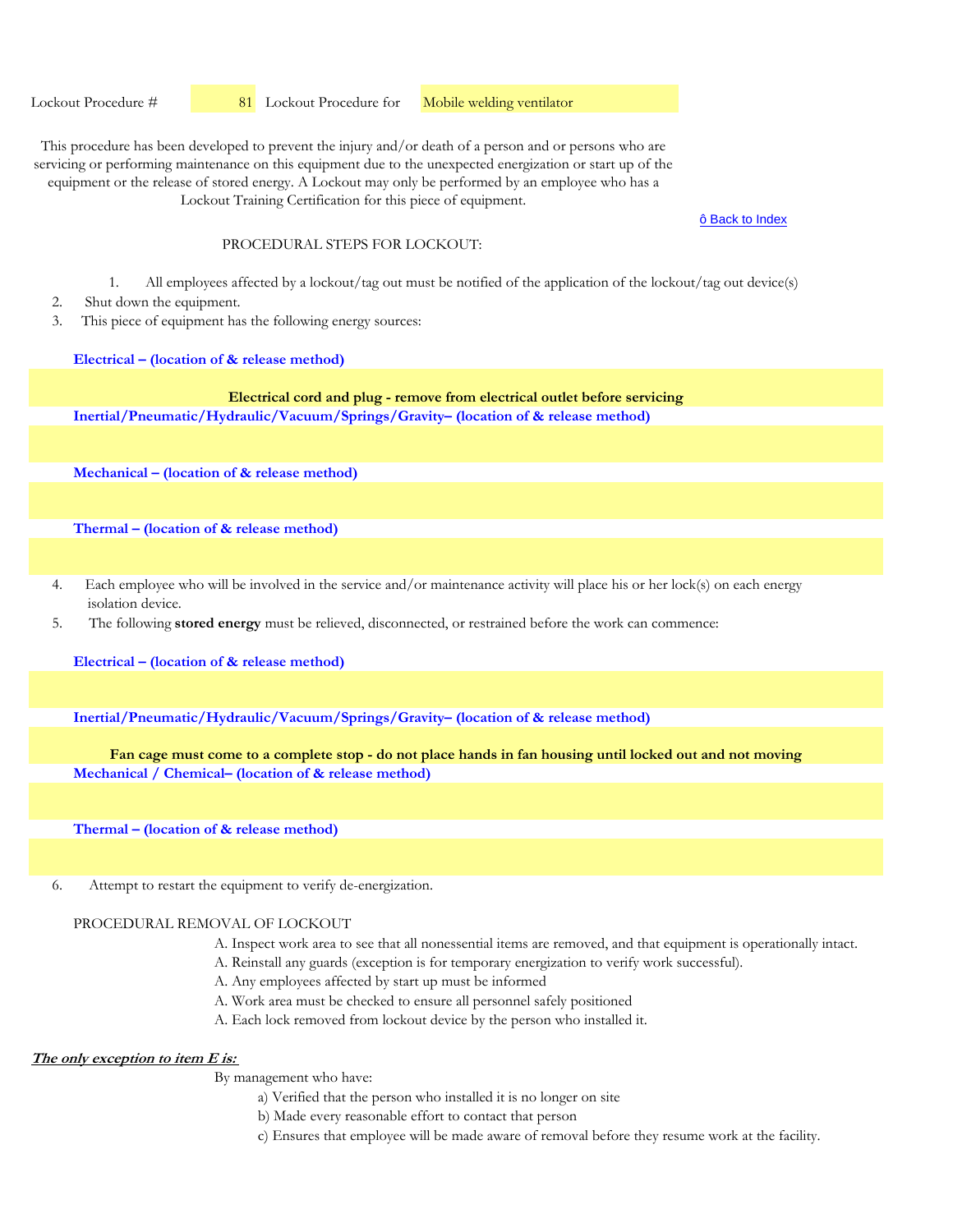Lockout Procedure # 82 Lockout Procedure for Portable AC unit - Fleet

This procedure has been developed to prevent the injury and/or death of a person and or persons who are servicing or performing maintenance on this equipment due to the unexpected energization or start up of the equipment or the release of stored energy. A Lockout may only be performed by an employee who has a

Lockout Training Certification for this piece of equipment.

ô Back to Index

### PROCEDURAL STEPS FOR LOCKOUT.

- 1. All employees affected by a lockout/tag out must be notified of the application of the lockout/tag out device(s)
- 2. Shut down the equipment.
- 3. This piece of equipment has the following energy sources:

**Electrical – (location of & release method)**

### **Inertial/Pneumatic/Hydraulic/Vacuum/Springs/Gravity– (location of & release method) Electrical cord and plug - remove from electrical outlet before servicing**

**Mechanical – (location of & release method)** 

**Thermal – (location of & release method)** 

- 4. Each employee who will be involved in the service and/or maintenance activity will place his or her lock(s) on each energy isolation device.
- 5. The following **stored energy** must be relieved, disconnected, or restrained before the work can commence:

**Electrical – (location of & release method)**

**Inertial/Pneumatic/Hydraulic/Vacuum/Springs/Gravity– (location of & release method)** 

**Mechanical / Chemical– (location of & release method) Large fan / blades must come to a complete stop and the equipment locked out before removing guard around fan**

**Water may become contaminated with bacteria if left to stand for long periods of time - disinfect if there is any off odor or indication of bacterial presence**

**Thermal – (location of & release method)** 

6. Attempt to restart the equipment to verify de-energization.

# PROCEDURAL REMOVAL OF LOCKOUT

- A. Inspect work area to see that all nonessential items are removed, and that equipment is operationally intact.
- A. Reinstall any guards (exception is for temporary energization to verify work successful).
- A. Any employees affected by start up must be informed
- A. Work area must be checked to ensure all personnel safely positioned
- A. Each lock removed from lockout device by the person who installed it.

### **The only exception to item E is:**

- a) Verified that the person who installed it is no longer on site
- b) Made every reasonable effort to contact that person
- c) Ensures that employee will be made aware of removal before they resume work at the facility.